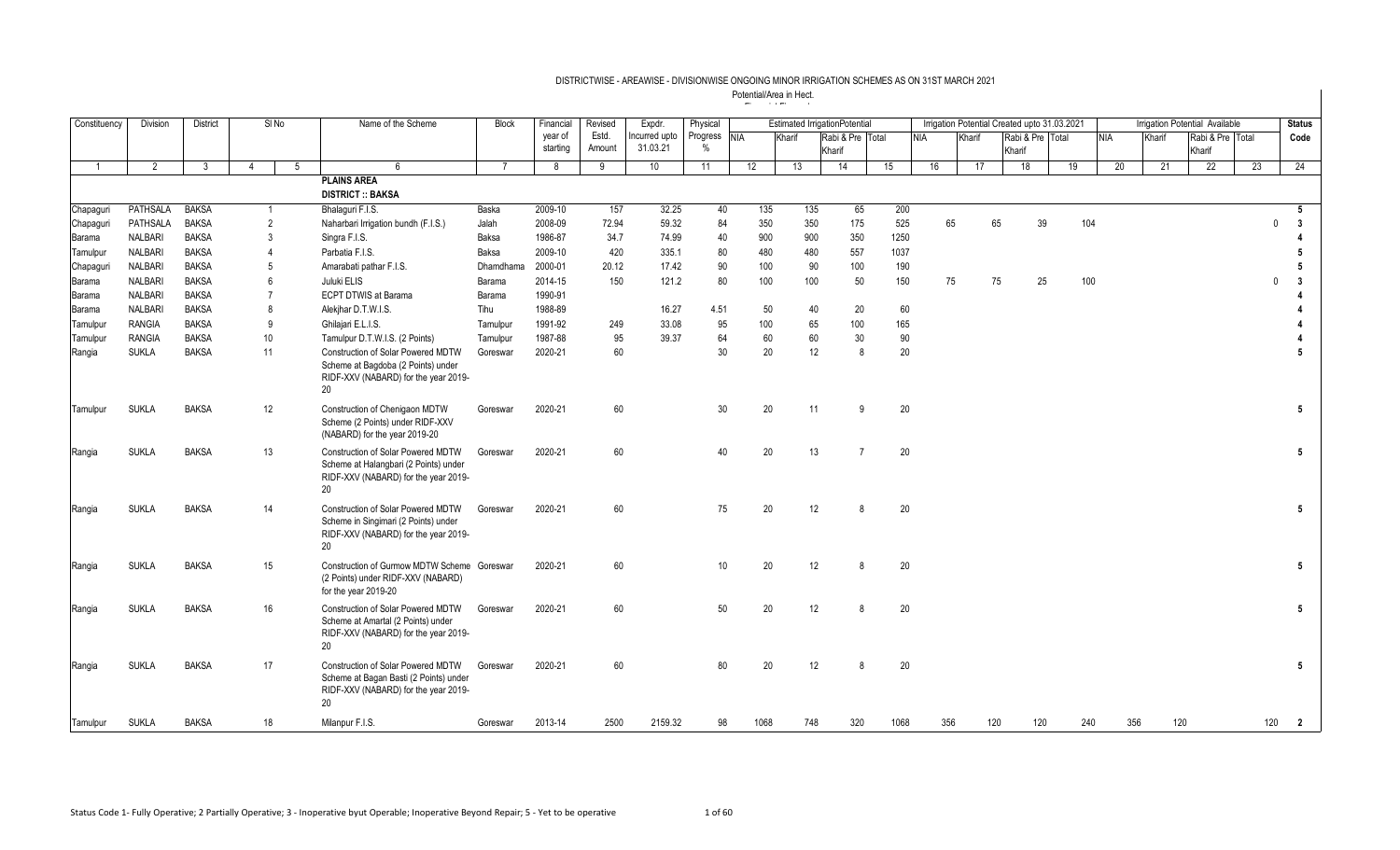| Constituency | Division       | <b>District</b> | SINo   | Name of the Scheme                                                                                                                | <b>Block</b> | Financial | Revised | Expdr.        | Physical     |            |            | <b>Estimated IrrigationPotential</b> |    |            |        | Irrigation Potential Created upto 31.03.2021 |    |     |        | <b>Irrigation Potential Available</b> |    | <b>Status</b>   |
|--------------|----------------|-----------------|--------|-----------------------------------------------------------------------------------------------------------------------------------|--------------|-----------|---------|---------------|--------------|------------|------------|--------------------------------------|----|------------|--------|----------------------------------------------|----|-----|--------|---------------------------------------|----|-----------------|
|              |                |                 |        |                                                                                                                                   |              | year of   | Estd.   | Incurred upto | Progress NIA |            | Kharif     | Rabi & Pre Total                     |    | <b>NIA</b> | Kharif | Rabi & Pre Total                             |    | NIA | Kharif | Rabi & Pre Total                      |    | Code            |
|              |                |                 |        |                                                                                                                                   |              | starting  | Amount  | 31.03.21      | $\%$         |            |            | Kharif                               |    |            |        | Kharif                                       |    |     |        | Kharif                                |    |                 |
|              | $\overline{2}$ | 3               | 5<br>4 | 6                                                                                                                                 |              | 8         | 9       | 10            | 11           | 12         | 13         | 14                                   | 15 | 16         | 17     | 18                                           | 19 | 20  | 21     | 22                                    | 23 | 24              |
|              | <b>SUKLA</b>   | <b>BAKSA</b>    | 19     | Augmentation of canal through<br>conjunctive use of DTW (One no. of<br>explaratory cum production type 7 three<br>no.s production |              |           |         |               |              |            |            |                                      |    |            |        |                                              |    |     |        |                                       |    | $5^{\circ}$     |
|              | <b>SUKLA</b>   | <b>BAKSA</b>    | a)     | i) At Ch. 5400 of S3M3D2 in vill. Pub-Par<br>Jatiabhangara area                                                                   |              |           |         |               |              |            |            |                                      |    |            |        |                                              |    |     |        |                                       |    | 5               |
|              | <b>SUKLA</b>   | <b>BAKSA</b>    | b)     | At Ch. 6900 at M6D1 in vill. Baghdoba<br>area                                                                                     |              |           |         |               |              |            |            |                                      |    |            |        |                                              |    |     |        |                                       |    | 5               |
|              | <b>SUKLA</b>   | <b>BAKSA</b>    | c)     | At Ch. 8760 of Canal D2 in<br>Jatiabhangara area                                                                                  |              |           |         |               |              |            |            |                                      |    |            |        |                                              |    |     |        |                                       |    | 5               |
|              | <b>SUKLA</b>   | <b>BAKSA</b>    | d)     | At Ch. 8130 of Canal D1 in<br>Jatiabhangara area                                                                                  |              |           |         |               |              |            |            |                                      |    |            |        |                                              |    |     |        |                                       |    | 5               |
|              | <b>SUKLA</b>   | <b>BAKSA</b>    | 20     | Exploratory cum prod. type DTW<br>Scheme in village Gorka and Joykuchi<br>area near Goreswar                                      |              |           |         |               |              |            |            |                                      |    |            |        |                                              |    |     |        |                                       |    | 5               |
|              | <b>SUKLA</b>   | <b>BAKSA</b>    | 21     | Exploratory cum prod. type DTW<br>Scheme in village Mukundapur area<br>near Goreswar                                              |              |           |         |               |              |            |            |                                      |    |            |        |                                              |    |     |        |                                       |    | 5               |
|              | <b>SUKLA</b>   | <b>BAKSA</b>    | 22     | Conjunctive use of Gorund water at<br>geruachuba and Harijora, baghdoba (2<br>points)                                             |              |           |         |               |              |            |            |                                      |    |            |        |                                              |    |     |        |                                       |    | 5               |
| Chapaguri    | <b>BOROLIA</b> | <b>BAKSA</b>    | 23     | Betbari FIS                                                                                                                       | Jalah        | 2010-11   | 700     | 581.5         |              | 84         | 750<br>750 | 225                                  |    | 975        |        |                                              |    |     |        |                                       |    |                 |
| Chapaguri    | <b>BOROLIA</b> | <b>BAKSA</b>    | 24     | Dwijima- Kaldia F.I.S.                                                                                                            | Jalah        | 2010-11   | 950     | 937.7         |              | 99         | 975<br>975 | 293                                  |    | 1268       |        |                                              |    |     |        |                                       |    |                 |
| Chapaguri    | <b>BOROLIA</b> | <b>BAKSA</b>    | 25     | Digaldonga F.I.S.                                                                                                                 | Baksa        | 2010-11   | 150     | 144           |              | 97         | 200<br>200 | 60                                   |    | 260        |        |                                              |    |     |        |                                       |    |                 |
| Chapaguri    | <b>BOROLIA</b> | <b>BAKSA</b>    | 26     | Bwigriguri F.I.S.                                                                                                                 | Jalah        | 2010-11   | 350     | 298.5         |              | 85         | 350<br>350 | 105                                  |    | 455        |        |                                              |    |     |        |                                       |    |                 |
| Chapaguri    | <b>BOROLIA</b> | <b>BAKSA</b>    | 27     | Maisundri F.I.S.                                                                                                                  | Baksa        | 2010-11   | 700     | 673.2         |              | 96         | 750<br>750 | 225                                  |    | 975        |        |                                              |    |     |        |                                       |    |                 |
| Chapaguri    | <b>BOROLIA</b> | <b>BAKSA</b>    | 28     | Polla-Nadi F.I.S.                                                                                                                 | Gobardhan    | 2010-11   | 850     | 679.7         |              | 80         | 900<br>900 | 270                                  |    | 1170       |        |                                              |    |     |        |                                       |    |                 |
| Tamulpur     | <b>BOROLIA</b> | <b>BAKSA</b>    | 29     | Dimila F.I.S.                                                                                                                     | Tamulpur     | 2010-11   | 600     | 412.4         |              | 75         | 650<br>650 | 195                                  |    | 845        |        |                                              |    |     |        |                                       |    |                 |
| Chapaguri    | <b>BOROLIA</b> | <b>BAKSA</b>    | 30     | Narsraidisa F.I.S                                                                                                                 | Jalah        | 2010-11   | 450     | 386.3         |              | 87         | 500<br>500 | 150                                  |    | 650        |        |                                              |    |     |        |                                       |    |                 |
| Chapaguri    | <b>BOROLIA</b> | <b>BAKSA</b>    | 31     | Murmela F.I.S.                                                                                                                    | Barama       | 2010-11   | 180     | 138.4         |              | 78         | 200<br>200 | 60                                   |    | 260        |        |                                              |    |     |        |                                       |    |                 |
| Chapaguri    | <b>BOROLIA</b> | <b>BAKSA</b>    | 32     | Bar Khuchijar FIS                                                                                                                 | Baksa        | 2010-11   | 160     | 134.1         |              | 86         | 200<br>200 | 60                                   |    | 260        |        |                                              |    |     |        |                                       |    |                 |
| Tamulpur     | <b>BOROLIA</b> | <b>BAKSA</b>    | 33     | Ramechuburi F.I.S.                                                                                                                | Tamulpur     | 2010-11   | 450     | 336.9         |              | 85         | 550<br>550 | 165                                  |    | 715        |        |                                              |    |     |        |                                       |    |                 |
| Tamulpur     | <b>BOROLIA</b> | <b>BAKSA</b>    | 34     | Guabari (Oranga)                                                                                                                  | Nagrijuli    | 2010-11   | 1500    | 1371          |              | 93<br>1800 | 1800       | 540                                  |    | 2340       |        |                                              |    |     |        |                                       |    |                 |
| Tamulpur     | <b>BOROLIA</b> | <b>BAKSA</b>    | 35     | Harinchara Bati F.I.S.                                                                                                            | Nagrijuli    | 2010-11   | 500     | 433           |              | 92         | 500<br>500 | 150                                  |    | 650        |        |                                              |    |     |        |                                       |    |                 |
| Tamulpur     | <b>BOROLIA</b> | <b>BAKSA</b>    | 36     | 1No. Kowli F.I.S.                                                                                                                 | Nagrijuli    | 2013-14   | 350     | 272.4         |              | 90         | 251<br>251 | 75                                   |    | 326        |        |                                              |    |     |        |                                       |    |                 |
| Tamulpur     | <b>BOROLIA</b> | <b>BAKSA</b>    | 37     | Ajaldong F.I.S.                                                                                                                   | Tamulpur     | 2013-14   | 200     | 170.4         |              | 87         | 141<br>141 | 42                                   |    | 183        |        |                                              |    |     |        |                                       |    |                 |
| Chapaguri    | <b>BOROLIA</b> | <b>BAKSA</b>    | 38     | <b>Bahbaridong FIS</b>                                                                                                            | Baksa        | 2013-14   | 150     | 137           |              | 95         | 106        | 106<br>32                            |    | 138        |        |                                              |    |     |        |                                       |    | 5               |
| Tamulpur     | <b>BOROLIA</b> | <b>BAKSA</b>    | 39     | Bheterkur F.I.S.                                                                                                                  | Tamulpur     | 2013-14   | 250     | 173.7         |              | 79<br>178  |            | 53<br>178                            |    | 231        |        |                                              |    |     |        |                                       |    | 5               |
| Tamulpur     | <b>BOROLIA</b> | <b>BAKSA</b>    | 40     | Gessbund F.I.S.                                                                                                                   | Nagrijuli    | 2013-14   | 200     | 164.4         | 87           |            | 143        | 143<br>43                            |    | 186        |        |                                              |    |     |        |                                       |    | 5               |
| Chapaguri    | <b>BOROLIA</b> | <b>BAKSA</b>    | 41     | Goroimari F.I.S.                                                                                                                  | Jalah        | 2013-14   | 300     | 180.6         |              | 80         | 213        | 64<br>213                            |    | 277        |        |                                              |    |     |        |                                       |    | 5               |
| Tamulpur     | <b>BOROLIA</b> | <b>BAKSA</b>    | 42     | Ikrabil Pataldong F.I.S.                                                                                                          | Nagrijuli    | 2013-14   | 300     | 238.4         |              | 92         | 213        | 213<br>64                            |    | 277        |        |                                              |    |     |        |                                       |    | $5\overline{)}$ |
| Chapaguri    | <b>BOROLIA</b> | <b>BAKSA</b>    | 43     | Khanakhurajan F.I.S.                                                                                                              | Jalah        | 2013-14   | 450     | 194.9         |              | 75         | 321<br>321 | 96                                   |    | 417        |        |                                              |    |     |        |                                       |    | $5\phantom{.0}$ |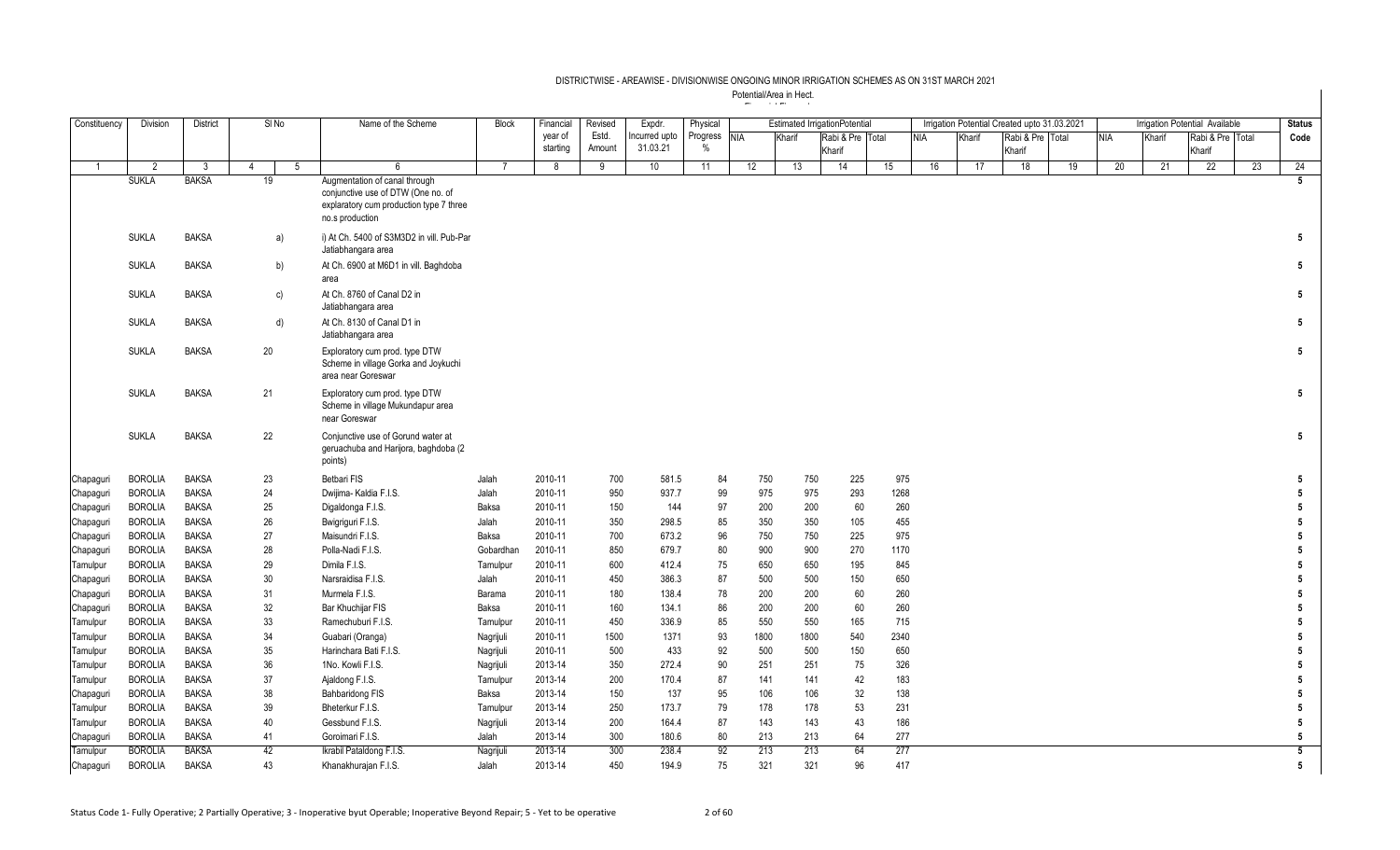| Constituency  | Division       | District     | SI No | Name of the Scheme                                        | <b>Block</b> | Financial | Revised | Expdr.          | Physical     |       |        | <b>Estimated IrrigationPotential</b> |       |            |     |        | Irrigation Potential Created upto 31.03.2021 |      |            |        | <b>Irrigation Potential Available</b> |     | <b>Status</b> |
|---------------|----------------|--------------|-------|-----------------------------------------------------------|--------------|-----------|---------|-----------------|--------------|-------|--------|--------------------------------------|-------|------------|-----|--------|----------------------------------------------|------|------------|--------|---------------------------------------|-----|---------------|
|               |                |              |       |                                                           |              | year of   | Estd.   | Incurred upto   | Progress NIA |       | Kharif | Rabi & Pre Total                     |       | <b>NIA</b> |     | Kharif | Rabi & Pre Total                             |      | <b>NIA</b> | Kharif | Rabi & Pre Total                      |     | Code          |
|               |                |              |       |                                                           |              | starting  | Amount  | 31.03.21        |              |       |        | Kharif                               |       |            |     |        | Kharif                                       |      |            |        | Kharif                                |     |               |
|               | $\overline{2}$ | -3           |       |                                                           |              | 8         | 9       | 10 <sup>°</sup> | 11           | 12    | 13     | 14                                   | 15    | 16         |     | 17     | 18                                           | 19   | 20         | 21     | 22                                    | 23  | 24            |
| Chapaguri     | <b>BOROLIA</b> | <b>BAKSA</b> | 44    | Khurabaha F.I.S.                                          | Jalah        | 2013-14   | 150     | 138             | 96           | 106   | 106    | 32                                   | 138   |            |     |        |                                              |      |            |        |                                       |     |               |
| Tamulpuı      | <b>BOROLIA</b> | <b>BAKSA</b> | 45    | Sarengdong F.I.S.                                         | Tamulpur     | 2013-14   | 200     | 162.4           | 84           | 143   | 143    | 43                                   | 186   |            |     |        |                                              |      |            |        |                                       |     |               |
| <b>Barama</b> | <b>BOROLIA</b> | <b>BAKSA</b> | 46    | Uttarkuchi F.I.S. at uttarkuchi                           | Dhamdhama    | 2013-14   | 150     | 99.7            | 80           | 106   | 106    | 32                                   | 138   |            | 75  | 75     | 25                                           | 100  | 75         |        | 25<br>75                              | 100 |               |
| Tamulpuı      | <b>BOROLIA</b> | <b>BAKSA</b> | a)    | Uttarkuchi F.I.S. at uttarkuchi (Ph-II)                   | Dhamdhama    | 2013-14   | 988.96  |                 | 93           |       |        |                                      |       |            |     |        |                                              |      |            |        |                                       |     |               |
| Tamulpu       | <b>BOROLIA</b> | <b>BAKSA</b> | 47    | Beaker Bund                                               | Tamulpur     | 2013-14   | 500     | 315             | 70           | 357   | 357    | 107                                  | 464   |            |     |        |                                              |      |            |        |                                       |     |               |
| <b>Barama</b> | <b>BOROLIA</b> | <b>BAKSA</b> | 48    | Thanguri Lakhibund F.I.S.                                 | Baksa        | 2013-14   | 100     | 43.6            | 45           | 71    | 71     | 21                                   | 92    |            |     |        |                                              |      |            |        |                                       |     |               |
| <b>Barama</b> | <b>BOROLIA</b> | <b>BAKSA</b> | 49    | Boqulamari F.I.S.(Ph-II)                                  | Dhamdhama    | 2013-14   | 100     | 11.9            | 14           | 71    | 71     | 21                                   | 92    |            |     |        |                                              |      |            |        |                                       |     |               |
| Chapagur      | <b>BOROLIA</b> | <b>BAKSA</b> | 50    | Ahopa - Dekadong - Jalagaon F.I.S.                        | Baksa        | 2013-14   | 1065    | 803.6           | 85           | 765   | 765    | 230                                  | 995   |            |     |        |                                              |      |            |        |                                       |     |               |
| Tamulpuı      | <b>BOROLIA</b> | <b>BAKSA</b> | 51    | Branadi Ph-II                                             | Nagrijuli    | 2013-14   | 1000    | 802.8           | 85           | 713   | 713    | 214                                  | 927   |            |     |        |                                              |      |            |        |                                       |     |               |
| Chapaguri     | <b>BOROLIA</b> | <b>BAKSA</b> | 52    | Bonchola-Deojara-Dighaldonga-Uzirbari-<br>Tihunadi F.I.S. | Tamulpur     | 2013-14   | 1235    | 790.51          | 95           | 886   | 886    | 266                                  | 1152  |            | 525 | 525    | 175                                          | 700  | 525        |        | 525<br>175                            | 700 |               |
| Chapaguri     | <b>BOROLIA</b> | <b>BAKSA</b> | 53    | Harangpar-Samuhatha F.I.S.                                | Jalah        | 2013-14   | 1150    | 780             | 90           | 823   | 823    | 247                                  | 1070  |            |     |        |                                              |      |            |        |                                       |     |               |
| Tamulpur      | <b>BOROLIA</b> | <b>BAKSA</b> | 54    | Kuhumajan F.I.S.                                          | Tamulpur     | 2014-15   | 328     | 125             | 72           | 313   | 313    | 94                                   | 407   |            |     |        |                                              |      |            |        |                                       |     |               |
| Chapaguri     | <b>BOROLIA</b> | <b>BAKSA</b> | 55    | Hapakhurajan-Kumbhira- Kamalabari<br>F.I.S.               | Jalah        | 2014-15   | 700     | 185             | 45           | 654   | 654    | 196                                  | 850   |            |     |        |                                              |      |            |        |                                       |     |               |
| Chapagur      | <b>BOROLIA</b> | <b>BAKSA</b> | 56    | Santaparasilarbund Pub Ahopa F.I.S.                       | Baksa        | 2014-15   | 964     | 582.5           | 85           | 846   | 846    | 254                                  | 1100  |            |     |        |                                              |      |            |        |                                       |     |               |
| <b>Barama</b> | <b>BOROLIA</b> | <b>BAKSA</b> | 57    | Niramalmundabasti Dongobima F.I.S.                        | Dhamdhama    | 2014-15   | 677     | 254             | 70           | 586   | 586    | 176                                  | 762   |            |     |        |                                              |      |            |        |                                       |     |               |
| <b>Barama</b> | <b>BOROLIA</b> | <b>BAKSA</b> | 58    | Mainaoamlaquri Amingaon F.I.S.                            | Dhamdhama    | 2014-15   | 827     | 288.3           | 75           | 716   | 716    | 215                                  | 931   |            |     |        |                                              |      |            |        |                                       |     |               |
| <b>Barama</b> | <b>BOROLIA</b> | <b>BAKSA</b> | 59    | Dakhinkuchi Mwithabari F.I.S.                             | Dhamdhama    | 2014-15   | 1230    | 1148.5          | 93           | 963   | 963    | 289                                  | 1252  |            |     |        |                                              |      |            |        |                                       |     |               |
| Tamulpuı      | <b>BOROLIA</b> | <b>BAKSA</b> | 60    | Sitontolapaltan Dindangparabahbari<br>F.I.S.              | Nagrijuli    | 2014-15   | 902     | 806.2           | 94           | 811   | 811    | 243                                  | 1054  |            |     |        |                                              |      |            |        |                                       |     |               |
| Tamulpur      | <b>BOROLIA</b> | <b>BAKSA</b> | 61    | Ketrabkandulimara Lakhidaobobil F.I.S.                    | Tamulpur     | 2014-15   | 812     | 539.2           | 84           | 723   | 723    | 217                                  | 940   |            |     |        |                                              |      |            |        |                                       |     |               |
| Tamulpuı      | <b>BOROLIA</b> | <b>BAKSA</b> | 62    | Kuhipar Bakrajuli F.I.S.                                  | Tamulpur     | 2014-15   | 840     | 423             | 82           | 773   | 773    | 232                                  | 1005  |            |     |        |                                              |      |            |        |                                       |     |               |
| Chapaguri     | <b>BOROLIA</b> | <b>BAKSA</b> | 63    | Jabarsali (Saderi) FIS                                    | Baksa        | 2010-11   | 295     | 178.1           | 85           | 250   | 250    | 75                                   | 325   |            |     |        |                                              |      |            |        |                                       |     |               |
| Tamulpur      | <b>BOROLIA</b> | <b>BAKSA</b> | 64    | Kaliakurnewnai F.I.S.                                     | Tamulpur     | 2014-15   | 726     | 526.6           | 85           | 655   | 655    | 197                                  | 852   |            |     |        |                                              |      |            |        |                                       |     |               |
|               |                |              |       | <b>1 DISTRICT TOTAL (BAKSA)</b>                           |              | 64        |         |                 |              | 24705 | 24274  | 8191                                 | 32465 | 1096       |     | 860    | 384                                          | 1244 | 956        |        | 720<br>200                            | 920 |               |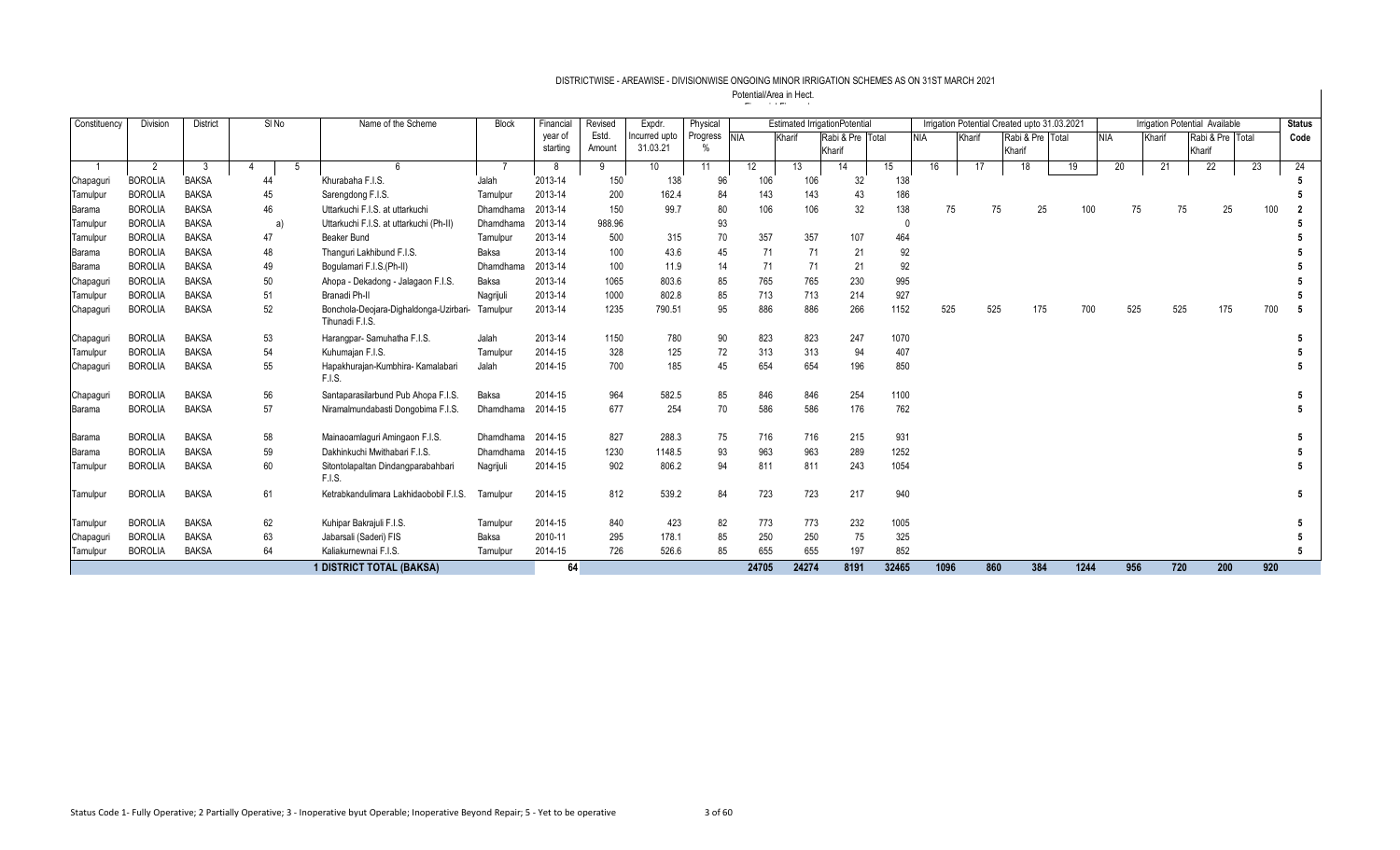| Constituency           | <b>Division</b>                 | <b>District</b> | $SI$ No             | Name of the Scheme                  | <b>Block</b> | Financial           | Revised         | Expdr.                    | Physical             |      | <b>Estimated IrrigationPotential</b> |                            |    |      |            |        | Irrigation Potential Created upto 31.03.2021 |    |          |        | <b>Irrigation Potential Available</b> |    | <b>Status</b>  |
|------------------------|---------------------------------|-----------------|---------------------|-------------------------------------|--------------|---------------------|-----------------|---------------------------|----------------------|------|--------------------------------------|----------------------------|----|------|------------|--------|----------------------------------------------|----|----------|--------|---------------------------------------|----|----------------|
|                        |                                 |                 |                     |                                     |              | year of<br>starting | Estd.<br>Amount | Incurred upto<br>31.03.21 | Progress NIA<br>$\%$ |      | Kharif                               | Rabi & Pre Total<br>Kharif |    |      | <b>NIA</b> | Kharif | Rabi & Pre Total<br>Kharif                   |    | NIA      | Kharif | Rabi & Pre Total<br>Kharif            |    | Code           |
|                        | $\overline{2}$                  | $\overline{3}$  | 5<br>$\overline{4}$ | 6                                   |              | 8                   | 9               | 10                        | 11                   | 12   | 13                                   | 14                         | 15 |      | 16         | 17     | 18                                           | 19 | 20       | 21     | 22                                    | 23 | 24             |
|                        |                                 |                 |                     | <b>DISTRICT :: BAJALI</b>           |              |                     |                 |                           |                      |      |                                      |                            |    |      |            |        |                                              |    |          |        |                                       |    |                |
| Bhabanipur             | <b>BARPETA</b>                  | <b>BARPETA</b>  | $\mathbf{1}$        | Bhawanipur D.T.W.I.S. (1 Point)     | Bhabanipu    | 1981-82             | 3.5             | 3.55                      | 5                    | 30   | 30                                   |                            | 30 | 60   |            |        |                                              |    |          |        |                                       |    | 4              |
| Bhabanipur             | <b>BARPETA</b>                  | <b>BARPETA</b>  | $\overline{2}$      | Ghoramorajan F.I.S.                 | Jalah        | 1988-89             | 61.83           | 80.92                     | 70                   | 400  | 400                                  | 400                        |    | 800  |            |        |                                              |    |          |        |                                       |    |                |
| Bhabanipur             | PAHUMARA<br><b>RUPAHI</b>       | <b>BARPETA</b>  | 3                   | Sutpara F.I.S.                      | Jalah        | 2011-12             | 272.38 NIL      |                           | 30                   | 210  | 130                                  |                            | 80 | 210  |            |        |                                              |    |          |        |                                       |    |                |
| Patacharkuchi PATHSALA |                                 | <b>BAKSA</b>    | $\overline{4}$      | Baghmara Kalbari M.D.T.W.I.S.       | Bajali       | 2020-21             | 60              |                           |                      | 20   | 20                                   |                            | 8  | 28   |            |        |                                              |    |          |        |                                       |    | 5              |
|                        | Patacharkuchi PATHSALA          | <b>BARPETA</b>  | 5                   | Nalana F.I.S.                       | Bajali       | 1988-89             | 47.71 N.A.      |                           | 12                   | 300  | 300                                  | 250                        |    | 550  |            |        |                                              |    |          |        |                                       |    |                |
| Patacharkuchi PATHSALA |                                 | <b>BARPETA</b>  | 6                   | Nadihagura-Ultekhanda F.I.S.        | Bajali       | 2009-10             | 800             | 310.95                    | 77                   | 550  | 550                                  | 145                        |    | 695  |            |        |                                              |    |          |        |                                       |    | 5              |
| Patacharkuchi PATHSALA |                                 | <b>BARPETA</b>  | $\overline{7}$      | Bhetua F.I.S.                       | Bajali       | 2009-10             | 929             | 534.02                    | 58                   | 650  | 650                                  | 163                        |    | 813  |            |        |                                              |    |          |        |                                       |    | 5              |
| Patacharkuchi PATHSALA |                                 | <b>BARPETA</b>  | 8                   | Kacharijan F.I.S.                   | Bajali       | 2009-10             | 154             | 67.4                      | 45                   | 110  | 110                                  | 51                         |    | 161  |            |        |                                              |    |          |        |                                       |    | 5              |
| Patacharkuchi PATHSALA |                                 | <b>BARPETA</b>  | 9                   | Bichanala F.I.S.                    | Bajali       | 2009-10             | 477             | 266.54                    | 92                   | 350  | 350                                  | 170                        |    | 520  | 60         |        | 60                                           | 60 | 60       | 60     |                                       | 60 | $\overline{2}$ |
| Patacharkuchi PATHSALA |                                 | <b>BARPETA</b>  | 10                  | Deojora F.I.S.                      | Bajali       | 2009-10             | 976             | 620.5                     | 83                   | 933  | 933                                  | 186                        |    | 1119 |            |        |                                              |    |          |        |                                       |    |                |
|                        | Patacharkuchi PATHSALA          | <b>BARPETA</b>  | 11                  | Bajali D.T.W.I.S. (5 Points.)       | Bajali       | 1987-88             | 104             | 9.45                      | 48                   | 175  | 175                                  | 175                        |    | 350  |            |        |                                              |    |          |        |                                       |    |                |
| Patacharkuchi PATHSALA |                                 | <b>BARPETA</b>  | 12                  | Dakhin Bajali D.T.W.I.S.(3 Points). | Bajali       | 1987-88             | 108             | 7.78                      | 48                   | 105  | 105                                  | 105                        |    | 210  |            |        |                                              |    |          |        |                                       |    |                |
|                        | Patacharkuchi PATHSALA          | <b>BARPETA</b>  | 13                  | Niz Bhaluki D.T.W.I.S.(Points)      | Bajali       | 1987-88             | 71              | 8.06                      | 48                   | 70   | 70                                   |                            | 70 | 140  |            |        |                                              |    |          |        |                                       |    |                |
| Patacharkuchi PATHSALA |                                 | <b>BARPETA</b>  | 14                  | Pathsala D.T.W.I.S.(Points).        | Bajali       | 1987-88             | 74              | 3.63                      | 20                   | 98   | 98                                   |                            | 42 | 140  |            |        |                                              |    |          |        |                                       |    |                |
| Patacharkuchi PATHSALA |                                 | <b>BARPETA</b>  | 15                  | Choukhuti D.T.W.I.S.(1 Point)       | Bajali       | 1987-88             | 36              | 4.37                      | 64                   | 35   | 20                                   |                            | 35 | 55   |            |        |                                              |    |          |        |                                       |    |                |
|                        | Patacharkuchi TIHU INVT NALBARI |                 | 16                  | Nannattary L.I.S.                   | Tihu         | 2009-10             | 77.65           | 65.82946                  | 75                   | 100  | 95                                   | 115                        |    | 210  |            |        |                                              |    |          |        |                                       |    |                |
|                        |                                 |                 |                     | 2 DISTRICT TOTAL (BAJALI)           |              | 16                  |                 |                           |                      | 4136 | 4036                                 | 2025                       |    | 6061 | 60         |        | 60<br>$\mathbf{0}$                           | 60 | 60       | 60     | $\mathbf{0}$                          | 60 |                |
|                        |                                 |                 |                     | <b>DISTRICT:: BARPETA</b>           |              |                     |                 |                           |                      |      |                                      |                            |    |      |            |        |                                              |    |          |        |                                       |    |                |
| Jonia                  | <b>BARPETA</b>                  | <b>BARPETA</b>  | $\mathbf{1}$        | Jamkurjan F.I.S.                    | Chak-Chaka   | 2009-10             | 305             |                           |                      | 250  | 250                                  | 250                        |    | 500  |            |        |                                              |    | $\Omega$ |        |                                       |    |                |
| Jonia                  | <b>BARPETA</b>                  | <b>BARPETA</b>  | 2                   | Gajia L.I.S.                        | Mandia       | 1988-89             | 28.14           | 32.85                     | 57                   | 400  | 400                                  | 250                        |    | 650  |            |        |                                              |    |          |        |                                       |    |                |
| Barpeta                | <b>BARPETA</b>                  | <b>BARPETA</b>  | 3                   | Sundardiya L.I.S.                   | Barpeta      | 1990-91             | N.A             | 4.86                      | 5                    | 300  | 300                                  | 300                        |    | 600  |            |        |                                              |    |          |        |                                       |    |                |
| Barpeta                | <b>BARPETA</b>                  | <b>BARPETA</b>  |                     | Kalihar L.I.S.                      | Bhabanipur   | 2009-10             | 496             | 253.37                    | 85                   | 250  | 250                                  | 200                        |    | 450  |            |        |                                              |    | $\Omega$ |        |                                       |    |                |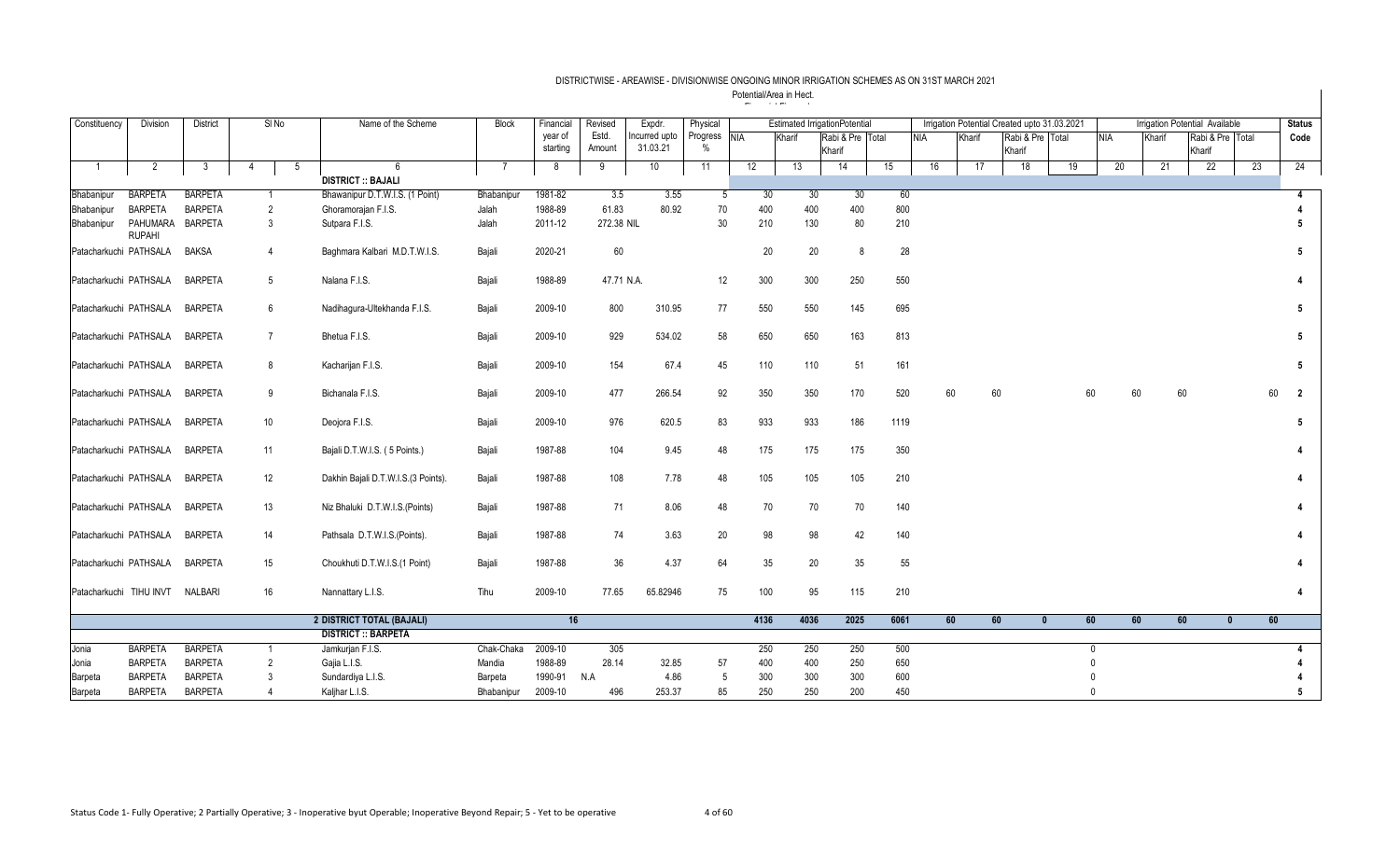| Constituency          | <b>Division</b>                           | <b>District</b> | SINo            |    | Name of the Scheme                                                            | <b>Block</b> | Financial     | Revised     | Expdr.          | Physical     |      |        | <b>Estimated IrrigationPotential</b> |      |     |     |        | Irrigation Potential Created upto 31.03.2021 |     |              |     |        | Irrigation Potential Available |    |              | <b>Status</b>  |
|-----------------------|-------------------------------------------|-----------------|-----------------|----|-------------------------------------------------------------------------------|--------------|---------------|-------------|-----------------|--------------|------|--------|--------------------------------------|------|-----|-----|--------|----------------------------------------------|-----|--------------|-----|--------|--------------------------------|----|--------------|----------------|
|                       |                                           |                 |                 |    |                                                                               |              | year of       | Estd.       | ncurred upto    | Progress NIA |      | Kharif | Rabi & Pre Total                     |      | NIA |     | Kharif | Rabi & Pre Total                             |     |              | NIA | Kharif | Rabi & Pre Total               |    |              | Code           |
|                       |                                           |                 |                 |    |                                                                               |              | starting      | Amount      | 31.03.21        | $\%$         |      |        | Kharif                               |      |     |     |        | Kharif                                       |     |              |     |        | Kharif                         |    |              |                |
|                       | 2                                         | - 3             | $\Delta$        | -5 | 6                                                                             | -7           | 8             | 9           | 10 <sup>°</sup> | 11           | 12   | 13     | 14                                   | 15   |     | 16  | 17     | 18                                           |     | 19           | 20  | 21     | 22                             | 23 |              | 24             |
| Barpeta               | <b>BARPETA</b>                            | <b>BARPETA</b>  | 5               |    | Kadamouri L.I.S.                                                              | Barpeta      | 2011-12       | 496         | 253.37          | 20           | 250  | 250    | 200                                  | 450  |     |     |        |                                              |     | $\mathbf{0}$ |     |        |                                |    |              |                |
| Barpeta,              | <b>BARPETA</b>                            | <b>BARPETA</b>  | 6               |    | Pollah L.I.S. (Ph-II)                                                         | Gobardhana   | 2009-10       | 378.68      | 228.25          | 97           | 580  | 580    | 420                                  | 1000 |     | 130 |        | 130                                          | 130 | 260          |     |        |                                |    | $\mathbf{0}$ | -3             |
| Sorbhog               |                                           |                 |                 |    |                                                                               | & Bhawanipur |               |             |                 |              |      |        |                                      |      |     |     |        |                                              |     |              |     |        |                                |    |              |                |
| Baghbor, Barp BARPETA |                                           | <b>BARPETA</b>  | $\overline{7}$  |    |                                                                               | Mandia.      | 2010-11       | 485.98      | 0.75            | 68           | 685  | 685    | 484                                  | 1169 |     |     |        |                                              |     | $\mathbf{0}$ |     |        |                                |    | $\mathbf{0}$ | 5              |
| eta                   |                                           |                 |                 |    | Mandia-Agmandia-Teklarbala LIS                                                | Barpeta      |               |             |                 |              |      |        |                                      |      |     |     |        |                                              |     |              |     |        |                                |    |              |                |
| Sorbhog               | <b>BARPETA</b>                            | <b>BARPETA</b>  | 8               |    | Sorbhog Solar Powered DTWS (Raipur                                            | Chak-Chaka   | 2017-18       | 41.24       |                 |              | 20   | 20     | 15                                   |      | 35  |     |        |                                              |     |              |     |        |                                |    |              | 5              |
|                       |                                           |                 |                 |    | pt & Bhaluki Pt)                                                              |              |               |             |                 |              |      |        |                                      |      |     |     |        |                                              |     |              |     |        |                                |    |              |                |
| Baghbor               | <b>BARPETA</b>                            | <b>BARPETA</b>  | 9               |    | <b>Baghbor Solar Powered DTWS</b>                                             | Baghbor      | 2017-18       | 41.24       | 9.5             | 40           | 20   | 20     | 15                                   |      | 35  |     |        |                                              |     |              |     |        |                                |    |              | 5              |
|                       |                                           |                 |                 |    | (Mourigaon Pt & Silochi Pather Pt.)                                           |              |               |             |                 |              |      |        |                                      |      |     |     |        |                                              |     |              |     |        |                                |    |              |                |
| Baghbar               | <b>BARPETA</b>                            | <b>BARPETA</b>  | 10 <sup>°</sup> |    | Nisanuchar S.T.W.I.S.                                                         | Mandia       | 1993-94       |             | 5.54 N.A.       | -5           | 40   | 40     | 40                                   |      | 80  |     |        |                                              |     |              |     |        |                                |    |              |                |
| Chenga                | <b>BARPETA</b>                            | <b>BARPETA</b>  | 11              |    | Kholabandha Char S.T.W.I.S.                                                   | Mandia       | 1995-96       |             | 5.54 N.A.       | .5           | 40   | 40     | 40                                   |      | 80  |     |        |                                              |     |              |     |        |                                |    |              |                |
| Sorbhog               | <b>BARPETA</b>                            | <b>BARPETA</b>  | 12              |    | Damugaon F.I.S.                                                               | Gobardhana   | 1983-84       | 97.84       | 138.24          | 90           | 490  | 490    | 490                                  | 980  |     |     |        |                                              |     |              |     |        |                                |    |              |                |
| <b>Barpeta</b>        | <b>BARPETA</b>                            | <b>BARPETA</b>  | 13              |    | Baradi L.I.S.                                                                 | Barpeta      | 1986-87       | 313.68      | 199.26          | 95           | 300  | 300    | 225                                  | 525  |     |     |        |                                              |     |              |     |        |                                |    |              |                |
|                       |                                           |                 |                 |    |                                                                               |              | 2010-11       |             |                 |              |      |        |                                      |      |     |     |        |                                              |     |              |     |        |                                |    |              |                |
|                       |                                           |                 |                 |    |                                                                               |              |               |             |                 |              |      |        |                                      |      |     |     |        |                                              |     |              |     |        |                                |    |              |                |
| Sarukhetri            | PATHSALA                                  | <b>BARPETA</b>  | 14              |    | Debra F.I.S.                                                                  | Barpeta      | 2009-10       | 583         | 78.4            | 25           | 200  | 200    | 50                                   | 250  |     |     |        |                                              |     |              |     |        |                                |    |              |                |
| Sarukhetri            | <b>PATHSALA</b>                           | <b>BARPETA</b>  | 15              |    | Diggi F.I.S.                                                                  | Barpeta      | 2009-10       | 498         | 318.56          | 75           | 340  | 340    | 173                                  | 513  |     |     |        |                                              |     |              |     |        |                                |    |              |                |
| Sarukhetri            | PATHSALA                                  | <b>BARPETA</b>  | 16              |    | Gageli F.I.S.                                                                 | Barpeta      | 2009-10       | 490         | 416             | 95           | 330  | 330    | 175                                  | 505  |     | 100 |        | 100                                          |     | 100          | 100 | 100    |                                |    | 100          | 2              |
| Sarukhetri            | PATHSALA                                  | <b>BARPETA</b>  | 17              |    | Khairajan F.I.S.                                                              | Bajali       | 2009-10       | 416         | 275.95          | 75           | 321  | 321    | 162                                  | 483  |     |     |        |                                              |     |              |     |        |                                |    |              |                |
| Sarukhetri            | PATHSALA                                  | <b>BARPETA</b>  | 18              |    | Burakhanda F.I.S.                                                             | Bajali       | 2009-10       | 419.13      | 97.13           | 25           | 320  | 320    | 160                                  | 480  |     |     |        |                                              |     |              |     |        |                                |    |              | 5              |
| Barama                | PATHSALA                                  | <b>BARPETA</b>  | 19              |    | Nakuchi F.I.S.                                                                | Tihu         | 2009-10       | 592         | 367.179         | 90           | 400  | 400    | 115                                  | 515  |     | 60  |        | 60                                           |     | 60           | 60  |        | 60                             |    | 60           | $\overline{2}$ |
| Sarukhetri            | TIHU INVT                                 | <b>BARPETA</b>  | 20              |    | Kachkuri Pathar L.I.S.                                                        | Keotkuchi    | 2010-11       | 150         | 91.14526        | 98           | 120  | 70     | 170                                  | 240  |     |     |        |                                              |     |              |     |        |                                |    |              | 5              |
| <b>Barpeta</b>        | <b>BARPETA</b>                            | <b>BARPETA</b>  |                 |    | <b>3 DISTRICT TOTAL (BARPETA)</b><br>Installation of Tube Well Scheme under   | Barpeta      | 20<br>2019-20 | 2020-2      | 306.24          |              | 5656 | 5606   | 3934                                 | 9540 |     | 290 |        | 290                                          | 130 | 420          | 160 | 160    | $\mathbf{0}$                   |    | 160          | $\mathbf{1}$   |
|                       |                                           |                 |                 |    | PMKSY-HKKP- Access to ground water                                            |              |               |             |                 |              |      |        |                                      |      |     |     |        |                                              |     |              |     |        |                                |    |              |                |
|                       |                                           |                 |                 |    | under 43- Barpeta LAC                                                         |              |               |             |                 |              |      |        |                                      |      |     |     |        |                                              |     |              |     |        |                                |    |              |                |
| Jonia                 | <b>BARPETA</b>                            | <b>BARPETA</b>  |                 |    | Installation of Tube Well Scheme under<br>PMKSY-HKKP- Access to ground watver | Barpeta      | 2019-20       | $2020 - 22$ | 256.51          |              |      |        |                                      |      |     |     |        |                                              |     |              |     |        |                                |    |              |                |
|                       |                                           |                 |                 |    | under 44- Jonia LAC                                                           |              |               |             |                 |              |      |        |                                      |      |     |     |        |                                              |     |              |     |        |                                |    |              |                |
| <b>Baghbor</b>        | <b>BARPETA</b>                            | <b>BARPETA</b>  |                 |    | Installation of Tube Well Scheme under                                        | Baghbor      | 2019-20       | 2020-21     | 256.51          |              |      |        |                                      |      |     |     |        |                                              |     |              |     |        |                                |    |              |                |
|                       |                                           |                 |                 |    | PMKSY-HKKP- Access to ground watyer<br>under 45- Baghbor LAC                  |              |               |             |                 |              |      |        |                                      |      |     |     |        |                                              |     |              |     |        |                                |    |              |                |
| Sarukhetri            | <b>BARPETA</b>                            | <b>BARPETA</b>  |                 |    | Installation of Tube Well Scheme under                                        | Paka betbari | 2019-20       | $2020 - 22$ | 256.51          |              |      |        |                                      |      |     |     |        |                                              |     |              |     |        |                                |    |              |                |
|                       |                                           |                 |                 |    | PMKSY-HKKP- Access to ground watver                                           |              |               |             |                 |              |      |        |                                      |      |     |     |        |                                              |     |              |     |        |                                |    |              |                |
| Sorbhog               | <b>BARPETA</b>                            | <b>BARPETA</b>  |                 |    | under 46- Sarukhetri LAC<br>Installation of Tube Well Scheme under            | Chakchaka    | 2019-20       | 2020-21     | 612.77          |              |      |        |                                      |      |     |     |        |                                              |     |              |     |        |                                |    |              |                |
|                       |                                           |                 |                 |    | PMKSY-HKKP- Access to ground watyer                                           |              |               |             |                 |              |      |        |                                      |      |     |     |        |                                              |     |              |     |        |                                |    |              |                |
|                       |                                           |                 |                 |    | under 40- Sorbhog LAC                                                         |              |               |             |                 |              |      |        |                                      |      |     |     |        |                                              |     |              |     |        |                                |    |              |                |
| Chenga                | TIHU DAKHIN BARPETA<br><b>BAJALI MECH</b> |                 |                 |    | Installation of Tube Well Scheme under<br>PMKSY-HKKP- Access to ground watver |              |               |             |                 |              |      |        |                                      |      |     |     |        |                                              |     |              |     |        |                                |    |              |                |
|                       |                                           |                 |                 |    | under Chenga LAC                                                              |              |               |             |                 |              |      |        |                                      |      |     |     |        |                                              |     |              |     |        |                                |    |              |                |
|                       |                                           |                 | 252             |    | <b>BARPETA PMKSY</b>                                                          |              | 252           |             |                 |              | 1008 | 1008   | 1008                                 | 2016 |     |     |        |                                              |     |              |     |        |                                |    |              |                |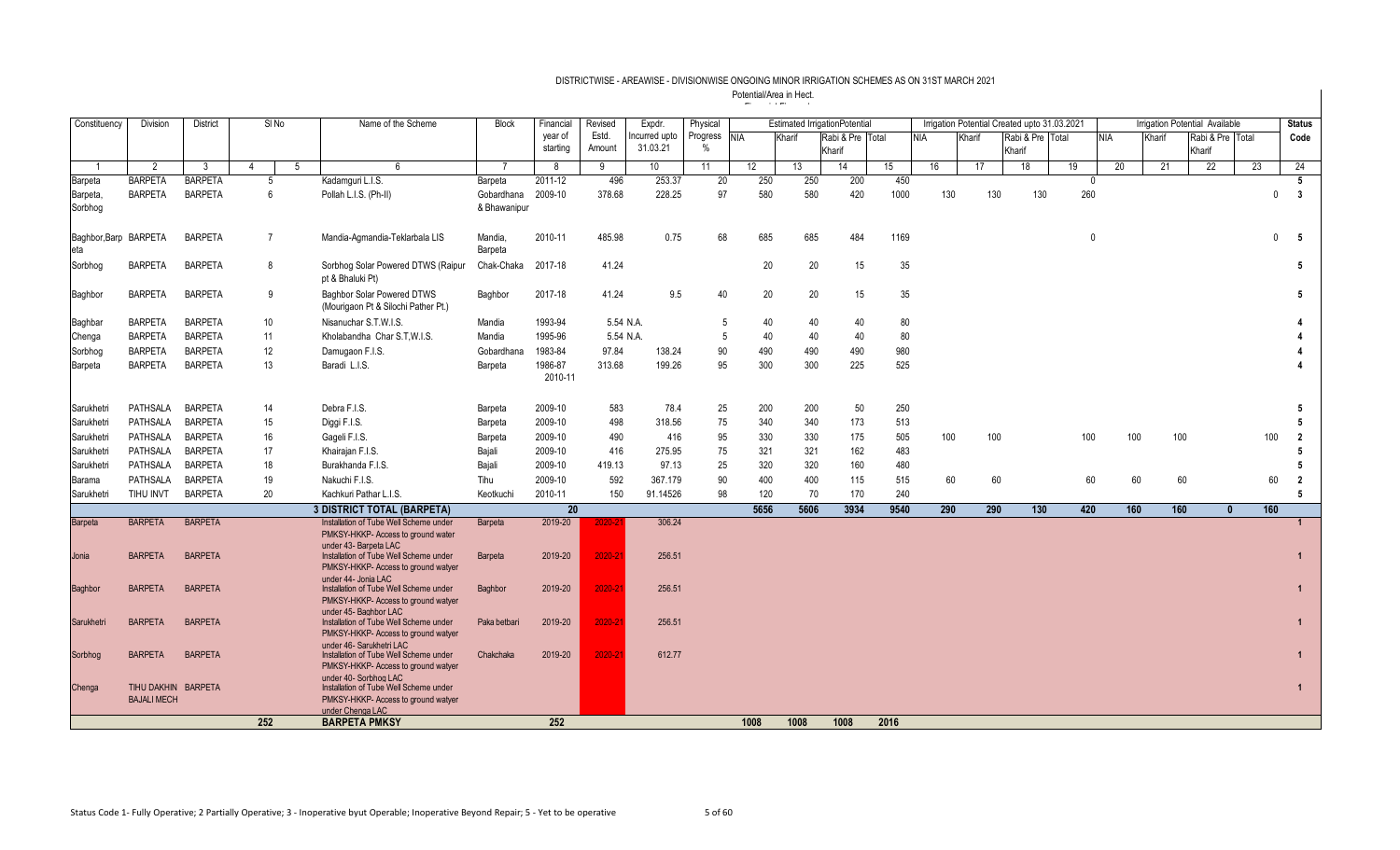| Constituency        | <b>Division</b>         | <b>District</b> |                | $SI$ No         |   | Name of the Scheme                      | <b>Block</b> | Financial     | Revised     | Expdr.                   | Physical                  |      |        | <b>Estimated IrrigationPotential</b> |    |            |    |        | Irrigation Potential Created upto 31.03.2021 |    |            | <b>Irrigation Potential Available</b> |              |                  |    | <b>Status</b>   |
|---------------------|-------------------------|-----------------|----------------|-----------------|---|-----------------------------------------|--------------|---------------|-------------|--------------------------|---------------------------|------|--------|--------------------------------------|----|------------|----|--------|----------------------------------------------|----|------------|---------------------------------------|--------------|------------------|----|-----------------|
|                     |                         |                 |                |                 |   |                                         |              | year of       | Estd.       | ncurred upto<br>31.03.21 | Progress<br>$\frac{0}{0}$ | NIA  | Kharif | Rabi & Pre Total                     |    | <b>NIA</b> |    | Kharif | Rabi & Pre Total                             |    | <b>NIA</b> | Kharif                                |              | Rabi & Pre Total |    | Code            |
| $\overline{1}$      | 2                       | $\mathbf{3}$    | $\overline{4}$ |                 | 5 | 6                                       |              | starting<br>8 | Amount<br>9 | 10                       | 11                        | 12   | 13     | Kharif<br>14                         | 15 |            | 16 | 17     | Kharif<br>18                                 | 19 | 20         | 21                                    | Kharif<br>22 |                  | 23 | $^{24}$         |
|                     |                         |                 |                |                 |   | <b>DISTRICT :: BONGAIGAON</b>           |              |               |             |                          |                           |      |        |                                      |    |            |    |        |                                              |    |            |                                       |              |                  |    |                 |
| Bongaigaon          | BONGAIGAO BONGAIG<br>N  | AON             |                | $\mathbf{1}$    |   | Bhumeswar E.L.I.S.                      | Dangtol      | 1987-88       | 94.95       | 12.97                    | 15                        | 700  | 700    | 455                                  |    | 1155       |    |        |                                              |    |            |                                       |              |                  |    | $\overline{4}$  |
| Bongaigaon          | BONGAIGAO BONGAIG<br>N  | AON             |                | $\overline{2}$  |   | Jelkajhar E.L.I.S.                      | Dangtol      | 1994-95       | 3.41        | 5.76                     | 20                        | 20   |        | 20                                   | 11 | 31         |    |        |                                              |    |            |                                       |              |                  |    |                 |
| Abhayapuri<br>North | BONGAIGAO BONGAIG<br>N  | AON             |                | 3               |   | Baregarh D.T.W.I.S.(2 Points)           | Srijangram   | 1986-87       | 15.53       | 1.87                     | 30                        | 80   |        | 80                                   | 60 | 140        |    |        |                                              |    |            |                                       |              |                  |    |                 |
| Abhayapuri<br>North | BONGAIGAO BONGAIG<br>N  | AON             |                | $\overline{4}$  |   | Sajnavitha D.T.W.I.S.(2 Points)         | Srijangram   | 1987-88       | 42.42       | 10.42                    | 10                        | 80   |        | 80                                   | 60 | 140        |    |        |                                              |    |            |                                       |              |                  |    |                 |
| Bongaigaon          | BONGAIGAO BONGAIG<br>N  | AON             |                | 5 <sub>5</sub>  |   | Chaprakata D.T.W.I.S. (1 Point)         | Dangtol      | 1987-88       | 29.6        | 4.6                      | 20                        | 40   |        | 40                                   | 30 | 70         |    |        |                                              |    |            |                                       |              |                  |    |                 |
| Abhayapuri<br>North | BONGAIGAO BONGAIG<br>N  | <b>AON</b>      |                | 6               |   | Kokila Moulovipara D.T.W.I.S. (1 Point) | Srijangram   | 1988-89       | 8.05        | 7.47                     | 30                        | 40   |        | 40                                   | 30 | 70         |    |        |                                              |    |            |                                       |              |                  |    |                 |
| Abhayapuri<br>North | BONGAIGAO BONGAIG<br>N  | AON             |                | $7\overline{ }$ |   | Tangalbandha D.T.W.I.S.(1 Point)        | Srijangram   | 1988-89       | 22.59       | 5.59                     | 25                        | 40   |        | 40                                   | 30 | 70         |    |        |                                              |    |            |                                       |              |                  |    |                 |
| Abhayapuri<br>North | BONGAIGAO BONGAIG<br>N  | AON             |                | 8               |   | Dubley Amguri D.T.W.I.S.(1 Point)       | Srijangram   | 1988-89       | 24.76       | 7.76                     | 42                        | 40   |        | 40                                   | 30 | $70\,$     |    |        |                                              |    |            |                                       |              |                  |    |                 |
| Bijni               | BONGAIGAO BONGAIG<br>N  | AON             |                | 9               |   | W/C of Manikpur E.L.I.S.                | Manikpur     | 1992-93       | 10          | 9.95                     | 60                        |      |        |                                      |    |            |    |        |                                              |    |            |                                       |              |                  |    |                 |
| Bijni               | BONGAIGAO BONGAIG<br>N  | AON             |                | 10              |   | Dewanpara Gundamara F.I.S.              | Borobazar    | 2008-09       | 305.14      | 234.44                   | 85                        | 450  | 450    | 200                                  |    | 650        |    |        |                                              |    |            |                                       |              |                  |    | 3               |
| Bijni               | BONGAIGAO BONGAIG<br>N  | AON             |                | 11              |   | Supariguri F.I.S.                       | Manikpur     | 2012-13       | 450         | 139                      | 97                        | 320  | 320    | 190                                  |    | 510        |    |        |                                              |    |            |                                       |              |                  |    | 5               |
| Bijni               | BONGAIGAO BONGAIG<br>N  | AON             |                | 12              |   | FWSWIGHTHAN F.I.S.                      | Borobazar    | 2013-14       | 1583.6      | 188                      | 83                        | 1062 | 840    | 560                                  |    | 1400       |    |        |                                              |    |            |                                       |              |                  |    | $5\phantom{.0}$ |
| Abhayapuri<br>North | BONGAIGAO BONGAIG<br>N  | AON             |                | 13              |   | Barakhra FIS                            | Manikpur     | 2014-15       | 649.33      | 185.06                   | 40                        | 420  | 420    | 180                                  |    | 600        |    |        |                                              |    |            |                                       |              |                  |    | $5\phantom{.0}$ |
| Abhayapur<br>North  | BONGAIGAO BONGAIG<br>N  | AON             |                | 14              |   | Dhantola D.T.W.I.S.(1 Point)            | Srijangram   | 1987-88       | 17.66       | 0.66                     | 30                        | 40   |        | 40                                   | 30 | 70         |    |        |                                              |    |            |                                       |              |                  |    |                 |
| Abhayapuri<br>South | BONGAIGAO BONGAIG<br>N  | AON             |                | 15              |   | Pachania D.T.W.I.S.                     | Srijangram   | 1986-87       |             |                          |                           |      |        |                                      |    |            |    |        |                                              |    |            |                                       |              |                  |    |                 |
| Abhayapuri<br>South | BONGAIGAO BONGAIG<br>N  | AON             |                | 16              |   | Srijangram S.T.W.I.S (30 points)        | Srijangram   | 2015-16       | 128.52      | 17.651                   | 64                        | 90   |        | 90                                   | 60 | 150        |    |        |                                              |    |            |                                       |              |                  |    | $5\phantom{.0}$ |
| Abhayapuri<br>South | BONGAIGAO BONGAIG<br>N. | AON             |                | 17              |   | Tappatari S.T.W.I.S (30 points)         | Srijangram   | 2015-16       | 556.92      | 207.77                   | 48                        | 390  | 390    | 160                                  |    | 550        |    |        |                                              |    |            |                                       |              |                  |    | $5\phantom{.0}$ |
| Abhayapuri<br>South | BONGAIGAO BONGAIG<br>N  | AON             |                | 18              |   | Boitamari S.T.W.I.S Pt. I               | Boitamari    | 2015-16       | 406.98      | 67.49                    | 30                        | 285  | 285    | 120                                  |    | 405        |    |        |                                              |    |            |                                       |              |                  |    | $5\phantom{.0}$ |
| Abhayapuri<br>South | BONGAIGAO BONGAIG<br>N  | AON             |                | 19              |   | Boitamari S.T.W.I.S Pt. II              | Boitamari    | 2015-16       | 706.86      | 97.05                    | 28                        | 495  | 495    | 200                                  |    | 695        |    |        |                                              |    |            |                                       |              |                  |    | $5\phantom{.0}$ |
| Bongaigaon          | BONGAIGAO BONGAIG<br>N  | AON             |                | 20              |   | Nigamghola FIS (Pt No 1, 2 & 3)         | Boitamari    | 2020-21       | 199.99      |                          | 10 <sup>°</sup>           | 70   |        | 70                                   | 50 | 120        |    |        |                                              |    |            |                                       |              |                  |    | 5               |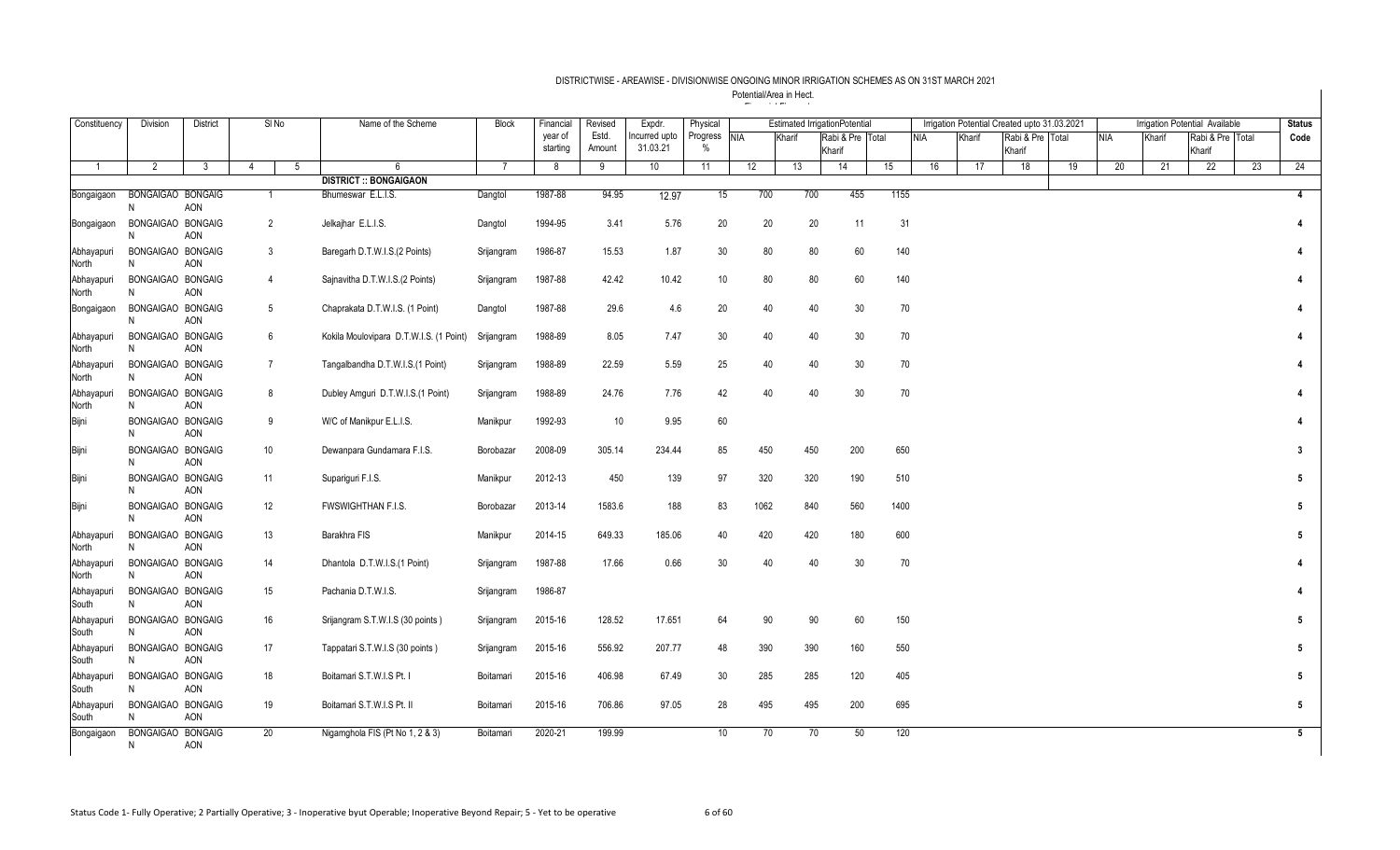| Constituency        | Division                                    | <b>District</b>  | SI <sub>No</sub> | Name of the Scheme                                                                                                     | <b>Block</b>                            | Financial           | Revised                           | Expdr.                   | Physical                      |           |           | <b>Estimated IrrigationPotential</b> |           |            |              |              |                            | Irrigation Potential Created upto 31.03.2021 |              |        | <b>Irrigation Potential Available</b> |    | <b>Status</b> |
|---------------------|---------------------------------------------|------------------|------------------|------------------------------------------------------------------------------------------------------------------------|-----------------------------------------|---------------------|-----------------------------------|--------------------------|-------------------------------|-----------|-----------|--------------------------------------|-----------|------------|--------------|--------------|----------------------------|----------------------------------------------|--------------|--------|---------------------------------------|----|---------------|
|                     |                                             |                  |                  |                                                                                                                        |                                         | year of<br>starting | Estd.<br>Amount                   | ncurred upto<br>31.03.21 | Progress NIA<br>$\frac{0}{0}$ |           | Kharif    | Rabi & Pre Total<br>Kharif           |           | <b>NIA</b> | Kharif       |              | Rabi & Pre Total<br>Kharif |                                              | <b>NIA</b>   | Kharif | Rabi & Pre Total<br>Kharif            |    | Code          |
| Sidli               | 2<br>BONGAIGAO BONGAIG<br>N                 | -3<br><b>AON</b> | $\Delta$<br>21   | 5<br>6<br>Remodeling of Borsongaon Mulagaon<br><b>FIS</b>                                                              | $\overline{7}$<br>Sidli Chirang 2020-21 | 8                   | 9<br>210                          | 10 <sup>1</sup>          | 11                            | 12<br>200 | 13<br>200 | 14<br>120                            | 15<br>320 | 16         |              | 17           | 18                         | 19                                           | 20           | 21     | 22                                    | 23 | 24            |
| Sidli               | BONGAIGAO BONGAIG<br>N                      | <b>AON</b>       | 22               | <b>Birinchiquri FIS</b>                                                                                                | Sidli Chirang                           | 2020-21             | 180                               |                          | 25                            | 200       | 200       | 140                                  |           | 340        |              |              |                            |                                              |              |        |                                       |    | 5             |
| Bijni               | BONGAIGAO BONGAIG<br>N                      | <b>AON</b>       | 23               | Bhalatal FIS (Ph-I Extension)                                                                                          | Borobazar                               | 2020-21             | 89.85                             |                          | 5                             | 220       | 220       | 155                                  |           | 375        |              |              |                            |                                              |              |        |                                       |    | 5             |
| Bijni               | BONGAIGAO BONGAIG<br>N                      | AON              | 24               | Deokumar FIS                                                                                                           | Borobazar                               | 2020-21             | 500                               |                          | 30                            | 400       | 312       | 188                                  |           | 500        |              |              |                            |                                              |              |        |                                       |    | 5             |
|                     |                                             |                  |                  | 4 DISTRICT TOTAL (BONGAIGAON)                                                                                          |                                         | 24                  |                                   |                          |                               | 5682      | 5372      | 3059                                 | 8431      |            | $\mathbf{0}$ | $\mathbf{0}$ | $\mathbf{0}$               |                                              | $\mathbf{0}$ |        | $\mathbf{0}$<br>$\bf{0}$              |    | $\mathbf{0}$  |
| Bongaigaon          | <b>BONGAIGAON BONGAIGA</b>                  | ON               |                  | Installation of Tube Well Scheme under<br>PMKSY-HKKP- Access to ground water                                           |                                         | 2019-20             | 2020-21                           |                          |                               |           |           |                                      |           |            |              |              |                            |                                              |              |        |                                       |    |               |
| Bongaigaon          | <b>BONGAIGAON BONGAIGA</b><br>ELECTRICAL ON |                  |                  | Installation of Tube Well Scheme under<br>PMKSY-HKKP- Access to ground water<br>Installation of Tube Well Scheme under |                                         | 2019-20             | 2020-21<br>2020-21                |                          |                               |           |           |                                      |           |            |              |              |                            |                                              |              |        |                                       |    |               |
| Abhayapuri<br>North | <b>BONGAIGAON BONGAIGA</b>                  | <b>ON</b>        |                  | PMKSY-HKKP- Access to ground water                                                                                     |                                         | 2019-20             |                                   |                          |                               |           |           |                                      |           |            |              |              |                            |                                              |              |        |                                       |    |               |
| Abhayapu<br>South   | <b>BONGAIGAON BONGAIGA</b>                  | ON               |                  | Installation of Tube Well Scheme under<br>PMKSY-HKKP- Access to ground water                                           |                                         | 2019-20             | 2020-21                           |                          |                               |           |           |                                      |           |            |              |              |                            |                                              |              |        |                                       |    |               |
| Biini               | <b>BONGAIGAON BONGAIGA</b>                  | <b>ON</b>        |                  | Installation of Tube Well Scheme under<br>PMKSY-HKKP- Access to ground water                                           |                                         | 2019-20             | 2020-21                           |                          |                               |           |           |                                      |           |            |              |              |                            |                                              |              |        |                                       |    |               |
|                     |                                             |                  |                  | <b>BONGAIGAON PMKSY</b>                                                                                                |                                         | 249                 |                                   |                          |                               | 996       | 996       | 996                                  | 1992      |            |              |              |                            |                                              |              |        |                                       |    |               |
|                     |                                             |                  |                  | <b>DISTRICT :: CACHAR</b>                                                                                              |                                         |                     |                                   |                          |                               |           |           |                                      |           |            |              |              |                            |                                              |              |        |                                       |    |               |
| <b>Dholai</b>       | <b>SILCHAR</b>                              | CACHAR           |                  | F.I.S. from Singorkhal Nala at<br>Singorhaor area                                                                      | Narsingpur                              | 2008-09             | 199.35                            | 192.47                   | 80                            | 328       | 328       | 200                                  |           | 528        | 230          | 230          | 123                        | 353                                          |              |        |                                       |    | 3             |
| Dholai              | <b>SILCHAR</b>                              | CACHAR           | $\overline{2}$   | F.I.S. from Katakhal at Katakhal area                                                                                  | Narsingpur                              | 2008-09             | 449.45                            | 436.92                   | 80                            | 300       | 300       | 210                                  |           | 510        | 60           | 60           | 40                         | 100                                          |              |        |                                       |    |               |
| Sonai               | <b>SILCHAR</b>                              | CACHAR           | 3                | F.I.S. at Kachudaram Swadin Bazar on<br>Bowleankhal                                                                    | Sonai                                   | 2008-09             | 149.02                            | 148.59                   | 100                           | 180       | 156       | 65                                   | 221       |            |              |              |                            |                                              |              |        |                                       |    | 5             |
| Sonai               | <b>SILCHAR</b>                              | CACHAR           | a)               | F.I.S. at Kachudaram Swadin Bazar on<br>Bowleankhal (Ph-II)                                                            | Sonai                                   | 2009-10             | 95.32                             | 19.6                     | 35                            |           |           |                                      |           |            |              |              |                            |                                              |              |        |                                       |    | 5             |
| Dholai              | <b>SILCHAR</b>                              | <b>CACHAR</b>    | $\Delta$         | F.I.S. in Punicherra Nala at Palonghat<br>area                                                                         | Palonghat                               | 2013-14             | 499 N.A.                          |                          | 5                             | 340       | 300       | 40                                   |           | 340        |              |              |                            |                                              |              |        |                                       |    |               |
| Sonai               | <b>SILCHAR</b>                              | CACHAR           | 5                | Menipur F.I.S.                                                                                                         | Sonai                                   | 2013-14             | 498                               | 11.92                    | 25                            | 345       | 300       | 45                                   |           | 345        |              |              |                            |                                              |              |        |                                       |    |               |
| Sonai               | <b>SILCHAR</b>                              | CACHAR           | 6                | Irrigation Scheme from Borak in<br>Dhamalia & Uttarkrishnapur area                                                     | Sonai                                   | 2013-14             | 326.88 <sup>©</sup><br>121.777(M) | 10.32                    | 49                            | 330       | 330       | 115                                  |           | 445        |              |              |                            |                                              |              |        |                                       |    |               |
| Dholai              | <b>SILCHAR</b>                              | CACHAR           | $\overline{7}$   | Bhubandar F.I.S.                                                                                                       | Palonghat                               | 2013-14             | 490                               |                          | 15                            | 340       | 200       | 140                                  |           | 340        |              |              |                            |                                              |              |        |                                       |    |               |
| Sonai               | <b>SILCHAR</b>                              | CACHAR           | 8                | Irrigation Scheme from Indarkhal at<br>Kachudharam                                                                     | Sonai                                   | 2013-14             | 51.93                             |                          | 38                            | 200       | 150       | 50                                   |           | 200        |              |              |                            |                                              |              |        |                                       |    |               |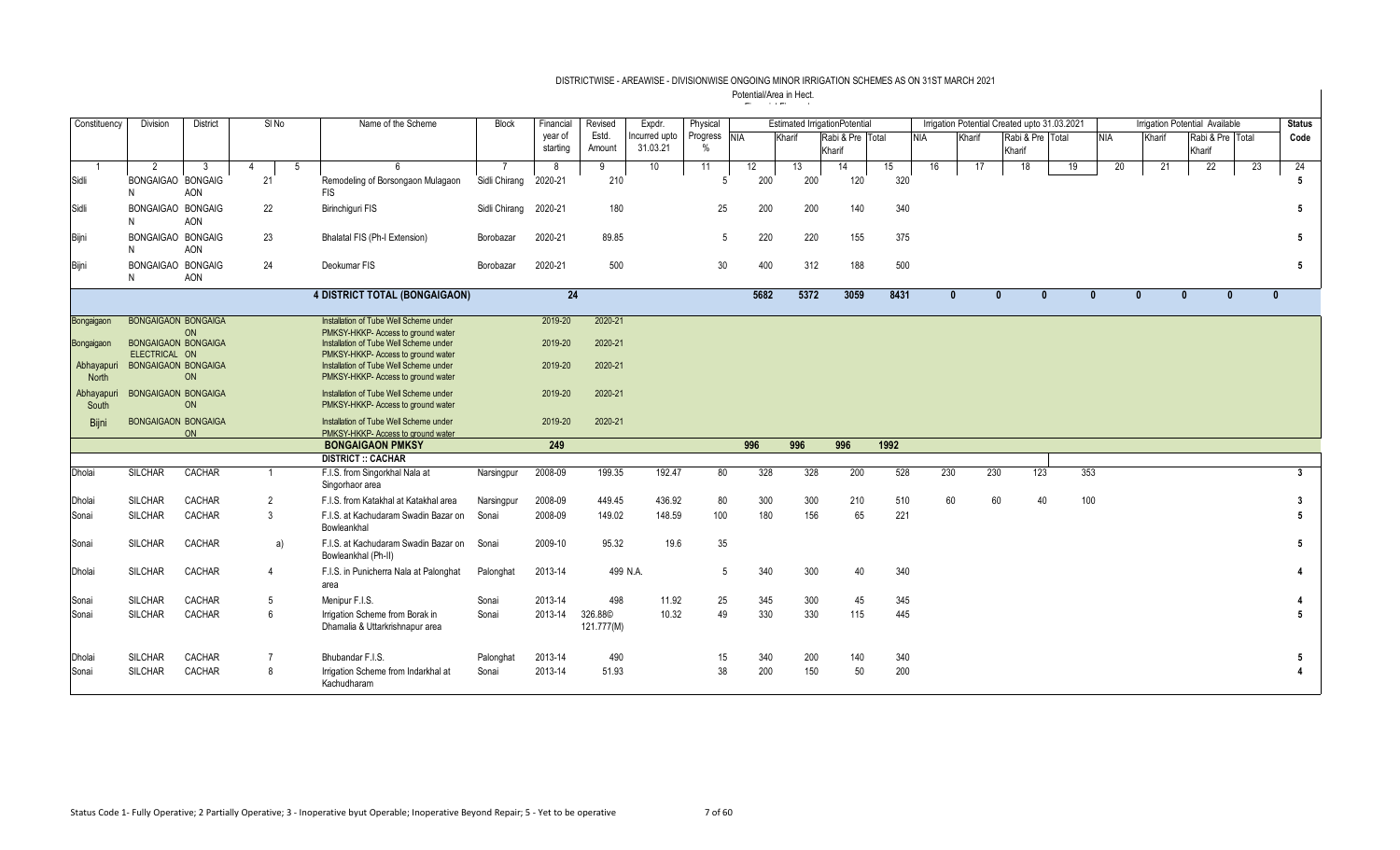| Constituency | <b>Division</b> | District      |    | SINo            | Name of the Scheme                                                                | <b>Block</b> | Financial | Revised | Expdr.          | Physical       |     | <b>Estimated IrrigationPotential</b> |        |                  |     |            |        |     |                  | Irrigation Potential Created upto 31.03.2021 |            |        | <b>Irrigation Potential Available</b> |    | <b>Status</b> |
|--------------|-----------------|---------------|----|-----------------|-----------------------------------------------------------------------------------|--------------|-----------|---------|-----------------|----------------|-----|--------------------------------------|--------|------------------|-----|------------|--------|-----|------------------|----------------------------------------------|------------|--------|---------------------------------------|----|---------------|
|              |                 |               |    |                 |                                                                                   |              | year of   | Estd.   | Incurred upto   | Progress NIA   |     | Kharif                               |        | Rabi & Pre Total |     | <b>NIA</b> | Kharif |     | Rabi & Pre Total |                                              | <b>NIA</b> | Kharif | Rabi & Pre Total                      |    | Code          |
|              |                 |               |    |                 |                                                                                   |              | starting  | Amount  | 31.03.21        | $\%$           |     |                                      | Kharif |                  |     |            |        |     | Kharif           |                                              |            |        | Kharif                                |    |               |
| -1           | 2               | -3            | 4  | -5              | 6                                                                                 |              | 8         | 9       | 10 <sup>°</sup> | 11             | 12  | 13                                   |        | 14               | 15  | 16         |        | 17  | 18               | 19                                           | 20         | 21     | 22                                    | 23 | 24            |
| Dholai       | <b>SILCHAR</b>  | <b>CACHAR</b> |    | 9               | F.I.S. at Bhaskhal Stream at Bhabanipur Palonghat                                 |              | 2013-14   | 499     | 21.15           | 68             | 340 |                                      | 340    | 245              | 585 |            |        |     |                  |                                              |            |        |                                       |    | 5             |
| Silchar      | <b>SILCHAR</b>  | CACHAR        |    | 10              | Providing Irrigation Facilities at Borjurai & Silchar<br>Mohisa area              |              | 2013-14   | 416.84  | 9.54            | 35             | 340 |                                      | 272    | 238              | 510 |            |        |     |                  |                                              |            |        |                                       |    | 5             |
| Sonai        | <b>SILCHAR</b>  | CACHAR        |    | 11              | F.I.S. from Katanala at Borkhal and<br>Mangalpur Haor area under AIBP 2008-<br>09 | Sonai        | 2008-09   | 495     | 495             | 100            | 240 |                                      | 200    | 40               | 240 |            |        |     |                  |                                              |            |        |                                       |    | 5             |
| Sonai        | <b>SILCHAR</b>  | CACHAR        |    | a)              | F.I.S. from Katanala at Borkhal and<br>Mangalpur Haor area (Ph-II)                | Sonai        | 2008-09   | 486.67  | 3.33            | 65             |     |                                      |        |                  |     |            |        |     |                  |                                              |            |        |                                       |    |               |
| Udharbond    | <b>SILCHAR</b>  | CACHAR        |    | 12              | F.I.S. from Larsing Nala at Japirbond                                             | Udharbond    | 2007-08   | 198     | 197.95          | 100            | 260 |                                      | 260    | 182              | 442 |            |        |     |                  |                                              |            |        |                                       |    | 5             |
| Udharbond    | <b>SILCHAR</b>  | CACHAR        |    | a)              | F.I.S. from Larsing Nala at Japirbond Pt.I Udharbond<br>at Udharbond (Ph-III)     |              | 2013-14   | 179.42  | 10.2            | 82             |     |                                      |        |                  |     |            |        |     |                  |                                              |            |        |                                       |    |               |
| Borkhola     | <b>SILCHAR</b>  | CACHAR        |    | 13              | Pachim kari nala FIS under SCSP 2017- Borjelenga<br>18                            |              | 2017-18   | 99.5    | 21.95           | 35             |     | 40                                   | 40     | 40               | 80  |            |        |     |                  |                                              |            |        |                                       |    | 5             |
| Dholai       | <b>SILCHAR</b>  | CACHAR        | 14 |                 | F.I.S. from Sonacherra Nala                                                       | Borjelenga   | 2013-14   | 490     |                 | 5              | 330 |                                      | 330    | 130              | 460 |            |        |     |                  |                                              |            |        |                                       |    |               |
| Algapur      | <b>SILCHAR</b>  | CACHAR        | 15 |                 | F.I.S. from Alombag Barni Nala                                                    | Tapang       | 2013-14   | 495     | 1.59            | 9              | 345 |                                      | 345    | 86               | 431 |            |        |     |                  |                                              |            |        |                                       |    |               |
| Katigorah    | <b>SILCHAR</b>  | <b>CACHAR</b> |    | 16              | F.I.S. from Mahalcherra at Saraspur area                                          | Kalain       | 2013-14   | 494.91  | 12.663          | 45             | 340 |                                      | 340    | 70               | 410 |            |        |     |                  |                                              |            |        |                                       |    | 5             |
| Sonai        | <b>SILCHAR</b>  | CACHAR        | 17 |                 | F.I.S. from Parkhai Nala at Badripar area Sonai                                   |              | 2013-14   | 285.85  | 35.808          | 60             | 495 |                                      | 400    | 95               | 495 |            |        |     |                  |                                              |            |        |                                       |    | 5             |
| Udharbond    | <b>SILCHAR</b>  | CACHAR        |    | 18              | Gossaipur F.I.S.                                                                  | Udharbond    | 2013-14   | 357.38  |                 | 14             | 345 |                                      | 300    | 45               | 345 |            |        |     |                  |                                              |            |        |                                       |    |               |
| Lakhipur     | <b>SILCHAR</b>  | CACHAR        | 19 |                 | Lalong F.I.S.                                                                     | Lakhipur     | 2013-14   | 490     |                 | N.A.           | 330 |                                      | 330    | 120              | 450 |            |        |     |                  |                                              |            |        |                                       |    |               |
| Dholai       | <b>SILCHAR</b>  | CACHAR        | 20 |                 | M.I.S. IN Chakarcham (Surface Lift)                                               | Palonghat    | 1984-85   |         |                 | 35             |     | 25                                   | 22     | 20               | 42  |            |        |     |                  |                                              |            |        |                                       |    |               |
| Lakhipur     | <b>SILCHAR</b>  | CACHAR        | 21 |                 | L.I.S. from rivr Borak in Banskandi<br>Singribond area                            | Binnakandi   | 1977-78   | 39.45   | 45.54           | 31             | 344 |                                      | 420    | 374              | 794 |            | 159    | 176 | 94               | 270                                          |            |        |                                       |    |               |
| Lakhipur     | <b>SILCHAR</b>  | CACHAR        | 22 |                 | L.I.S. from River Borak in Sibpur area                                            | Baskandi     | 1985-86   | 28.24   | 13.03           | 10             | 140 |                                      | 112    | 126              | 238 |            |        |     |                  |                                              |            |        |                                       |    |               |
| Lakhipur     | <b>SILCHAR</b>  | CACHAR        | 23 |                 | L.I.S. from river Borak in Algapur<br>Gobindapur area                             | Baskandi     | 1985-86   | 22.57   | 2.16            | 10             |     | 80                                   | 70     | 77               | 147 |            |        |     |                  |                                              |            |        |                                       |    |               |
| Sonai        | <b>SILCHAR</b>  | CACHAR        | 24 |                 | L.I.S. from L/B of river Borak in Dhanhari Sonai<br>area                          |              | 1985-86   | 28.56   | 15.6            | 40             | 100 |                                      | 90     | 80               | 170 |            |        |     |                  |                                              |            |        |                                       |    |               |
| Borkhola     | <b>SILCHAR</b>  | CACHAR        | 25 |                 | L.I.S. from R/B of river Borak in Buribail<br>Gonirgram area, Phase -II           | Borkhola     | 1985-86   | 31.39   | 12.14           | 35             | 200 |                                      | 180    | 160              | 340 |            |        |     |                  |                                              |            |        |                                       |    |               |
| Borkhola     | <b>SILCHAR</b>  | CACHAR        | 26 |                 | L.I.S. from L/B of river Borak in Roypur<br>Krishnapur area                       | Salchapra    | 1985-86   | 24.51   | 28.32           | 35             | 200 |                                      | 180    | 160              | 340 |            |        |     |                  |                                              |            |        |                                       |    |               |
| Lakhipur     | <b>SILCHAR</b>  | CACHAR        | 27 |                 | L.I.S. from river Borak in Dungripr area                                          | Lakhipur     | 1986-87   | 18.74   | 10.61           | $\overline{1}$ | 124 |                                      | 100    | 112              | 212 |            |        |     |                  |                                              |            |        |                                       |    |               |
| Dholai       | <b>SILCHAR</b>  | CACHAR        | 28 |                 | L.I.S. from river Sonai in Dharmikhal area Palonghat                              |              | 1986-87   | 19.48   | 15.28           | 32             | 100 |                                      | 90     | 80               | 170 |            |        |     |                  |                                              |            |        |                                       |    |               |
| Borkhola     | <b>SILCHAR</b>  | <b>CACHAR</b> |    | 29              | L.I.S. from L/B of river Borak in<br>Bhairabnagar area                            | Salchapra    | 1986-87   | 24.34   | 19.04           | 31             | 100 |                                      | 90     | 80               | 170 |            |        |     |                  |                                              |            |        |                                       |    |               |
| Lakhipur     | <b>SILCHAR</b>  | CACHAR        |    | 30 <sup>2</sup> | L.I.S. from river Borak in Badribasti area                                        | Baskandi     | 1986-87   | 15.49   | 18.28           | 40             |     | 100                                  | 90     | 80               | 170 |            |        |     |                  |                                              |            |        |                                       |    | 4             |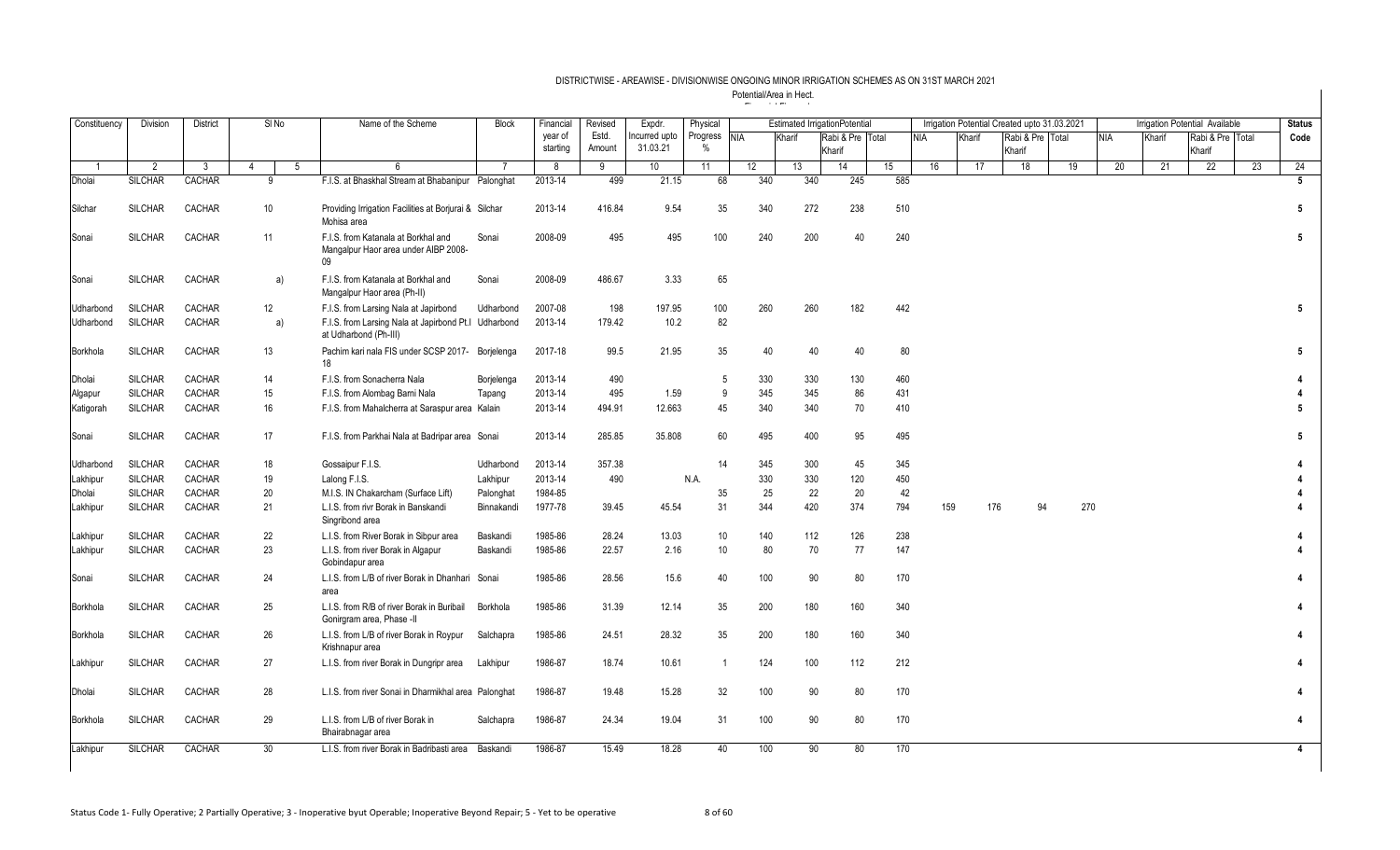| Constituency | <b>Division</b>                    | <b>District</b> | SINo                 | Name of the Scheme                                              | <b>Block</b> | Financial | Revised        | Expdr.       | Physical       |            | <b>Estimated IrrigationPotential</b> |        |                  |     |            |                |        |                  | Irrigation Potential Created upto 31.03.2021 |                 |        | <b>Irrigation Potential Available</b> |    | <b>Status</b>           |
|--------------|------------------------------------|-----------------|----------------------|-----------------------------------------------------------------|--------------|-----------|----------------|--------------|----------------|------------|--------------------------------------|--------|------------------|-----|------------|----------------|--------|------------------|----------------------------------------------|-----------------|--------|---------------------------------------|----|-------------------------|
|              |                                    |                 |                      |                                                                 |              | year of   | Estd.          | ncurred upto | Progress       | <b>NIA</b> | Kharif                               |        | Rabi & Pre Total |     | <b>NIA</b> | Kharif         |        | Rabi & Pre Total |                                              | NIA             | Kharif | Rabi & Pre Total                      |    | Code                    |
|              |                                    |                 |                      |                                                                 |              | starting  | Amount         | 31.03.21     | $\%$           |            |                                      | Kharif |                  |     |            |                | Kharif |                  |                                              |                 |        | Kharif                                |    |                         |
|              | $\overline{2}$                     | - 3             | $\overline{4}$<br>-5 |                                                                 |              | 8         | 9              | 10           | 11             | 12         | 13                                   | 14     |                  | 15  | 16         | 17             |        | 18               | 19                                           | 20              | 21     | 22                                    | 23 | 24                      |
| Silchar      | <b>SILCHAR</b>                     | CACHAR          | 31                   | L.I.S. from river Borak in Tupkhana area Salchapra              |              | 1987-88   | 28.56          | 0.28         |                | 150        |                                      | 117    | 104              | 221 |            |                |        |                  |                                              |                 |        |                                       |    |                         |
| Borkhola     | <b>SILCHAR</b>                     | CACHAR          | 32                   | L.I.S. from R/B of river Borak in Dudpatil Borkhola<br>area     |              | 1987-88   | 23.41          | 20.34        | 5              | 125        |                                      | 100    | 112              | 212 |            |                |        |                  |                                              |                 |        |                                       |    |                         |
| Silchar      | <b>SILCHAR</b>                     | CACHAR          | 33                   | L.I.S. from river Gagra in Baijantipur area Silchar             |              | 1987-88   | 14.5           | 7.14         | 5              | 100        |                                      | 85     | 75               | 160 |            |                |        |                  |                                              |                 |        |                                       |    |                         |
| Sonai        | <b>SILCHAR</b>                     | CACHAR          | 34                   | Mazirgram & Sutarkandi L.I.S.                                   | Sonai        | 1994-95   | 49.57          | 0.14         |                | 250        |                                      | 225    | 200              | 425 |            |                |        |                  |                                              |                 |        |                                       |    |                         |
| Borkhola     | <b>SILCHAR</b>                     | CACHAR          | 35                   | C.M.L.I.S. at Kacharigaon (Chandrapur)<br>(Point No.2)          | Borkhola     | 2002-03   |                |              |                |            | 13                                   | 13     | -9               | 22  |            |                |        |                  |                                              |                 |        |                                       |    |                         |
| Lakhipur     | <b>SILCHAR</b>                     | CACHAR          | 36                   | Baskandi D.T.W.I.S.                                             | Baskandi     | 1980-81   | 21             | 60.69        | 50             | 145        |                                      | 156    | 139              | 295 |            |                |        |                  |                                              |                 |        |                                       |    |                         |
| Sonai        | <b>SILCHAR</b>                     | CACHAR          | 37                   | Dhanehari Sayedpur D.T.W.I.S.                                   | Sonai        | 1980-81   | 20.88          | 44.56        | 70             | 130        |                                      | 137    | 122              | 259 | 52         |                | 48     | 20               | 68                                           |                 |        |                                       |    |                         |
| Sonai        | <b>SILCHAR</b>                     | CACHAR          | 38                   | Dakhin Mohanpur D.T.W.I.S.                                      | Sonai        | 1981-82   | $\overline{4}$ | 6.13         | 60             | 130        |                                      | 130    | 122              | 252 | 49         |                | 49     | 20               | 69                                           |                 |        |                                       |    |                         |
| Sonai        | <b>SILCHAR</b>                     | CACHAR          | 39                   | P.I.F. through Sildubi D.T.W.I.S.<br>(C.G.W.B.)                 | Sonai        | 1981-82   | 6              | 9.81         | 70             |            | 20                                   | 18     | 16               | 34  |            |                |        |                  |                                              |                 |        |                                       |    |                         |
| Sonai        | <b>SILCHAR</b>                     | CACHAR          | 40                   | Sildubi D.T.W.I.S.                                              | Sonai        | 1982-83   | 45.04          | 57.6         | 70             | 130        |                                      | 137    | 122              | 259 | 52         |                | 48     | 20               | 68                                           |                 |        |                                       |    |                         |
| Dholai       | <b>SILCHAR</b>                     | CACHAR          | 41                   | P.I.F. through Dharmikhal<br>D.T.W.I.S.(CGWB)                   | Palonghat    | 1984-85   | $\overline{4}$ | 0.51         |                |            | 12                                   | 12     | 8                | 20  |            |                |        |                  |                                              |                 |        |                                       |    |                         |
| Borkhola     | <b>SILCHAR</b>                     | CACHAR          | 42                   | S.T.W.I.S. at Buribail area                                     | Borkhola     | 1994-95   |                | 3.5 N.A.     | $\overline{7}$ |            | 34                                   | 26     | 24               | 50  | 12         |                | 10     | 10               | 20                                           |                 |        |                                       |    |                         |
| Borkhola     | <b>SILCHAR</b>                     | CACHAR          | 43                   | S.T.W.I.S. under MPLADS (Point.No.1)<br>in Buribail area        | Borkhola     | 1994-95   | 2              | 0.99         | 70             |            | 10                                   | 10     | $\overline{7}$   | 17  |            | $\overline{5}$ | 5      | 5                |                                              | 10 <sup>1</sup> |        |                                       |    |                         |
| Borkhola     | <b>SILCHAR</b>                     | CACHAR          | 44                   | F.I.S. from river Dhirua in Zowarbasti<br>near Dirckcherra      | Borkhola     | 1987-88   |                |              | 80             | 202        |                                      | 172    | 154              | 326 |            |                |        |                  |                                              |                 |        |                                       |    |                         |
| Katigorah    | <b>SILCHAR</b>                     | CACHAR          | 45                   | L.I.S. from R/B of river Borak in Phulbari<br>area, ph-I        | Katigorah    | 1984-85   | 6.95           | 4.73         | 23             | 140        |                                      | 140    | 91               | 231 |            |                |        |                  |                                              |                 |        |                                       |    |                         |
| Katigorah    | <b>SILCHAR</b>                     | CACHAR          | a)                   | L.I.S. from R/B of river Borak in Phulbari<br>area; ph-II       | Katigorah    | 1985-86   | 17.57          | 15.36        | 20             |            |                                      |        |                  |     |            |                |        |                  |                                              |                 |        |                                       |    |                         |
| Katigorah    | <b>SILCHAR</b>                     | CACHAR          | b)                   | F.I.S.from phulbari Annua (Water Basin)<br>in Niz phulbari area | Katigorah    | 2007-08   | 199.5          | 101.49       | 63             |            |                                      |        |                  |     |            |                |        |                  |                                              |                 |        |                                       |    |                         |
| Sonai        | <b>SILCHAR</b>                     | CACHAR          | 46                   | Irrigation Scheme from River Borak in<br>Neirgram area          | Sonai        | 2009-10   | 223.37         | 159.17       | 65             | 160        |                                      | 112    | 48               | 160 |            |                |        |                  |                                              |                 |        |                                       |    |                         |
| Dholai       | <b>SILCHAR</b>                     | CACHAR          | 47                   | L.I.S in Ram Manikpur area, ph-I                                | Palonghat    | 1984-85   | 5              | 4056         | 60             |            | 25                                   | 22     | 20               | 42  |            |                |        |                  |                                              |                 |        |                                       |    |                         |
| Dholai       | <b>SILCHAR</b>                     | CACHAR          | 48                   | L.I.S. from river Rukni in Panibhora area                       | Narsingpur   | 1986-87   | 23.15          | 4.12         | $\overline{1}$ | 125        |                                      | 112    | 100              | 212 |            |                |        |                  |                                              |                 |        |                                       |    |                         |
| Katigorah    | <b>SILCHAR</b>                     | CACHAR          | 49                   | L.I.S. from river Surma in Jalalpur<br>Pinnagar area            | Katigorah    | 1986-87   | 19.33          | 16.41        | 60             | 100        |                                      | 90     | 80               | 170 |            |                |        |                  |                                              |                 |        |                                       |    |                         |
| Dholai       | <b>SILCHAR</b>                     | CACHAR          | 50                   | L.I.S. from R/B of river Rukni in<br>Mahadevpur area            | Narsingpur   | 1987-88   | 25.67          | 2.24         | $\overline{1}$ | 100        |                                      | 90     | 80               | 170 |            |                |        |                  |                                              |                 |        |                                       |    |                         |
| Dholai       | <b>SILCHAR</b>                     | CACHAR          | 51                   | L.I.S. in Ram Manikpur area, ph-II                              | Palonghat    | 1987-88   | 25.57          | 20.38        | 39             | 100        |                                      | 85     | 75               | 160 |            |                |        |                  |                                              |                 |        |                                       |    | 4                       |
| Udharbond    | <b>SILCHAR</b>                     | CACHAR          | 52                   | Khaspur D.T.W.I.S.                                              | Udharbond    | 1981-82   | 24             | 16.15        | 20             |            | 15                                   | 13     | 12               | 25  |            |                |        |                  |                                              |                 |        |                                       |    | 4                       |
| Badarpur     | <b>BORAK</b><br><b>VALLEY INVT</b> | CACHAR          | 53                   | FIS Bhubankhal nala at Ganganagar<br>area                       | Mohakol      | 2010-11   | 490.08         | 351.33       | 87             | 400        |                                      | 280    | 400              | 680 | 400        |                | 180    | 200              | 380                                          |                 |        |                                       |    | $\overline{\mathbf{3}}$ |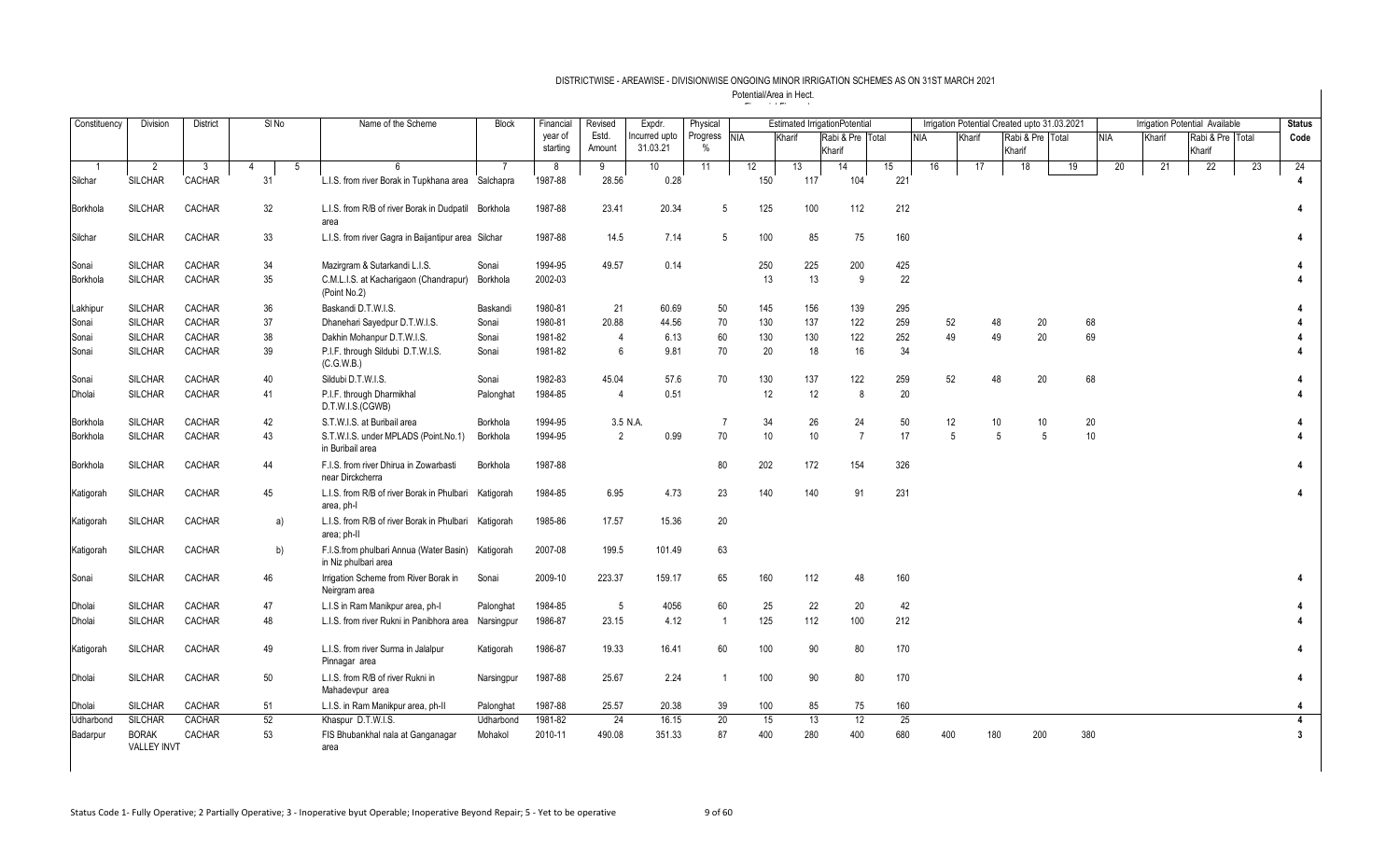| Constituency | Division                                | <b>District</b>           |                      | $SI$ No        | Name of the Scheme                                                         | <b>Block</b>                 | Financial           | Revised         | Expdr.                   | Physical         |            |           | <b>Estimated IrrigationPotential</b> |           |            | Irrigation Potential Created upto 31.03.2021 |        |                  |             |            |              | Irrigation Potential Available |              | <b>Status</b>                 |
|--------------|-----------------------------------------|---------------------------|----------------------|----------------|----------------------------------------------------------------------------|------------------------------|---------------------|-----------------|--------------------------|------------------|------------|-----------|--------------------------------------|-----------|------------|----------------------------------------------|--------|------------------|-------------|------------|--------------|--------------------------------|--------------|-------------------------------|
|              |                                         |                           |                      |                |                                                                            |                              | year of<br>starting | Estd.<br>Amount | ncurred upto<br>31.03.21 | Progress<br>$\%$ | <b>NIA</b> | Kharif    | Rabi & Pre Total<br>Kharif           |           | <b>NIA</b> | Kharif                                       | Kharif | Rabi & Pre Total |             | <b>NIA</b> | Kharif       | Rabi & Pre Total<br>Kharif     |              | Code                          |
| -1<br>Dholai | 2<br><b>BORAK</b><br><b>VALLEY INVT</b> | $3\overline{3}$<br>CACHAR | $\overline{4}$<br>54 | 5              | 6<br>FIS from baskhal Baishfalinala at<br>narshingpur dev. Block           | $\overline{7}$<br>Narsingpur | 8<br>2010-11        | 9<br>481.6      | 10 <sup>1</sup><br>11.31 | 11<br>20         | 12<br>335  | 13<br>235 | 14<br>335                            | 15<br>570 | 16         | 17                                           | 18     |                  | 19          | 20         | 21           | $\overline{22}$                | 23           | 24<br>$5\phantom{.0}$         |
| Dholai       | <b>BORAK</b><br><b>VALLEY INVT</b>      | CACHAR                    | 55                   |                | F.I.S. from Gurkhal                                                        | Palonghat                    | 2012-13             | 40              | 26                       | 15               | 55         | 30        | 25                                   | 55        |            |                                              |        |                  |             |            |              |                                |              | 5                             |
|              |                                         |                           |                      |                | <b>5 DISTRICT TOTAL (CACHAR)</b>                                           |                              | 55                  |                 |                          |                  | 10287      | 9212      | 5985                                 | 15197     | 1019       | 806                                          |        | 532              | 1338        |            | $\mathbf{0}$ | $\mathbf{0}$                   | $\mathbf{0}$ | $\mathbf{0}$                  |
|              |                                         |                           |                      |                | <b>DISTRICT :: CHIRANG</b>                                                 |                              |                     |                 |                          |                  |            |           |                                      |           |            |                                              |        |                  |             |            |              |                                |              |                               |
| Sidli        | KOKRAJHAR CHIRANG                       |                           |                      | $\mathbf{1}$   | Thasobeel F.I.S.                                                           | Sidli Chirang 2009-10        |                     | 420             | 87.93                    | 95               | 380        | 380       | 190                                  | 570       | 65         |                                              | 65     | 65               | 130         |            |              |                                |              | $\overline{\mathbf{3}}$       |
| Sidli        | KOKRAJHAR CHIRANG                       |                           |                      | $\overline{2}$ | Maidanguri F.I.S.                                                          | Sidli Chirang 2009-10        |                     | 494             | 451.32                   | 85               | 360        | 360       | 180                                  | 540       |            |                                              |        |                  | $\mathbf 0$ |            |              |                                |              | $5\phantom{.0}$               |
| Sidli        | KOKRAJHAR CHIRANG                       |                           |                      | $3\phantom{a}$ | Daobobeel F.I.S.                                                           | Sidli Chirang 2009-10        |                     | 155             | 48.92                    | 90               | 230        | 230       | 115                                  | 345       | 35         |                                              | 35     | 25               | 60          |            |              |                                |              | $\mathbf{3}$                  |
| Sidli        | KOKRAJHAR CHIRANG                       |                           |                      | $\overline{4}$ | Krishnapur F.I.S.                                                          | Sidli Chirang 2009-10        |                     | 130             | 42.46                    | 80               | 100        | 100       | 50                                   | 150       |            |                                              |        |                  |             |            |              |                                |              | 5                             |
| Sidli        | KOKRAJHAR CHIRANG                       |                           |                      | 5 <sup>5</sup> | Tagritjhora F.I.S.                                                         | Sidli Chirang 2009-10        |                     | 280             | 270.76                   | 98               | 200        | 200       | 100                                  | 300       |            |                                              |        |                  |             |            |              |                                |              | 5                             |
| Sidli        | KOKRAJHAR CHIRANG                       |                           |                      | 6              | Makra Dahalpara F.I.S.                                                     | Sidli Chirang 2009-10        |                     | 280             | 70.23                    | 80               | 250        | 250       | 125                                  | 375       |            |                                              |        |                  |             |            |              |                                |              | $5\phantom{.0}$               |
| Sidli        | KOKRAJHAR CHIRANG                       |                           |                      | $\overline{7}$ | Bhumeswar F.I.S.                                                           | Sidli Chirang 2009-10        |                     | 460             | 94.72 N.A.               |                  | 480        | 480       | 240                                  | 720       |            |                                              |        |                  |             |            |              |                                |              | $5\phantom{.0}$               |
| Sidli        | KOKRAJHAR CHIRANG                       |                           |                      | 8              | Longa F.I.S.                                                               | Sidli Chirang 2009-10        |                     | 1800            | 1324.03                  | 75               | 1634       | 1485      | 500                                  | 1985      |            |                                              |        |                  |             |            |              |                                |              | 5                             |
| Sidli        | KOKRAJHAR CHIRANG                       |                           |                      | 9              | Sishubari FIS                                                              | Sidli Chirang 2013-14        |                     | 560             | 448.45                   | 95               | 380        | 380       | 100                                  | 480       |            |                                              |        |                  |             |            |              |                                |              | $5\phantom{.0}$               |
| Sidli        | KOKRAJHAR CHIRANG                       |                           | 10                   |                | Deotari teklo bund FIS                                                     | Sidli Chirang 2013-14        |                     |                 | 554.17                   | 90               | 380        | 380       | 85                                   | 465       |            |                                              |        |                  |             |            |              |                                |              | $5\phantom{.0}$               |
| Sidli        | KOKRAJHAR CHIRANG                       |                           | 11                   |                | Union FIS                                                                  | Sidli Chirang 2013-14        |                     | 1365            | 931.27                   | 75               | 850        | 850       | 200                                  | 1050      |            |                                              |        |                  |             |            |              |                                |              | $5\phantom{.0}$               |
| Sidli        | KOKRAJHAR CHIRANG                       |                           | 12                   |                | Mawti FIS                                                                  | Sidli Chirang 2013-14        |                     | 400             | 196                      | 75               | 275        | 275       | 50                                   | 325       |            |                                              |        |                  |             |            |              |                                |              | $5\phantom{.0}$               |
| Sidli        | KOKRAJHAR CHIRANG                       |                           | 13                   |                | Maopar FIS                                                                 | Sidli Chirang 2013-14        |                     | 500             | 396.81                   | 95               | 340        | 340       | 100                                  | 440       |            |                                              |        |                  |             |            |              |                                |              | $5\phantom{.0}$               |
| Sidli        | CHAMPAMAT CHIRANG<br><b>I CANAL</b>     |                           | 14                   |                | Rowmari F.I.S.                                                             | Sidli Chirang 2013-14        |                     | 1021            | 691.96                   | 28               | 424        | 424       | 284                                  | 708       |            |                                              |        |                  |             |            |              |                                |              | $5\phantom{.0}$               |
| Sidli        | CHAMPAMAT CHIRANG<br>I CANAL            |                           | 15                   |                | Construction of Khujia Bund (Spill way)<br>at Satipur village under WPT&BC | Sidli Chirang 2020-21        |                     | 155.14          |                          |                  | 60         | 60        |                                      | 60        | 60         |                                              | 60     |                  | 60          |            | 60           | 60                             |              | 60<br>$\overline{\mathbf{2}}$ |
| Bijni        | BONGAIGAO CHIRANG<br>N                  |                           | 16                   |                | Bengtol F.I.S.                                                             | Borobazar                    | 1987-88             | 39.8            | 39.8                     | 10               | 400        | 400       | 240                                  | 640       |            |                                              |        |                  |             |            |              |                                |              | $\overline{A}$                |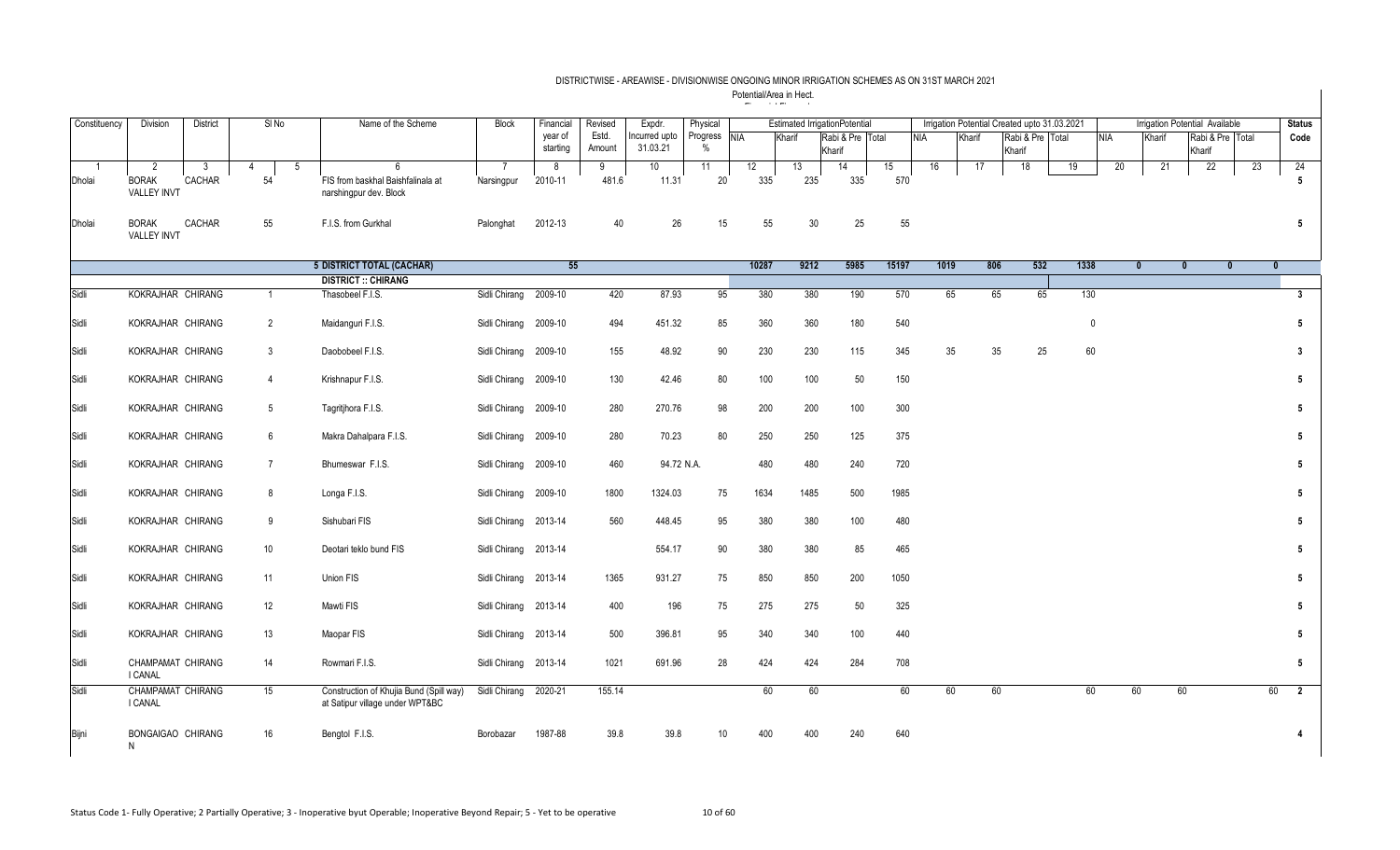| Constituency | Division               | <b>District</b> | $SI$ No         |   | Name of the Scheme                | <b>Block</b>        | Financial | Revised | Expdr.          | Physical      |      |        | <b>Estimated IrrigationPotential</b> |       |      |        | Irrigation Potential Created upto 31.03.2021 |                  |      |      |        | <b>Irrigation Potential Available</b> |    | <b>Status</b>          |
|--------------|------------------------|-----------------|-----------------|---|-----------------------------------|---------------------|-----------|---------|-----------------|---------------|------|--------|--------------------------------------|-------|------|--------|----------------------------------------------|------------------|------|------|--------|---------------------------------------|----|------------------------|
|              |                        |                 |                 |   |                                   |                     | year of   | Estd.   | ncurred upto    | Progress NIA  |      | Kharif | Rabi & Pre Total                     |       | NIA  | Kharif |                                              | Rabi & Pre Total |      | NIA  | Kharif | Rabi & Pre Total                      |    | Code                   |
|              |                        |                 |                 |   |                                   |                     | starting  | Amount  | 31.03.21        | $\frac{0}{0}$ |      |        | Kharif                               |       |      |        | Kharif                                       |                  |      |      |        | Kharif                                |    |                        |
|              | $\overline{2}$         | -3              | 4               | 5 | $6^{\circ}$                       | $\overline{7}$      | 8         | 9       | 10 <sup>°</sup> | 11            | 12   | 13     | 14                                   | 15    | 16   | 17     |                                              | 18               | 19   | 20   | 21     | 22                                    | 23 | 24                     |
| Bijni        | BONGAIGAO CHIRANG<br>N |                 | 17              |   | Darranga F.I.S.                   | Borobazar           | 1987-88   | 380     | 343.76          | 98            | 540  | 540    | 304                                  | 844   | 540  |        | 540                                          | 304              | 844  |      |        |                                       |    |                        |
| Sidli        | BONGAIGAO CHIRANG<br>N |                 | 18              |   | Bishnupur D.T.W.I.S. (1 Point)    | Sidli Chirang       | 1988-89   | 7.97    | 1.71            |               | 40   | 40     | 30                                   | 70    |      |        |                                              |                  |      |      |        |                                       |    | 4                      |
|              |                        |                 |                 |   | <b>6 DISTRICT TOTAL (CHIRANG)</b> |                     | 18        |         |                 |               | 7323 | 7174   | 2893                                 | 10067 | 700  |        | 700                                          | 394              | 1094 | 60   |        | 60<br>$\mathbf{0}$                    |    | 60                     |
|              |                        |                 |                 |   | <b>DISTRICT :: DARRANG</b>        |                     |           |         |                 |               |      |        |                                      |       |      |        |                                              |                  |      |      |        |                                       |    |                        |
| Dalgaon      | MANGALDOI DARRANG      |                 | -1              |   | Padupari F.I.S.                   | Sialmari            | 2008-09   | 450     | 379.68          | 85            | 400  | 400    | 380                                  | 780   |      |        |                                              |                  |      |      |        |                                       |    | $5\overline{5}$        |
| Dalgaon      | MANGALDOI DARRANG      |                 | $\overline{2}$  |   | Nadirkakh F.I.S.                  | Sialmari            | 2008-09   | 480     | 411.37          | 89            | 450  | 450    | 350                                  | 800   |      |        |                                              |                  |      |      |        |                                       |    | 5                      |
| Dalgaon      | MANGALDOI DARRANG      |                 | 3               |   | Arimari F.I.S.                    | Sialmari            | 2008-09   | 450     | 419.4           | 98            | 400  | 400    | 200                                  | 600   |      |        |                                              |                  |      |      |        |                                       |    | 5                      |
| Sipajhar     | MANGALDOI DARRANG      |                 | $\overline{4}$  |   | Nonoi F.I.S.                      | Sipajhar            | 2008-09   | 2875    | 1503.48         | 21            | 1998 | 1998   | 1000                                 | 2998  |      |        |                                              |                  |      |      |        |                                       |    | 5                      |
| Mangaldoi    | MANGALDOI DARRANG      |                 | 5               |   | Tangni F.I.S.                     | Pub<br>Mangaldoi    | 2008-09   | 2381.1  | 2632.29         | 90            | 1990 | 1990   | 1860                                 | 3850  |      |        |                                              |                  |      |      |        |                                       |    | 5                      |
| Mangaldoi    | MANGALDOI DARRANG      |                 | 6               |   | Balupara F.I.S.                   | Pub<br>Mangaldoi    | 2010-11   | 2795.65 | 2678.18         | 95            | 1680 | 1680   | 1520                                 | 3200  |      |        |                                              |                  |      |      |        |                                       |    | 5                      |
| Sipajhar     | MANGALDOI DARRANG      |                 | $7\overline{ }$ |   | Duni FIS                          | Sipajhar            | 2013-14   | 2065.39 | 1463.57         | 91            | 1800 | 1800   | 250                                  | 2050  | 10   |        | 10                                           | 10               | 20   | 10   |        | 10<br>10                              |    | 20<br>$\overline{2}$   |
| Kalaigaon    | MANGALDOI DARRANG      |                 | 8               |   | Bega F.I.S.                       | kalaigaon           | 2013-14   | 2451.8  | 227.19          | 52            | 1920 | 1920   | 600                                  | 2520  | 1800 |        | 1800                                         | 600              | 2400 | 1800 |        | 1800                                  |    | 1800<br>$\overline{2}$ |
| Sipajhar     | MANGALDOI DARRANG      |                 | 9               |   | Taragaon E.L.I.S.                 | Sipajhar            | 1985-86   | 16.3    | 6.7             | 30            | 100  | 100    | 20                                   | 120   |      |        |                                              |                  |      |      |        |                                       |    |                        |
| Sipajhar     | MANGALDOI DARRANG      |                 | 10              |   | Kenduguri D.T.W.I.S. (3 points)   | Sipajhar            | 1986-87   | 20.07   | 27.2            | 20            | 105  | 105    | 62                                   | 167   |      |        |                                              |                  |      |      |        |                                       |    | 5                      |
| Sipajhar     | MANGALDOI DARRANG      |                 | a)              |   | Kenduguri D.T.W.I.S. (3 points)   | Sipajhar            | 2013-14   | 105.88  | 52.43           | 63            |      |        |                                      |       |      |        |                                              |                  |      |      |        |                                       |    |                        |
| Sipajhar     | MANGALDOI DARRANG      |                 | 11              |   | Niz-Sorabori D.T.W.I.S.(3 Point)  | Sipajhar            | 1986-87   | 20.86   | 10.7            | 35            | 105  | 105    | 63                                   | 168   |      |        |                                              |                  |      |      |        |                                       |    | 5                      |
| Sipajhar     | MANGALDOI DARRANG      |                 | a)              |   | Niz-Sorabori D.T.W.I.S.(3 Point)  | Sipajhar            | 2013-14   | 112.02  | 62.58           | 66            |      |        |                                      |       |      |        |                                              |                  |      |      |        |                                       |    |                        |
| Sipajhar     | MANGALDOI DARRANG      |                 | 12              |   | Patidarrang D.T.W.I.S.(3 Points)  | Sipajhar            | 1987-88   | 14.85   | 9.35            | 45            | 105  | 105    | 63                                   | 168   |      |        |                                              |                  |      |      |        |                                       |    | 5                      |
| Sipajhar     | MANGALDOI DARRANG      |                 | a)              |   | Patidarrang D.T.W.I.S.(3 Points)  | Sipajhar            | 2013-14   | 118.83  | 87.15           | 95            |      |        |                                      |       |      |        |                                              |                  |      |      |        |                                       |    |                        |
| Sipajhar     | MANGALDOI DARRANG      |                 | 13              |   | Rangamati D.T.W.I.S.              | Pachim<br>Mangaldoi | 1987-88   | 14.83   | 14              | 50            |      |        |                                      |       |      |        |                                              |                  |      |      |        |                                       |    |                        |
| Sipajhar     | MANGALDOI DARRANG      |                 | 14              |   | Borigaon D.T.W.I.S.(2 Points)     | Sipajhar            | 1987-88   | 13.85   | 8.96            | 5             | 70   | 70     | 42                                   | 112   |      |        |                                              |                  |      |      |        |                                       |    |                        |
| Sipajhar     | MANGALDOI DARRANG      |                 | 15              |   | Hengelpara D.T.W.I.S.(2 Points)   | Sipajhar            | 1987-88   | 13.87   | 5.08            | 70            | 70   | 70     | 42                                   | 112   |      |        |                                              |                  |      |      |        |                                       |    | 4                      |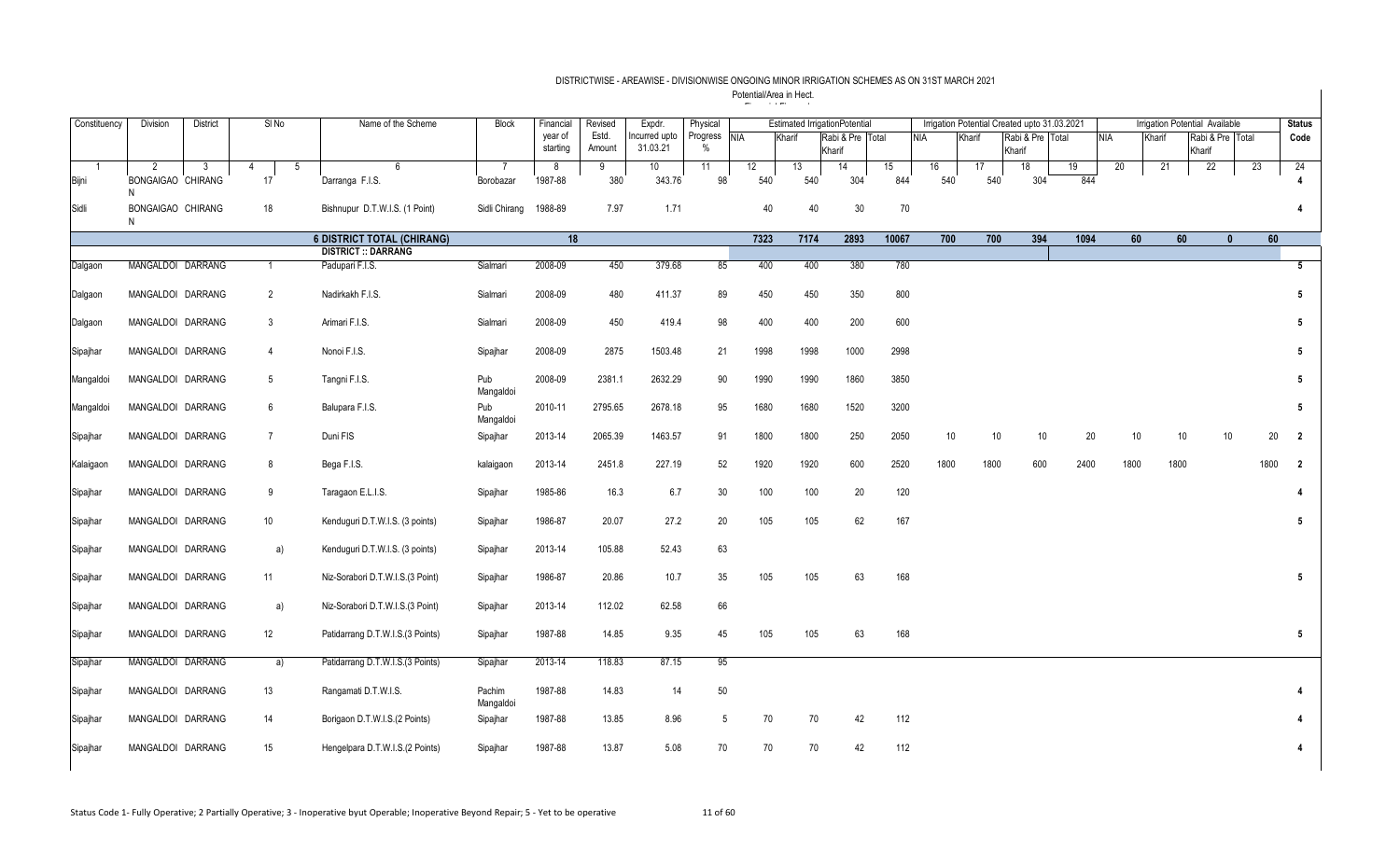| Constituency | <b>Division</b>                  | <b>District</b> | SINo | Name of the Scheme                                     | <b>Block</b>        | Financial | Revised         | Expdr.        | Physical      |                 |        | <b>Estimated IrrigationPotential</b> |       |            |      |        | Irrigation Potential Created upto 31.03.2021 |    |            |      | Irrigation Potential Available |                 |                  | <b>Status</b> |
|--------------|----------------------------------|-----------------|------|--------------------------------------------------------|---------------------|-----------|-----------------|---------------|---------------|-----------------|--------|--------------------------------------|-------|------------|------|--------|----------------------------------------------|----|------------|------|--------------------------------|-----------------|------------------|---------------|
|              |                                  |                 |      |                                                        |                     | year of   | Estd.           | Incurred upto | Progress NIA  |                 | Kharif | Rabi & Pre Total                     |       | <b>NIA</b> |      | Kharif | Rabi & Pre Total                             |    | <b>NIA</b> |      | Kharif                         |                 | Rabi & Pre Total | Code          |
|              |                                  |                 |      |                                                        |                     | starting  | Amount          | 31.03.21      | $\frac{0}{0}$ |                 |        | Kharif                               |       |            |      |        | Kharif                                       |    |            |      |                                | Kharif          |                  |               |
|              | $\mathfrak{p}$                   | 3               |      |                                                        |                     | 8         | 9               | 10            | 11            | 12 <sup>°</sup> | 13     | 14                                   | 15    |            | 16   | 17     | 18                                           | 19 |            | 20   | 21                             | $\overline{22}$ |                  | 24<br>23      |
| Sipajhar     | MANGALDOI DARRANG                |                 | 16   | Athkuria Kuraramukh F.I.S.                             | Sipajhar            | 2012-13   | 497.8           | 34.5          | 33            | 350             | 350    | 150                                  |       | 500        |      |        |                                              |    |            |      |                                |                 |                  |               |
| Dalgaon      | MANGALDOI DARRANG                |                 | 17   | Bhalukmari F.I.S.                                      | Dalgaon             | 2012-13   | 495.91          | 31.59         | 70            | 350             | 350    | 150                                  |       | 500        |      |        |                                              |    |            |      |                                |                 |                  |               |
| Dalgaon      | MANGALDOI DARRANG                |                 | 18   | Lalijura F.I.S.                                        | Dalgaon             | 2012-13   | 2077.49         | 78.45         | 35            | 1400            | 1400   | 1000                                 | 2400  |            |      |        |                                              |    |            |      |                                |                 |                  |               |
| Sipajhar     | MANGALDOI DARRANG                |                 | 19   | Pukhuripar Bundh F.I.S.                                | Sipajhar            | 2011-12   | 72.24           | 42.6          | 60            | 200             | 200    |                                      | 40    | 240        |      |        |                                              |    |            |      |                                |                 |                  |               |
| Mangaldoi    | MANGALDOI DARRANG                |                 | 20   | Gadhiapara F.I.S                                       | Pachim<br>Mangaldoi | 2011-12   | 182.71          | 140.13        | 90            | 140             | 140    | 100                                  |       | 240        |      |        |                                              |    |            |      |                                |                 |                  | 5             |
| Sipajhar     | MANGALDOI DARRANG                |                 | 21   | Areng D.T.W.I.S.(1 Point)                              | Sipajhar            | 1991-92   | 11.99           | 4.29          | 10            | 35              | 35     | 21                                   |       | 56         |      |        |                                              |    |            |      |                                |                 |                  |               |
| Mangaldoi    | MANGALDOI DARRANG                |                 | 22   | Improvement of Kuruwa LIS                              | Sipajhar            | 2019-20   | 791.98          | 64.35         | 17            | 900             | 900    | 548                                  |       | 1448       |      |        |                                              |    |            |      |                                |                 |                  |               |
| Sipajhar     | MANGALDOI DARRANG<br><b>INVT</b> |                 | 23   | Hengalpara Solar Powered MDTW<br>Scheme (1 pt)         | Sipajhar            | 2020-21   | 30              |               | 25            | 10              | 10     |                                      | 10    | 20         |      |        |                                              |    |            |      |                                |                 |                  |               |
| Sipajhar     | MANGALDOI DARRANG<br><b>INVT</b> |                 | 24   | Bijulibari Solar powered MDTW Scheme<br>(1Pt)          | Sipajhar            | 2020-21   | 30              |               | 42            | 10              | 10     |                                      | 10    | 20         |      |        |                                              |    |            |      |                                |                 |                  |               |
| Sipajhar     | MANGALDOI DARRANG<br><b>INVT</b> |                 | 25   | Niz- Sipajhar Solr powered MDTW<br>Scheme (1 Pt)       | Sipajhar            | 2020-21   | 30 <sup>°</sup> |               | 10            | 10              | 10     |                                      | 10    | 20         |      |        |                                              |    |            |      |                                |                 |                  |               |
| Mangaldoi    | MANGALDOI DARRANG<br><b>INVT</b> |                 | 26   | Renovation and Extension of Noanadi<br>Kachia Bund FIS | Pachim<br>Mangaldoi | 2020-21   | 195             |               |               | 450             | 450    | 330                                  |       | 780        |      |        |                                              |    |            |      |                                |                 |                  |               |
| Mangaldoi    | MANGALDOI DARRANG<br><b>INVT</b> |                 | 27   | Saktola Barkurpar Bund FIS Phase - I                   | Pachim<br>Mangaldoi | 2010-11   | 196.75          | 127.78        | 78            | 620             | 434    | 744                                  | 1178  |            |      |        |                                              |    |            |      |                                |                 |                  |               |
| Mangaldoi    | MANGALDOI DARRANG<br><b>INVT</b> |                 | 28   | Saktola Barkurpar Bund FIS Phase- II                   | Pachim<br>Mangaldoi | 2010-11   | 798.6           | 589.01        | 89            |                 |        |                                      |       |            |      |        |                                              |    |            |      |                                |                 |                  |               |
| Mangaldoi    | MANGALDOI DARRANG<br><b>INVT</b> |                 | 29   | Pub-Latakhat Lal-Jora Bund F.I.S.                      | Dalgaon             | 2012-13   | 848.46          | 372.82        | 60            | 1200            | 1200   |                                      | 1200  |            |      |        |                                              |    |            |      |                                |                 |                  |               |
|              |                                  |                 |      | 7 DISTRICT TOTAL (DARRANG)                             |                     | 29        |                 |               |               | 16868           | 16682  | 9565                                 | 26247 |            | 1810 | 1810   | 610                                          |    | 2420       | 1810 | 1810                           |                 | 10               | 1820          |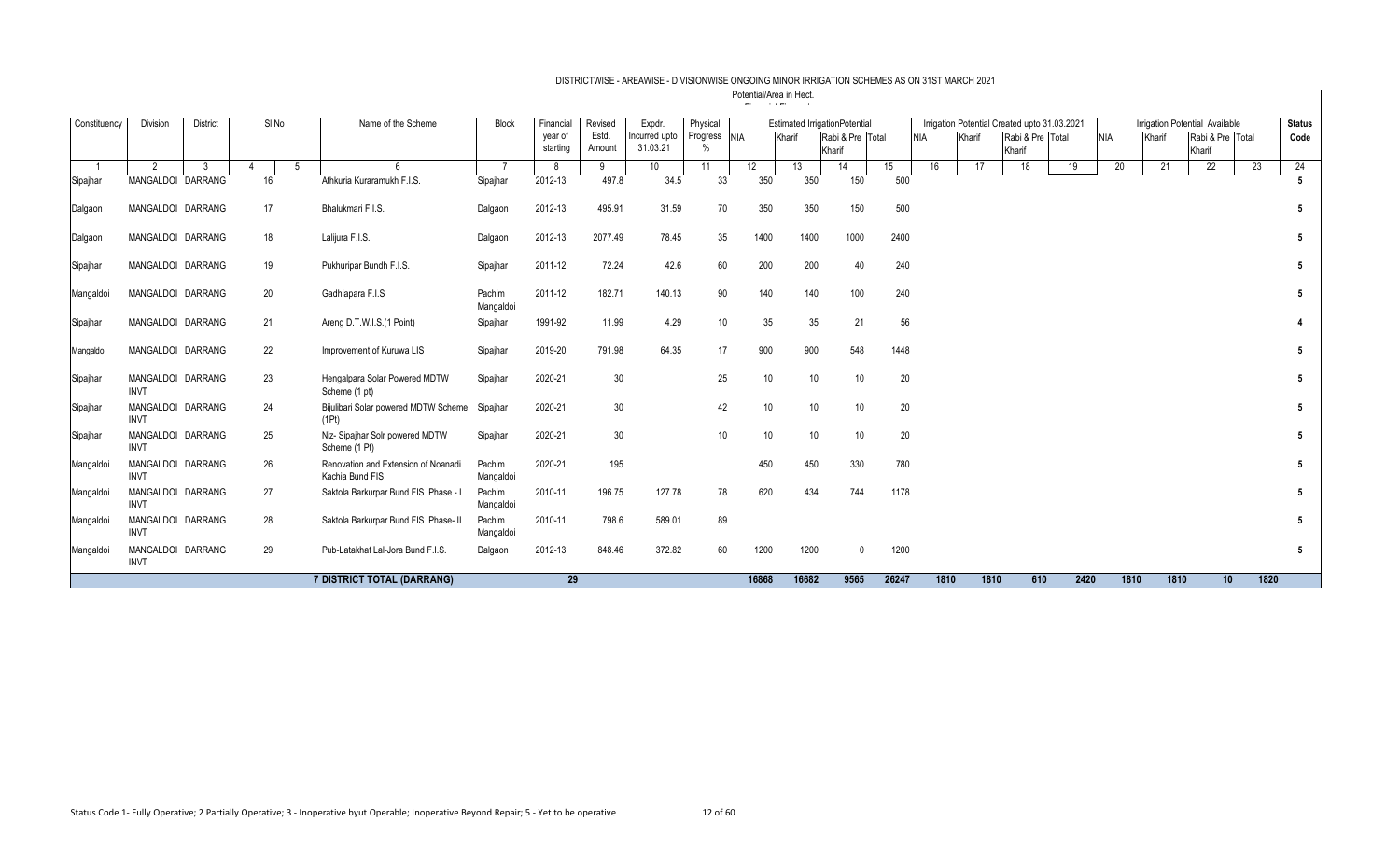| Constituency   | Division                         | District       |                 | SI <sub>No</sub> | Name of the Scheme                                                           | <b>Block</b>          | Financial | Revised | Expdr.          | Physical       |      |        | <b>Estimated IrrigationPotential</b> |      |              |        | Irrigation Potential Created upto 31.03.2021 |     |            |        | <b>Irrigation Potential Available</b> |                   | <b>Status</b>        |
|----------------|----------------------------------|----------------|-----------------|------------------|------------------------------------------------------------------------------|-----------------------|-----------|---------|-----------------|----------------|------|--------|--------------------------------------|------|--------------|--------|----------------------------------------------|-----|------------|--------|---------------------------------------|-------------------|----------------------|
|                |                                  |                |                 |                  |                                                                              |                       | year of   | Estd.   | Incurred upto   | Progress NIA   |      | Kharif | Rabi & Pre Total                     |      | NIA          | Kharif | Rabi & Pre Total                             |     | <b>NIA</b> | Kharif | Rabi & Pre Total                      |                   | Code                 |
|                |                                  |                |                 |                  |                                                                              |                       | starting  | Amount  | 31.03.21        | $\frac{0}{6}$  |      |        | Kharif                               |      |              |        | Kharif                                       |     |            |        | Kharif                                |                   |                      |
| $\overline{1}$ | $\mathcal{P}$                    | -3             | $\overline{4}$  | 5                | $\epsilon$                                                                   | $\overline{7}$        | 8         | g       | 10 <sup>1</sup> | 11             | 12   | 13     | 14                                   | 15   | 16           | 17     | 18                                           | 19  | 20         | 21     | $\overline{22}$                       | 23                | 24                   |
| Mangaldoi      | <b>MANGALDOI</b>                 | <b>DARRANG</b> |                 |                  | Installation of Tube Well Scheme under                                       |                       |           |         |                 |                |      |        |                                      |      |              |        |                                              |     |            |        |                                       |                   |                      |
| Kalaiqaon      | <b>MANGALDOI</b>                 | <b>DARRANG</b> |                 |                  | PMKSY-HKKP- Access to ground water<br>Installation of Tube Well Scheme under |                       |           |         |                 |                |      |        |                                      |      |              |        |                                              |     |            |        |                                       |                   |                      |
|                |                                  |                |                 |                  | PMKSY-HKKP- Access to ground water                                           |                       |           |         |                 |                |      |        |                                      |      |              |        |                                              |     |            |        |                                       |                   |                      |
| Dalgaon        | MANGALDOI DARRANG<br><b>MECH</b> |                |                 |                  | Installation of Tube Well Scheme under<br>PMKSY-HKKP- Access to ground water |                       |           |         |                 |                |      |        |                                      |      |              |        |                                              |     |            |        |                                       |                   |                      |
|                |                                  |                |                 |                  | <b>DARRANG PMKSY</b>                                                         |                       | 35        |         |                 |                | 140  | 140    | 140                                  | 280  |              |        |                                              |     |            |        |                                       |                   |                      |
|                |                                  |                |                 |                  | <b>DISTRICT :: DHEMAJI</b>                                                   |                       |           |         |                 |                |      |        |                                      |      |              |        |                                              |     |            |        |                                       |                   |                      |
| Dhemaji        | <b>DHEMAJ</b>                    | <b>DHEMAJI</b> | -1              |                  | Nemutengani L.I.S. Phase-I                                                   | Machkhowa             | 1988-89   | 23.92   | 49.15           | 90             | 300  | 300    | 150                                  | 450  |              |        |                                              |     |            |        |                                       |                   |                      |
| Dhemaji        | <b>DHEMAJI</b>                   | <b>DHEMAJI</b> | $\overline{2}$  |                  | Nemutengani L.I.S. Phase-II                                                  | Machkhowa             | 1988-89   | 18.96   | 22.59           | 60             | 150  | 150    | 100                                  | 250  |              |        |                                              |     |            |        |                                       |                   |                      |
| Dhemaji        | <b>DHEMAJI</b>                   | <b>DHEMAJI</b> | 3               |                  | Butikur L.I.S.                                                               | Machkhowa             | 1988-89   | 27.87   | 40.48           | 85             | 200  | 200    | 100                                  | 300  |              |        |                                              |     |            |        |                                       |                   |                      |
| Dhemaji        | <b>DHEMAJI</b>                   | <b>DHEMAJI</b> | $\overline{4}$  |                  | Powasaikia L.I.S.                                                            | Dhemaii               | 1992-93   | 21.24   | 0.25            | $\overline{4}$ | 145  | 145    | 100                                  | 245  |              |        |                                              |     |            |        |                                       |                   |                      |
| Dhemaji        | <b>DHEMAJI</b>                   | <b>DHEMAJI</b> | 5               |                  | Ming Mung F.I.S.                                                             | Bordoloni             | 1981-82   | 20      | 73.42           | 99             | 130  | 130    | 100                                  | 230  | 100          |        | 50<br>100                                    | 150 |            |        |                                       |                   |                      |
| Jonai          | <b>DHEMAJI</b>                   | <b>DHEMAJI</b> | 6               |                  | Bijoypur F.I.S.                                                              | Murkong Selek 1986-87 |           | 39.33   | 2.28            |                | 200  | 200    | 100                                  | 300  |              |        |                                              |     |            |        |                                       |                   |                      |
| Jonai          | <b>DHEMAJI</b>                   | <b>DHEMAJI</b> | $\overline{7}$  |                  | Gainadi F.I.S.                                                               | Murkong Selek         |           | 28.8    | 28.8            |                |      |        |                                      |      | $\mathbf{0}$ |        |                                              |     |            |        |                                       |                   |                      |
| Jonai          | <b>DHEMAJI</b>                   | <b>DHEMAJI</b> | 8               |                  | Depi L.I.S.                                                                  | Murkong Selek 1978-79 |           | 32.45   | 38.24           |                | 300  | 300    | 100                                  | 400  |              |        |                                              |     |            |        |                                       |                   |                      |
| Dhemaji        | <b>DHEMAJI</b>                   | <b>DHEMAJI</b> | 9               |                  | Sissi L.I.S.                                                                 | Machkhowa             | 1978-79   | 9.53    | 43.34           |                | 240  | 240    | 200                                  | 440  |              |        |                                              |     |            |        |                                       |                   |                      |
| Dhemaji        | <b>DHEMAJ</b>                    | <b>DHEMAJI</b> | 10 <sup>°</sup> |                  | Extnension Sissi L.I.S.                                                      | Machkhowa             | 1983-84   | 14.98   | 33.34           |                | 240  | 240    | 200                                  | 440  |              |        |                                              |     |            |        |                                       |                   |                      |
| Jonai          | <b>DHEMAJI</b>                   | <b>DHEMAJI</b> | 11              |                  | Jamjing L.I.S.                                                               | Murkong Selek 1987-88 |           | 14.95   | 6.54            | 90             | 155  | 155    | 100                                  | 255  |              |        |                                              |     |            |        |                                       |                   |                      |
| Jonai          | <b>DHEMAJI</b>                   | <b>DHEMAJI</b> | 12              |                  | Ragbi Jalem L.I.S.                                                           | Murkong Selek 1991-92 |           | 69.36   | 14.46           | 20             | 300  | 300    | 100                                  | 400  |              |        |                                              |     |            |        |                                       |                   |                      |
| Jonai          | <b>DHEMAJI</b>                   | <b>DHEMAJI</b> | 13              |                  | Sirang L.I.S.                                                                | Murkong Selek 1991-92 |           | 22.31   | 0.04            |                | 150  | 150    | 100                                  | 250  |              |        |                                              |     |            |        |                                       |                   |                      |
| Dhemaji        | <b>DHEMAJI</b>                   | <b>DHEMAJI</b> | 14              |                  | Bamgaon D.T.W.I.S.(5 Points)                                                 | Dhemaii               | 1986-87   | 24.93   | 39.32           | 80             | 200  | 200    | 100                                  | 300  | 50           |        | 50<br>20                                     |     | 70<br>10   |        | 10 <sup>°</sup><br>5                  |                   | 15<br>$\overline{2}$ |
| Dhemaji        | <b>DHEMAJI</b>                   | <b>DHEMAJI</b> |                 | (a)              | Renovation of Bamgaon D.T.W.I.S.(2<br>Points)                                | Dhemaji               | 2011      | 37.73   | 37.73           | 81             | 60   | 60     | 60                                   | 120  |              |        |                                              |     |            |        |                                       |                   |                      |
| Dhemaji        | <b>DHEMAJI</b>                   | <b>DHEMAJI</b> | 15              |                  | Construction of Bordoloni block STWS<br>the year 2019-20                     | Dhemaii               | 2020      | 91      | 91              |                | 100  |        |                                      |      |              |        |                                              |     |            |        |                                       |                   |                      |
| Dhemaji        | <b>DHEMAJI</b>                   | <b>DHEMAJI</b> | 16              |                  | Construction of Machkhowa block STWS Dhemaji<br>the year 2019-20             |                       | 2020      | 91      | 91              | 50             | 100  |        |                                      |      |              |        |                                              |     |            |        |                                       |                   | 5                    |
| Dhemaji        | <b>DHEMAJI</b>                   | <b>DHEMAJI</b> | 17              |                  | Bordoloni Kaibarta D.T.W.I.S. (1 Point)                                      | Bordoloni             | 1992-93   | 11.07   | 0.06            | -5             | 36   | 36     | 20                                   |      | 56           |        |                                              |     |            |        |                                       |                   | $\overline{4}$       |
|                |                                  |                |                 |                  | 8 DISTRICT TOTAL (DHEMAJI)                                                   |                       | 17        |         |                 |                | 3006 | 2806   | 1630                                 | 4436 | 150          |        | 150<br>70                                    | 220 | 10         |        | 10 <sup>1</sup>                       | 15<br>$5^{\circ}$ |                      |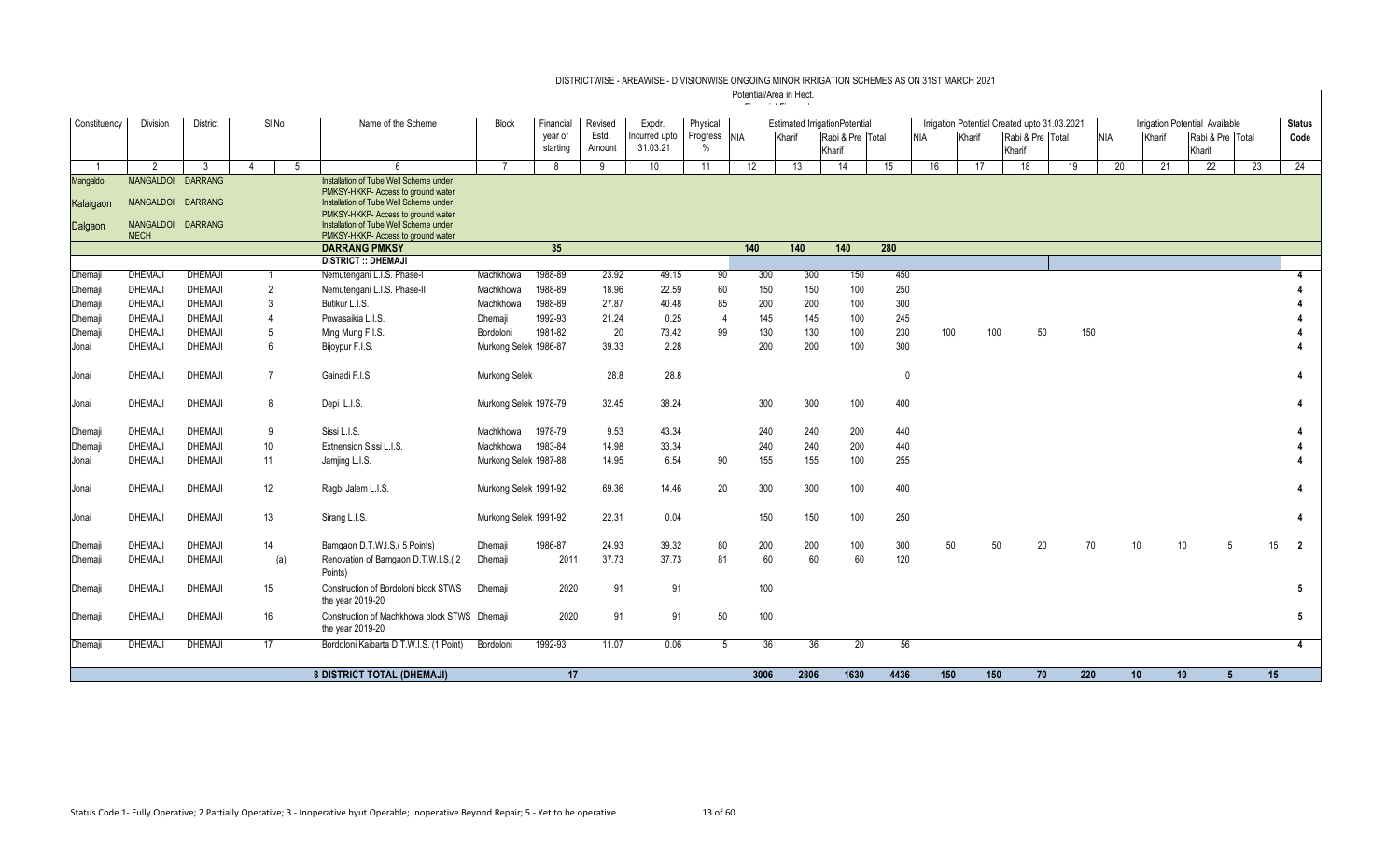| Constituency       | Division      | <b>District</b> | SI No          |   | Name of the Scheme                                                                                                 | <b>Block</b>       | Financial           | Revised         | Expdr.                    | Physical             |      |        | <b>Estimated IrrigationPotential</b> |     |      |            |              | Irrigation Potential Created upto 31.03.2021 |              |              |              | <b>Irrigation Potential Available</b> |              | <b>Status</b> |
|--------------------|---------------|-----------------|----------------|---|--------------------------------------------------------------------------------------------------------------------|--------------------|---------------------|-----------------|---------------------------|----------------------|------|--------|--------------------------------------|-----|------|------------|--------------|----------------------------------------------|--------------|--------------|--------------|---------------------------------------|--------------|---------------|
|                    |               |                 |                |   |                                                                                                                    |                    | year of<br>starting | Estd.<br>Amount | Incurred upto<br>31.03.21 | Progress NIA<br>$\%$ |      | Kharif | Rabi & Pre Total<br>Kharif           |     |      | <b>NIA</b> | Kharif       | Rabi & Pre Total<br>Kharif                   |              | <b>NIA</b>   | Kharif       | Rabi & Pre Total<br>Kharif            |              | Code          |
|                    |               | -3              |                | 5 | 6                                                                                                                  |                    | -8                  | 9               | 10 <sup>°</sup>           | 11                   | 12   | 13     | 14                                   | 15  |      | 16         | 17           | 18                                           | 19           | 20           | 21           | 22                                    | 23           | 24            |
|                    |               |                 |                |   | <b>DISTRICT :: DHUBRI</b>                                                                                          |                    |                     |                 |                           |                      |      |        |                                      |     |      |            |              |                                              |              |              |              |                                       |              |               |
| Bilasipara<br>West | <b>DHUBRI</b> | <b>DHUBRI</b>   |                |   | Anandanagar L.I.S.                                                                                                 | Bilasipara         | 1990-91             | 25              | 21.25                     |                      | 145  | 104    | 145                                  |     | 249  |            |              |                                              |              |              |              |                                       |              | 4             |
| Dhubri             | <b>DHUBRI</b> | <b>DHUBRI</b>   | $\overline{2}$ |   | Chandakhal L.I.S.                                                                                                  | Gauripur           | 1993-94             | 13.18           | 3.72                      |                      | 80   |        | 80<br>80                             |     | 160  |            |              |                                              |              |              |              |                                       |              |               |
| Bilasipara<br>West | <b>DHUBRI</b> | <b>DHUBRI</b>   | -3             |   | Kadamtola L.I.S.                                                                                                   | Mahamaya           | 1993-94             | 8.96            | 3.37                      |                      | 40   |        | 40<br>40                             |     | 80   |            |              |                                              |              |              |              |                                       |              |               |
| Bilasipara<br>West | <b>DHUBRI</b> | <b>DHUBRI</b>   | $\overline{4}$ |   | Sorabeel L.I.S.                                                                                                    | Bilasipara         | 2008-09             | 300             | 112.86                    | 97                   | 460  | 460    | 560                                  |     | 1020 |            |              |                                              |              |              |              |                                       |              |               |
| Bilasipara<br>East | <b>DHUBRI</b> | DHUBRI          | 5              |   | Pukhuripara D.T.W.I.S.(2 Points)                                                                                   | Chapar<br>Salkocha | 1990-91             | 17 N.A          |                           |                      | 80   |        | 80<br>80                             |     | 160  |            |              |                                              |              |              |              |                                       |              |               |
| Bilasipara<br>East | <b>DHUBRI</b> | <b>DHUBRI</b>   | 6              |   | Baniapara D.T.W.I.S.                                                                                               | Chapar<br>Salkocha | 1991-92             | 11 N.A          |                           |                      | 40   |        | 40<br>40                             |     | 80   |            |              |                                              |              |              |              |                                       |              |               |
| Bilasipara<br>East | <b>DHUBRI</b> | <b>DHUBRI</b>   | $\overline{7}$ |   | Jogirmahal D.T.W.I.S.                                                                                              | Raniganj           | 1991-92             | 18.43           |                           |                      | 40   |        | 40<br>40                             |     | 80   |            |              |                                              |              |              |              |                                       |              |               |
| Dhubri             | <b>DHUBRI</b> | <b>DHUBRI</b>   | 8              |   | DTWIS, in Dharamsala area in<br>Chandakhal Basin(2 Pnts)                                                           | Gauripur           | 1991-92             | 23.95 N.A       |                           |                      | 80   |        | 80<br>80                             |     | 160  |            |              |                                              |              |              |              |                                       |              |               |
| Bilasipara<br>West | <b>DHUBRI</b> | <b>DHUBRI</b>   | 9              |   | Baghmari D.T.W.I.S.(2 Points)                                                                                      | Bilasipara         | 1993-94             | 23.02 N.A       |                           |                      | 80   |        | 80<br>80                             |     | 160  |            |              |                                              |              |              |              |                                       |              |               |
| Gauripur           | <b>DHUBRI</b> | <b>DHUBRI</b>   | 10             |   | Kuripar Solar powered D.T.W.I.S. (1Pt.)                                                                            | Rupsi              | 2018-19             | 59.6            | 25.946                    | 65                   | 25   |        | 25<br>$\Omega$                       |     | 25   |            |              |                                              |              |              |              |                                       |              | 5             |
| Bilasipara<br>East | <b>DHUBRI</b> | <b>DHUBRI</b>   | 11             |   | Kurshakati Solar Powered<br>D.T.W.I.S.(1Pt.)                                                                       | Bilasipara         | 2018-19             | 59.6            | 24.985                    | 60                   | 25   |        | 25<br>$\Omega$                       |     | 25   |            |              |                                              |              |              |              |                                       |              | -5            |
| Bilasipara<br>East | <b>DHUBRI</b> | <b>DHUBRI</b>   | 12             |   | Andujhar Solar Powered D.T.W.I.S. (1Pt.) Bilasipara                                                                |                    | 2018-19             | 59.6            | 24.149                    | 65                   | 25   |        | 25<br>$\Omega$                       |     | 25   |            |              |                                              |              |              |              |                                       |              | 5             |
| Golokganj          | <b>DHUBRI</b> | <b>DHUBRI</b>   | 13             |   | Chaichar D.T.W.S                                                                                                   | Golokganj          | 2016-17             |                 |                           |                      |      |        |                                      |     |      |            |              |                                              |              |              |              |                                       |              |               |
| Bilasipara<br>East | <b>DHUBRI</b> | <b>DHUBRI</b>   | 14             |   | P.I.F. by S.T.W.I.S. in Dipunadi Bundh                                                                             | Chapar<br>Salkocha | 1994-95             | 60.5 N.A        |                           |                      | 400  | 400    | 170                                  |     | 570  |            |              |                                              |              |              |              |                                       |              |               |
| Gauripur           | <b>DHUBRI</b> | <b>DHUBRI</b>   | 15             |   | Silai F.I.S.                                                                                                       | Debitola           | 1986-87             | 117.91 N.A.     |                           | 75                   | 477  | 427    | 324                                  |     | 751  |            |              |                                              |              |              |              |                                       |              |               |
| Gauripur           | <b>DHUBRI</b> | <b>DHUBRI</b>   | 16             |   | Lalmati D.T.W.I.S.(2 Points)                                                                                       | Rupsi              | 1987-88             | 16.32 N.A.      |                           | 26                   | 80   |        | 80<br>80                             |     | 160  |            |              |                                              |              |              |              |                                       |              |               |
|                    |               |                 |                |   | 9 DISTRICT TOTAL (DHUBRI)                                                                                          |                    | 16                  |                 |                           |                      | 2077 | 1911   | 1794                                 |     | 3705 |            | $\mathbf{0}$ | $\mathbf{0}$                                 | $\mathbf{0}$ | $\mathbf{0}$ | $\mathbf{0}$ | $\mathbf{0}$                          | $\mathbf{0}$ |               |
| <b>Dhubri</b>      | <b>DHUBRI</b> | <b>DHUBRI</b>   |                |   | Installation of Tube Well Scheme under                                                                             | Paka betbari       | 2019-20             | 2020-21         | 256.51                    |                      |      |        |                                      |     |      |            |              |                                              |              |              |              |                                       |              |               |
| Gauripur           | <b>DHUBRI</b> | <b>DHUBRI</b>   |                |   | PMKSY-HKKP- Access to ground water<br>Installation of Tube Well Scheme under<br>PMKSY-HKKP- Access to ground water | Chakchaka          | 2019-20             | 2020-21         | 612.77                    |                      |      |        |                                      |     |      |            |              |                                              |              |              |              |                                       |              |               |
|                    |               |                 |                |   | <b>DHUBRI PMKSY</b>                                                                                                |                    | 78                  |                 |                           |                      | 312  |        | 312                                  | 312 |      |            |              |                                              |              |              |              |                                       |              |               |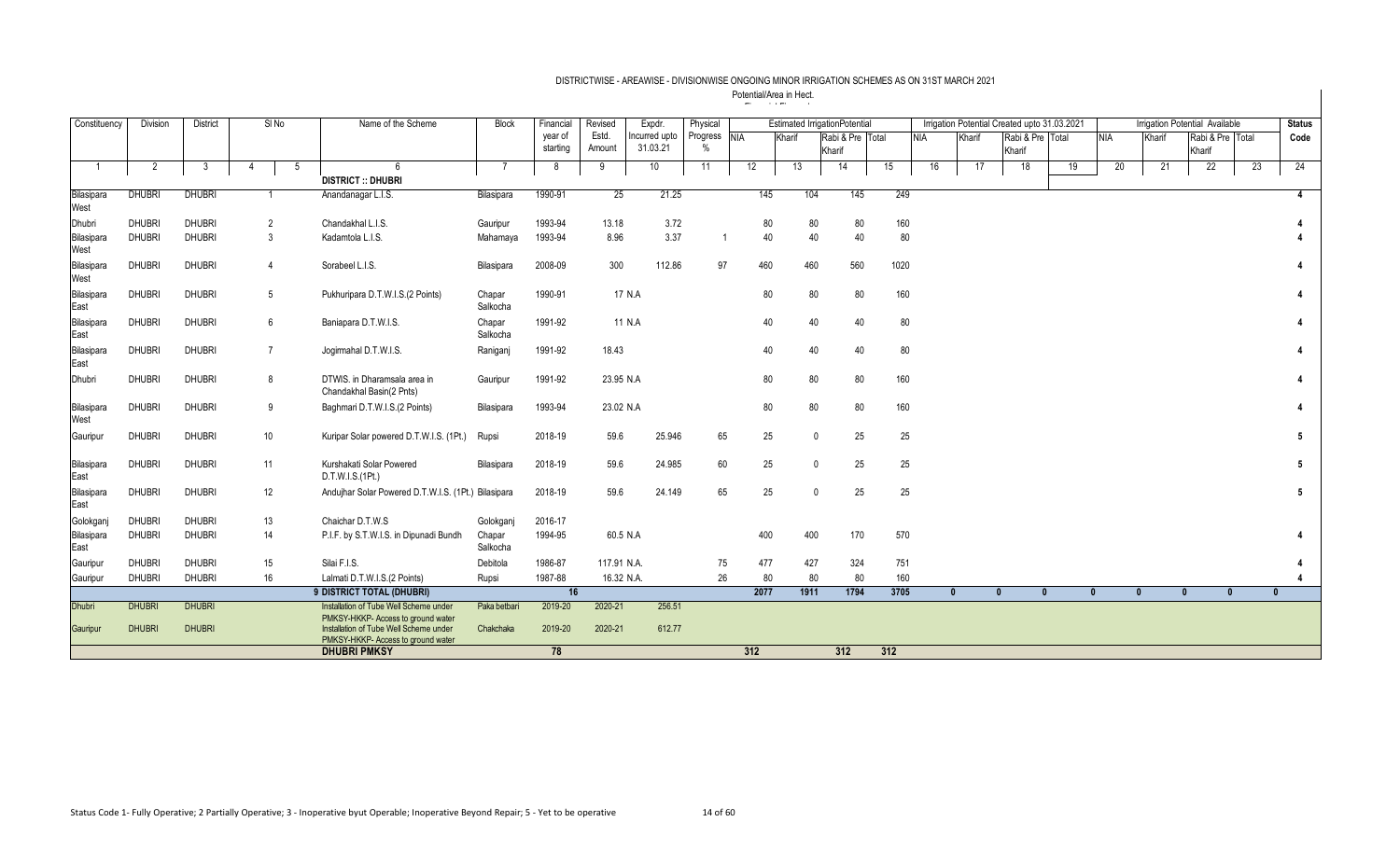| Constituency   | Division        | <b>District</b>                 | SI <sub>No</sub>     | Name of the Scheme                              | <b>Block</b> | Financial           | Revised         | Expdr.                    | Physical         |            |      |        | <b>Estimated IrrigationPotential</b> |      |            |    |        |        |                  | Irrigation Potential Created upto 31.03.2021 |            |        |    | Irrigation Potential Available |    | <b>Status</b>           |
|----------------|-----------------|---------------------------------|----------------------|-------------------------------------------------|--------------|---------------------|-----------------|---------------------------|------------------|------------|------|--------|--------------------------------------|------|------------|----|--------|--------|------------------|----------------------------------------------|------------|--------|----|--------------------------------|----|-------------------------|
|                |                 |                                 |                      |                                                 |              | year of<br>starting | Estd.<br>Amount | Incurred upto<br>31.03.21 | Progress<br>$\%$ | <b>NIA</b> |      | Kharif | Rabi & Pre Total<br>Kharif           |      | <b>NIA</b> |    | Kharif | Kharif | Rabi & Pre Total |                                              | <b>NIA</b> | Kharif |    | Rabi & Pre Total<br>Kharif     |    | Code                    |
| $\overline{1}$ | $\overline{2}$  | 3                               | $5\phantom{.0}$<br>4 | 6<br><b>DISTRICT :: SOUTH SALMARA MANKACHAR</b> |              | 8                   | 9               | 10                        | 11               |            | 12   | 13     | 14                                   | 15   |            | 16 | 17     |        | 18               | 19                                           | 20         |        | 21 | $\overline{22}$                | 23 | 24                      |
|                |                 |                                 |                      |                                                 |              |                     |                 |                           |                  |            |      |        |                                      |      |            |    |        |        |                  |                                              |            |        |    |                                |    |                         |
| Mankachar      | MANCACHAR SOUTH | SALMARA<br>MANKACH<br>AR        |                      | Kalu F.I.S. Phase-I                             | Mankachar    | 2008-09             | 2990            | 2813.59                   | 95               |            | 1995 | 1995   | 1596                                 | 3591 |            |    |        |        |                  |                                              |            |        |    |                                |    | 5                       |
| Mankachar      | MANCACHAR SOUTH | SALMARA<br><b>MANKACH</b><br>AR | $\overline{2}$       | Rangapani FIS                                   | Mankachar    | 2013-14             | 498.44          |                           | 63               |            | 350  | 350    | 40                                   | 390  |            |    |        |        | 40               |                                              |            |        |    |                                | 80 | $\overline{\mathbf{2}}$ |
| Mankachar      | MANCACHAR SOUTH | SALMARA<br><b>MANKACH</b><br>AR | 3                    | Chamaibil F.I.S.                                | Mankachar    | 2013-14             | 210             | 59.71                     | 63               |            | 350  | 350    | 200                                  | 550  |            |    |        |        |                  |                                              |            |        |    |                                |    | $5\phantom{.0}$         |
| Mankachar      | MANCACHAR SOUTH | SALMARA<br><b>MANKACH</b><br>AR | $\overline{4}$       | Jhanjoni F.I.S.                                 | Mankachar    | 2008-09             | 649.83          | 234.56                    | 46               |            | 450  | 450    | 360                                  | 810  |            |    |        |        |                  |                                              |            |        |    |                                |    | $5\overline{)}$         |
| Jaleswar       | MANCACHAR SOUTH | SALMARA<br>MANKACH<br>AR        | $5\phantom{.0}$      | Buraburi L.I.S.                                 | Bhalukdubi   | 2005-06             | 356.86          | 26.52                     | $\Delta$ 0       |            | 600  | 600    | 500                                  | 1100 |            |    |        |        |                  |                                              |            |        |    |                                |    | $\overline{4}$          |
| Mankachar      | MANCACHAR SOUTH | SALMARA<br><b>MANKACH</b><br>AR | 6                    | Bengarvitha Chirakhowa D.T.W.I.S. (3<br>Points) | Mankachar    | 1984-85             | 16.24           | 6.85                      |                  | 5          | 120  | 110    | 90                                   | 200  |            |    |        |        |                  |                                              |            |        |    |                                |    | $\overline{4}$          |
| Mankachar      | MANCACHAR SOUTH | SALMARA<br><b>MANKACH</b><br>AR | $\overline{7}$       | Kukurmara D.T.W.I.S., Phase-I (Point<br>No.1&2) | Fekamari     | 1985-86             | 12.86           |                           | 50               |            | 80   | 80     | 60                                   | 140  |            |    |        |        |                  |                                              |            |        |    |                                |    | $\overline{4}$          |
| Mankachar      | MANCACHAR SOUTH | SALMARA<br><b>MANKACH</b><br>AR | 8                    | Pipulbari D.T.W.I.S. (2 Points)                 | Mankachar    | 1985-86             | 12              | 4.86                      | 20               |            | 80   | 80     | 60                                   | 140  |            |    |        |        |                  |                                              |            |        |    |                                |    | $\overline{4}$          |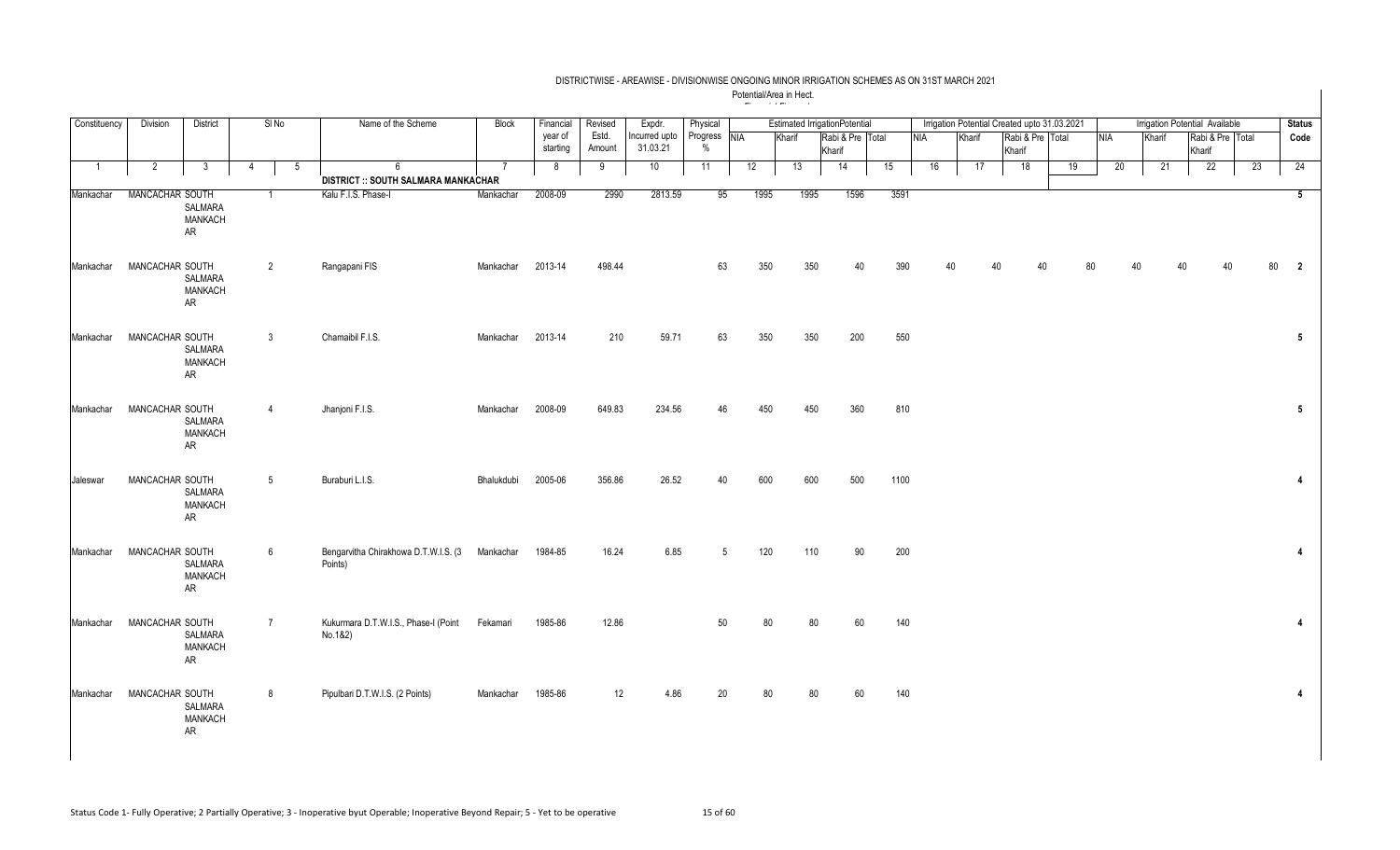### DISTRICTWISE - AREAWISE - DIVISIONWISE ONGOING MINOR IRRIGATION SCHEMES AS ON 31ST MARCH 2021 Potential/Area in Hect.

|              |                 |                                 |         |                                        |                       |           |         |               |              | $-$ | $\cdots$                             |        |                  |     |     |                                              |        |                  |    |            |                                |                  |    |                |
|--------------|-----------------|---------------------------------|---------|----------------------------------------|-----------------------|-----------|---------|---------------|--------------|-----|--------------------------------------|--------|------------------|-----|-----|----------------------------------------------|--------|------------------|----|------------|--------------------------------|------------------|----|----------------|
| Constituency | Division        | District                        | SI No   | Name of the Scheme                     | Block                 | Financial | Revised | Expdr.        | Physical     |     | <b>Estimated IrrigationPotential</b> |        |                  |     |     | Irrigation Potential Created upto 31.03.2021 |        |                  |    |            | Irrigation Potential Available |                  |    | <b>Status</b>  |
|              |                 |                                 |         |                                        |                       | year of   | Estd.   | Incurred upto | Progress NIA |     | Kharif                               |        | Rabi & Pre Total |     | NIA | Kharif                                       |        | Rabi & Pre Total |    | <b>NIA</b> | Kharif                         | Rabi & Pre Total |    | Code           |
|              |                 |                                 |         |                                        |                       | starting  | Amount  | 31.03.21      | $\%$         |     |                                      | Kharif |                  |     |     |                                              | Kharif |                  |    |            |                                | Kharif           |    |                |
|              | 2               | 3                               | -5<br>4 | 6                                      |                       | 8         | 9       | 10            | 11           | 12  | 13                                   |        | 14               | 15  | 16  | 17                                           | 18     |                  | 19 | 20         | 21                             | 22               | 23 | 24             |
| Mankachar    | MANCACHAR SOUTH |                                 | -9      | Dumartola D.T.W.I.S. (2 Points)        | Mankachar             | 1985-86   | 9.59    | 0.96          | 50           |     | 80                                   | 80     | 60               | 140 |     |                                              |        |                  |    |            |                                |                  |    | 4              |
|              |                 | SALMARA<br><b>MANKACH</b><br>AR |         |                                        |                       |           |         |               |              |     |                                      |        |                  |     |     |                                              |        |                  |    |            |                                |                  |    |                |
| Mankachar    | MANCACHAR SOUTH | SALMARA<br><b>MANKACH</b><br>AR | 10      | Jagrachar D.T.W.I.S. (2 Points)        | Mankachar             | 1985-86   | 10.09   | 7.72          | 50           |     | 80                                   | 80     | 60               | 140 |     |                                              |        |                  |    |            |                                |                  |    | $\overline{4}$ |
| Mankachar    | MANCACHAR SOUTH | SALMARA<br><b>MANKACH</b><br>AR | 11      | Bengtimari North D.T.W.I.S. (2 Points) | Fekamari              | 1991-92   | 10.4    | 1.18          | 50           |     | 80                                   | 80     | 60               | 140 |     |                                              |        |                  |    |            |                                |                  |    | 4              |
| Mankachar    | MANCACHAR SOUTH | SALMARA<br><b>MANKACH</b><br>AR | 12      | Moishghuma D.T.W.I.S. (1 Point)        | Mankachar             | 1991-92   | 5.9     | 0.57          | 20           |     | 40                                   | 40     | 30               | 70  |     |                                              |        |                  |    |            |                                |                  |    | $\overline{4}$ |
| Mankachar    | MANCACHAR SOUTH | SALMARA<br><b>MANKACH</b><br>AR | 13      | Sadurtila D.T.W.I.S. (2 Points)        | Mankachar             | 1991-92   | 9.73    | 0.84          | 5            |     | 80                                   | 80     | 60               | 140 |     |                                              |        |                  |    |            |                                |                  |    | $\overline{4}$ |
| Mankachar    | MANCACHAR SOUTH | SALMARA<br><b>MANKACH</b><br>AR | 14      | Sialtari D.T.W.I.S. (2 Points)         | Mankachar             | 1991-92   | 75.39   | 82.65         | 60           |     | 80                                   | 80     | 60               | 140 |     |                                              |        |                  |    |            |                                |                  |    | $\overline{4}$ |
|              | MANCACHAR SOUTH | SALMARA<br><b>MANKACH</b><br>AR | 15      | Sonapur DTW I/S - 2 PTS                | Fekamari              | 1991-92   |         |               |              |     |                                      |        |                  |     |     |                                              |        |                  |    |            |                                |                  |    | 4              |
|              | MANCACHAR SOUTH | SALMARA<br><b>MANKACH</b><br>AR | 16      | Baidergaon DTW I/S                     | South Salmara 1985-86 |           |         |               |              |     |                                      |        |                  |     |     |                                              |        |                  |    |            |                                |                  |    | $\overline{4}$ |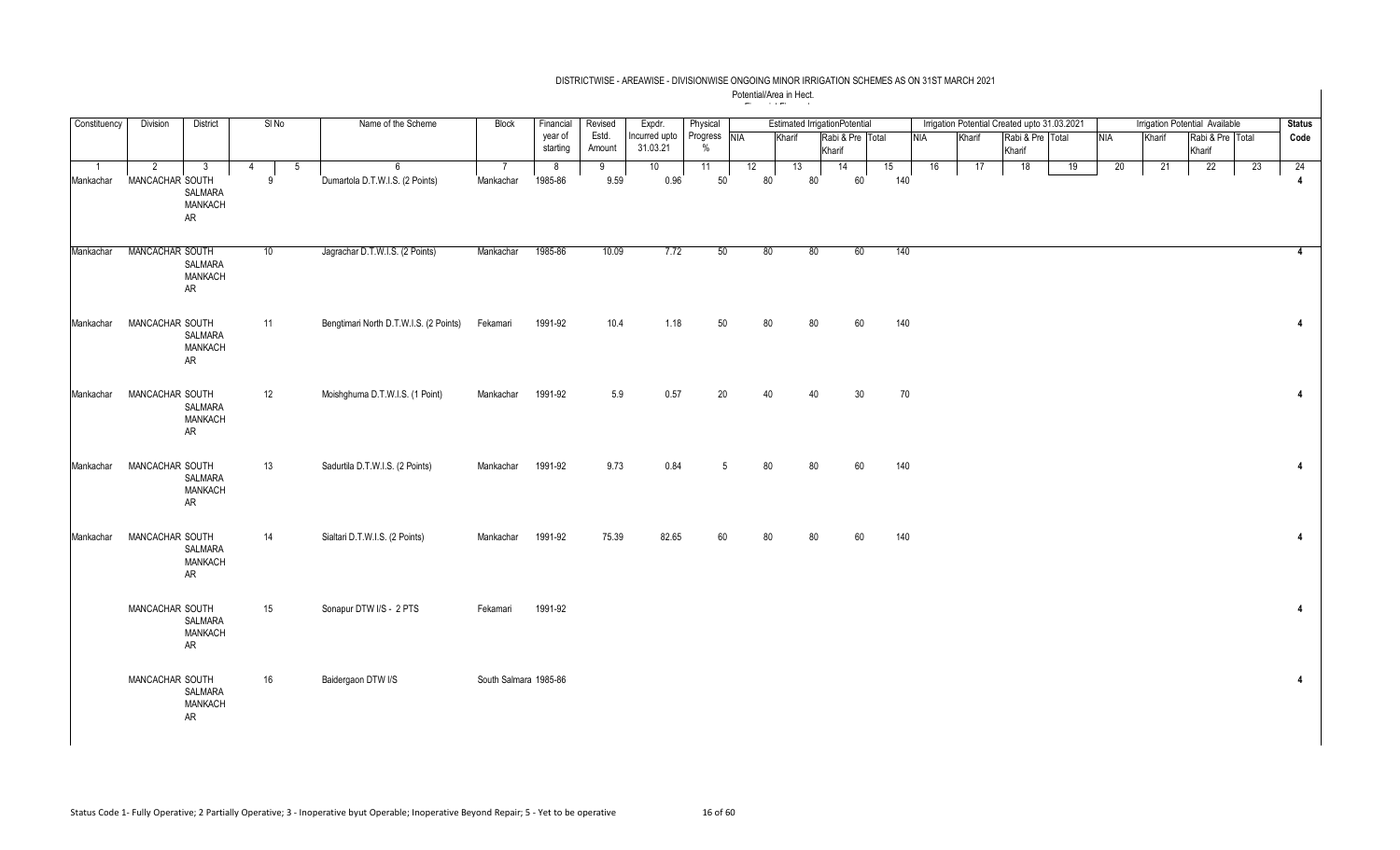| Constituency     | <b>Division</b>                | <b>District</b>                                 | SI No        | Name of the Scheme                                  | <b>Block</b>          | Financial           | Revised         | Expdr.                    | Physical         |            |        | <b>Estimated IrrigationPotential</b> |     |     |                |    | Irrigation Potential Created upto 31.03.2021 |    |                 |        | <b>Irrigation Potential Available</b> |    | <b>Status</b>        |
|------------------|--------------------------------|-------------------------------------------------|--------------|-----------------------------------------------------|-----------------------|---------------------|-----------------|---------------------------|------------------|------------|--------|--------------------------------------|-----|-----|----------------|----|----------------------------------------------|----|-----------------|--------|---------------------------------------|----|----------------------|
|                  |                                |                                                 |              |                                                     |                       | year of<br>starting | Estd.<br>Amount | Incurred upto<br>31.03.21 | Progress<br>$\%$ | <b>NIA</b> | Kharif | Rabi & Pre Total<br>Kharif           |     | NIA | Kharif         |    | Rabi & Pre Total<br>Kharif                   |    | <b>NIA</b>      | Kharif | Rabi & Pre Total<br>Kharif            |    | Code                 |
| $\overline{1}$   | 2<br>MANCACHAR SOUTH           | 3<br>SALMARA<br><b>MANKACH</b><br>AR            | 5<br>4<br>17 | 6<br>Patakata DTW I/S                               | South Salmara 1983-84 | -8                  | 9               | 10                        | 11               | 12         | 13     | 14                                   | 15  | 16  |                | 17 | 18                                           | 19 | 20              | 21     | 22                                    | 23 | 24<br>$\overline{4}$ |
| South<br>Salmara | MANCACHAR SOUTH                | SALMARA<br><b>MANKACH</b><br>AR                 | 18           | Tumni Simulkandi Sprinkler<br>S.T.W.I.S.(10 Points) | South Salmara 1985-86 |                     | 10.67           | 6.54                      | 80               |            | 60     | 60                                   | 100 |     | 10             | 10 | $\mathsf{R}$                                 |    | 18              |        |                                       |    | 4                    |
| Mankachar        | MANCACHAR SOUTH                | <b>SALMARA</b><br><b>MANKACH</b><br>AR          | 19           | Hazirhat Sprinkler S.T.W.I.S. (16 Points) Fekamari  |                       | 1987-88             | 11.3 N.A.       |                           | 80               |            | 80     | 80<br>70                             | 150 |     | 12             | 10 | 8                                            |    | 18              |        |                                       |    | $\overline{4}$       |
| Mankachar        | MANCACHAR SOUTH                | SALMARA<br>MANKACH<br>AR                        | 20           | Gotabari Sprinkler S.T.W.I.S. (16 Points) Fekamari  |                       | 1991-92             | 11.64 N.A.      |                           | 30               |            | 80     | 80<br>70                             | 150 |     | 10             | 10 | $\overline{7}$                               |    | $\overline{17}$ |        |                                       |    | $\overline{4}$       |
| Mankachar        | GOALPARA<br><b>MECH</b>        | SOUTH<br>SALMARA<br><b>MANKACH</b><br>AR        | 21           | Kakripara Expl. Cum-Prod.Type<br>D.T.W.I.S.Phase-II | Mankachar             | 1983-84             | 11.01           | 2.86                      | 30               |            | 40     | 40<br>40                             | 80  |     |                |    |                                              |    |                 |        |                                       |    | $\overline{4}$       |
| Mankachar        | <b>GOALPARA</b><br><b>MECH</b> | SOUTH<br>SALMARA<br><b>MANKACH</b><br>AR        | 22           | Kakripara D.T.W.I.S. (Point No.2)                   | Mankachar             | 1987-88             | 14.94           | 8.99                      | 30               |            | 80     | 80<br>80                             | 160 |     |                |    |                                              |    |                 |        |                                       |    | $\overline{4}$       |
| Mankachar        | <b>GOALPARA</b><br><b>MECH</b> | SOUTH<br><b>SALMARA</b><br><b>MANKACH</b><br>AR | 23           | Kukurmara Sprinkler STWIS (6 Points)                | Fekamari              | 1991-92             | 8.7             | 1.33                      | 20               |            | 36     | 36<br>36                             |     | 72  | $\mathfrak{p}$ | 2  | $\overline{2}$                               |    | $\overline{4}$  |        |                                       |    | $0$ 4                |
| Mankachar        | <b>GOALPARA</b><br><b>MECH</b> | SOUTH<br>SALMARA<br>MANKACH<br>AR               | 24           | Kakripara Sprinkler S.T.W.I.S.(6 Points) Mankachar  |                       | 1991-92             | 4.94            | 1.84                      | 15               |            | 36     | 36<br>36                             | 72  |     |                |    |                                              |    |                 |        |                                       |    | $\overline{4}$       |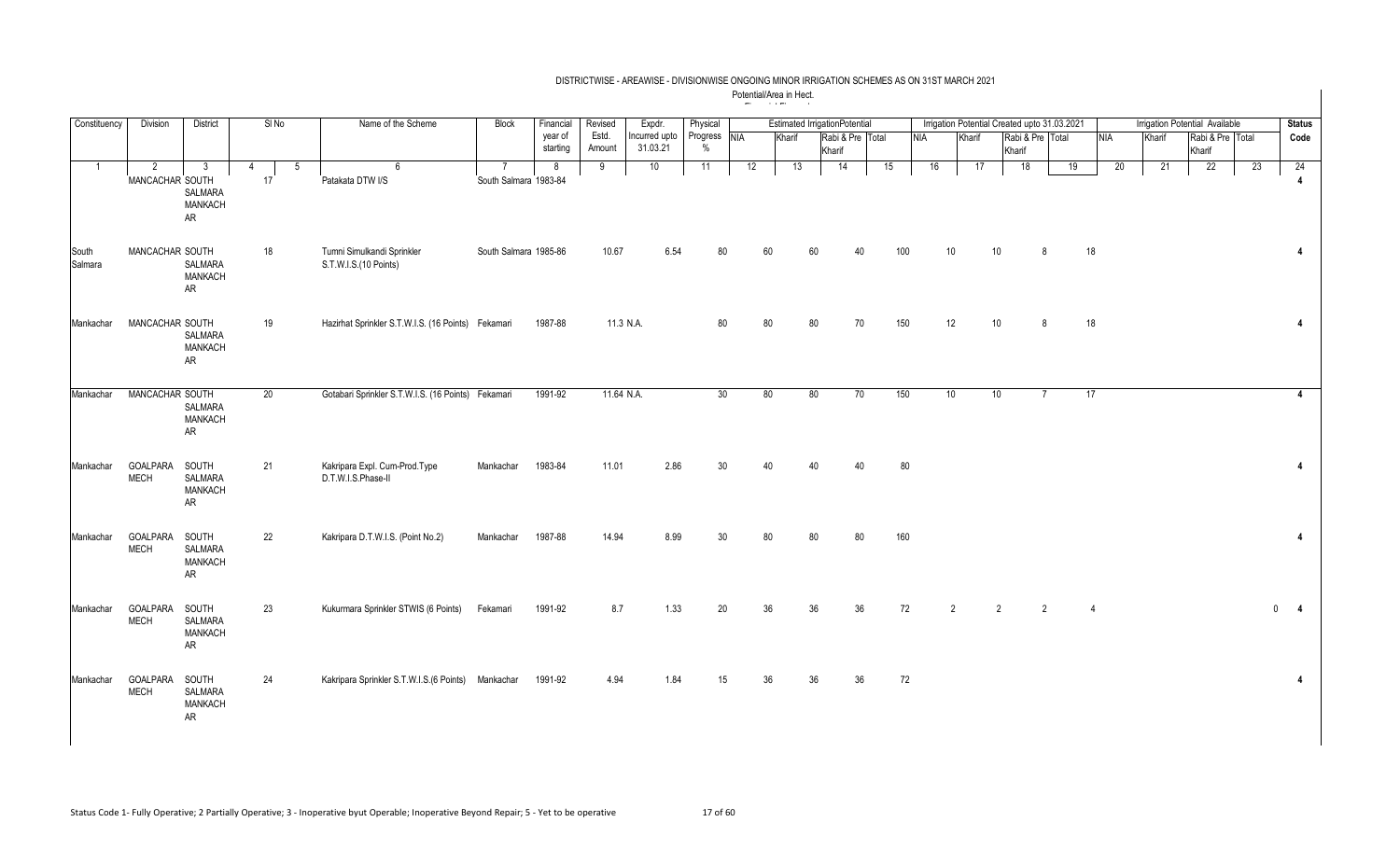| Constituency            | Division                | District                                        | SINo | Name of the Scheme                                                                                                              | Block                 | Financial | Revised | Expdr.        | Physical     |      |        | <b>Estimated IrrigationPotential</b> |      |            | Irrigation Potential Created upto 31.03.2021 |    |                  |     |            |        | Irrigation Potential Available |    | <b>Status</b> |
|-------------------------|-------------------------|-------------------------------------------------|------|---------------------------------------------------------------------------------------------------------------------------------|-----------------------|-----------|---------|---------------|--------------|------|--------|--------------------------------------|------|------------|----------------------------------------------|----|------------------|-----|------------|--------|--------------------------------|----|---------------|
|                         |                         |                                                 |      |                                                                                                                                 |                       | year of   | Estd.   | Incurred upto | Progress NIA |      | Kharif | Rabi & Pre Total                     |      | <b>NIA</b> | Kharif                                       |    | Rabi & Pre Total |     | <b>NIA</b> | Kharif | Rabi & Pre Total               |    | Code          |
|                         |                         |                                                 |      |                                                                                                                                 |                       | starting  | Amount  | 31.03.21      |              |      |        | Kharif                               |      |            |                                              |    | Kharif           |     |            |        | Kharif                         |    |               |
|                         | റ                       |                                                 |      |                                                                                                                                 |                       | 8         |         | 10            | 11           | 12   | 13     | 14                                   | 15   | 16         |                                              |    | 18               | 19  | 20         | 21     | 22                             | 23 | 24            |
| Mankachar               | GOALPARA<br><b>MECH</b> | SOUTH<br>SALMARA<br><b>MANKACH</b><br><b>AR</b> | 25   | Keserbhita Sprinkler S.T.W.I.S. (6 Points) Mankachar                                                                            |                       | 1991-92   |         | 5.19 N.A.     |              | 40   |        | 40<br>40                             |      | 80         |                                              |    |                  |     |            |        |                                |    |               |
| South<br>Salmara        | GOALPARA<br><b>MECH</b> | SOUTH<br>SALMARA<br><b>MANKACH</b><br>AR        | 26   | Fakirganj S.T.W.I.S.                                                                                                            | South Salmara 1994-95 |           | 4.96    | 5.18          | 70           | 24   |        | 24<br>$\overline{0}$                 |      | 24         | 5                                            |    |                  |     |            |        |                                |    | $\mathbf{0}$  |
|                         |                         |                                                 |      | <b>10 DISTRICT TOTAL SOUTH</b>                                                                                                  |                       | 26        |         |               |              | 4941 | 4907   | 3672                                 | 8579 |            | 79                                           | 72 | 70               | 142 | 40         |        | 40<br>40                       |    | 80            |
|                         |                         |                                                 |      | <b>SALMARA MANKACHAR</b>                                                                                                        |                       |           |         |               |              |      |        |                                      |      |            |                                              |    |                  |     |            |        |                                |    |               |
| Mankachar               | MANCACHAR               | SOUTH<br><b>SALMARA</b><br><b>MANKACHA</b>      |      | Installation of Solar/ Elctrical Powered<br>operated STW under PMKSY-HKKP for the<br>year 2019-20, Ph-I. (Total STW PTs-50 No.) | Mankachar             | 2019-20   |         |               |              |      |        |                                      |      |            |                                              |    |                  |     |            |        |                                |    |               |
| South salmara MANCACHAR |                         | SOUTH<br><b>SALMARA</b><br><b>MANKACHA</b>      |      | Installation of Solar/ Elctrical Powered<br>operated STW under PMKSY-HKKP for the<br>year 2019-20, Ph-I. (Total STW PTs-50 No.) | South salmara         | 2019-20   |         |               |              |      |        |                                      |      |            |                                              |    |                  |     |            |        |                                |    |               |
|                         |                         |                                                 |      | <b>MANKACHAR PMKSY</b>                                                                                                          |                       | 90        |         |               |              | 360  |        | 360                                  |      | 360        |                                              |    |                  |     |            |        |                                |    |               |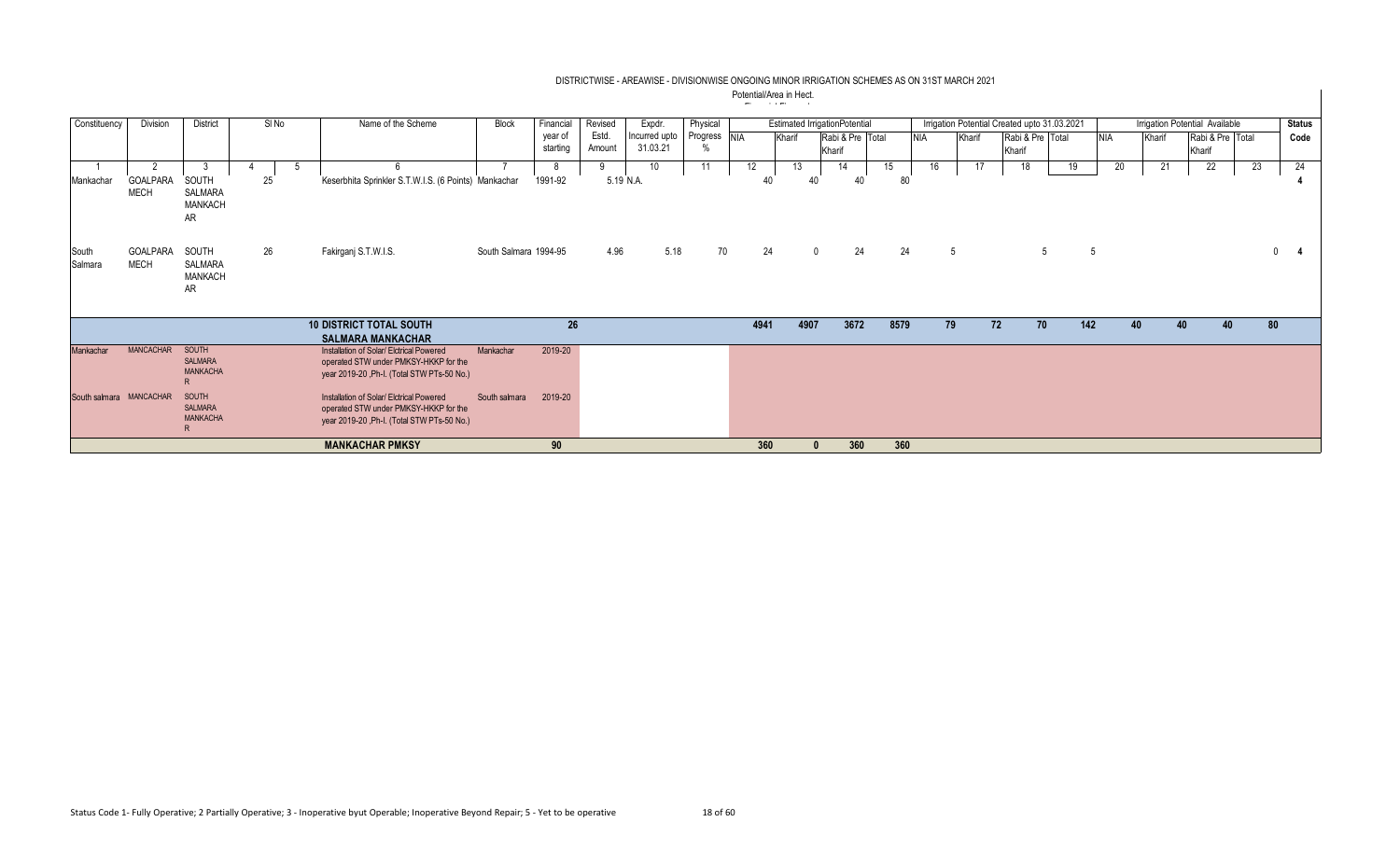| Constituency | <b>Division</b>          | <b>District</b> |   | S/No           | Name of the Scheme                                                                                                                                                         | <b>Block</b>   | Financial           | Revised         | Expdr.                   | Physical             |    |        | <b>Estimated IrrigationPotential</b> |                  |      |            |     |        |                            | Irrigation Potential Created upto 31.03.2021 |     |            |        | <b>Irrigation Potential Available</b> |    | <b>Status</b>  |
|--------------|--------------------------|-----------------|---|----------------|----------------------------------------------------------------------------------------------------------------------------------------------------------------------------|----------------|---------------------|-----------------|--------------------------|----------------------|----|--------|--------------------------------------|------------------|------|------------|-----|--------|----------------------------|----------------------------------------------|-----|------------|--------|---------------------------------------|----|----------------|
|              |                          |                 |   |                |                                                                                                                                                                            |                | vear of<br>starting | Estd.<br>Amount | ncurred upto<br>31.03.21 | Progress NIA<br>$\%$ |    | Kharif | Kharif                               | Rabi & Pre Total |      | <b>NIA</b> |     | Kharif | Rabi & Pre Total<br>Kharif |                                              |     | <b>NIA</b> | Kharif | Rabi & Pre Total<br>Kharif            |    | Code           |
|              | 2                        | 3               | 4 | -5             | $6^{\circ}$<br><b>DISTRICT :: DIBRUGARH</b>                                                                                                                                | $\overline{7}$ | 8                   | 9               | 10                       | 11                   | 12 | 13     | 14                                   | 15               |      | 16         |     | 17     | 18                         |                                              | 19  | 20         | 21     | 22                                    | 23 | 24             |
|              | <b>DIBRUGARH DIBRUGA</b> |                 |   |                |                                                                                                                                                                            |                |                     |                 |                          |                      |    |        |                                      |                  |      |            |     |        |                            |                                              |     |            |        |                                       |    |                |
| Lahowal      |                          | <b>RH</b>       |   |                | L.I.S. from river Sessa in Moderkhat area Lahowal                                                                                                                          |                | 1978-79             | 33.76           | 37.81                    | 25                   |    | 600    | 600                                  | 360              | 960  |            | 50  | 50     |                            | 22                                           | 72  |            |        |                                       |    | $\overline{4}$ |
| Duliajan     | DIBRUGARH DIBRUGA        | <b>RH</b>       |   | $\overline{2}$ | Remodelling of LIS from Singahutibeel<br>under Kheremia and Sessoni mouza<br>under SOPD                                                                                    | Tengakhat      | 2018-19             |                 | 200 N.A.                 | 15                   |    | 80     | 80                                   | 30               | 110  |            |     |        |                            |                                              |     |            |        |                                       |    | 5              |
| Moran        | DIBRUGARH DIBRUGA        | <b>RH</b>       |   | 3              | L.I.S. from river Buridehing in Bolai area                                                                                                                                 | Barbarua       | 1987-88             | 114.72          | 161.3                    | 88                   |    | 700    | 700                                  | 326              | 1026 |            | 413 | 413    |                            | 282                                          | 695 |            |        |                                       |    |                |
| Lahowal      | DIBRUGARH DIBRUGA        | <b>RH</b>       |   | $\overline{4}$ | Lapetkata Kacharigaon S.T.W.I.S. (47<br>Points)                                                                                                                            | Barbarua       | 1984-85             | 12.8            | 34.4                     | 76                   |    | 188    | 141                                  | 94               | 235  |            | 120 | 120    |                            | 87                                           | 207 |            |        |                                       |    |                |
| Chabua       | DIBRUGARH DIBRUGA        | <b>RH</b>       |   | 5              | Bhorolowa Mudoi Gaon MDTW I/S (2<br>points) under RIDF-XXV (NABARD)                                                                                                        | Panitola       | 2019-20             | 60              | 30.97                    | 70                   |    | 20     | 20                                   | 16               | 36   |            |     |        |                            |                                              |     |            |        |                                       |    | 5              |
| Tingkhong    | DIBRUGARH DIBRUGA        | <b>RH</b>       |   | 6              | Mahmora Borpathar MDTW I/S (2 points) Tingkhong<br>under RIDF-XXV (NABARD)                                                                                                 |                | 2019-20             | 60              | 31.17                    | 70                   |    | 20     | 20                                   | 16               | 36   |            |     |        |                            |                                              |     |            |        |                                       |    | 5              |
| Tingkhong    | DIBRUGARH DIBRUGA        | <b>RH</b>       |   | $\overline{7}$ | Baghmora Solar MDTWS (2 points)<br>under RIDF-XXV (NABARD)                                                                                                                 | Tingkhong      | 2019-20             | 60              | 31.17                    | 70                   |    | 20     | 20                                   | 16               | 36   |            |     |        |                            |                                              |     |            |        |                                       |    | 5              |
| Duliajan     | DIBRUGARH DIBRUGA        | <b>RH</b>       |   | 8              | MDTW in Dighalia (4 Points) under RIDF- Tengakhat<br>XXV (NABARD)                                                                                                          |                | 2019-20             | 120             | 60.47                    | 65                   |    | 40     | 40                                   | 32               | 72   |            |     |        |                            |                                              |     |            |        |                                       |    | 5              |
| Chabua       | DIBRUGARH DIBRUGA        | <b>RH</b>       |   | q              | Dinjoy Satra MDTWS in Dibrugarh<br>District Chabua LAC (2 points) under<br>RIDF-XXV (NABARD)                                                                               | Panitola       | 2019-20             | 60              | 27.66                    | 65                   |    | 20     | 20                                   | 16               | 36   |            |     |        |                            |                                              |     |            |        |                                       |    | 5 <sup>5</sup> |
| Chabua       | DIBRUGARH DIBRUGA        | <b>RH</b>       |   | 10             | MDTW at Dinjay Satra (2 points) under<br>RIDF-XXV (NABARD)                                                                                                                 | Panitola       | 2019-20             | 60              | 27.66                    | 65                   |    | 20     | 20                                   | 16               | 36   |            |     |        |                            |                                              |     |            |        |                                       |    | 5              |
| Moran        | DIBRUGARH DIBRUGA        | <b>RH</b>       |   | 11             | Dhemechi Gaon MDTW I/S (2 points)<br>under RIDF-XXV (NABARD)                                                                                                               | Khowang        | 2019-20             | 60              | 10.89                    | 50                   |    | 20     | 20                                   | 16               | 36   |            |     |        |                            |                                              |     |            |        |                                       |    | 5              |
| Dibrugarh    | DIBRUGARH DIBRUGA        | <b>RH</b>       |   | 12             | Solar powered MDTWS at<br>DibrugarhLAC (4 points) at Changmai<br>Gaon and Gohain Gaon under RIDF-<br>XXV (NABARD) for the year 2020-21                                     | Barbarua       | 2020-21             | 120             |                          | .5                   |    | 40     | 40                                   | 32               | 72   |            |     |        |                            |                                              |     |            |        |                                       |    | 5 <sup>5</sup> |
| Naharkatia   | DIBRUGARH DIBRUGA        | <b>RH</b>       |   | 13             | LIS from river Geladesang in Mathaoni<br>Area (2 points) under RIDF-XXV<br>(NABARD) for the year 2020-21                                                                   | Joypur         | 2020-21             | 100             |                          | 10                   |    | 36     | 36                                   | 29               | 65   |            |     |        |                            |                                              |     |            |        |                                       |    | 5              |
| Tingkhong    | DIBRUGARH DIBRUGA        | <b>RH</b>       |   | 14             | LIS from river demow in khowang area in Khowang<br>3 no. Burikhowang (ROWD Ghain Gaon)<br>and Naharani Gaon (2 points) under<br>RIDF-XXV (NABARD) for the year 2020-<br>21 |                | 2020-21             | 120             |                          | $\sqrt{5}$           |    | 50     | 50                                   | 40               | 90   |            |     |        |                            |                                              |     |            |        |                                       |    | 5              |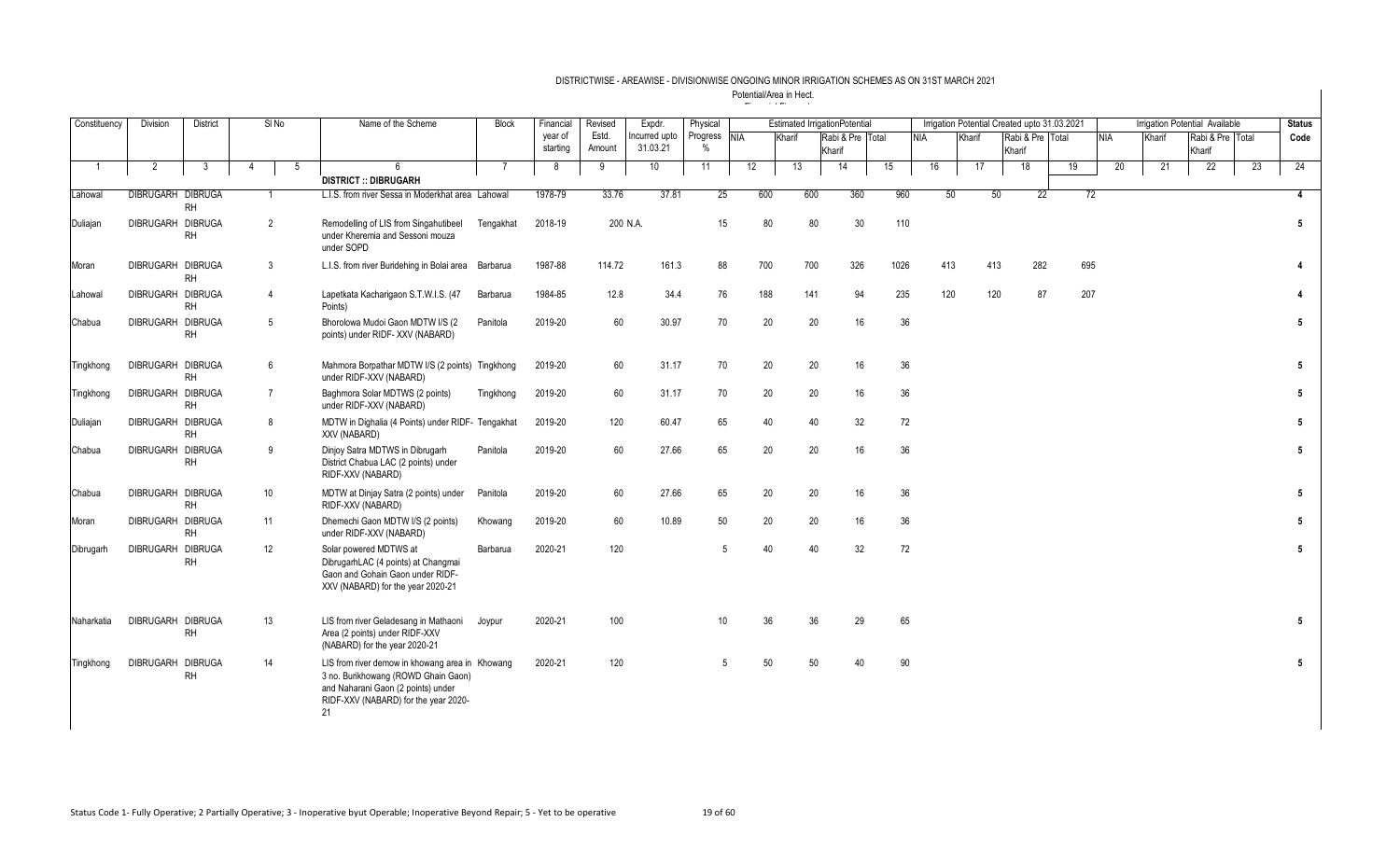| Constituency                                  | Division                 | District     | SI <sub>No</sub> |   | Name of the Scheme                                                                                                                                 | <b>Block</b>   | Financial           | Revised         | Expdr.                   | Physical                      |                 |        | <b>Estimated IrrigationPotential</b> |    |      |            |        | Irrigation Potential Created upto 31.03.2021 |     |     |     |              | <b>Irrigation Potential Available</b> |    | <b>Status</b>   |
|-----------------------------------------------|--------------------------|--------------|------------------|---|----------------------------------------------------------------------------------------------------------------------------------------------------|----------------|---------------------|-----------------|--------------------------|-------------------------------|-----------------|--------|--------------------------------------|----|------|------------|--------|----------------------------------------------|-----|-----|-----|--------------|---------------------------------------|----|-----------------|
|                                               |                          |              |                  |   |                                                                                                                                                    |                | year of<br>starting | Estd.<br>Amount | ncurred upto<br>31.03.21 | Progress NIA<br>$\frac{0}{0}$ |                 | Kharif | Rabi & Pre Total<br>Kharif           |    |      | <b>NIA</b> | Kharif | Rabi & Pre Total<br>Kharif                   |     |     | NIA | Kharif       | Rabi & Pre Total<br>Kharif            |    | Code            |
|                                               | 2                        | $\mathbf{3}$ | $\overline{4}$   | 5 | 6                                                                                                                                                  | $\overline{7}$ | 8                   | 9               | 10                       | 11                            | 12              | 13     | 14                                   | 15 |      | 16         | 17     | 18                                           |     | 19  | 20  | 21           | $\overline{22}$                       | 23 | 24              |
| Naharkatia                                    | <b>DIBRUGARH DIBRUGA</b> | <b>RH</b>    | 15               |   | LIS from river digboi in Borbam village<br>and Goribam village in tipling fakial G.P<br>(2 points) under RIDF-XXV (NABARD)<br>for the year 2020-21 | Joypur         | 2020-21             | 120             |                          | 12                            | 50              | 50     | 40                                   |    | 90   |            |        |                                              |     |     |     |              |                                       |    | 5               |
| Naharkatia                                    | DIBRUGARH DIBRUGA        | <b>RH</b>    | 16               |   | DTWS Irrigation at Namphake (phakial<br>Gaon) in Phakial Mouza (3 points) under<br>Tribal Sub-Plan (TSP)                                           | Joypur         | 2020-21             | 207.49          |                          | 25                            | 90              | 90     | 50                                   |    | 140  |            |        |                                              |     |     |     |              |                                       |    | 5               |
| Dibrugarh,<br>Moran,<br>Tingkhong,<br>Lahowal | DIBRUGARH DIBRUGA        | <b>RH</b>    | 17               |   | MDTW I/S (4 points) at dibrugarh LAC,<br>Moran LAC, Tingkhong LAC under<br>schedule caste sub plan (SCSP)                                          | Panitola       | 2020-21             | 120             |                          | 60                            |                 | 40     | 24                                   |    | 64   |            |        |                                              |     |     |     |              |                                       |    | 5               |
| Tingkhong                                     | DIBRUGARH DIBRUGA        | <b>RH</b>    | 18               |   | DTW Scheme at tingkhong lac<br>baghmora & tipomia gaon (5 points)<br>under SOPD                                                                    | Tingkhong      | 2020-21             | 345.64          |                          | 30                            | 150             | 150    | 90                                   |    | 240  |            |        |                                              |     |     |     |              |                                       |    | $5\phantom{.0}$ |
| Chabua                                        | DIBRUGARH DIBRUGA        | <b>RH</b>    | 19               |   | Dinjoy Gaon DTWS (3 points) under<br>SOPD                                                                                                          | Panitola       | 2020-21             | 207.38          |                          | 25                            | 90              | 90     | 54                                   |    | 144  |            |        |                                              |     |     |     |              |                                       |    | 5               |
| Duliajan                                      | DIBRUGARH DIBRUGA        | <b>RH</b>    | 20               |   | DTWS at kheremia GP under Duliajan<br>LAC (3 points) under SOPD for the year<br>2019-20                                                            | Tengakhat      | 2020-21             | 207.58          |                          | 8                             | 90              | 90     | 54                                   |    | 144  |            |        |                                              |     |     |     |              |                                       |    | 5               |
| Moran                                         | DIBRUGARH DIBRUGA        | <b>RH</b>    | 21               |   | Gorudhoria Gaon DTWS (3 points)<br>under SOPD for the year 2019-20                                                                                 | Borbaruah      | 2020-21             | 205.14          |                          | $\Omega$                      | 90              |        | 90<br>54                             |    | 144  |            |        |                                              |     |     |     |              |                                       |    | 5               |
| Dibrugarh                                     | DIBRUGARH DIBRUGA        | <b>RH</b>    | 22               |   | Solar powered DTW Irrigation Scheme<br>at Halodhibari GP (3 points) under<br>SOPD for the year 2020-21                                             | Khowang        | 2020-21             | 127.74          |                          | 25                            | 75              | 75     | 60                                   |    | 135  |            |        |                                              |     |     |     |              |                                       |    | 5               |
| Naharkatia                                    | DIBRUGARH DIBRUGA        | <b>RH</b>    | 23               |   | Solar powered DTW Irrigation Scheme<br>at Chengelijan Gaon area at Tipam<br>Fakial GP (3 points) under SOPD for the<br>year 2020-21                | Joypur         | 2020-21             | 127.74          |                          | 10                            | 75              | 75     | 60                                   |    | 135  |            |        |                                              |     |     |     |              |                                       |    | 5               |
| Tingkhong                                     | DIBRUGARH DIBRUGA        | <b>RH</b>    | 24               |   | Solar MDTWS at 2 No. Charaihabi Gaon Khowang<br>(4 points) under SOPD for the year 2020-<br>21                                                     |                | 2020-21             | 120             |                          | $\Omega$                      | $\Delta \Omega$ | 40     | 32                                   |    | 72   |            |        |                                              |     |     |     |              |                                       |    | 5               |
| Duliajan                                      | DIBRUGARH DIBRUGA        | <b>RH</b>    | 25               |   | Tamulikhat DTWS (3 points) under<br>Tengakhat Development block SOPD for<br>the year 2020-21                                                       | Tengakhat      | 2020-21             | 207.2           |                          | $\Omega$                      | 90              | 90     | 54                                   |    | 144  |            |        |                                              |     |     |     |              |                                       |    | $5\phantom{.0}$ |
| Naharkatia                                    | DIBRUGARH DIBRUGA        | <b>RH</b>    | 26               |   | Solar powered MDTW Irrigation Scheme Joypur<br>at Teoki konwor Gaon area at Tipam<br>Fakial GP (3 points) under SOPD for the<br>year 2020-21       |                | 2020-21             | 90              |                          | 5                             | 30              | 30     | 24                                   |    | 54   |            |        |                                              |     |     |     |              |                                       |    | 5               |
| Dibrugarh                                     | DIBRUGARH DIBRUGA        | <b>RH</b>    | 27               |   | Paharikhania D.T.W.I.S.(3 Points)                                                                                                                  | Barbarua       | 1990-91             | 24              | 14.88                    |                               | 80              | 80     | 55                                   |    | 135  |            |        |                                              |     |     |     |              |                                       |    | 4               |
|                                               |                          |              |                  |   | <b>11 DISTRICT TOTAL (DIBRUGARH)</b>                                                                                                               |                | 27                  |                 |                          |                               | 2844            | 2797   | 1690                                 |    | 4487 | 583        |        | 583                                          | 391 | 974 |     | $\mathbf{0}$ | $\mathbf{0}$<br>$\mathbf{u}$          |    | $\mathbf{u}$    |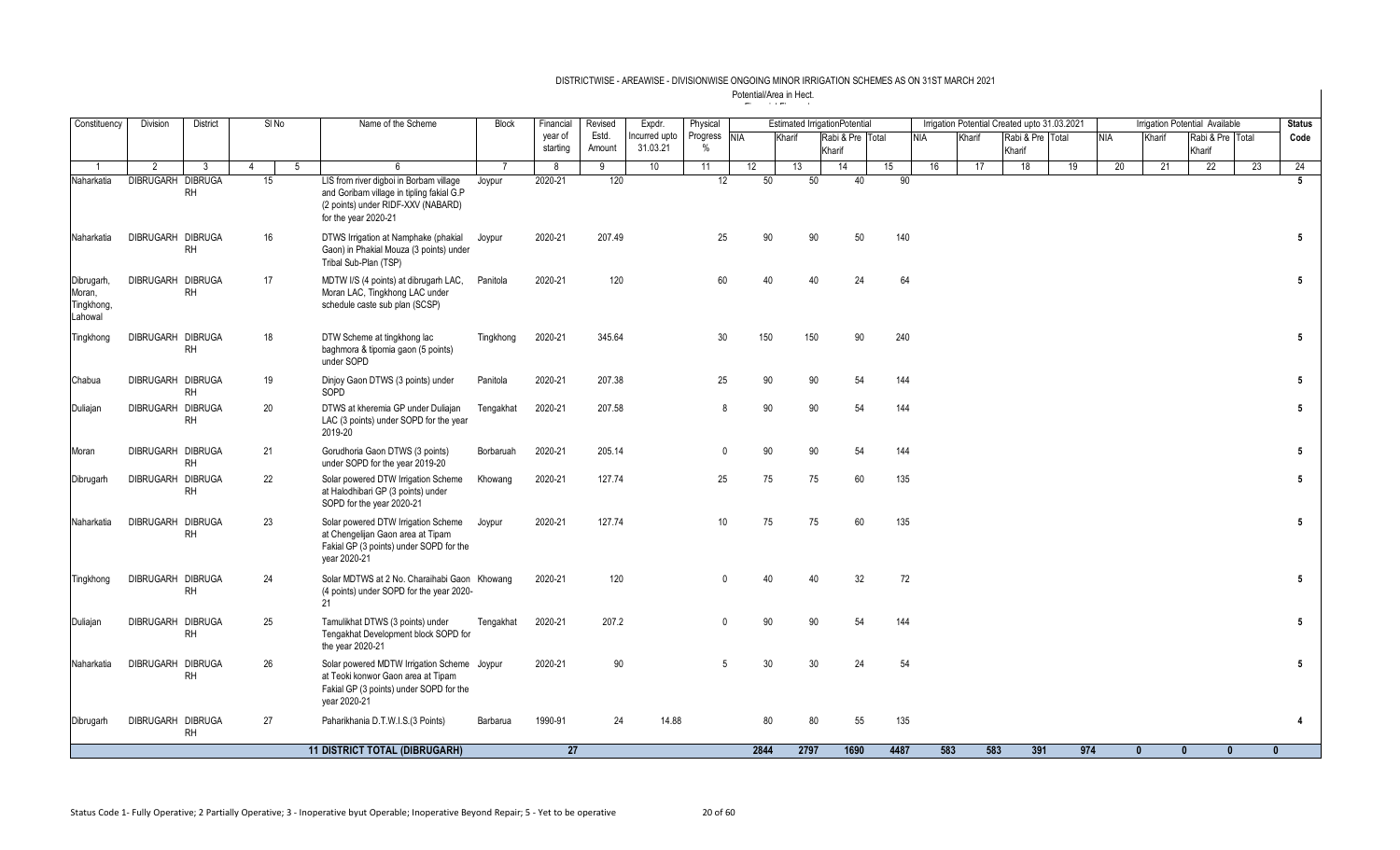| Constituency           | Division         | <b>District</b>      |   | $SI$ No         | Name of the Scheme                                                                      | <b>Block</b>        | Financial           | Revised         | Expdr.                   | Physical          |     |                 | <b>Estimated IrrigationPotential</b> |      |                 |        | Irrigation Potential Created upto 31.03.2021 |    |            |        | Irrigation Potential Available |    | <b>Status</b>          |
|------------------------|------------------|----------------------|---|-----------------|-----------------------------------------------------------------------------------------|---------------------|---------------------|-----------------|--------------------------|-------------------|-----|-----------------|--------------------------------------|------|-----------------|--------|----------------------------------------------|----|------------|--------|--------------------------------|----|------------------------|
|                        |                  |                      |   |                 |                                                                                         |                     | year of<br>starting | Estd.<br>Amount | ncurred upto<br>31.03.21 | Progress NIA<br>% |     | Kharif          | Rabi & Pre Total<br>Kharif           |      | <b>NIA</b>      | Kharif | Rabi & Pre Total<br>Kharif                   |    | <b>NIA</b> | Kharif | Rabi & Pre Total<br>Kharif     |    | Code                   |
| -1                     | 2                | 3                    | 4 |                 | 5<br>6                                                                                  | 7                   | 8                   | 9               | 10                       | 11                | 12  | 13              | 14                                   | 15   | 16              | 17     | 18                                           | 19 | 20         | 21     | 22                             | 23 | 24                     |
| Dibrugarh              | <b>DIBRUGARH</b> | <b>DIBRUGAR</b>      |   |                 | Installation of Solar and Electrical Tube well<br>under PMKSv- HKKP- Ph-I               |                     | 2018-19             |                 |                          |                   |     |                 |                                      |      |                 |        |                                              |    |            |        |                                |    |                        |
| Moran                  | <b>DIBRUGARH</b> | <b>DIBRUGAR</b>      |   |                 | Installation of Solar and Electrical Tube well                                          |                     | 2018-19             |                 |                          |                   |     |                 |                                      |      |                 |        |                                              |    |            |        |                                |    |                        |
| Duliajan               | <b>DIBRUGARH</b> | <b>DIBRUGAR</b>      |   |                 | under PMKSy-HKKP- Ph-I<br>Installation of Solar and Electrical Tube well                |                     | 2018-19             |                 |                          |                   |     |                 |                                      |      |                 |        |                                              |    |            |        |                                |    |                        |
| Naharkatia             | <b>DIBRUGARH</b> | <b>DIBRUGAR</b>      |   |                 | under PMKSy-HKKP- Ph-I<br>Installation of Solar and Electrical Tube well                |                     | 2018-19             |                 |                          |                   |     |                 |                                      |      |                 |        |                                              |    |            |        |                                |    |                        |
| Tingkhong              | <b>DIBRUGARH</b> | н<br><b>DIBRUGAR</b> |   |                 | under PMKSy-HKKP- Ph-I<br>Installation of Solar and Electrical Tube well                | Tengakhat,          | 2018-19             | 1530.62         |                          | 99                |     |                 |                                      |      |                 |        |                                              |    |            |        |                                |    |                        |
|                        |                  | н                    |   |                 | under PMKSy-HKKP- Ph-I                                                                  | Tingkhong,          |                     |                 |                          |                   |     |                 |                                      |      |                 |        |                                              |    |            |        |                                |    |                        |
|                        |                  |                      |   |                 |                                                                                         | Barbarua,<br>Jovour |                     |                 |                          |                   |     |                 |                                      |      |                 |        |                                              |    |            |        |                                |    |                        |
|                        |                  |                      |   |                 | <b>DIBRUGARH- PMKSY</b>                                                                 |                     | 17                  |                 |                          |                   | 68  | 68              | 68                                   | 136  |                 |        |                                              |    |            |        |                                |    |                        |
|                        |                  |                      |   |                 | <b>DISTRICT :: GOALPARA</b>                                                             |                     |                     |                 |                          |                   |     |                 |                                      |      |                 |        |                                              |    |            |        |                                |    |                        |
| Dudhnoi                | <b>DUDHNOI</b>   | <b>GOALPAR</b>       |   | $\overline{1}$  | Jinari F.I.S.                                                                           | Matia               | 2012-13             | 2831            | 1224.02                  | 90                | 803 | 803             | 120                                  | 923  |                 |        |                                              |    |            |        |                                |    | $5\overline{5}$        |
| Dudhnoi                | <b>DUDHNOI</b>   | <b>GOALPAR</b>       |   | $\overline{2}$  | Sihiri F.I.S.                                                                           | Matia               | 2013-14             | 437             |                          | 98                | 300 | 300             | 95                                   | 395  |                 |        |                                              |    |            |        |                                |    | 5                      |
| Dudhnoi                | <b>DUDHNOI</b>   | <b>GOALPAR</b><br>А  |   | 3               | Deosila FIS                                                                             | Rongjuli            |                     |                 |                          |                   |     |                 |                                      |      |                 |        |                                              |    |            |        |                                |    | 5                      |
| Dudhnoi                | <b>DUDHNOI</b>   | <b>GOALPAR</b>       |   | a)              | Imprv and Renov of Deosila FIS                                                          | Rongjuli            | 2019-20             | 391.49          | 38.7                     | 51                | 495 | 495             | 160                                  | 655  |                 |        |                                              |    |            |        |                                |    |                        |
| Dudhnoi                | <b>DUDHNOI</b>   | <b>GOALPAR</b>       |   | $\overline{4}$  | Kathakuti D.T.W.I.S. (2 Points)                                                         | Rongjuli            | 1989-90             | 25.79           | 9.81                     | 50                | 80  | 72              | 36                                   | 108  |                 |        |                                              |    |            |        |                                |    |                        |
| Dudhnoi                | <b>DUDHNOI</b>   | <b>GOALPAR</b>       |   | 5               | Patiarpara Expl.Cum Prod.Type<br>D.T.W.I.S. (1 Point)                                   | Rongjuli            | 1990-91             | 12.08           | 1.18                     | 5                 | 40  | 36              | 20                                   | 56   |                 |        |                                              |    |            |        |                                |    | $\boldsymbol{\Lambda}$ |
| Dudhnoi                | <b>DUDHNOI</b>   | <b>GOALPAR</b>       |   | 6               | Dhanu-Bhanga MDTW Scheme (2)<br>points) under RIDF-XXV (NABARD) for<br>the year 2019-20 | Rongjuli            | 2020-21             | 59.99           |                          | 15                | 20  | 20              | 20                                   | 40   |                 |        |                                              |    |            |        |                                |    | 5                      |
| Goalpara<br>West       | GOALPARA         | <b>GOALPAR</b>       |   | $7\overline{ }$ | Jurigaon F.I.S.                                                                         | Lakhipur            | 2008-09             | 919.66          | 221.8                    | 26                | 700 | 700             | 543                                  | 1243 |                 |        |                                              |    |            |        |                                |    | $5\phantom{.0}$        |
| Goalpara East GOALPARA |                  | GOALPAR              |   | 8               | Khagrabari D.T.W.I.S.                                                                   | Krishnai            | 1990-91             | 2.09            |                          | 30                | 40  | 32              | 40                                   | 72   |                 |        |                                              |    |            |        |                                |    |                        |
| Goalpara East GOALPARA |                  | <b>GOALPAR</b>       |   | 9               | Bapupara L.D.T.W.I.S.                                                                   | Balijana            | 1990-91             |                 |                          |                   | 40  | 32              | 40                                   | 72   |                 |        |                                              |    |            |        |                                |    |                        |
| Jaleswar               | GOALPARA GOALPAR |                      |   | 10              | Kharbuja D.T.W.I.S.                                                                     | Jaleswar            | 1990-91             | 2.09            |                          | 30                | 40  | 40              | 32                                   | 72   |                 |        |                                              |    |            |        |                                |    |                        |
| Goalpara<br>West       | GOALPARA         | <b>GOALPAR</b><br>А  |   | 11              | Pub Kankaipar D.T.W.I.S.                                                                | Kharmuja            | 1990-91             | 2.03            |                          | 30                | 40  | 40              | 32                                   | 72   |                 |        |                                              |    |            |        |                                |    |                        |
| Goalpara<br>West       | GOALPARA         | <b>GOALPAR</b>       |   | 12              | Kodalkati Kodatika D.T.W.I.S.                                                           | Kharmuja            | 1990-91             | 7.24            | 3.52                     | 30                | 40  | 40              | 32                                   | 72   |                 |        |                                              |    |            |        |                                |    | 4                      |
| Goalpara East GOALPARA |                  | <b>GOALPAR</b>       |   | 13              | Bar Baquan D.T.W.I.S.                                                                   | Kharmuja            | 1990-91             |                 |                          |                   | 40  | $\overline{32}$ | 40                                   |      | $\overline{72}$ |        |                                              |    |            |        |                                |    | $\overline{4}$         |
| Goalpara<br>West       | <b>GOALPARA</b>  | <b>GOALPAR</b><br>А  |   | 14              | Chinabari D.T.W.I.S.                                                                    | Kharmuja            | 1990-91             | 7.15            |                          | 30                | 40  | 40              | 32                                   | 72   |                 |        |                                              |    |            |        |                                |    | 4                      |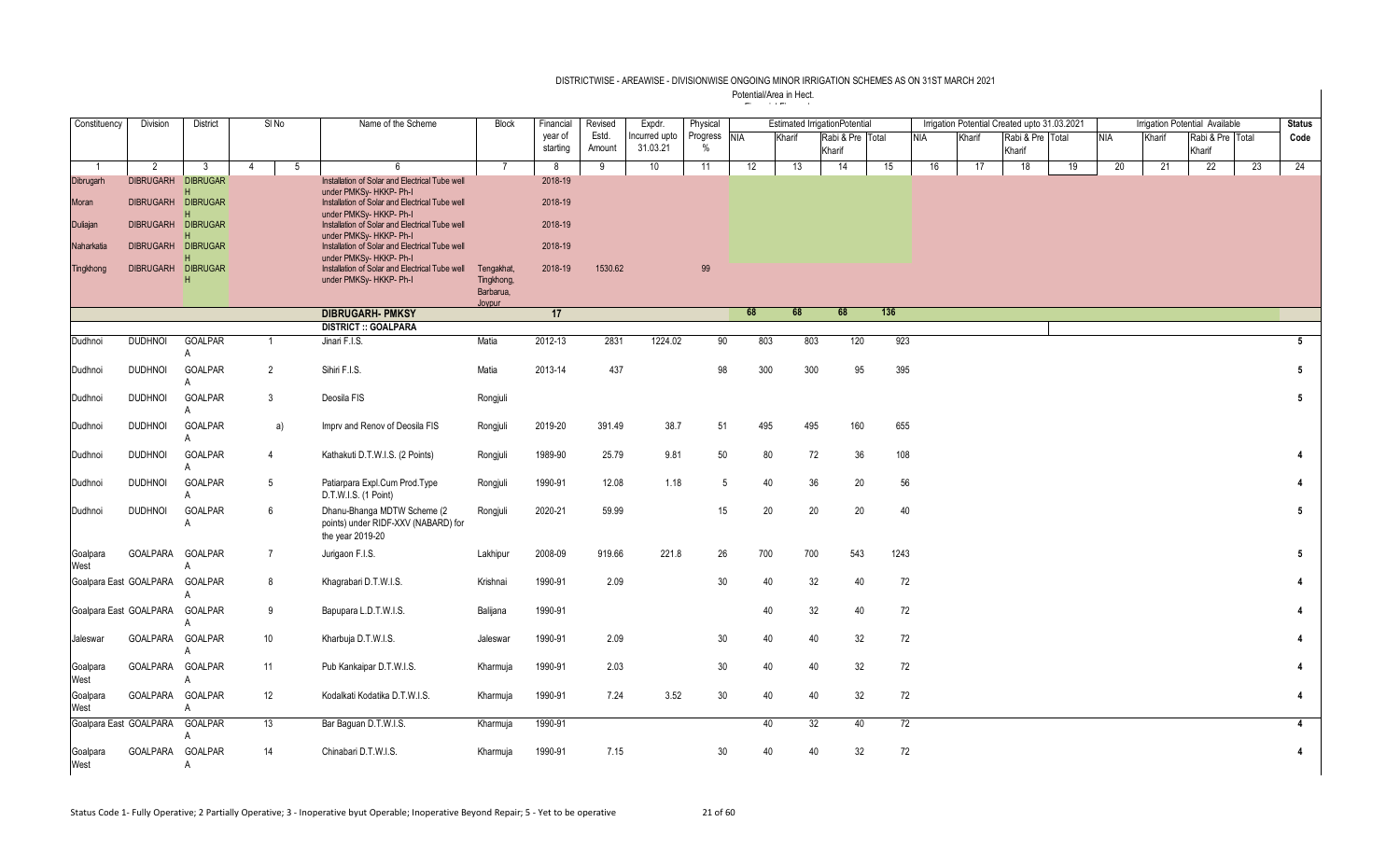| Constituency     | Division                | <b>District</b>     | SI <sub>No</sub> | Name of the Scheme                | <b>Block</b> | Financial           | Revised         | Expdr.                    | Physical                      |     |        | <b>Estimated IrrigationPotential</b> |    |            |        | Irrigation Potential Created upto 31.03.2021 |    |     |        | <b>Irrigation Potential Available</b> |    | <b>Status</b> |
|------------------|-------------------------|---------------------|------------------|-----------------------------------|--------------|---------------------|-----------------|---------------------------|-------------------------------|-----|--------|--------------------------------------|----|------------|--------|----------------------------------------------|----|-----|--------|---------------------------------------|----|---------------|
|                  |                         |                     |                  |                                   |              | year of<br>starting | Estd.<br>Amount | Incurred upto<br>31.03.21 | Progress NIA<br>$\frac{0}{0}$ |     | Kharif | Rabi & Pre Total<br>Kharif           |    | <b>NIA</b> | Kharif | Rabi & Pre Total<br>Kharif                   |    | NIA | Kharif | Rabi & Pre Total<br>Kharif            |    | Code          |
|                  | 2                       | 3                   | 5<br>4           | 6                                 |              | 8                   | 9               | 10                        | 11                            | 12  | 13     | 14                                   | 15 | 16         | 17     | 18                                           | 19 | 20  | 21     | 22                                    | 23 | 24            |
|                  | Goalpara East GOALPARA  | GOALPAR             | 15               | Sagunbahi D.T.W.I.S.              | Matia        | 1990-91             | 50              | 21.22                     |                               | 40  |        | 32<br>40                             |    | 72         |        |                                              |    |     |        |                                       |    |               |
|                  | Goalpara East GOALPARA  | GOALPAR<br>A        | 16               | Pokalagi Goroimari D.T.W.I.S.     | Matia        | 1990-91             | 1.92            |                           | 30                            | 40  |        | 40<br>32                             |    | 72         |        |                                              |    |     |        |                                       |    |               |
| Goalpara<br>West | GOALPARA                | <b>GOALPAR</b><br>A | 17               | Ketekibari D.T.W.I.S.             | Balijana     | 1990-91             |                 |                           |                               | 40  |        | 32<br>40                             |    | 72         |        |                                              |    |     |        |                                       |    |               |
| Goalpara<br>West | GOALPARA                | <b>GOALPAR</b><br>A | 18               | Borvitha D.T.W.I.S.               | Kharmuja     | 1991-92             |                 |                           |                               | 35  |        | 35<br>28                             |    | 63         |        |                                              |    |     |        |                                       |    |               |
| Goalpara<br>West | GOALPARA                | GOALPAR<br>A        | 19               | Mothabari D.T.W.I.S.              | Kharmuja     | 1991-92             |                 |                           |                               | 35  |        | 35<br>28                             |    | 63         |        |                                              |    |     |        |                                       |    |               |
| Goalpara<br>West | GOALPARA                | GOALPAR<br>A        | 20               | Kodatika D.T.W.I.S.               | Kharmuja     | 1991-92             |                 |                           |                               | 35  |        | 35<br>28                             |    | 63         |        |                                              |    |     |        |                                       |    |               |
| Goalpara<br>West | GOALPARA GOALPAR        | A                   | 21               | Rakhaldubi D.T.W.I.S.             | Kharmuja     | 1991-92             | 50              | 0.03                      |                               | 35  |        | 35<br>28                             |    | 63         |        |                                              |    |     |        |                                       |    |               |
| Goalpara<br>West | GOALPARA                | GOALPAR<br>A        | 22               | Kalyanpur D.T.W.I.S.              | Kharmuja     | 1991-92             | 50              | 0.03                      |                               | 35  |        | 35<br>28                             |    | 63         |        |                                              |    |     |        |                                       |    |               |
|                  | Goalpara East GOALPARA  | GOALPAR<br>A        | 23               | Dhirupara D.T.W.I.S.              | Krishnai     | 1991-92             | 50              | 0.13                      |                               | 35  |        | 35<br>28                             |    | 63         |        |                                              |    |     |        |                                       |    |               |
| Goalpara<br>West | GOALPARA GOALPAR        | A                   | 24               | Khonarpur D.T.W.I.S.              | Lakhipur     | 1991-92             | 50              | 0.03                      |                               | 35  |        | 35<br>28                             |    | 63         |        |                                              |    |     |        |                                       |    |               |
| Goalpara<br>West | GOALPARA<br><b>MECH</b> | GOALPAR<br>A        | 25               | Bapurvitha Exploratory D.T.W.I.S. | Lakhipur     | 1990-91             |                 | $\overline{4}$            | 1.8                           | 40  |        | 40<br>40                             |    | 80         |        |                                              |    |     |        |                                       |    |               |
| Goalpara<br>West | GOALPARA                | GOALPAR<br>A        | a)               | Bapurvitha D.T.W.I.S.             | Lakhipur     | 1991-92             | 50              | 0.36                      |                               | 35  |        | 35<br>28                             |    | 63         |        |                                              |    |     |        |                                       |    |               |
|                  | Goalpara East GOALPARA  | <b>GOALPAR</b><br>A | 26               | Lalabari D.T.W.I.S.               | Matia        | 1991-92             | 50              | 0.04                      |                               | 35  |        | 35<br>28                             |    | 63         |        |                                              |    |     |        |                                       |    |               |
|                  | Goalpara East GOALPARA  | GOALPAR             | 27               | Islampur D.T.W.I.S.               | Matia        | 1991-92             | 50              | 0.02                      |                               | 35  |        | 28<br>35                             |    | 63         |        |                                              |    |     |        |                                       |    |               |
|                  | Goalpara East GOALPARA  | GOALPAR<br>A        | 28               | Bamunepanikhowa D.T.W.I.S.        | Balijana     | 1991-92             | 7.07            |                           | 60                            | 40  |        | 40<br>40                             |    | 80         |        |                                              |    |     |        |                                       |    |               |
|                  | Goalpara East GOALPARA  | <b>GOALPAR</b>      | 29               | Badahapur D.T.W.I.S.              | Balijana     | 1985-86             | 22.06           | 2.87                      |                               | 160 | 208    | 128                                  |    | 336        |        |                                              |    |     |        |                                       |    |               |
|                  | Goalpara East GOALPARA  | GOALPAR<br>A        | 30               | Bardamal D.T.W.I.S.(2 Points)     | Balijana     | 1987-88             | 13.66           |                           | 60                            | 80  |        | 80<br>70                             |    | 150        |        |                                              |    |     |        |                                       |    |               |
|                  | Goalpara East GOALPARA  | <b>GOALPAR</b><br>A | 31               | Chenimari D.T.W.I.S.              | Krishnai     | 1991-92             | 3.15            |                           | 60                            | 40  |        | 40<br>32                             |    | 72         |        |                                              |    |     |        |                                       |    |               |
|                  | Goalpara East GOALPARA  | GOALPAR<br>A        | 32               | Dhaigaon D.T.W.I.S.               | Krishnai     | 1990-91             | 51              | 1.64                      |                               | 40  |        | 32<br>40                             |    | 72         |        |                                              |    |     |        |                                       |    | 4             |
|                  | Goalpara East GOALPARA  | <b>GOALPAR</b>      | 33               | Harimura D.T.W.I.S.               | Matia        | 1991-92             | 7.07            | 2.08                      | 60                            | 40  |        | 40<br>32                             |    | 72         |        |                                              |    |     |        |                                       |    |               |
|                  | Goalpara East GOALPARA  | <b>GOALPAR</b><br>Α | 34               | Karkuchi D.T.W.I.S.               | Krishnai     | 1985-86             | 50              |                           |                               | 35  |        | 28<br>35                             |    | 63         |        |                                              |    |     |        |                                       |    |               |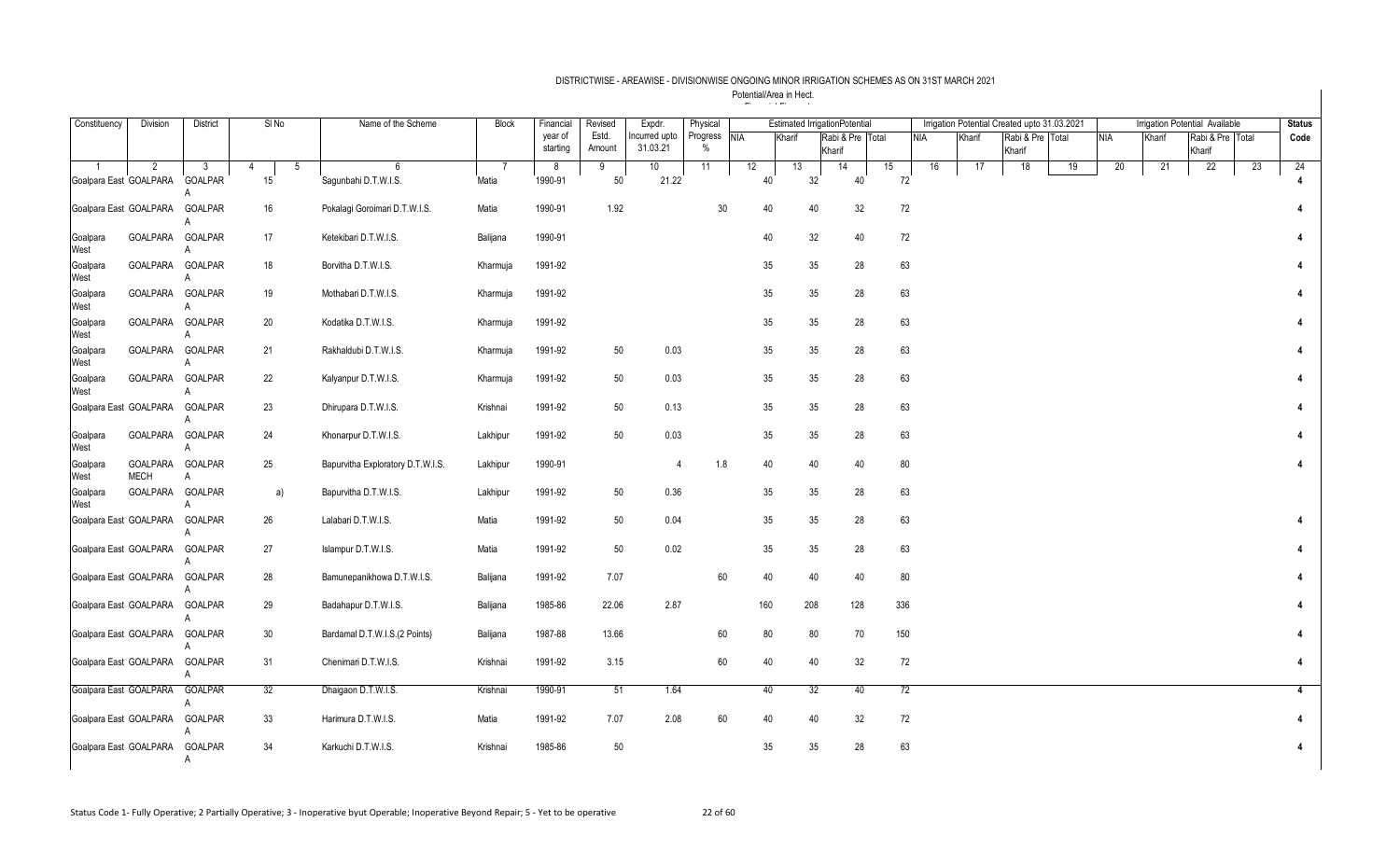| Constituency           | Division                | <b>District</b>     | $SI$ No | Name of the Scheme                                                          | Block                  | Financial | Revised | Expdr.          | Physical     |      | <b>Estimated IrrigationPotential</b> |                  |                  |            |              | Irrigation Potential Created upto 31.03.2021 |    |              |              | Irrigation Potential Available |    | <b>Status</b> |
|------------------------|-------------------------|---------------------|---------|-----------------------------------------------------------------------------|------------------------|-----------|---------|-----------------|--------------|------|--------------------------------------|------------------|------------------|------------|--------------|----------------------------------------------|----|--------------|--------------|--------------------------------|----|---------------|
|                        |                         |                     |         |                                                                             |                        | year of   | Estd.   | Incurred upto   | Progress NIA |      | Kharif                               | Rabi & Pre Total |                  | <b>NIA</b> | Kharif       | Rabi & Pre Total                             |    | <b>NIA</b>   | Kharif       | Rabi & Pre Total               |    | Code          |
|                        |                         |                     |         |                                                                             |                        | starting  | Amount  | 31.03.21        |              |      |                                      | Kharif           |                  |            |              | Kharif                                       |    |              |              | Kharif                         |    |               |
|                        | 2                       |                     |         | -6<br>5                                                                     |                        | 8         | 9       | 10 <sup>1</sup> | 11           | 12   | 13                                   | 14               | 15 <sup>15</sup> | 16         | 17           | 18                                           | 19 | 20           | 21           | 22                             | 23 | 24            |
| Goalpara East GOALPARA |                         | <b>GOALPAR</b>      | 35      | Puthimari D.T.W.I.S.                                                        | Krishnai               | 1991-92   | 50      | 0.32            |              | 35   | 35                                   | 28               | 63               |            |              |                                              |    |              |              |                                |    |               |
| Goalpara East GOALPARA |                         | <b>GOALPAR</b>      | 36      | Chotomatia D.T.W.I.S.                                                       | Balijana               | 1991-92   | 51      | 1.89            |              | 40   | 32                                   | 40               | 72               |            |              |                                              |    |              |              |                                |    |               |
| Goalpara East GOALPARA |                         | <b>GOALPAR</b>      | 37      | Mornoi D.T.W.I.S, Phase-II                                                  | Matia                  | 1990-91   | 50      |                 |              | 40   | 40                                   | 32               | 72               |            |              |                                              |    |              |              |                                |    |               |
| Goalpara East GOALPARA |                         | <b>GOALPAR</b>      | 38      | Thepkai Expl.Cum Prod.Type D.T.W.I.S. Matia                                 |                        | 1991-92   | 50      | 0.03            |              | 35   | 35                                   | 28               | 63               |            |              |                                              |    |              |              |                                |    |               |
| Goalpara<br>West       | GOALPARA                | <b>GOALPAR</b>      | 39      | Kaltitari DTWS                                                              | Kharmuja               | 1991-92   | 3.15    |                 |              | 40   | 35                                   | 28               | 63               |            |              |                                              |    |              |              |                                |    |               |
| Goalpara<br>West       | GOALPARA                | <b>GOALPAR</b>      | 40      | Joybhum L.I.S.                                                              | Lakhipur               | 2009-10   | 313.5   | 97.33           | 27           | 360  | 360                                  | 160              | 520              |            |              |                                              |    |              |              |                                |    |               |
| Goalpara East GOALPARA | <b>MECH</b>             | <b>GOALPAR</b>      | 41      | Bhaiskhuli Daserapara Exploratory<br>D.T.W.I.S. (2 Points)                  | Balijana               | 1991-92   |         | 2.27            | 20           | 50   | 50                                   | 45               | 95               |            |              |                                              |    |              |              |                                |    |               |
| Goalpara East GOALPARA | <b>MECH</b>             | <b>GOALPAR</b>      | 42      | Ravapara Sarapara Expl.Cum Prod<br>Type D.T.W.I.S. (2 Points)               | Matia                  | 1991-92   |         | 5.28            | 60           | 80   | 80                                   | 80               | 160              |            |              |                                              |    |              |              |                                |    |               |
| Goalpara East GOALPARA | <b>MECH</b>             | <b>GOALPAR</b><br>А | 43      | Amquri D.T.W.I.S. (1 Point)                                                 | Balijana               | 1993-94   |         | 1.44            |              | 40   | 40                                   | 40               | 80               |            |              |                                              |    |              |              |                                |    |               |
| Dudhnoi                | GOALPARA<br><b>MECH</b> | <b>GOALPAR</b><br>A | 44      | Rampur Sarpara Exploratory D.T.W.I.S.<br>(3 Points)                         | Dudhnoi                | 1993-94   |         | 2.5             |              | 120  | 120                                  | 120              | 240              |            |              |                                              |    |              |              |                                |    |               |
| Dudhnoi                | GOALPARA<br><b>MECH</b> | <b>GOALPAR</b>      | 45      | Kathakuthi Bengdoba D.T.W.I.S. (1<br>Point)                                 | Dudhnoi                | 2002-03   |         |                 |              | 40   |                                      | 40               | 40               |            |              |                                              |    |              |              |                                |    |               |
| Goalpara East GOALPARA | <b>MECH</b>             | <b>GOALPAR</b>      | 46      | Dubapara Exploratory D.T.W.I.S., Phase- Matia<br>II (2 Points)              |                        | 1991-92   |         | 14.62           | 55           | 80   | 80                                   | 80               | 160              |            |              |                                              |    |              |              |                                |    |               |
| Jaleswar               | GOALPARA<br><b>INVT</b> | <b>GOALPAR</b><br>А | 47      | Sialkanda F.I.S. under AIBP 2008-09                                         | Jaleswar               | 2008-09   | 120.97  | 96.44           | 71           | 220  | 220                                  | 165              | 385              |            |              |                                              |    |              |              |                                |    |               |
|                        |                         |                     |         | <b>12 DISTRICT TOTAL (GOALPARA)</b>                                         |                        | 47        |         |                 |              | 4843 | 4778                                 | 2930             | 7708             |            | $\mathbf{0}$ | $\mathbf{0}$<br>$\mathbf{0}$                 |    | $\mathbf{0}$ | $\mathbf{0}$ | $\mathbf{0}$<br>$\mathbf{0}$   |    |               |
| Dudhnoi                | <b>DUDHNOI</b>          | <b>GOALPARA</b>     |         | Installation of Tube well schemes under                                     | Rongjuli, Matia,       | 2019-20   | 418.74  |                 | 81           |      |                                      |                  |                  |            |              |                                              |    |              |              |                                |    |               |
|                        |                         |                     |         | PMKSY-HKKP Access to Ground water<br>under Dudhnoi LAC for the year 2019-20 | Krishnai.<br>Kuchdhuwa |           |         |                 |              |      |                                      |                  |                  |            |              |                                              |    |              |              |                                |    |               |
|                        |                         |                     |         |                                                                             |                        |           |         |                 |              |      |                                      |                  |                  |            |              |                                              |    |              |              |                                |    |               |
|                        |                         |                     |         | <b>Goalpara PMKSY</b>                                                       |                        | 45        |         |                 |              | 180  | 180                                  | 180              | 360              |            |              |                                              |    |              |              |                                |    |               |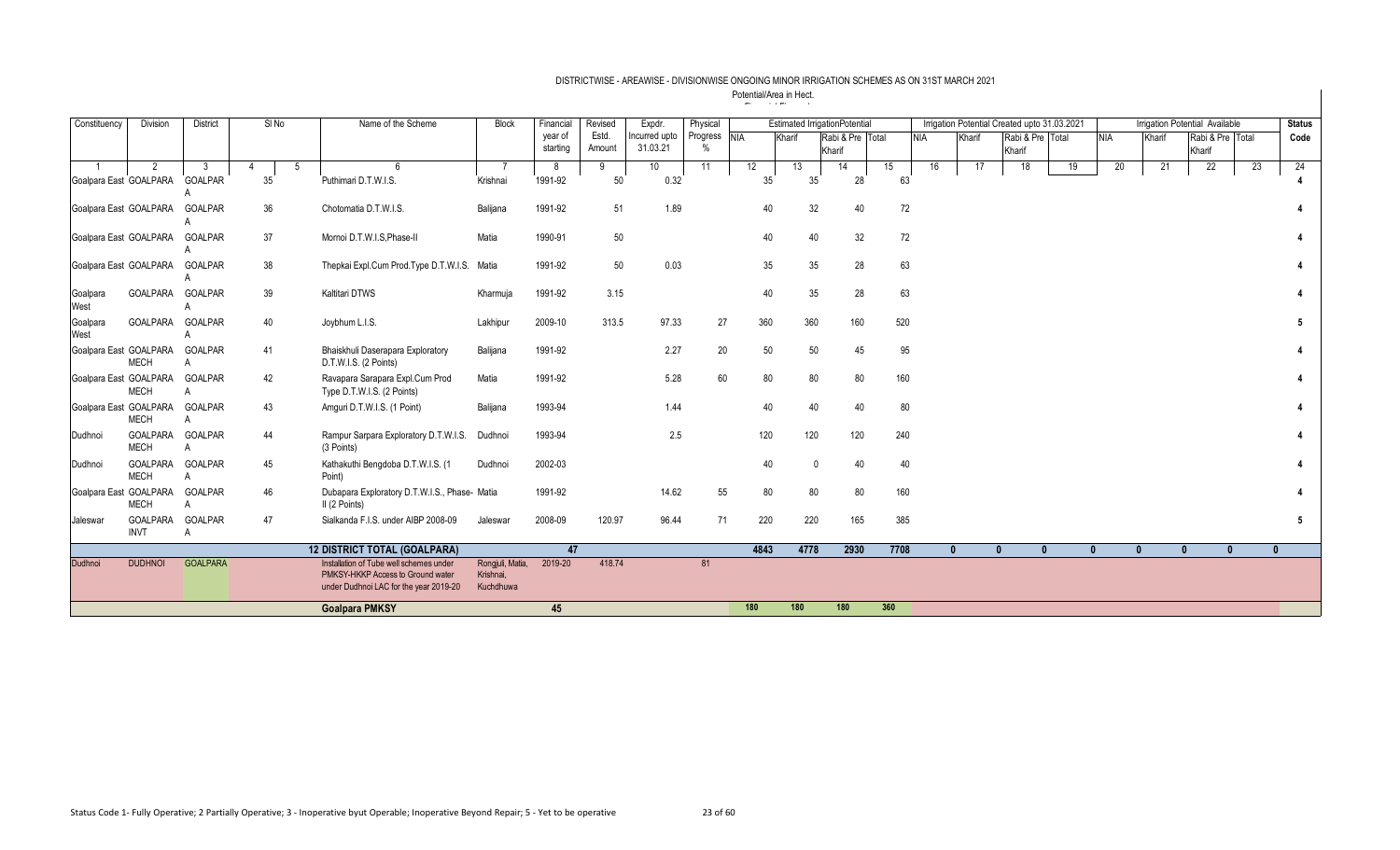| Constituency   | Division | <b>District</b>         | SI No          | Name of the Scheme                                                                            | <b>Block</b>          | Financial           | Revised         | Expdr.                    | Physical             |      |        | <b>Estimated IrrigationPotential</b> |    |      |    |        | Irrigation Potential Created upto 31.03.2021 |                  |                 |            |              | Irrigation Potential Available |    | <b>Status</b> |
|----------------|----------|-------------------------|----------------|-----------------------------------------------------------------------------------------------|-----------------------|---------------------|-----------------|---------------------------|----------------------|------|--------|--------------------------------------|----|------|----|--------|----------------------------------------------|------------------|-----------------|------------|--------------|--------------------------------|----|---------------|
|                |          |                         |                |                                                                                               |                       | year of<br>starting | Estd.<br>Amount | Incurred upto<br>31.03.21 | Progress NIA<br>$\%$ |      | Kharif | Rabi & Pre Total<br>Kharif           |    | NIA  |    | Kharif | Kharif                                       | Rabi & Pre Total |                 | <b>NIA</b> | Kharif       | Rabi & Pre Total<br>Kharif     |    | Code          |
| $\overline{1}$ | 2        | 3                       | -5<br>4        | -6                                                                                            | -7                    | 8                   | 9               | 10                        | 11                   | 12   | 13     | 14                                   | 15 |      | 16 | 17     |                                              | 18               | 19              | 20         | 21           | 22                             | 23 | 24            |
|                |          |                         |                | <b>DISTRICT :: GOLAGHAT</b>                                                                   |                       |                     |                 |                           |                      |      |        |                                      |    |      |    |        |                                              |                  |                 |            |              |                                |    |               |
| Sarupathar     | GOLAGHAT | <b>GOLAGHA</b>          |                | Rengma F.I.S.                                                                                 | Golaghat<br>South     | 2011-12             | 1750            | 876.75                    | 60                   | 1500 | 900    | 600                                  |    | 1500 |    |        |                                              |                  |                 |            |              |                                |    | 5             |
| Sarupathar     | GOLAGHAT | GOLAGHA                 | 2              | L.I.S. from river Dhansiri in Koirigaon<br>area                                               | Golaghat<br>South     | 1986-87             | 6.92            | 3.17                      | 35                   | 46   | 46     | 41                                   |    | 87   |    |        |                                              |                  |                 |            |              |                                |    | 4             |
| Sarupathar     | GOLAGHAT | GOLAGHA                 | 3              | L.I.S. from river Doyang in Gelabeel area<br>(Point No.2)                                     | Golaghat<br>South     | 1986-87             | 7.13            | 1.12                      | 35                   | 48   | 48     | 43                                   |    | 91   | 20 |        | 20                                           | 10 <sup>°</sup>  | 30              |            |              |                                |    |               |
| Sarupathar     | GOLAGHAT | GOLAGHA                 | $\overline{4}$ | L.I.S. from river Doyang in Bosapathar<br>area                                                | Golaghat<br>South     | 1986-87             | 37.21           | 1.37                      |                      | 400  | 400    | 320                                  |    | 720  |    |        |                                              |                  |                 |            |              |                                |    |               |
| Sarupathar     | GOLAGHAT | GOLAGHA                 | 5              | Socialist Pathar D.T.W.I.S.                                                                   | Golaghat<br>South     | 1987-88             | 7.68            | 2.25                      |                      | 30   | 26     | 19                                   |    | 45   |    |        |                                              |                  |                 |            |              |                                |    |               |
| Sarupathar     | GOLAGHAT | <b>GOLAGHA</b>          | 6              | D.T.W.I.S. in Morangi area                                                                    | Golaghat<br>South     |                     |                 |                           |                      |      |        |                                      |    |      |    |        |                                              |                  |                 |            |              |                                |    |               |
| Sarupathar     | GOLAGHAT | GOLAGHA                 | $\overline{7}$ | Expl. Cum Prod. Type DTW I/S in<br>Dergaon area in Borpathar Mouza 2<br>Points                | Golaghat<br>South     | 1990-91             |                 |                           |                      |      |        |                                      |    |      |    |        |                                              |                  |                 |            |              |                                |    |               |
| Sarupathar     | GOLAGHAT | GOLAGHA                 | 8              | <b>Exploratory Cum Production Type</b><br>D.T.W.I.S. at Jaljari Village in Borpathar<br>Mouza | Golaghat<br>South     | 1990-91             | 9.2             |                           | $\overline{2}$       | 30   | 27     | 24                                   |    | 51   |    |        |                                              |                  |                 |            |              |                                |    |               |
| Sarupathar     | GOLAGHAT | GOLAGHA                 | 9              | D.T.W.I.S. at Naharbari Borchapari area<br>in Borpathar Mouza (2 Points)                      | Golaghat<br>South     | 1991-92             | 10 <sup>°</sup> |                           | 20                   | 70   | 70     | 70                                   |    | 140  |    |        |                                              |                  |                 |            |              |                                |    |               |
| Golaghat       | GOLAGHAT | <b>GOLAGHA</b>          | 10             | Chalchali F.I.S.                                                                              | Gomariguri            | 1986-87             | 33.2            | 3.06                      | 8                    | 300  | 258    | 135                                  |    | 393  |    |        |                                              |                  |                 |            |              |                                |    |               |
| Bokakhat       | GOLAGHAT | GOLAGHA                 | 11             | LIS from Barbeel in Gulang Datial In<br>Rangamati Mouza                                       | Golaghat West 1991-92 |                     |                 | 0.51                      | $\overline{2}$       | 60   | 60     | 30                                   |    | 90   |    |        |                                              |                  |                 |            |              |                                |    |               |
| Sarupathar     | GOLAGHAT | <b>GOLAGHA</b>          | 12             | Solar Powered MDTW Scheme at Pub<br>Borpathar Area (3 points)                                 | Golaghat<br>South     | 2019-20             | 90              | 7.08                      | 40                   | 90   | 55     | 35                                   |    | 90   |    |        |                                              |                  |                 |            |              |                                |    | 5             |
| Sarupathar     | GOLAGHAT | GOLAGHA                 | 13             | Solar Powered MDTW in Pub<br>Saruapathar area (2 Pts)                                         | Golaghat<br>South     | 2019-20             | 60              | 13.515                    | 35                   | 60   | 40     | 20                                   |    | 60   |    |        |                                              |                  |                 |            |              |                                |    | 5             |
| Sarupathar     | GOLAGHAT | <b>GOLAGHA</b>          | 14             | Solar Powered MDTW in Pachim<br>Sarupathar Area (2 Points)                                    | Golaghat<br>South     | 2019-20             | 60              | 13.411                    | 55                   | 60   | 40     | 20                                   |    | 60   |    |        |                                              |                  |                 |            |              |                                |    | 5             |
| Golaghat       | GOLAGHAT | GOLAGHA                 | 15             | MDTW scheme at Golaghat LAC (2 pts)                                                           | Golaghat East 2019-20 |                     | 60              | 7.198                     | 60                   | 60   | 40     | 20                                   |    | 60   |    |        |                                              |                  |                 |            |              |                                |    | 5             |
| Bokakhat       | GOLAGHAT | GOLAGHA<br>$\mathsf{T}$ | 16             | Mauk Chapari MDTWS (2Pts) at<br>Bokakhat LAC.                                                 | Golaghat West 2019-20 |                     | 60              |                           |                      | 60   | 40     | 20                                   |    | 60   |    |        |                                              |                  |                 |            |              |                                |    | 5             |
|                |          |                         |                | <b>13 DISTRICT TOTAL (GOLAGHAT)</b>                                                           |                       | 16                  |                 |                           |                      | 2814 | 2050   | 1397                                 |    | 3447 | 20 |        | 20                                           | 10               | 30 <sup>°</sup> |            | $\mathbf{0}$ | $\mathbf{0}$<br>$\mathbf{0}$   |    | $\mathbf{0}$  |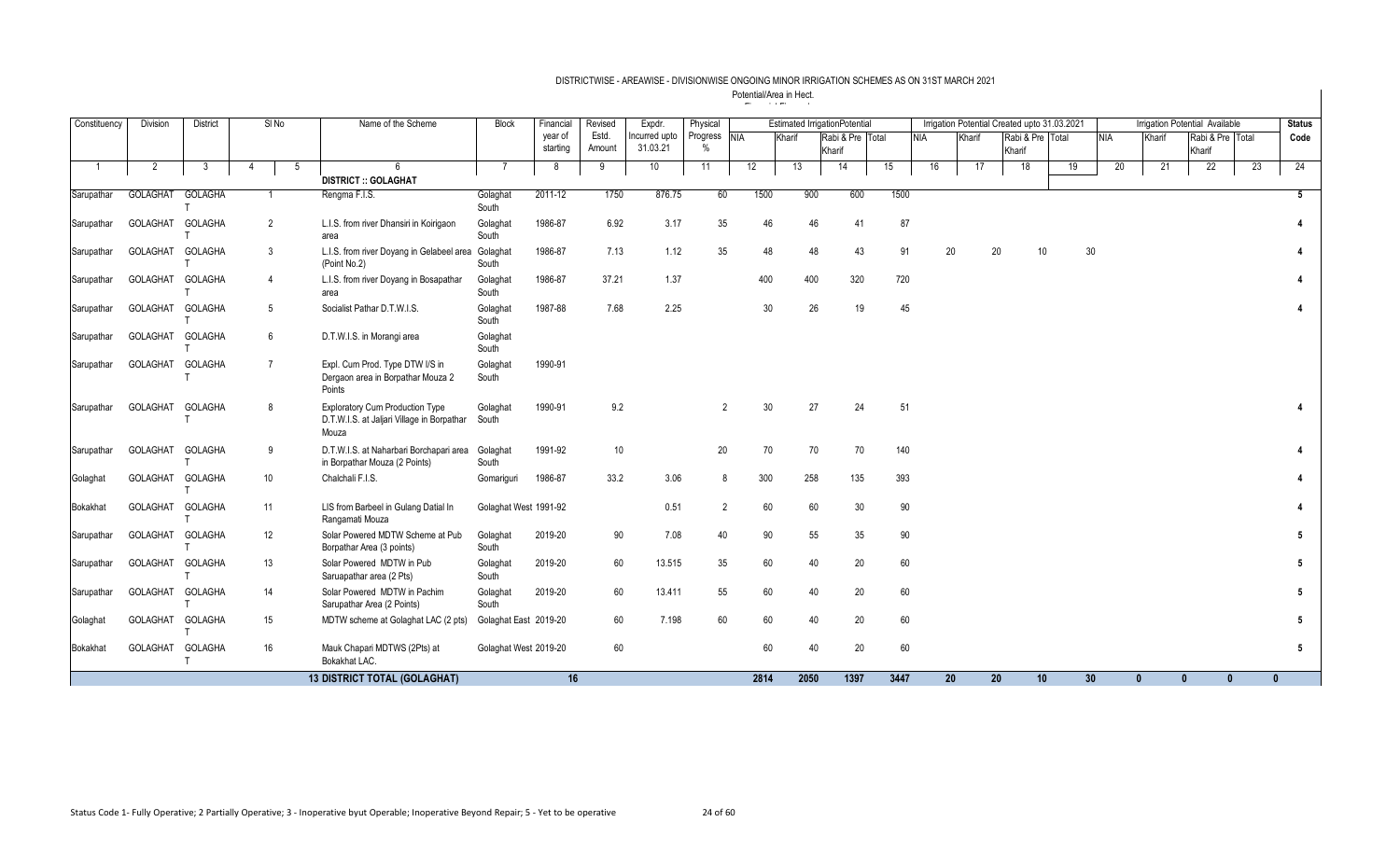| Constituency                     | Division                        | District             |                | $SI$ No        | Name of the Scheme                                                           | <b>Block</b>                       | Financial    | Revised | Expdr.        | Physical      |     |        | <b>Estimated IrrigationPotential</b> |     |            |        |        |                  | Irrigation Potential Created upto 31.03.2021 |            |        | Irrigation Potential Available |    | <b>Status</b>   |
|----------------------------------|---------------------------------|----------------------|----------------|----------------|------------------------------------------------------------------------------|------------------------------------|--------------|---------|---------------|---------------|-----|--------|--------------------------------------|-----|------------|--------|--------|------------------|----------------------------------------------|------------|--------|--------------------------------|----|-----------------|
|                                  |                                 |                      |                |                |                                                                              |                                    | year of      | Estd.   | Incurred upto | Progress NIA  |     | Kharif | Rabi & Pre Total                     |     | <b>NIA</b> | Kharif |        | Rabi & Pre Total |                                              | <b>NIA</b> | Kharif | Rabi & Pre Total               |    | Code            |
|                                  |                                 |                      |                |                |                                                                              |                                    | starting     | Amount  | 31.03.21      | $\frac{0}{0}$ |     |        | Kharif                               |     |            |        | Kharif |                  |                                              |            |        | Kharif                         |    |                 |
| $\overline{1}$<br><b>DERGAON</b> | $\overline{2}$<br><b>JORHAT</b> | -3<br><b>GOLAGHA</b> | $\overline{4}$ | 5              | -6<br>Installation of Tube well schemes under                                | $\overline{7}$<br>Rongjuli, Matia, | 8<br>2019-20 | 9       | 10            | 11            | 12  | 13     | 14                                   | 15  | 16         | 17     |        | 18               | 19                                           | 20         | 21     | 22                             | 23 | 24              |
|                                  | <b>MECH</b>                     |                      |                |                | PMKSY-HKKP Access to Ground water                                            | Krishnai,<br>Kuchdhuwa             |              |         |               |               |     |        |                                      |     |            |        |        |                  |                                              |            |        |                                |    |                 |
| <b>KHUMTAI</b>                   | <b>JORHAT</b><br><b>MECH</b>    | <b>GOLAGHA</b><br>T  |                |                | Installation of Tube well schemes under<br>PMKSY-HKKP Access to Ground water |                                    | 2019-21      |         |               |               |     |        |                                      |     |            |        |        |                  |                                              |            |        |                                |    |                 |
|                                  |                                 |                      |                |                | <b>GOLAGHAT PMKSY</b>                                                        |                                    | 64           |         |               |               | 256 | 256    | 256                                  | 512 |            |        |        |                  |                                              |            |        |                                |    |                 |
|                                  |                                 |                      |                |                | <b>DISTRICT :: HAILAKANDI</b>                                                |                                    |              |         |               |               |     |        |                                      |     |            |        |        |                  |                                              |            |        |                                |    |                 |
| katlicherra                      | HAILAKANDI HAILAKAN             | DI                   |                | $\mathbf{1}$   | Harish Nagar F.I.S.                                                          | Monipur                            | 2009-10      | 917.86  | 697.36        | 83            | 800 | 560    | 240                                  | 800 | 200        |        | 200    | 150              | 350                                          |            |        |                                |    | $5\overline{5}$ |
| Hailakandi                       | HAILAKANDI HAILAKAN             | DI                   |                | $\overline{2}$ | Kaiyanala F.I.S.                                                             | Lala                               | 2010-11      | 495     | 340.938       | 85            | 330 | 231    | 99                                   | 330 | 89         |        | 89     | 31               | 120                                          |            |        |                                |    | 5               |
| katlicherra                      | HAILAKANDI HAILAKAN             | <b>DI</b>            |                | 3              | Kulicherra Katanala F.I.S.                                                   | Lala                               | 2009-10      | 235     | 144.44        | 80            | 160 | 112    | 48                                   | 160 |            |        |        |                  |                                              |            |        |                                |    | 5               |
| Hailakandi                       | HAILAKANDI HAILAKAN             | DI                   |                | $\overline{4}$ | Bajayantipur F.I.S.                                                          | Hailakandi                         | 2009-10      | 486     | 410.323       | 90            | 328 | 230    | 98                                   | 328 |            |        |        |                  |                                              |            |        |                                |    | 5               |
| Hailakandi                       | HAILAKANDI HAILAKAN             | DI                   |                | 5              | Barnala FIS                                                                  | Hailakandi                         | 2013-14      | 149.74  | 4.89          | 45            | 78  | 55     | 23                                   | 78  |            |        |        |                  |                                              |            |        |                                |    | 5               |
| katlicherra                      | HAILAKANDI HAILAKAN             | <b>DI</b>            |                | 6              | Manipur Niskar FIS                                                           | Hailakandi                         | 2013-14      | 496     | 468.76        | 55            | 335 | 235    | 100                                  | 335 |            |        |        |                  |                                              |            |        |                                |    | 5               |
| katlicherra                      | HAILAKANDI HAILAKAN             | DI                   |                | $\overline{7}$ | Ramshantipur FIS                                                             | Katlicherra                        | 2013-14      | 196     | 91.54         | 55            | 131 | 92     | 39                                   | 131 |            |        |        |                  |                                              |            |        |                                |    | $5\phantom{.0}$ |
| Hailakandi                       | HAILAKANDI HAILAKAN             | DI                   |                | 8              | Berakhal FIS                                                                 | Hailakandi                         | 2013-14      | 968     | 108.08        | 60            | 650 | 455    | 195                                  | 650 |            |        |        |                  |                                              |            |        |                                |    | $5\phantom{.0}$ |
| katlicherra                      | HAILAKANDI HAILAKAN             | <b>DI</b>            |                | 9              | L.I.S. in Sahabad area                                                       | Katlicherra                        | 1985-86      | 10.27   | 29.83         | 60            | 60  | 60     | $36\,$                               | 96  |            |        |        |                  |                                              |            |        |                                |    | 4               |
| katlicherra                      | HAILAKANDI HAILAKAN             | DI                   |                | 10             | L.I.S. in Ujandholai area                                                    | Monipur                            | 1985-86      | 29.71   | 43.62         | 30            | 250 | 250    | 150                                  | 400 |            |        |        |                  |                                              |            |        |                                |    | 4               |
| Algapur                          | HAILAKANDI HAILAKAN             | DI                   |                | 11             | L.I.S. in Narayanpur area (L/B of<br>Katakhal)                               | Algapur                            | 1987-88      | 29.86   | 44.96         | 31            | 150 | 150    | 90                                   | 240 | 15         |        | 15     | 10               | 25                                           |            |        |                                |    | 4               |
| Algapur                          | HAILAKANDI HAILAKAN             | DI                   |                | 12             | L.I.S. in Narayanpur area (R/B of<br>Katakhal)                               | Algapur                            | 1987-88      | 29.79   | 69.05         | 35            | 280 | 280    | 120                                  | 400 |            |        |        |                  |                                              |            |        |                                |    | 4               |
| katlicherra                      | HAILAKANDI HAILAKAN             | DI                   |                | 13             | L.I.S. in Niz Vernerpur area (L/B of<br>Katakhal)                            | Lala                               | 1987-88      | 9.97    | 55.62         | 40            | 150 | 150    | 90                                   | 240 |            |        |        |                  |                                              |            |        |                                |    | 4               |
| katlicherra                      | HAILAKANDI HAILAKAN             | <b>DI</b>            | 14             |                | L.I.S. in Nagacherra area                                                    | Monipur                            | 1987-88      | 24.8    | 25.05         | 50            | 200 | 200    | 120                                  | 320 | 60         |        | 60     | 40               | 100                                          |            |        |                                |    |                 |
| Algapur                          | HAILAKANDI HAILAKAN             | DI                   |                | 15             | East Mohanpur LIS Pt-I                                                       | Algapur                            | 2013-14      | 290     | 39.89         | 70            | 320 | 224    | 96                                   | 320 |            |        |        |                  |                                              |            |        |                                |    | 5               |
| Algapur                          | HAILAKANDI HAILAKAN             | DI                   |                | 16             | D.T.W.I.S. in Polarpar area                                                  | Algapur                            | 1991-92      | 12.29   | 2.08          | 10            | 25  | 25     | 15                                   | 40  |            |        |        |                  |                                              |            |        |                                |    | 4               |
| Algapur                          | HAILAKANDI HAILAKAN             | <b>DI</b>            | 17             |                | D.T.W.I.S.in Jankirbazar Phase-II                                            | Algapur                            | 1991-92      | 12.29   | 2.18 N.A.     |               | 25  | 25     | 15                                   | 40  |            |        |        |                  |                                              |            |        |                                |    | 4               |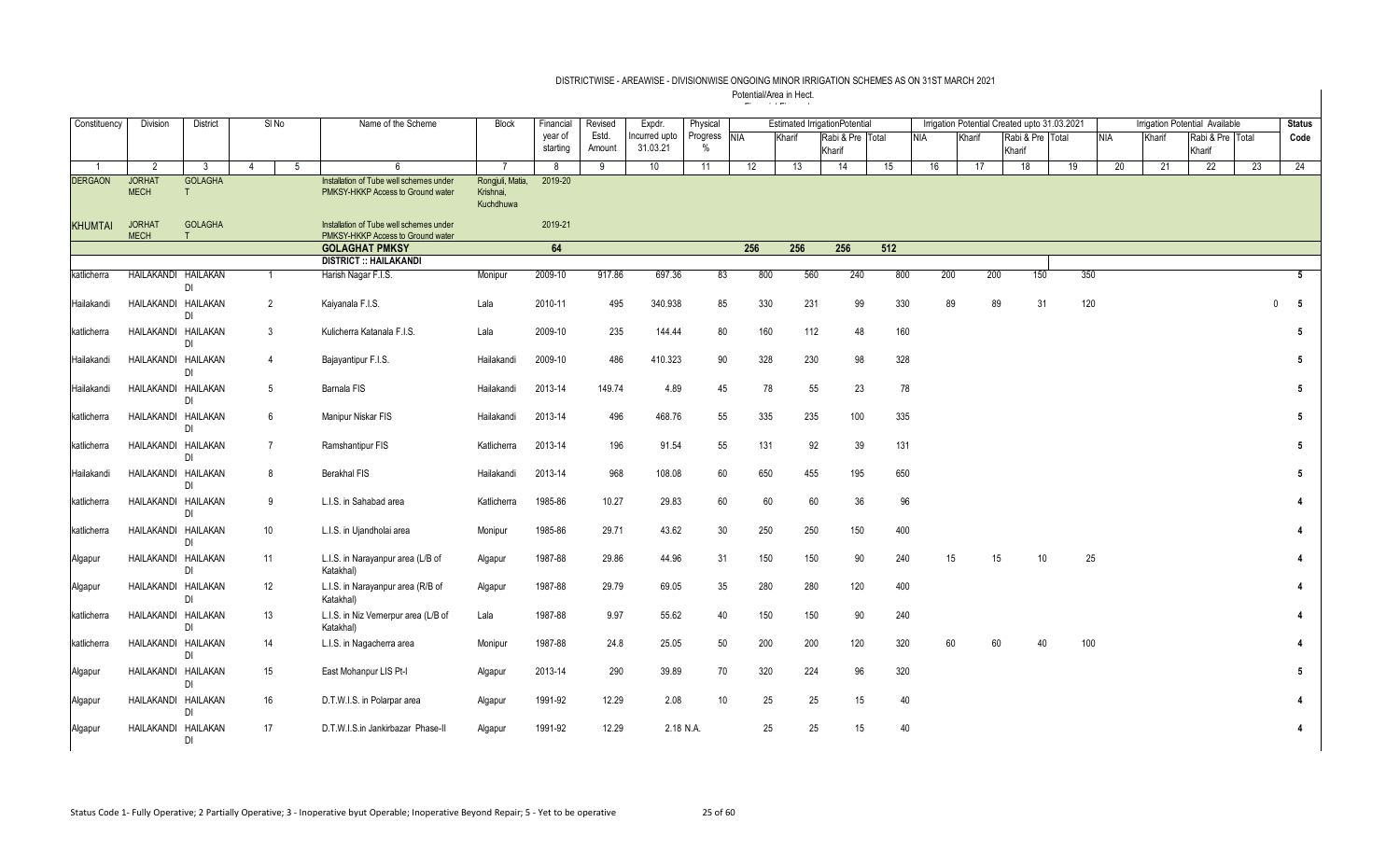| Constituency   | Division            | <b>District</b> |                 | SI <sub>No</sub> | Name of the Scheme                                              | <b>Block</b>           | Financial           | Revised         | Expdr.                    | Physical         |            | <b>Estimated IrrigationPotential</b> |                            |      |            | Irrigation Potential Created upto 31.03.2021 |     |                            |     |            |              |              | <b>Irrigation Potential Available</b> |    | <b>Status</b>                    |
|----------------|---------------------|-----------------|-----------------|------------------|-----------------------------------------------------------------|------------------------|---------------------|-----------------|---------------------------|------------------|------------|--------------------------------------|----------------------------|------|------------|----------------------------------------------|-----|----------------------------|-----|------------|--------------|--------------|---------------------------------------|----|----------------------------------|
|                |                     |                 |                 |                  |                                                                 |                        | year of<br>starting | Estd.<br>Amount | Incurred upto<br>31.03.21 | Progress<br>$\%$ | <b>NIA</b> | Kharif                               | Rabi & Pre Total<br>Kharif |      | <b>NIA</b> | Kharif                                       |     | Rabi & Pre Total<br>Kharif |     | <b>NIA</b> | Kharif       |              | Rabi & Pre Total<br>Kharif            |    | Code                             |
| $\overline{1}$ | 2                   | 3               | $\Delta$        | 5                | 6                                                               | $\overline{7}$         | 8                   | 9               | 10 <sup>°</sup>           | 11               | 12         | 13                                   | 14                         | 15   |            | 16                                           | 17  | 18                         | 19  | 20         |              | 21           | 22                                    | 23 | 24                               |
| Hailakandi     | HAILAKANDI HAILAKAN | DI              | $\overline{18}$ |                  | Bandukmara F.I.S.                                               | Hailakandi             | 2013-14             | 432             | 432                       | 60               | 290        | 203                                  | 87                         | 290  |            | 15                                           | 15  |                            |     | 19         |              |              |                                       |    | 3 <sup>1</sup>                   |
| Algapur        | HAILAKANDI HAILAKAN | DI              | 19              |                  | Kalinagar L.I.S.                                                | Algapur                | 2009-10             | 158             | 137.72                    | 97               | 105        | 74                                   | 31                         | 105  |            |                                              |     |                            |     |            |              |              |                                       |    | 5                                |
| katlicherra    | HAILAKANDI HAILAKAN | DI              | 20              |                  | Nitainagar D.T.W.I.S.                                           | Lala                   | 1985-86             | 6               | 2.03 N.A.                 |                  | 25         | 25                                   | 15                         | 40   |            |                                              |     |                            |     |            |              |              |                                       |    | 4                                |
|                |                     |                 |                 |                  | <b>14 DISTRICT TOTAL (HAILAKANDI)</b>                           |                        | 20                  |                 |                           |                  | 4692       | 3636                                 | 1707                       | 5343 |            | 379                                          | 379 | 235                        | 614 |            | $\mathbf{0}$ | $\mathbf{0}$ | $\mathbf{0}$                          |    | $\mathbf{0}$                     |
|                |                     |                 |                 |                  | <b>DISTRICT :: JORHAT</b>                                       |                        |                     |                 |                           |                  |            |                                      |                            |      |            |                                              |     |                            |     |            |              |              |                                       |    |                                  |
| Jorhat         | <b>JORHAT</b>       | <b>JORHAT</b>   |                 |                  | Lahingjan F.I.S.                                                | Jorhat                 | 2009-10             | 65.94           |                           | 12               | 100        | 100                                  | 60                         | 160  |            |                                              |     |                            |     |            |              |              |                                       |    |                                  |
| Teok           | <b>JORHAT</b>       | <b>JORHAT</b>   | $\overline{2}$  |                  | Teok F.I.S.                                                     | Jorhat East            | 2008-09             | 360             | 225.64                    | 65               | 400        | 400                                  | 280                        | 680  |            | 100                                          | 100 | 60                         | 160 |            | 20           | 20           | 10                                    |    | $\overline{2}$<br>30             |
| Teok           | <b>JORHAT</b>       | <b>JORHAT</b>   | -3              |                  | Kakojan F.I.S.                                                  | Kaliapani              | 2008-09             | 910             | 537.9                     | 65               | 700        | 700                                  | 490                        | 1190 |            | 100                                          | 100 | 60                         | 160 |            | 10           | 10           | 5                                     |    | 15<br>$\overline{2}$             |
| Teok           | <b>JORHAT</b>       | <b>JORHAT</b>   | $\overline{4}$  |                  | Changmai Gohaingaon D.T.W.I.S. (5<br>Points)                    | Jorhat Cetral          | 1984-85             | 19.98           | 10.4                      | 45               | 200        | 160                                  | 130                        | 290  |            |                                              |     |                            |     |            |              |              |                                       |    | 3                                |
| Titabor        | <b>JORHAT</b>       | <b>JORHAT</b>   | 5               |                  | D.T.W.I.S. in Titabar Nachungi area (3<br>Points)               | Titabor                | 1985-86             | N.A             |                           |                  | 120        | 120                                  | 108                        | 228  |            |                                              |     |                            |     |            |              |              |                                       |    |                                  |
| Jorhat         | <b>JORHAT</b>       | <b>JORHAT</b>   | 6               |                  | Garmur Katoni D.T.W.I.S. (1 Point)                              | Jorhat                 | 1985-86             | 6               | 5.56                      | 60               | 30         | 27                                   | 18                         | 45   |            |                                              |     |                            |     |            |              |              |                                       |    |                                  |
| Jorhat         | <b>JORHAT</b>       | <b>JORHAT</b>   | $\overline{7}$  |                  | Namoni Charaibahi D.T.W.I.S. (1 Point)                          | Jorhat                 | 1985-86             | 10 <sup>°</sup> | 4.55                      | 50               | 30         | 27                                   | 18                         | 45   |            |                                              |     |                            |     |            |              |              |                                       |    |                                  |
| Jorhat         | <b>JORHAT</b>       | <b>JORHAT</b>   | 8               |                  | Uzanii Charaibahi D.T.W.I.S. (1 Point)                          | Jorhat                 | 1985-86             | 10              | 3.94                      | 20               | 30         | 27                                   | 18                         | 45   |            |                                              |     |                            |     |            |              |              |                                       |    | 3                                |
| Titabor        | <b>JORHAT</b>       | <b>JORHAT</b>   | 9               |                  | Karengkhat D.T.W.I.S.                                           | Titabor                | 1986-87             | 7.34            | 5                         | 40               | 30         | 27                                   | 18                         | 45   |            |                                              |     |                            |     |            |              |              |                                       |    | 3                                |
| Teok           | <b>JORHAT</b>       | <b>JORHAT</b>   | 10              |                  | Hatigarh D.T.W.I.S. (3 Points)                                  | Jorhat Cetral          | 1987-88             | 21.57           | 12.16                     | 70               | 90         | 81                                   | 54                         | 135  |            | 30                                           | 27  | 18                         |     | 45         |              |              |                                       |    | 3                                |
| Jorhat         | <b>JORHAT</b>       | <b>JORHAT</b>   | 11              |                  | South Charigaon D.T.W.I.S.(7 Points)                            | Kaliapani              | 1986-87             | 50.57           | 34.48                     | 85               | 210        | 189                                  | 126                        | 315  |            | 15                                           | 15  | 5                          |     | 20         | 5            | 5            |                                       |    | $\overline{2}$                   |
| Jorhat         | <b>JORHAT</b>       | <b>JORHAT</b>   | 12              |                  | Potiagaon D.T.W.I.S.(2 Points)                                  | Kaliapani              | 1990-91             | 16              | 5.88                      | 40               | 60         | 54                                   | 42                         | 96   |            |                                              |     |                            |     |            |              |              |                                       |    | 3                                |
| Teok           | <b>JORHAT</b>       | <b>JORHAT</b>   | 13              |                  | D.T.W.I.S. in Rabigaon area (2 Points)                          | Jorhat Central 1993-94 |                     | 55,69           | 30.95                     | 83               | 60         | 60                                   | 36                         | 96   |            | 30                                           | 30  | 18                         |     | 48         | 30           | 30           | 18                                    |    | 48<br>$\overline{\phantom{a}}$   |
| Teok           | <b>JORHAT</b>       | <b>JORHAT</b>   | 14              |                  | D.T.W.I.S. in Sonarigaon area (2 Points) Jorhat Central 1993-94 |                        |                     | 31              | 4.02                      |                  | 60         | 54                                   | 30                         | 84   |            |                                              |     |                            |     |            |              |              |                                       |    |                                  |
| Teok           | <b>JORHAT</b>       | <b>JORHAT</b>   | 15              |                  | M.D.T.W.I.S. in Teok area (2 Points)                            | Jorhat Central 1985-86 |                     | 16.05           | 6.87                      | 60               | 60         | 54                                   | 30                         | 84   |            | 20                                           | 20  | 15                         |     | 35         |              |              |                                       |    | - 3<br>$\Omega$                  |
| Jorhat         | <b>JORHAT</b>       | <b>JORHAT</b>   | 16              |                  | Solar Power MDTWIS in Telahi Pathar                             | North West             | 2018-19             | 20.62           |                           | 90               | 10         | $\mathbf{3}$                         | 16                         | 19   |            |                                              |     |                            |     |            |              |              |                                       |    | 3                                |
| Titabor        | <b>JORHAT</b>       | <b>JORHAT</b>   | 17              |                  | Kachajan F.I.S.                                                 | Titabor                | 2007-08             | 137.53          | 78.62                     | 65               | 400        | 400                                  | 240                        | 640  |            | 100                                          | 100 | 60                         | 160 |            | 20           | 20           | 10                                    |    | 30<br>$\overline{2}$             |
| Jorhat         | <b>JORHAT</b>       | <b>JORHAT</b>   | $18$            |                  | Rangajan F.I.S.                                                 | Jorhat N.W.            | 2009-10             | 130             |                           | $\overline{2}$   | 100        | 100                                  | 60                         | 160  |            |                                              |     |                            |     |            |              |              |                                       |    |                                  |
| Titabor        | <b>JORHAT</b>       | <b>JORHAT</b>   | 19              |                  | Dholi F.I.S.                                                    | Titabor                | 2010-11             | 450             |                           |                  | 300        | 300                                  | 210                        | 510  |            |                                              |     |                            |     |            |              |              |                                       |    |                                  |
| Titabor        | <b>JORHAT</b>       | <b>JORHAT</b>   | 20              |                  | Teri Meri Jan .F.I.S                                            | Titabor                | 2015-16             | 290             |                           | 0.5              | 150        | 150                                  | 90                         | 240  |            |                                              |     |                            |     |            |              |              |                                       |    |                                  |
| Dergaon        | <b>JORHAT</b>       | <b>JORHAT</b>   | 21              |                  | D.T.W.I.S. at Kareng Baghmara area (1<br>Point)                 | Jorhat N.W.            | 1987-88             | 20              | 4.4                       | 10               | 30         | 27                                   | 18                         | 45   |            |                                              |     |                            |     |            |              |              |                                       |    |                                  |
| Moriani        | <b>JORHAT</b>       | <b>JORHAT</b>   | 22              |                  | Chirakhati F.I.S.                                               | Jorhat                 | 2008-09             | 250             | 230.09                    | 93               | 250        | 250                                  | 200                        | 450  |            | 150                                          | 150 | 90                         | 240 |            | 20           | 20           | 10                                    |    | 30<br>$\overline{2}$             |
| Moriani        | <b>JORHAT</b>       | <b>JORHAT</b>   | 23              |                  | Najuli F.I.S.                                                   | Selenghat              | 2009-10             | 130             | 49.59                     | 80               | 200        | 200                                  | 130                        | 330  |            | 50                                           | 50  | 10                         |     | 60         | 100          | 100          | 5                                     |    | 105<br>$\overline{2}$            |
| Moriani        | <b>JORHAT</b>       | <b>JORHAT</b>   | 24              |                  | Mugroijan F.I.S.                                                | Selenghat              | 2009-10             | 130             | 101.72                    | 90               | 200        | 200                                  | 130                        | 330  |            | 50                                           | 50  | 10 <sup>°</sup>            |     | 60         | 5            | 5            | $\overline{2}$                        |    | $\overline{7}$<br>$\overline{2}$ |
| Dergaon        | <b>JORHAT</b>       | <b>JORHAT</b>   | 25              |                  | Randhanijan D.T.W.I.S. (2 Points)                               | Kaliapani              | 1985-86             | 10              | 6.35                      | 55               | 60         | 54                                   | 33                         | 87   |            | 30                                           | 27  | 16                         |     | 43         | 5            | 5            | 5                                     |    | 10<br>$\overline{2}$             |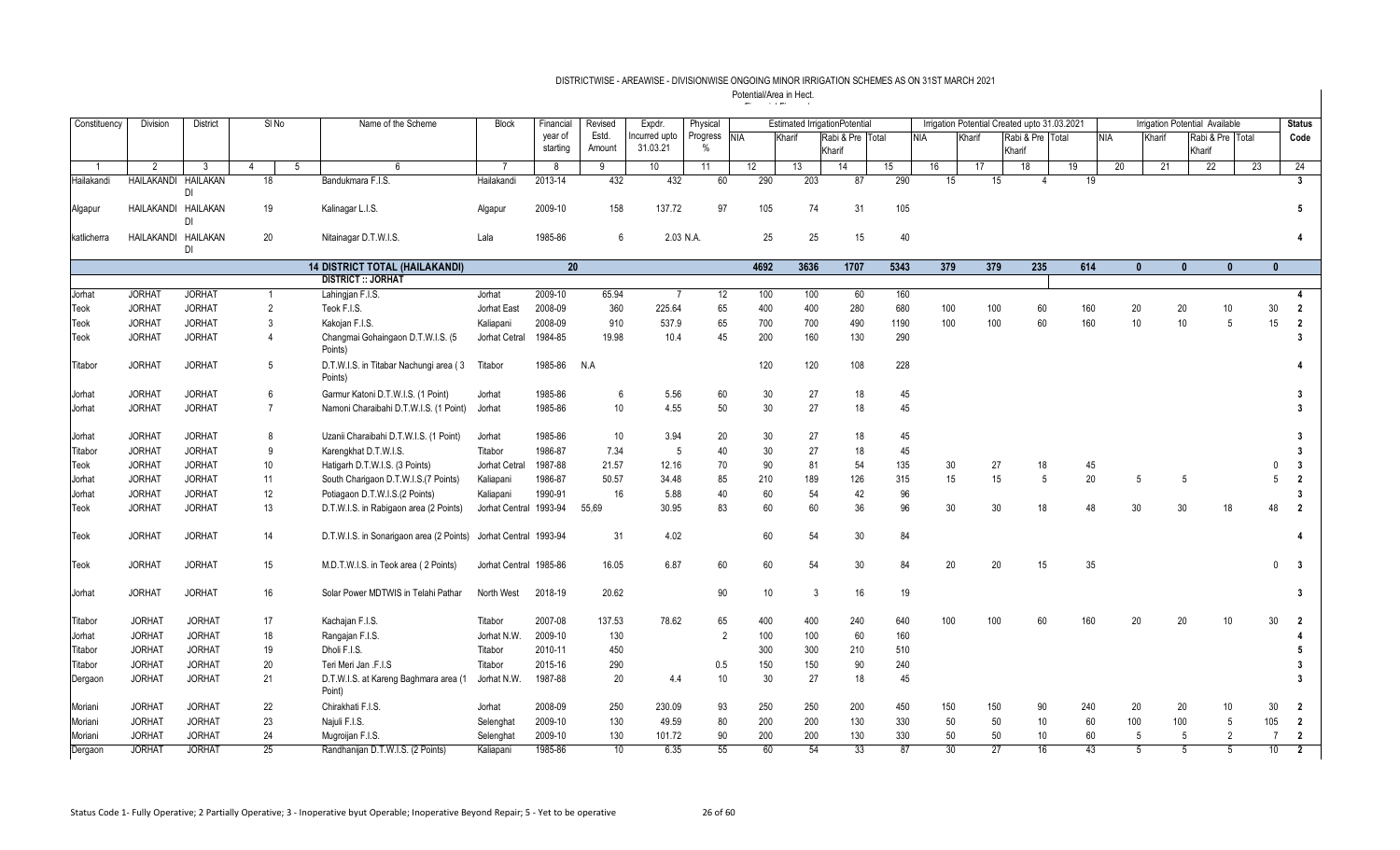| Constituency | Division                                 | <b>District</b> | $SI$ No              | Name of the Scheme                                                                                    | Block               | Financial           | Revised         | Expdr.                    | Physical         |            |        | <b>Estimated IrrigationPotential</b> |      |            |        | Irrigation Potential Created upto 31.03.2021 |                  |      |     |        | Irrigation Potential Available |     | <b>Status</b> |
|--------------|------------------------------------------|-----------------|----------------------|-------------------------------------------------------------------------------------------------------|---------------------|---------------------|-----------------|---------------------------|------------------|------------|--------|--------------------------------------|------|------------|--------|----------------------------------------------|------------------|------|-----|--------|--------------------------------|-----|---------------|
|              |                                          |                 |                      |                                                                                                       |                     | year of<br>starting | Estd.<br>Amount | Incurred upto<br>31.03.21 | Progress<br>$\%$ | <b>NIA</b> | Kharif | Rabi & Pre Total<br>Kharif           |      | <b>NIA</b> | Kharif | Kharif                                       | Rabi & Pre Total |      | NIA | Kharif | Rabi & Pre Total<br>Kharif     |     | Code          |
|              | 2                                        | $\overline{3}$  | $\overline{4}$<br>-5 | 6                                                                                                     | $\overline{7}$      | 8                   | 9               | 10                        | 11               | 12         | 13     | 14                                   | 15   | 16         | 17     | 18                                           |                  | 19   | 20  | 21     | 22                             | 23  | 24            |
| Jorhat       | <b>UPPER</b><br>ASSAM<br><b>DRILLING</b> | <b>JORHAT</b>   | 26                   | Raidang Kamargaon D.T.W.I.S. (3)<br>Points)                                                           | Baghchung           | 1986-87             | 21.18           | 21.6                      | 35               | 90         | 75     | 15                                   | 90   |            |        |                                              |                  |      |     |        |                                |     | 3             |
| Titabor      | <b>UPPER</b><br>ASSAM<br><b>DRILLING</b> | <b>JORHAT</b>   | 27                   | Nachungi Balijan D.T.W.I.S. (1 Point)                                                                 | Titabor             | 1989-90             | 39.376 Nil      |                           | $\overline{2}$   | 30         | 25     | -5                                   | 30   |            |        |                                              |                  |      |     |        |                                |     | 3             |
| Teok         | <b>UPPER</b><br>ASSAM<br><b>DRILLING</b> | <b>JORHAT</b>   | 28                   | Kakojan Kamar Khatowal D.T.W.I.S. (2 Sipahikhola<br>Points)                                           |                     | 1991-92             | 19.47           | 8.2                       | 60               | 60         | 50     | 10                                   | 60   |            |        |                                              |                  |      |     |        |                                |     | 4             |
| Dergaon      | <b>UPPER</b><br>ASSAM<br><b>DRILLING</b> | <b>JORHAT</b>   | 29                   | Mitha Amtol D.T.W.I.S. (2 Points)                                                                     | Dekargorah          | 1992-93             | 19.91           | 7.34                      | 32               | 60         | 50     | 10                                   | 60   |            |        |                                              |                  |      |     |        |                                |     | 3             |
| Dergaon      | <b>JORHAT</b><br><b>INVT</b>             | <b>JORHAT</b>   | 30                   | Tarajan F.I.S.                                                                                        | Dekargorah          | 2008-09             | 130             | 58.28                     | 52               | 100        | 100    | 75                                   | 175  | 65         |        | 65                                           |                  | 65   |     |        |                                |     | $\mathbf{A}$  |
| Titabor      | <b>JORHAT</b><br><b>INVT</b>             | <b>JORHAT</b>   | 31                   | Nagajan F.I.S.                                                                                        | Titabor             | 2008-09             | 130             | 118.049                   | 96               | 100        | 100    | 75                                   | 175  | 65         |        | 65                                           |                  | 65   |     |        |                                |     |               |
| Dergaon      | <b>JORHAT</b><br><b>INVT</b>             | <b>JORHAT</b>   | 32                   | Athubhanga F.I.S.                                                                                     | Dekargorah          | 2009-10             | 435             | 249.36                    | 80               | 300        | 300    | 240                                  | 540  |            |        |                                              |                  |      |     |        |                                |     | 4             |
|              |                                          |                 |                      | <b>15 DISTRICT TOTAL (JORHAT)</b>                                                                     |                     | 32                  |                 |                           |                  | 4620       | 4464   | 3015                                 | 7479 | 805        |        | 799                                          | 362              | 1161 | 215 | 215    | 65                             | 280 |               |
| Jorhat       | <b>JORHAT</b>                            | <b>JORHAT</b>   |                      | Installation of Tube Well Scheme under<br>PMKSY-HKKP access to Ground Water<br>(Phase-I)              | Jorhat              | 2019-20             |                 |                           |                  |            |        |                                      |      |            |        |                                              |                  |      |     |        |                                |     |               |
| Moriani      | <b>JORHAT</b>                            | <b>JORHAT</b>   |                      | Installation of Tube Well Scheme under<br>PMKSY-HKKP access to Ground Water                           |                     |                     |                 |                           |                  |            |        |                                      |      |            |        |                                              |                  |      |     |        |                                |     |               |
| Titabor      | <b>JORHAT</b>                            | <b>JORHAT</b>   |                      | (Phase-I)<br>Installation of Tube Well Scheme under<br>PMKSY-HKKP access to Ground Water              |                     |                     |                 |                           |                  |            |        |                                      |      |            |        |                                              |                  |      |     |        |                                |     |               |
| <b>Teok</b>  | JORHAT INVT JORHAT                       |                 |                      | (Phase-I)<br>Installation of Tube Well Scheme under<br>PMKSY-HKKP access to Ground Water<br>(Phase-I) |                     |                     |                 |                           |                  |            |        |                                      |      |            |        |                                              |                  |      |     |        |                                |     |               |
|              |                                          |                 |                      | Joraht -PMKSY                                                                                         |                     | 240                 |                 |                           |                  | 960        | 960    | 960                                  | 1920 |            |        |                                              |                  |      |     |        |                                |     |               |
|              |                                          |                 |                      | <b>DISTRICT :: MAJULI</b>                                                                             |                     |                     |                 |                           |                  |            |        |                                      |      |            |        |                                              |                  |      |     |        |                                |     |               |
| Majuli       | <b>UPPER</b><br>ASSAM<br><b>DRILLING</b> | <b>MAJULI</b>   | $\mathbf{1}$         | M.D.T.W.S. at Gopalpur area (4 Points) Kamalabari                                                     |                     | 1989-90             | 15.6            | 25.05                     | 45               | 60         | 45     | 15                                   | 60   |            |        |                                              |                  |      |     |        |                                |     | $\mathbf{3}$  |
| Majuli       | <b>UPPER</b><br>ASSAM<br><b>DRILLING</b> | <b>MAJULI</b>   | $\overline{2}$       | Chapaikhowa M.D.T.W.S., 3 points                                                                      | Jengraimukh 1991-92 |                     | 16.5            | 17.88                     | 40               | 45         | 30     | 15                                   | 45   |            |        |                                              |                  |      |     |        |                                |     | 3             |
| Majuli       | <b>UPPER</b><br>ASSAM<br><b>DRILLING</b> | <b>MAJULI</b>   | 3                    | M.D.T.W.S. at Jengrai chapari (3 Points) Ujani Majuli                                                 |                     | 1991-92             | 15.96           | 4.98                      | 30               | 45         | 30     | 15                                   | 45   |            |        |                                              |                  |      |     |        |                                |     | 3             |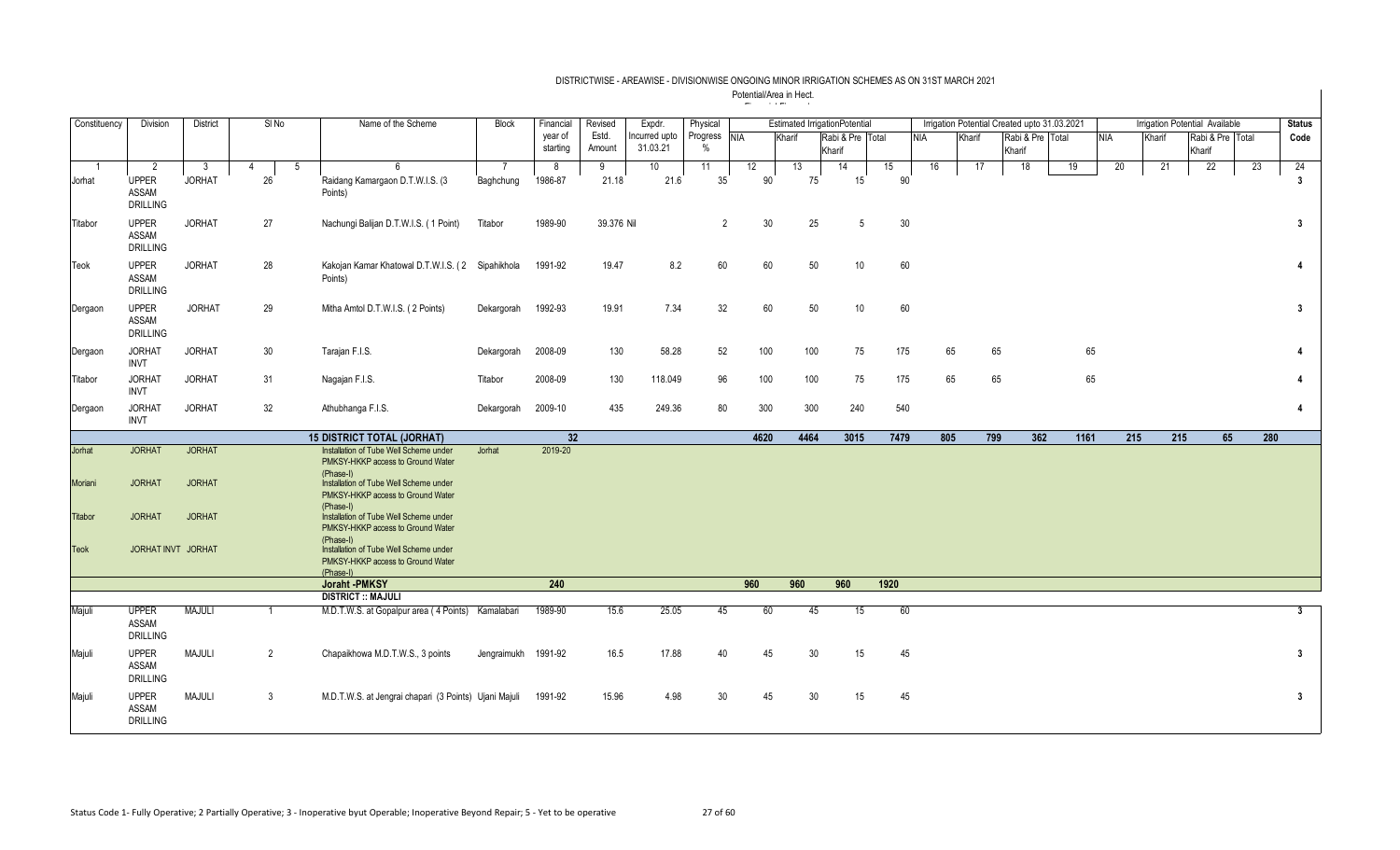| Constituency | <b>Division</b>                          | <b>District</b>               | SI No          | Name of the Scheme                                                                                                                                                                                                                                                                                        | <b>Block</b> | Financial | Revised | Expdr.          | Physical       |     |        | <b>Estimated IrrigationPotential</b> |           |     | Irrigation Potential Created upto 31.03.2021 |        |                 |                  |              |    |            |        | Irrigation Potential Available |    | <b>Status</b> |
|--------------|------------------------------------------|-------------------------------|----------------|-----------------------------------------------------------------------------------------------------------------------------------------------------------------------------------------------------------------------------------------------------------------------------------------------------------|--------------|-----------|---------|-----------------|----------------|-----|--------|--------------------------------------|-----------|-----|----------------------------------------------|--------|-----------------|------------------|--------------|----|------------|--------|--------------------------------|----|---------------|
|              |                                          |                               |                |                                                                                                                                                                                                                                                                                                           |              | year of   | Estd.   | Incurred upto   | Progress NIA   |     | Kharif | Rabi & Pre Total                     |           |     | <b>NIA</b>                                   | Kharif |                 | Rabi & Pre Total |              |    | <b>NIA</b> | Kharif | Rabi & Pre Total               |    | Code          |
|              |                                          |                               |                |                                                                                                                                                                                                                                                                                                           |              | starting  | Amount  | 31.03.21        | $\%$           |     |        | Kharif                               |           |     |                                              |        |                 | Kharif           |              |    |            |        | Kharif                         |    |               |
|              | 2                                        | -3                            | 4<br>-5        |                                                                                                                                                                                                                                                                                                           |              | 8         | 9       | 10 <sup>1</sup> | 11             | 12  | 13     | 14                                   | 15        |     | 16                                           |        | 17              | 18               |              | 19 | 20         | 21     | 22                             | 23 | 24            |
| Majuli       | <b>UPPER</b><br>ASSAM<br><b>DRILLING</b> | <b>MAJULI</b>                 |                | M.D.T.W.S. at Lakhimi Kathalguri area (3 Majuli<br>Points)                                                                                                                                                                                                                                                |              | 1991-92   | 15.96   | 14.2            | 40             | 45  |        | 30                                   | 15        | 45  |                                              |        |                 |                  |              |    |            |        |                                |    | 3             |
| Majuli       | <b>JORHAT</b>                            | <b>MAJULI</b>                 | 5              | MDTWIS in Kamalabari (6Pts.)                                                                                                                                                                                                                                                                              | Majuli       | 1986-87   | 23.28   | 24.26           | 20             | 90  |        | 90<br>27                             | 117       |     | 20                                           |        | 20              |                  | 23           | 43 |            |        |                                |    |               |
| Majuli       | <b>JORHAT</b>                            | <b>MAJULI</b>                 | 6              | Gejera M.D.T.W.S. (2 Points)                                                                                                                                                                                                                                                                              | Majuli       | 1987-88   | 7.96    | 4.96            | 16             | 30  |        | 6<br>30                              |           | 36  |                                              |        |                 |                  |              |    |            |        |                                |    |               |
| Majuli       | <b>JORHAT</b>                            | <b>MAJULI</b>                 | $\overline{7}$ | Solar Powered MDTW Scheme in Majuli Majuli<br>Dev. Block & Ujani Majuli Dev. Block in<br>Majuli District (8 Points)                                                                                                                                                                                       |              | 2018-19   | 164.96  | $\mathbf 0$     | 90             | 80  |        | 24<br>128                            |           | 152 |                                              |        |                 |                  |              |    |            |        |                                |    |               |
| Majuli       | <b>JORHAT</b>                            | <b>MAJULI</b>                 | 8              | MDTW Scheme in Majuli and Ujoni<br>Majuli Dev. Block (4 Points) under RIDF-<br>XXV (NABARD) for the year 2019-2020.<br>point No-1, Tokobari under Chiram<br>GP, point No.-2 Uluoni under Phuloni GP,<br>point No.-3 Kumarbari under Cherepai<br>GP, point No.-4 Gayangaon under<br>ratanpur Gayan gaon GP | Ujani Majuli | 2019-20   | 120     | $\mathbf{0}$    | 80             | 40  |        | 25                                   | 22        | 47  |                                              |        |                 |                  |              |    |            |        |                                |    | 5             |
| Majuli       | <b>JORHAT</b>                            | <b>MAJULI</b>                 | 9              | ECPT M.D.T.W.I.S.at Kathoniati area (1 Ujani Majuli<br>Point)                                                                                                                                                                                                                                             |              | 1988-89   | 3.92    | 1.86            | 30             | 15  |        | 5                                    | 15        | 20  |                                              |        |                 |                  |              |    |            |        |                                |    | 5             |
|              |                                          |                               |                | <b>16 DISTRICT TOTAL (MAJULI)</b>                                                                                                                                                                                                                                                                         |              | -9        |         |                 |                | 450 | 222    | 345                                  | 567       |     | 20                                           |        | 20 <sub>2</sub> |                  | 23           | 43 | 0          |        | $\mathbf{0}$<br>$\mathbf{0}$   |    |               |
|              |                                          |                               |                | <b>DISTRICT :: KAMRUP METRO</b>                                                                                                                                                                                                                                                                           |              |           |         |                 |                |     |        |                                      |           |     |                                              |        |                 |                  |              |    |            |        |                                |    |               |
| Dispur       | <b>GUWAHATI</b>                          | <b>KAMRUP</b><br><b>METRO</b> |                | Ghoramorajan E.L.I.S.                                                                                                                                                                                                                                                                                     | Dimoria      | 1992-93   | N.A.    | N.A.            | 15             | 80  |        | 80                                   | 40        | 120 |                                              |        |                 |                  |              |    |            |        |                                |    |               |
| Dispur       | <b>GUWAHATI</b>                          | <b>KAMRUP</b><br><b>METRO</b> | $\overline{2}$ | Tapatari D.T.W.S.                                                                                                                                                                                                                                                                                         | Dimoria      | 2008-09   | 60      |                 |                | 30  |        | 30                                   | 20        | 50  |                                              |        |                 |                  |              |    |            |        |                                |    |               |
| Dispur       | <b>GUWAHATI</b>                          | <b>KAMRUP</b><br><b>METRO</b> | $\mathbf{3}$   | Kachutoli E.L.I.S.                                                                                                                                                                                                                                                                                        | Dimoria      | 1994-95   |         |                 | 10             | 70  |        | 70                                   | 50<br>120 |     |                                              |        |                 |                  |              |    |            |        |                                |    |               |
| Dispur       | <b>GUWAHATI</b>                          | <b>KAMRUP</b><br><b>METRO</b> | $\overline{4}$ | Dimoria FIS                                                                                                                                                                                                                                                                                               | Dimoria      | 2018-19   | 2000    |                 | 45             |     |        |                                      |           |     |                                              |        |                 |                  |              |    |            |        |                                |    | 5             |
| Dispur       | <b>GUWAHATI</b>                          | <b>KAMRUP</b><br><b>METRO</b> | 5              | Durrung FIS                                                                                                                                                                                                                                                                                               | Dimoria      | 2018-19   | 381.71  |                 | $\overline{1}$ |     |        |                                      |           |     |                                              |        |                 |                  |              |    |            |        |                                |    | 5             |
|              |                                          |                               |                | <b>17 DISTRICT TOTAL (KAMRUP</b><br>METRO)                                                                                                                                                                                                                                                                |              | 5         |         |                 |                | 180 | 180    | 110                                  | 290       |     | $\mathbf{u}$                                 |        | $\mathbf{0}$    |                  | $\mathbf{0}$ | n  | 0          |        | $\mathbf{0}$<br>$\mathbf{0}$   |    | $\mathbf{0}$  |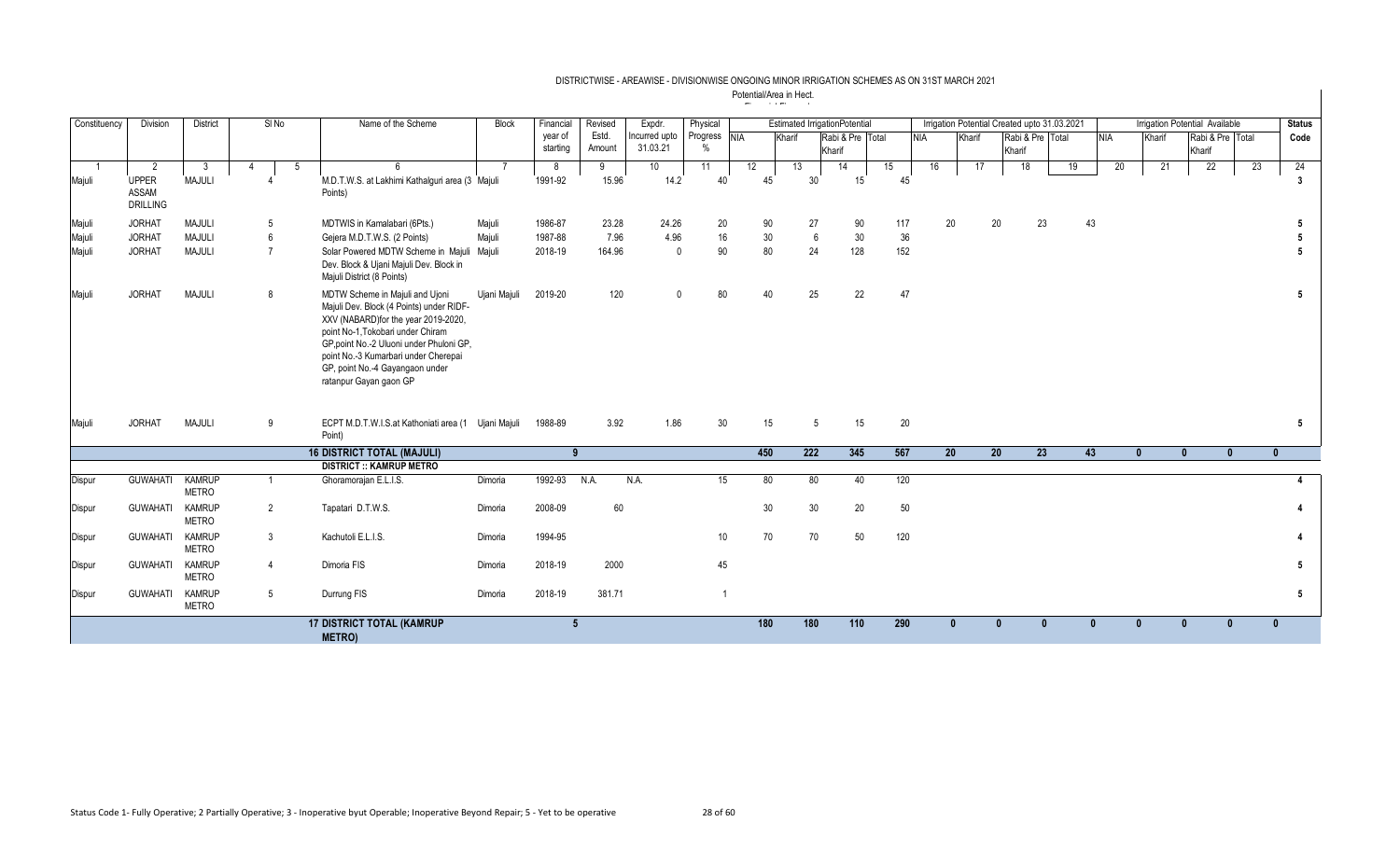| Constituency     | Division                       | <b>District</b> | SI <sub>No</sub> | Name of the Scheme                                                               | <b>Block</b> | Financial       | Revised   | Expdr.       | Physical |      |        | <b>Estimated IrrigationPotential</b> |                  |              | Irrigation Potential Created upto 31.03.2021 |                  |     |                |        | <b>Irrigation Potential Available</b> |          | <b>Status</b>           |
|------------------|--------------------------------|-----------------|------------------|----------------------------------------------------------------------------------|--------------|-----------------|-----------|--------------|----------|------|--------|--------------------------------------|------------------|--------------|----------------------------------------------|------------------|-----|----------------|--------|---------------------------------------|----------|-------------------------|
|                  |                                |                 |                  |                                                                                  |              | year of         | Estd.     | ncurred upto | Progress | NIA  | Kharif | Rabi & Pre Total                     |                  | <b>NIA</b>   | Kharif                                       | Rabi & Pre Total |     | <b>NIA</b>     | Kharif | Rabi & Pre Total                      |          | Code                    |
|                  |                                |                 |                  |                                                                                  |              | starting        | Amount    | 31.03.21     | $\%$     |      |        | Kharif                               |                  |              |                                              | Kharif           |     |                |        | Kharif                                |          |                         |
|                  | 2                              | - 3             | $\Delta$<br>5    |                                                                                  |              | -8              | 9         | 10           | 11       | 12   | 13     | 14                                   | 15               | 16           | 17                                           | 18               | 19  | 20             | 21     | 22                                    | 23       | 24                      |
| <b>Dispur</b>    | <b>GUWAHATI</b>                | <b>KAMRUP</b>   |                  | Installation of Tube Well Scheme under                                           | Ujani Majuli | 2019-20         | 2020-21   |              |          |      |        |                                      |                  |              |                                              |                  |     |                |        |                                       |          |                         |
|                  |                                | <b>METRO</b>    |                  | PMKSY-HKKP access to Ground Water<br>(Phase-I)                                   |              |                 |           |              |          |      |        |                                      |                  |              |                                              |                  |     |                |        |                                       |          |                         |
| Jalukbari        | <b>GUWAHATI</b>                | <b>KAMRUP</b>   |                  | Installation of Tube Well Scheme under                                           |              | 2019-21 2020-22 |           |              |          |      |        |                                      |                  |              |                                              |                  |     |                |        |                                       |          |                         |
|                  |                                | <b>METRO</b>    |                  | PMKSY-HKKP access to Ground Water                                                |              |                 |           |              |          |      |        |                                      |                  |              |                                              |                  |     |                |        |                                       |          |                         |
|                  |                                |                 |                  | (Phase-I)<br><b>KAMRUP METRO PMKSY</b>                                           |              | 140             |           |              |          | 560  | 560    | 560                                  | $\frac{1120}{ }$ |              |                                              |                  |     |                |        |                                       |          |                         |
|                  |                                |                 |                  | <b>DISTRICT :: KAMRUP</b>                                                        |              |                 |           |              |          |      |        |                                      |                  |              |                                              |                  |     |                |        |                                       |          |                         |
| Hajo             | <b>GUWAHATI</b>                | <b>KAMRUP</b>   | 1                | Bongaltola Mazarkuri F.I.S.                                                      | Hajo         | 2009-10         | 484.2     | 474.02       | 98       | 450  | 450    | 180                                  | 630              |              |                                              |                  |     |                |        |                                       |          | 5                       |
| Hajo             | <b>GUWAHATI</b>                | <b>KAMRUP</b>   | a)               | Bongaltola Mazarkuri F.I.S. Phase-II                                             | Hajo         | 2011-12         | 495       | 336.58       | 75       |      |        |                                      |                  | $\mathbf{0}$ |                                              |                  |     |                |        |                                       |          |                         |
| Jalukbari        | <b>GUWAHATI</b>                | <b>KAMRUP</b>   | $\overline{2}$   | Mantakata F.I.S.                                                                 | Bezera       | 2009-10         | 989.82    | 923.37       | 95       | 680  | 500    | 180                                  | 680              |              | 680                                          | 500              | 180 | 680            |        |                                       | $\Omega$ | $\overline{\mathbf{3}}$ |
| Jalukbari        | <b>GUWAHATI</b>                | <b>KAMRUP</b>   | a)               | Mantakata F.I.S. Phase-II                                                        | Bezera       | 2011-12         | 950 N.A.  |              | 60       |      |        |                                      | $\overline{0}$   |              |                                              |                  |     |                |        |                                       |          |                         |
| Kamalpur         | <b>GUWAHATI</b>                | <b>KAMRUP</b>   | 3                | Kumarpith Guliapathar F.I.S.                                                     | Kamalpur     | 2012-13         | 2935.1    | 992.52       | 55       | 1500 | 1000   | 500                                  | 1500             |              |                                              |                  |     |                |        |                                       |          | 5                       |
| Jalukbari        | <b>GUWAHATI</b>                | <b>KAMRUP</b>   | $\overline{4}$   | Chandra FIS                                                                      | Bezera       | 2012-13         | 2545.8    | 731.5        | 54       | 1950 | 1500   | 450                                  | 1950             |              |                                              |                  |     |                |        |                                       |          | 5                       |
| Dispur           | <b>GUWAHATI</b>                | <b>KAMRUP</b>   | 5                | Panbari FIS                                                                      | Dimoria      | 2012-13         | 1000      | 146.58       | $35\,$   | 468  | 385    | 83                                   | 468              |              | 250                                          | 100              | 150 | 250            |        |                                       |          | $\overline{3}$          |
| Dispur           | <b>GUWAHATI</b>                | <b>KAMRUP</b>   | 6                | Botahkuchi High Head                                                             | Dimoria      | 2012-13         | 1271      | 344.76       | 75       | 870  | 456    | 414                                  | 870              |              | 250                                          | 250              |     | 250            |        |                                       |          | 3                       |
| Jalukbari        | <b>GUWAHATI</b>                | <b>KAMRUP</b>   | $\overline{7}$   | <b>Islampur LIS</b>                                                              | Bezera       | 2016            | 406       |              | 61       | 330  | 330    | 120                                  | 450              |              | 330                                          | 330              | 120 | 450            |        |                                       |          | 3                       |
| Jalukbari        | <b>GUWAHATI</b>                | <b>KAMRUP</b>   | 8                | Saraighat L.I.S.                                                                 | Bezera       | 2012-13         | 495 N.A.  |              | 45       | 330  | 130    | 200                                  | 330              |              | 330                                          | 130              | 200 | 330            |        |                                       | $\Omega$ | 3                       |
| Hajo             | <b>GUWAHATI</b>                | <b>KAMRUP</b>   | 9                | Charabari E.L.I.S.                                                               | Hajo         | 2000-01         | N.A.      |              |          | 60   | 60     | 45                                   | 105              |              |                                              |                  |     |                |        |                                       |          | 4                       |
| Kamalpur         | <b>GUWAHATI</b>                | <b>KAMRUP</b>   | 10 <sup>°</sup>  | Henqulipathar E.L.I.S.                                                           | Kamalpur     | 2009-10         | 384.19    | 339.31       | 47       | 315  | 215    | 100                                  | 315              |              | 10                                           | 2                |     | $\overline{2}$ |        |                                       |          | 3                       |
| Hajo             | <b>GUWAHATI</b>                | <b>KAMRUP</b>   | 11               | Bullat Kowarpur E.L.I.S.                                                         | Hajo         | 2009-10         | 403.2     | 260.12       | 93       | 400  | 400    | 250                                  | 650              |              | 400                                          | 50               | 100 | 150            |        |                                       | $\Omega$ | -3                      |
| Jalukbari        | <b>GUWAHATI</b>                | <b>KAMRUP</b>   | 12               | Gandhmow ELIS                                                                    | Hajo         | 2012-13         | 626.52    | 20           | 50       | 450  | 150    | 300                                  | 450              |              | 450                                          | 150              | 300 | 450            |        |                                       |          | 3                       |
| Jalukbari        | <b>GUWAHATI</b>                | <b>KAMRUP</b>   | 13               | Pakorkona E.L.I.S.                                                               | Sualkuchi    | 2012-13         | 394 N.A.  |              | 61       | 350  | 300    | 50                                   | 350              |              |                                              |                  |     | $\Omega$       |        |                                       |          | 5                       |
| Jalukbari        | <b>GUWAHATI</b>                | <b>KAMRUP</b>   | 14               | Pacharia LIS                                                                     | Sualkuchi    | 2012-13         | 432.66    | 94.34        | 45       | 460  | 300    | 160                                  | 460              |              |                                              |                  |     | $\Omega$       |        |                                       |          | 5                       |
| Kamalpur         | <b>GUWAHATI</b>                | <b>KAMRUP</b>   | 15               | Mandakuri ELIS                                                                   | Kamalpur     | 2012-13         | 499       | 3.95         | 48       | 340  | 300    | 40                                   | 340              |              | 340                                          | 300              | 40  | 340            |        |                                       |          | 3                       |
| Hajo             | <b>GUWAHATI</b>                | <b>KAMRUP</b>   | 16               | Pachim Hajo D.T.W.I.S.                                                           | Hajo         | 1993-94         | N.A.      |              |          | 60   | 60     | 52                                   | 112              |              |                                              |                  |     | $\mathbf{0}$   |        |                                       |          |                         |
| Chaygaon         | <b>GUWAHATI</b><br><b>WEST</b> | <b>KAMRUP</b>   | 17               | Kharkhari F.I.S.                                                                 | Chaygaon     | 1991-92         | 90.19     | 50.09        | 30       | 705  | 525    | 705                                  | 1230             |              |                                              |                  |     |                |        |                                       |          |                         |
| Palasbari        | <b>GUWAHATI</b><br><b>WEST</b> | <b>KAMRUP</b>   | 18               | Batha F.I.S.                                                                     | Chaygaon     | 2012-13         | 1964      | 1015         | 89       | 1380 | 1380   | 1008                                 | 2388             |              |                                              |                  |     |                |        |                                       |          | 5                       |
| Jalukbari        | GUWAHATI<br><b>WEST</b>        | <b>KAMRUP</b>   | 19               | P.L.I.F. to Char area near Agyathuri<br>through Agyathuri D.T.W.I.S. (Sprinkler) | Sualkuchi    | 1990-91         | 6.29      | 8.73         | 95       | 20   |        | 20                                   | 20               |              |                                              |                  |     |                |        |                                       |          | Δ                       |
| Hajo             | GUWAHATI<br><b>WEST</b>        | <b>KAMRUP</b>   | 20               | Expl. boring in Gandhmow Abhaypur<br>(DTWIS) (2 Points)                          | Hajo         | 1987-88         | 4.58      | 2.37         | 35       | 30   | 30     |                                      | 30               |              | 30                                           | 30               |     | 30             |        |                                       |          |                         |
| Chaygaon         | <b>GUWAHATI</b><br><b>WEST</b> | <b>KAMRUP</b>   | 21               | Bihdiya Exploratory D.T.W.I.S.                                                   | Chaygaon     | 1987-88         | 1.81 N.A. |              | 10       | 30   | 27     | 30                                   | 57               |              |                                              |                  |     | $\Omega$       |        |                                       |          |                         |
| Guwahati<br>West | <b>GUWAHATI</b><br><b>WEST</b> | <b>KAMRUP</b>   | 22               | Exploratory boring under Palasbari area<br>at Mazirgaon D.T.W.S                  | Rani         | 1987-88         | 11.73     |              | 30       | 30   | 30     |                                      | 30               |              | 30                                           | 15               | 15  | 30             |        |                                       | $\cup$   | 4                       |
| Hajo             | <b>GUWAHATI</b><br><b>WEST</b> | <b>KAMRUP</b>   | 23               | Silguri Subancha D.T.W.I.S.                                                      | Hajo         | 1987-88         | 22.65     | 25.25        | 50       | 60   | 60     |                                      | 60               |              | 60                                           | 60               |     | 60             |        |                                       |          | $\overline{4}$          |
| Palasbari        | <b>GUWAHATI</b><br><b>WEST</b> | <b>KAMRUP</b>   | 24               | Satpur Jogi D.T.W.I.S.                                                           | Rampur       | 1987-88         | 12.17     | 39.42        | 20       | 30   | 30     |                                      | 30               |              | 30                                           | 30               |     | 30             |        |                                       |          | 4                       |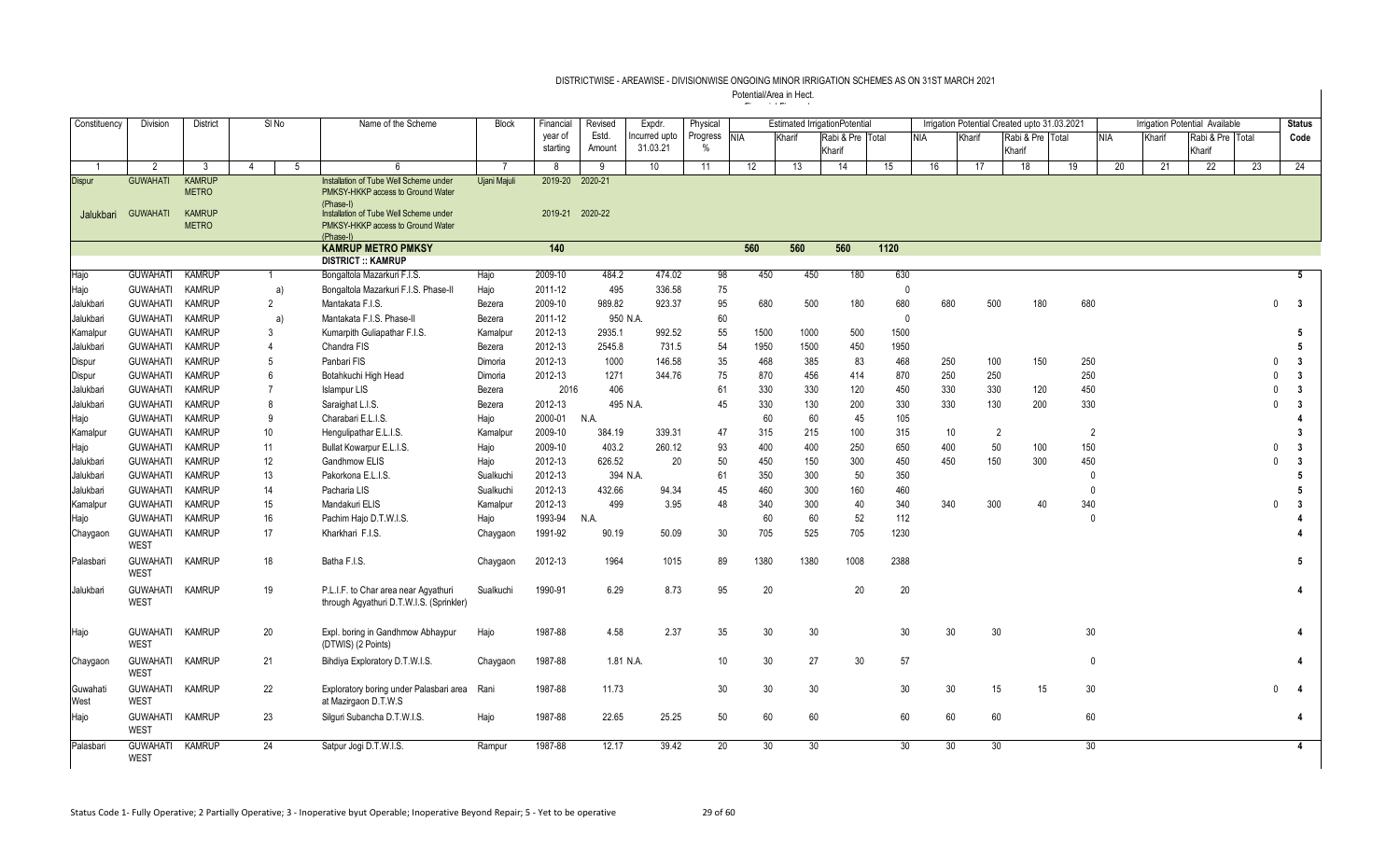| Constituency     | Division                       | <b>District</b>                | $SI$ No             | Name of the Scheme                                            | Block              | Financial           | Revised         | Expdr.                    | Physical             |          |          | <b>Estimated IrrigationPotential</b> |    |          | Irrigation Potential Created upto 31.03.2021 |        |                            |    |                 |    |        | <b>Irrigation Potential Available</b> |             | <b>Status</b>   |
|------------------|--------------------------------|--------------------------------|---------------------|---------------------------------------------------------------|--------------------|---------------------|-----------------|---------------------------|----------------------|----------|----------|--------------------------------------|----|----------|----------------------------------------------|--------|----------------------------|----|-----------------|----|--------|---------------------------------------|-------------|-----------------|
|                  |                                |                                |                     |                                                               |                    | year of<br>starting | Estd.<br>Amount | Incurred upto<br>31.03.21 | Progress NIA<br>$\%$ |          | Kharif   | Rabi & Pre Total<br>Kharif           |    |          | NIA                                          | Kharif | Rabi & Pre Total<br>Kharif |    | <b>NIA</b>      |    | Kharif | Rabi & Pre Total<br>Kharif            |             | Code            |
|                  | $\overline{2}$                 | -3                             | 5<br>$\overline{4}$ | 6                                                             |                    | 8                   | 9               | 10                        | 11                   | 12       | 13       | 14                                   | 15 |          | 16                                           | 17     | 18                         | 19 |                 | 20 | 21     | 22                                    | 23          | 24              |
| Palasbari        | <b>GUWAHATI</b><br><b>WEST</b> | <b>KAMRUP</b>                  | 25                  | Kamarpara D.T.W.I.S.                                          | Chayani<br>Barduar | 1987-88             |                 |                           |                      |          |          |                                      |    | $\Omega$ |                                              |        |                            |    |                 |    |        |                                       |             | 4               |
| Boko             | GUWAHATI KAMRUP<br><b>WEST</b> |                                | 26                  | Nampathar F.I.S.                                              | Boko               | 2009-10             | 1666            | 1445.43                   | 96                   | 850      | 550      | 300                                  |    | 850      |                                              |        |                            |    | $\mathbf{0}$    |    |        |                                       | $\mathbf 0$ | 5               |
| Boko             | <b>GUWAHATI</b><br><b>WEST</b> | <b>KAMRUP</b>                  | a)                  | Nampathar F.I.S. Phase-II                                     | Boko               | 2013-14             | 1297.44         | 417.47                    | 80                   |          |          |                                      |    |          |                                              |        |                            |    |                 |    |        |                                       |             |                 |
| Chaygaon         | <b>GUWAHATI</b><br><b>WEST</b> | <b>KAMRUP</b>                  | 27                  | Improvement of Dimali F.I.S. Phase-II                         | Chaygaon           | 2013-14             | 485             | 96.71                     | 75                   | 350      | 350      | 100                                  |    | 450      | 250                                          | 250    | 100                        |    | 350             | 60 | 60     |                                       | 60          | $\overline{2}$  |
| Chaygaon         | GUWAHATI KAMRUP<br><b>WEST</b> |                                | 28                  | Sidlipara FIS                                                 | Chaygaon           | 2013-14             | 140             | 87.45                     | 89                   | 95       | 95       | 48                                   |    | 143      |                                              |        |                            |    |                 |    |        |                                       |             | 4               |
| Palasbari        | GUWAHATI<br>WEST               | <b>KAMRUP</b>                  | 29                  | Bangara D.T.W.I.S.                                            | Chayani<br>Barduar | 1987-88             | 7.96            | 47.7                      | 20                   | 30       | 30       |                                      |    | 30       | 30                                           | 30     |                            |    | 30              |    |        |                                       |             | 4               |
| Palasbari        | GUWAHATI KAMRUP<br><b>WEST</b> |                                | 30                  | Rangamati Charpara D.T.W.I.S.                                 | Chayani<br>Barduar | 1987-88             | 15.45           | 30.8                      | 20                   | 60       | 60       |                                      |    | 60       | 60                                           | 60     |                            |    | 60              |    |        |                                       |             | 4               |
| Boko             | GUWAHATI KAMRUP<br><b>WEST</b> |                                | 31                  | 2 No. Makali F.I.S.                                           | Boko               | 2011-12             | 136.68          | 133.25                    | 95                   | 335      | 200      | 135                                  |    | 335      |                                              |        |                            |    |                 |    |        |                                       |             | 5               |
| Boko             | GUWAHATI KAMRUP<br><b>WEST</b> |                                | a)                  | 2 No. Makali F.I.S. Ph-III                                    | Boko               | 2018-19             | 342.45 Nil      |                           | 3                    |          |          |                                      |    |          |                                              |        |                            |    |                 |    |        |                                       |             |                 |
| Palasbari        | <b>GUWAHATI</b><br><b>WEST</b> | <b>KAMRUP</b>                  | 32                  | Improvement of Rangamati Bakrapara<br>D.T.W.I.S.              | Chayani<br>Barduar | 1986-87             | 8.11            | 1.5                       | 10                   | 30       | 30       |                                      |    | 30       | 30                                           | 30     |                            |    | 30 <sup>°</sup> |    |        |                                       |             | 4               |
| Boko             | <b>GUWAHATI</b><br><b>WEST</b> | <b>KAMRUP</b>                  | 33                  | Darisatra D.T.W.I.S.                                          | Boko               | 1987-88             | 8.39            | 1.99                      | 10                   | 30       | 26       | 30                                   |    | 56       |                                              |        |                            |    | $\mathbf 0$     |    |        |                                       |             | 4               |
| Rangia           | <b>RANGIA</b>                  | <b>KAMRUP</b>                  | 34                  | Gurmow Chandmari D.T.W.I.S.(2 Points)                         | Rangia             | 1987-88             | 90              | 34.73                     | 56                   | 55       | 55       | 45                                   |    | 100      |                                              |        |                            |    |                 |    |        |                                       |             | 4               |
| Kamalpur         | <b>RANGIA</b>                  | <b>KAMRUP</b>                  | 35                  | Dumunichowki D.T.W.I.S.                                       | Bezera             | 1987-88             | 70              | 38.83                     | 42                   | 30       | 30       | 23                                   |    | 53       |                                              |        |                            |    |                 |    |        |                                       |             |                 |
| Kamalpur         | <b>RANGIA</b>                  | <b>KAMRUP</b>                  | 36                  | Borka Panitema D.T.W.I.S. (2 Points)                          | Kamalpur           | 1990-91             | 130             | 39.73                     | 22                   | 60       | 60       | 30                                   |    | $90\,$   |                                              |        |                            |    |                 |    |        |                                       |             | 5               |
| Kamalpur         | <b>RANGIA</b>                  | <b>KAMRUP</b>                  | a)                  | Borka Panitema MDTWS                                          | Kamalpur           | 2019-20             | 60              |                           |                      |          |          |                                      |    |          |                                              |        |                            |    |                 |    |        |                                       |             |                 |
| Rangia           | <b>RANGIA</b>                  | <b>KAMRUP</b>                  | 37                  | Solar powered MDTW in Halikuchi (Pt-II)                       | Rangia             | 2019-20             |                 |                           |                      |          |          |                                      |    |          |                                              |        |                            |    |                 |    |        |                                       |             | 5               |
| Rangia           | <b>RANGIA</b>                  | <b>KAMRUP</b>                  | 38                  | Solar powered MDTW in Gossaigaon (2<br>points)                | Rangia             | 2019-20             |                 |                           |                      |          |          |                                      |    |          |                                              |        |                            |    |                 |    |        |                                       |             | $5\phantom{.0}$ |
| Rangia           | <b>RANGIA</b>                  | <b>KAMRUP</b>                  | 39                  | Solar powered MDTW in Pathalikuchi (3<br>pts.)                | Rangia             | 2019-20             |                 |                           |                      |          |          |                                      |    |          |                                              |        |                            |    |                 |    |        |                                       |             | 5               |
| Rangia           | <b>RANGIA</b>                  | <b>KAMRUP</b>                  | 40                  | Solar powered MDTW in Duarkuchi (3<br>pts)                    | Rangia             | 2019-20             |                 |                           |                      |          |          |                                      |    |          |                                              |        |                            |    |                 |    |        |                                       |             | $5\phantom{.0}$ |
| Rangia           | <b>RANGIA</b>                  | <b>KAMRUP</b>                  | 41                  | Solar powered MDTW in Bissanalla (4<br>pts)                   | Rangia             | 2019-20             |                 |                           |                      |          |          |                                      |    |          |                                              |        |                            |    |                 |    |        |                                       |             | 5               |
| Rangia           | <b>RANGIA</b>                  | <b>KAMRUP</b>                  | 42                  | Solar powered MDTW in Jayantipur (3<br>pts)                   | Rangia             | 2019-20             |                 |                           |                      |          |          |                                      |    |          |                                              |        |                            |    |                 |    |        |                                       |             | 5               |
| Kamalpur<br>Hajo | <b>RANGIA</b><br><b>RANGIA</b> | <b>KAMRUP</b><br><b>KAMRUP</b> | 43<br>44            | Paikana D.T.W.I.S.(1 Point)<br>Souramari D.T.W.I.S.(2 Points) | Kamalpur<br>Rangia | 1993-94<br>1990-91  | 70              | 3.39                      | 15                   | 30<br>60 | 30<br>60 | 30<br>30                             |    | 60<br>90 |                                              |        |                            |    |                 |    |        |                                       |             | 4<br>4          |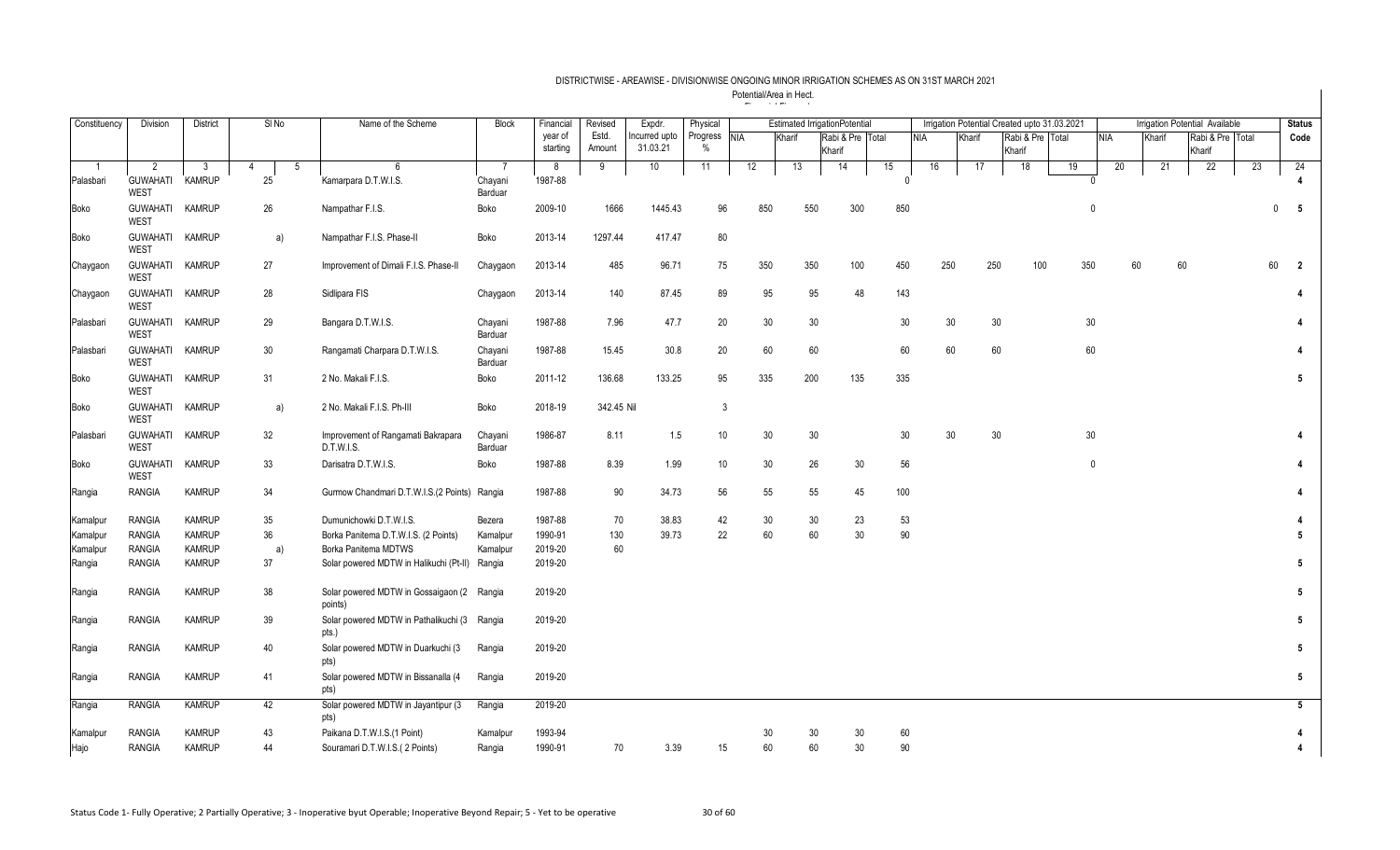| Constituency                  | <b>Division</b>        | District      |    | SI No | Name of the Scheme                                                                                  | <b>Block</b>           | Financial | Revised | Expdr.        | Physical |                 |        | <b>Estimated IrrigationPotential</b> |       |            |        | Irrigation Potential Created upto 31.03.2021 |      |            |        | Irrigation Potential Available |    | <b>Status</b> |
|-------------------------------|------------------------|---------------|----|-------|-----------------------------------------------------------------------------------------------------|------------------------|-----------|---------|---------------|----------|-----------------|--------|--------------------------------------|-------|------------|--------|----------------------------------------------|------|------------|--------|--------------------------------|----|---------------|
|                               |                        |               |    |       |                                                                                                     |                        | year of   | Estd.   | Incurred upto | Progress | <b>NIA</b>      | Kharif | Rabi & Pre Total                     |       | <b>NIA</b> | Kharif | Rabi & Pre Total                             |      | <b>NIA</b> | Kharif | Rabi & Pre Total               |    | Code          |
|                               |                        |               |    |       |                                                                                                     |                        | starting  | Amount  | 31.03.21      | $\%$     |                 |        | Kharif                               |       |            |        | Kharif                                       |      |            |        | Kharif                         |    |               |
|                               | 2                      | - 3           |    |       | -5<br>6                                                                                             |                        | -8        | 9       | 10            | 11       | 12              | 13     | 14                                   | 15    | 16         |        | 17<br>18                                     | 19   | 20         | 21     | 22                             | 23 | 24            |
| Kamalpur                      | <b>SUKLA</b>           | <b>KAMRUP</b> | 45 |       | Garaka F.I.S.                                                                                       | Bihdia-                | 2008-09   | 76.2    | 57.66         | 80       | 150             | 140    | 65                                   | 205   |            |        |                                              |      |            |        |                                |    | 5             |
|                               |                        |               |    |       |                                                                                                     | Jajikona               |           |         |               |          |                 |        |                                      |       |            |        |                                              |      |            |        |                                |    |               |
| Rangia                        | <b>SUKLA</b>           | <b>KAMRUP</b> | 46 |       | Solar Powered MDTWS at Barpuria<br>MDTW (2 Points) under RIDF-XXVI<br>(NABARD) for the year 2020-21 | Goreswar               | 2020-21   | 60      |               | 80       | 20              |        | 12<br>8                              |       | 20         |        |                                              |      |            |        |                                |    | 5             |
| Kamalpur                      | <b>SUKLA</b>           | <b>KAMRUP</b> | 47 |       | Barnadi F.I.S. at Outola - Jayantipur                                                               | Bihdia Jaikona 2012-13 |           | 491     | 234.29        | 89       | 435             | 380    | 100                                  | 480   |            |        |                                              |      |            |        |                                |    | 5             |
| Rangia                        | <b>RANGIA</b>          | <b>KAMRUP</b> |    | 48    | Sonmahari MDTW under SOPD 2017-18                                                                   | Rangia                 | 2017-18   | 20.62   | 7.99          |          |                 |        |                                      |       |            |        |                                              |      |            |        |                                |    | 5             |
| Rangia                        | <b>RANGIA</b>          | <b>KAMRUP</b> |    | a)    | Solar powered MDTW at Sonmahari                                                                     | Rangia                 | 2018-19   | 59.98   | 12.07         |          | 10              | 10     | $\sqrt{5}$                           | 15    |            |        |                                              |      |            |        |                                |    |               |
| Kamalpur                      | <b>RANGIA</b>          | <b>KAMRUP</b> | 49 |       | Solar powered MDTW at Athqaon                                                                       | Kamalpur               | 2018-19   | 30.02   | 5.55          |          | 10 <sup>1</sup> |        |                                      |       |            |        |                                              |      |            |        |                                |    |               |
| Kamalpur                      | <b>RANGIA</b>          | <b>KAMRUP</b> | 50 |       | Solar powered MDTW at Chourakara                                                                    | Kamalpur               | 2018-19   | 30.02   | 5.55          |          | 10              |        |                                      |       |            |        |                                              |      |            |        |                                |    |               |
| Kamalpur                      | <b>RANGIA</b>          | <b>KAMRUP</b> | 51 |       | Solar powered MDTW at Moukuchi                                                                      | Kamalpur               | 2018-19   | 30.02   | 5.79          |          | 10              |        |                                      |       |            |        |                                              |      |            |        |                                |    | 5             |
| Kamalpur                      | <b>RANGIA</b>          | <b>KAMRUP</b> | 52 |       | Solar powered MDTW at Palara                                                                        | Kamalpur               | 2018-19   | 30.02   | 5.55          |          | 10 <sup>1</sup> |        |                                      |       |            |        |                                              |      |            |        |                                |    | 5             |
|                               |                        |               |    |       | <b>DISTRICT TOTAL (KAMRUP)</b>                                                                      |                        | 52        |         |               |          | 13968           | 10736  | 5836                                 | 16572 | 3560       |        | 2317<br>1205                                 | 3522 | 60         | 60     | $\mathbf{0}$                   | 60 |               |
| Kamalpur                      | <b>RANGIA</b>          | <b>KAMRUP</b> |    |       | Installation of Tube Well Scheme under                                                              |                        |           |         |               |          |                 |        |                                      |       |            |        |                                              |      |            |        |                                |    |               |
|                               |                        |               |    |       | PMKSY-HKKP access to Ground Water<br>(Phase-I)                                                      |                        |           |         |               |          |                 |        |                                      |       |            |        |                                              |      |            |        |                                |    |               |
| Rangia                        | <b>RANGIA</b>          | <b>KAMRUP</b> |    |       | Installation of Tube Well Scheme under                                                              |                        |           |         |               |          |                 |        |                                      |       |            |        |                                              |      |            |        |                                |    |               |
|                               |                        |               |    |       | PMKSY-HKKP access to Ground Water                                                                   |                        |           |         |               |          |                 |        |                                      |       |            |        |                                              |      |            |        |                                |    |               |
| <b>Boko</b>                   | <b>GUWAHATI KAMRUP</b> |               |    |       | (Phase-I)<br>Installation of Tube Well Scheme under                                                 |                        |           |         |               |          |                 |        |                                      |       |            |        |                                              |      |            |        |                                |    |               |
|                               | <b>WEST</b>            |               |    |       | PMKSY-HKKP access to Ground Water                                                                   |                        |           |         |               |          |                 |        |                                      |       |            |        |                                              |      |            |        |                                |    |               |
|                               | <b>GUWAHATI KAMRUP</b> |               |    |       | (Phase-I)<br>Installation of Tube Well Scheme under                                                 |                        |           |         |               |          |                 |        |                                      |       |            |        |                                              |      |            |        |                                |    |               |
| Palashbari                    | <b>WEST</b>            |               |    |       | PMKSY-HKKP access to Ground Water                                                                   |                        |           |         |               |          |                 |        |                                      |       |            |        |                                              |      |            |        |                                |    |               |
|                               |                        |               |    |       | (Phase-I)                                                                                           |                        |           |         |               |          |                 |        |                                      |       |            |        |                                              |      |            |        |                                |    |               |
| Chaygaon                      | <b>GUWAHATI KAMRUP</b> |               |    |       | Installation of Tube Well Scheme under<br>PMKSY-HKKP access to Ground Water                         |                        |           |         |               |          |                 |        |                                      |       |            |        |                                              |      |            |        |                                |    |               |
|                               | <b>WEST</b>            |               |    |       | (Phase-I)                                                                                           |                        |           |         |               |          |                 |        |                                      |       |            |        |                                              |      |            |        |                                |    |               |
| Hajo                          | <b>GUWAHATI KAMRUP</b> |               |    |       | Installation of Tube Well Scheme under                                                              |                        |           |         |               |          |                 |        |                                      |       |            |        |                                              |      |            |        |                                |    |               |
|                               | <b>MECH</b>            |               |    |       | PMKSY-HKKP access to Ground Water<br>(Phase-I)                                                      |                        |           |         |               |          |                 |        |                                      |       |            |        |                                              |      |            |        |                                |    |               |
| West Guwahati GUWAHATI KAMRUP |                        |               |    |       | Installation of Tube Well Scheme under                                                              |                        |           |         |               |          |                 |        |                                      |       |            |        |                                              |      |            |        |                                |    |               |
|                               | <b>MECH</b>            |               |    |       | PMKSY-HKKP access to Ground Water                                                                   |                        |           |         |               |          |                 |        |                                      |       |            |        |                                              |      |            |        |                                |    |               |
|                               |                        |               |    |       | (Phase-I)                                                                                           |                        |           |         |               |          |                 |        |                                      |       |            |        |                                              |      |            |        |                                |    |               |
|                               |                        |               |    |       | <b>KAMRUP PMKSY</b>                                                                                 |                        | 213       |         |               |          | 852             | 852    | 852                                  | 1704  |            |        |                                              |      |            |        |                                |    |               |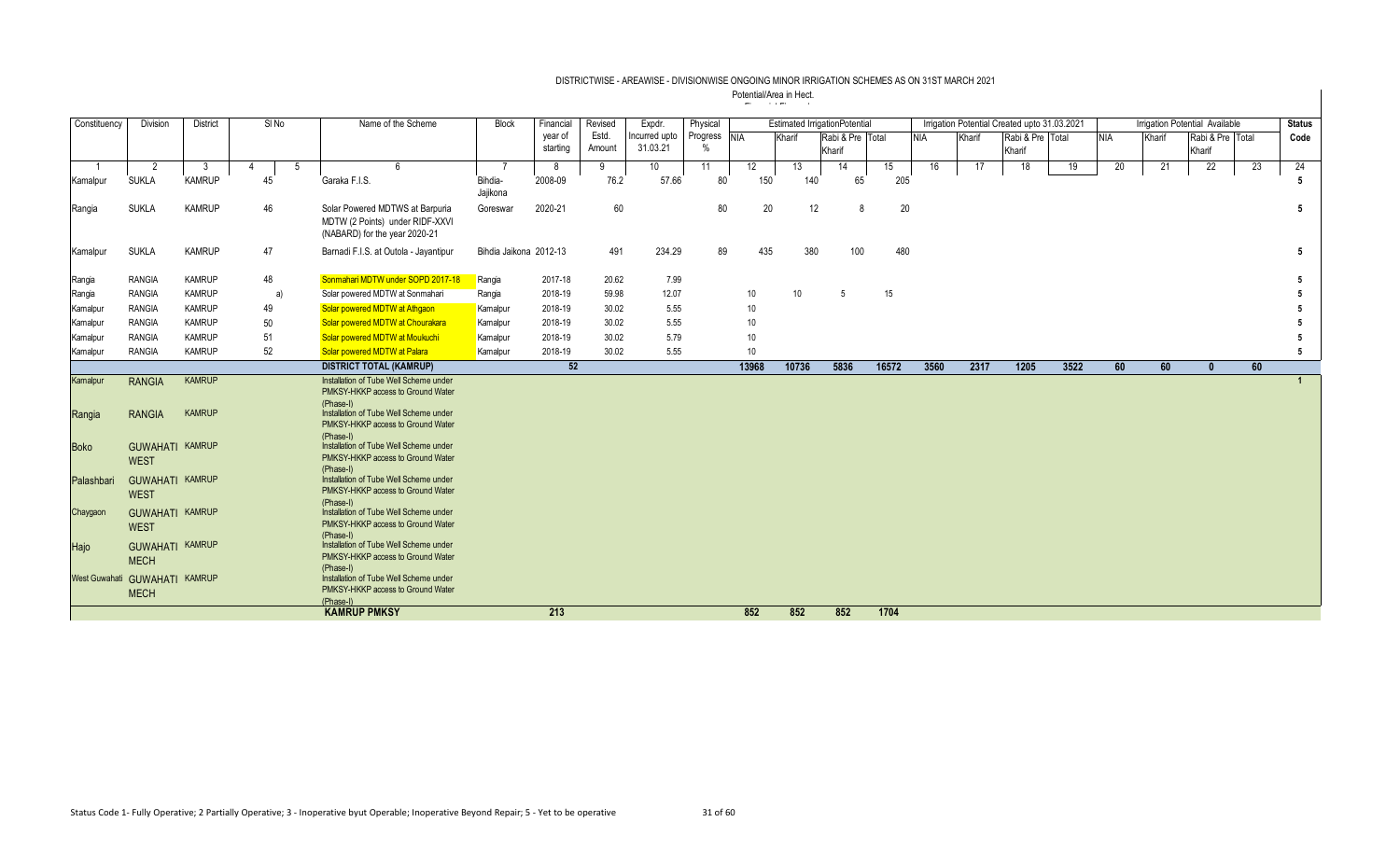| Constituency       | <b>Division</b>   | <b>District</b>             | SINo           | Name of the Scheme                                        | <b>Block</b>         | Financial | Revised | Expdr.        | Physical     |      |        | <b>Estimated IrrigationPotential</b> |    |      | Irrigation Potential Created upto 31.03.2021 |        |        |                  |     |            |        | Irrigation Potential Available |    | <b>Status</b>                           |
|--------------------|-------------------|-----------------------------|----------------|-----------------------------------------------------------|----------------------|-----------|---------|---------------|--------------|------|--------|--------------------------------------|----|------|----------------------------------------------|--------|--------|------------------|-----|------------|--------|--------------------------------|----|-----------------------------------------|
|                    |                   |                             |                |                                                           |                      | year of   | Estd.   | Incurred upto | Progress NIA |      | Kharif | Rabi & Pre Total                     |    |      | <b>NIA</b>                                   | Kharif |        | Rabi & Pre Total |     | <b>NIA</b> | Kharif | Rabi & Pre Total               |    | Code                                    |
|                    |                   |                             |                |                                                           |                      | starting  | Amount  | 31.03.21      | $\%$         |      |        | Kharif                               |    |      |                                              |        | Kharif |                  |     |            |        | Kharif                         |    |                                         |
| $\overline{1}$     | $\overline{2}$    | $\mathbf{3}$                | $\overline{4}$ | -5<br>6                                                   | -7                   | 8         | 9       | 10            | 11           | 12   | 13     | 14                                   | 15 |      | 16                                           | 17     |        | 18               | 19  | 20         | 21     | 22                             | 23 | 24                                      |
| Ratabari           | KARIMGANJ KARIMGA |                             | $\overline{1}$ | <b>DISTRICT :: KARIMGANJ</b><br>Borbari F.I.S.            | Dullavcherra         | 2008-09   | 196.96  | 181.26        | 98           | 140  | 112    | 126                                  |    | 238  |                                              |        |        |                  |     |            |        |                                |    | 5                                       |
|                    |                   | <b>NJ</b>                   |                |                                                           |                      |           |         |               |              |      |        |                                      |    |      |                                              |        |        |                  |     |            |        |                                |    |                                         |
| North<br>Karimganj | KARIMGANJ KARIMGA | <b>NJ</b>                   | $\overline{2}$ | Gandhaicherra F.I.S.                                      | North<br>Karimganj   | 2008-09   | 495     | 427.18        | 95           | 500  | 400    | 450                                  |    | 850  | 150                                          | 150    |        | 50               | 200 |            |        |                                |    | $\mathbf{0}$<br>$\overline{\mathbf{3}}$ |
| Patharkandi        | KARIMGANJ         | <b>KARIMGA</b><br><b>NJ</b> | 3              | Manikcherra F.I.S.                                        | Lowairpoa            | 2009-10   | 495     | 448.65        | 90           | 380  | 304    | 342                                  |    | 646  | 40                                           |        | 40     | 30               |     | 70         |        |                                |    | $\mathbf{0}$<br>$\overline{\mathbf{3}}$ |
| Patharkandi        | KARIMGANJ KARIMGA | <b>NJ</b>                   | $\overline{4}$ | Burungacherra F.I.S.                                      | Patharkandi          | 2009-10   | 476     | 420.27        | 89           | 400  | 320    | 360                                  |    | 680  |                                              |        |        |                  |     |            |        |                                |    | $5\phantom{.0}$                         |
| Patharkandi        | KARIMGANJ         | <b>KARIMGA</b><br><b>NJ</b> | 5              | Echacherra F.I.S.                                         | Lowairpoa            | 2009-10   | 498     | 469.53        | 95           | 400  | 320    | 360                                  |    | 680  |                                              |        |        |                  |     |            |        |                                |    | 5                                       |
| Patharkandi        | KARIMGANJ         | <b>KARIMGA</b><br><b>NJ</b> | 6              | Lowairpuacherra F.I.S.                                    | Lowairpoa            | 2009-10   | 495     | 458           | 95           | 380  | 304    | 342                                  |    | 646  |                                              |        |        |                  |     |            |        |                                |    | $5\phantom{.0}$                         |
| Ratabari           | KARIMGANJ KARIMGA | <b>NJ</b>                   | $\overline{7}$ | Fanaicherra F.I.S.                                        | Dullavcherra 2009-10 |           | 476     | 442.75        | 97           | 350  | 280    | 315                                  |    | 595  |                                              |        |        |                  |     |            |        |                                |    | 5                                       |
| Ratabari           | KARIMGANJ KARIMGA | NJ                          | 8              | Gambiracherra F.I.S.                                      | Dullavcherra         | 2009-10   | 496     | 447.93        | 92           | 400  | 320    | 360                                  |    | 680  |                                              |        |        |                  |     |            |        |                                |    | $5\phantom{.0}$                         |
| Ratabari           | KARIMGANJ KARIMGA | <b>NJ</b>                   | 9              | Maguacherra F.I.S.                                        | Dullavcherra         | 2009-10   | 495     | 245.84        | 88           | 380  | 304    | 342                                  |    | 646  |                                              |        |        |                  |     |            |        |                                |    | $5\phantom{.0}$                         |
| Ratabari           | KARIMGANJ KARIMGA | <b>NJ</b>                   | 10             | Shinglacherra F.I.S.                                      | Dullavcherra         | 2009-10   | 495     | 411.9         | 95           | 380  | 304    | 342                                  |    | 646  | 60                                           |        | 60     | 40               | 100 |            |        |                                |    | $\mathbf 0$<br>$\overline{\mathbf{3}}$  |
| Patharkandi        | KARIMGANJ         | <b>KARIMGA</b><br><b>NJ</b> | 11             | Tuilengeacherra F.I.S.                                    | Lowairpoa            | 2009-10   | 498     | 391.79        | 90           | 380  | 304    | 342                                  |    | 646  |                                              |        |        |                  |     |            |        |                                |    | 5                                       |
| North<br>Karimganj | KARIMGANJ KARIMGA | <b>NJ</b>                   | 12             | Baghacherra F.I.S.                                        | North<br>Karimganj   | 2009-10   | 287     | 158.04        | 79           | 220  | 176    | 198                                  |    | 374  |                                              |        |        |                  |     |            |        |                                |    | $5\phantom{.0}$                         |
| North<br>Karimganj | KARIMGANJ KARIMGA | <b>NJ</b>                   | 13             | Jukecherra F.I.S.                                         | North<br>Karimgani   | 2013-14   | 989.2   | 570.2         | 57           | 710  | 710    | 300                                  |    | 1010 |                                              |        |        |                  |     |            |        |                                |    | 5                                       |
| South<br>Karimganj | KARIMGANJ         | <b>KARIMGA</b><br><b>NJ</b> | 14             | F.I.S. from Shingle river in Sonbeel area                 | South<br>Karimganj   | 2009-10   | 2850    | 111.17        | 20           | 1950 | 1560   | 1755                                 |    | 3315 |                                              |        |        |                  |     |            |        |                                |    |                                         |
| Ratabari           | KARIMGANJ KARIMGA | <b>NJ</b>                   | 15             | Rupacherra F.I.S.                                         | R.K.Nagar            | 2012-13   | 475.24  | 298.49        | 60           | 353  | 282    | 318                                  |    | 600  |                                              |        |        |                  |     |            |        |                                |    | $5\phantom{.0}$                         |
| Patharkandi        | KARIMGANJ         | <b>KARIMGA</b><br><b>NJ</b> | 16             | Shullatuticherra F.I.S.                                   | Lowairpoa            | 2013-14   | 345     | 4.75          | 2            | 250  | 240    | 160                                  |    | 400  |                                              |        |        |                  |     |            |        |                                |    |                                         |
| Patharkandi        | KARIMGANJ         | <b>KARIMGA</b><br><b>NJ</b> | 17             | Piplapunjicherra FIS                                      | Lowairpoa            | 2013-14   | 989.2   | 570.2         | 57           | 710  | 710    | 300                                  |    | 1010 |                                              |        |        |                  |     |            |        |                                |    | 5                                       |
| Patharkandi        | KARIMGANJ KARIMGA | <b>NJ</b>                   | 18             | Kurtacherra F.I.S.                                        | Lowairpoa            | 2009-10   | 300     | 272.2         | 98           | 250  | 200    | 225                                  |    | 425  | 250                                          | 200    |        | 225              | 425 |            |        |                                |    | $\mathbf{3}$<br>0                       |
| Badarpur           | KARIMGANJ KARIMGA | <b>NJ</b>                   | 19             | Improvement & Extension of Kaliganj<br>Jadutilla E.L.I.S. | Badarpur             | 1981-82   | 24.09   | 80.36         | 80           | 450  | 360    | 405                                  |    | 765  |                                              |        |        |                  |     |            |        |                                |    | $5\phantom{.0}$                         |
| Ratabari           | KARIMGANJ         | <b>KARIMGA</b><br><b>NJ</b> | 20             | Improvement & Extension of R.K.Nagar<br>E.L.I.S.          | Dullavcherra         | 1983-84   | 18.05   | 66            | 80           | 411  | 329    | 370                                  |    | 699  |                                              |        |        |                  |     |            |        |                                |    | $5\overline{)}$                         |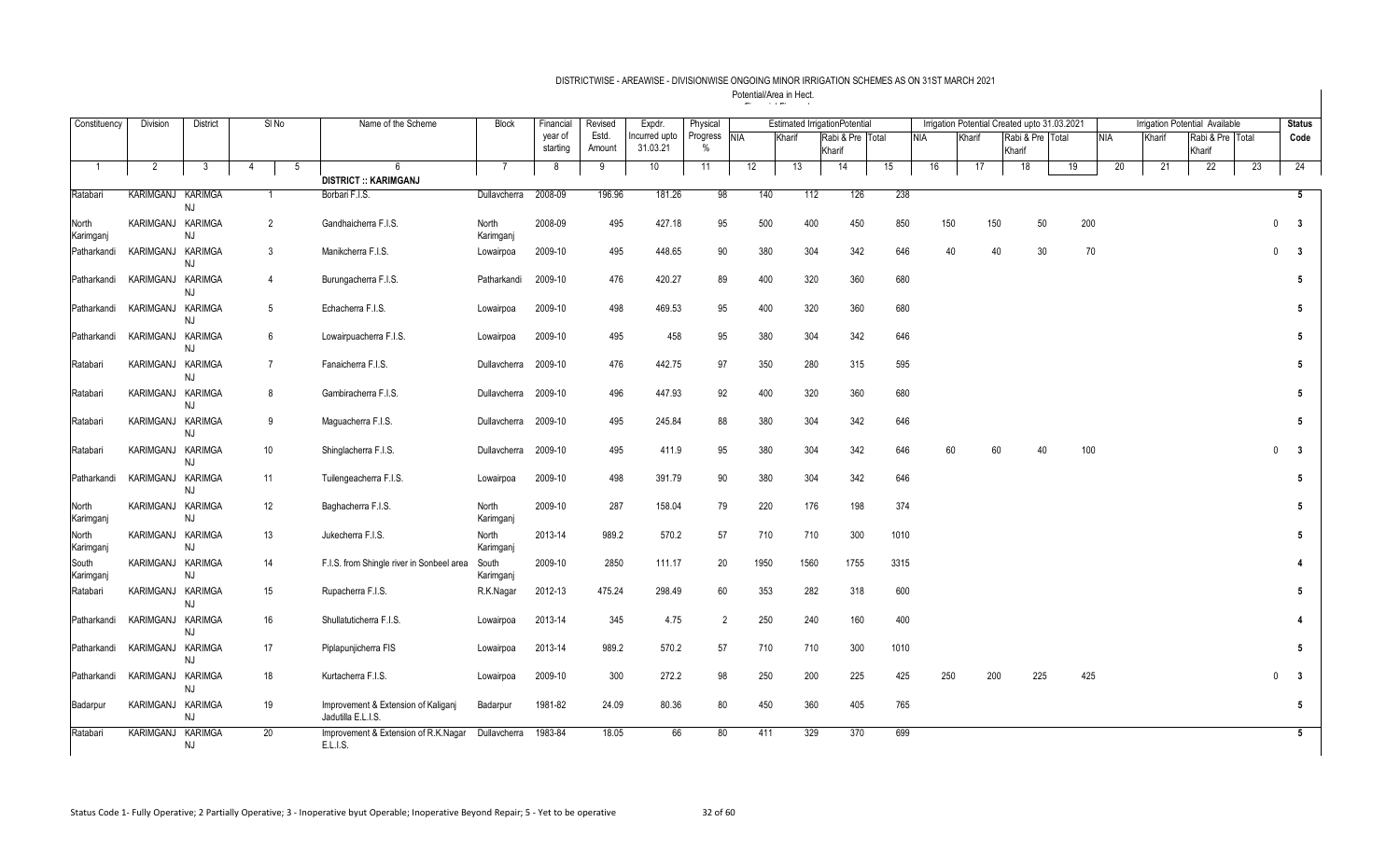| Constituency       | Division          | <b>District</b>      | $SI$ No | Name of the Scheme                                            | <b>Block</b>       | Financial | Revised         | Expdr.          | Physical     |     |        | <b>Estimated IrrigationPotentia</b> |     |     |            | Irrigation Potential Created upto 31.03.2021 |        |                  |    |            |        | <b>Irrigation Potential Available</b> |    | <b>Status</b>  |
|--------------------|-------------------|----------------------|---------|---------------------------------------------------------------|--------------------|-----------|-----------------|-----------------|--------------|-----|--------|-------------------------------------|-----|-----|------------|----------------------------------------------|--------|------------------|----|------------|--------|---------------------------------------|----|----------------|
|                    |                   |                      |         |                                                               |                    | year of   | Estd.           | ncurred upto    | Progress NIA |     | Kharif | Rabi & Pre Total                    |     |     | <b>NIA</b> | Kharif                                       |        | Rabi & Pre Total |    | <b>NIA</b> | Kharif | Rabi & Pre Total                      |    | Code           |
|                    |                   |                      |         |                                                               |                    | starting  | Amount          | 31.03.21        | $\%$         |     |        | Kharif                              |     |     |            |                                              | Kharif |                  |    |            |        | Kharif                                |    |                |
|                    | 2                 | -3                   | 5       | -ĥ                                                            | 7                  | 8         | 9               | 10 <sup>°</sup> | 11           | 12  | 13     | 14                                  |     | 15  | 16         | 17                                           |        | 18               | 19 | 20         | 21     | 22                                    | 23 | 24             |
| Ratabari           | KARIMGANJ         | <b>KARIMGA</b><br>NJ | a)      | Renovation & Extension of R.K.Nagar<br>E.L.I.S.               | Dullavcherra       | 1991-92   | 4.5             |                 |              |     |        |                                     |     |     |            |                                              |        |                  |    |            |        |                                       |    |                |
| South<br>Karimganj | KARIMGANJ KARIMGA | <b>NJ</b>            | 21      | Singaria D.T.W.I.S.                                           | South<br>Karimganj | 1984-85   | 5               | 5.05            | 70           | 24  |        | 21                                  | 19  | 40  |            |                                              |        |                  |    |            |        |                                       |    | 5              |
| Badarpur           | KARIMGANJ KARIMGA | NJ                   | 22      | Ghoramara D.T.W.I.S.                                          | Badarpur           | 1985-86   | $5\overline{)}$ | 3.72            | 60           | 24  |        | 21                                  | 19  | 40  |            |                                              |        |                  |    |            |        |                                       |    | 5              |
| South<br>Karimganj | KARIMGANJ KARIMGA | NJ                   | 23      | Akbarpur D.T.W.I.S.                                           | South<br>Karimganj | 1984-85   | 5               | 3.64            | 70           | 24  |        | 21                                  | 19  | 40  |            |                                              |        |                  |    |            |        |                                       |    | 5              |
| South<br>Karimganj | KARIMGANJ KARIMGA | NJ                   | 24      | Mubarakpur D.T.W.I.S.                                         | South<br>Karimganj | 1985-86   | 5.11            | 5.27            | 70           |     | 22     | 21                                  | 19  | 40  |            |                                              |        |                  |    |            |        |                                       |    | 5              |
| Patharkandi        | KARIMGANJ KARIMGA | NJ                   | 25      | South Kapribond D.T.W.I.S.                                    | Patharkandi        | 1985-86   | 5               | 4.99            | 75           | 24  |        | 21                                  | 19  | 40  |            |                                              |        |                  |    |            |        |                                       |    | 5              |
| Badarpur           | KARIMGANJ KARIMGA | NJ                   | 26      | Musiabarighat D.T.W.I.S.                                      | Badarpur           | 1986-87   | 6.5             | 5.21            | 70           | 24  |        | 21                                  | 19  | 40  |            |                                              |        |                  |    |            |        |                                       |    | 5 <sup>5</sup> |
| North<br>Karimganj | KARIMGANJ KARIMGA | NJ                   | 27      | Latudasgram D.T.W.I.S.                                        | North<br>Karimganj | 1986-87   | 6.5             | 3.11            | 60           | 24  |        | 21                                  | 19  | 40  |            |                                              |        |                  |    |            |        |                                       |    | 5              |
| Ratabari           | KARIMGANJ KARIMGA | NJ                   | 28      | Beratuk D.T.W.I.S.                                            | Dullavcherra       | 1986-87   | 6.06            | 2.38            | 50           | 24  |        | 21                                  | 19  | 40  |            |                                              |        |                  |    |            |        |                                       |    | 5 <sup>5</sup> |
| Badarpur           | KARIMGANJ KARIMGA | NJ                   | 29      | D.T.W.I.S at Anairhaor                                        | Badarpur           | 1986-87   | 6.05            | 5.21            | 80           | 24  |        | 21                                  | 19  | 40  |            |                                              |        |                  |    |            |        |                                       |    | 5              |
| Ratabari           | KARIMGANJ KARIMGA | NJ                   | 30      | Pechawala D.T.W.I.S.                                          | Dullavcherra       | 1987-88   | 7.52            | 2.5             | 50           | 24  |        | 21                                  | 19  | 40  |            |                                              |        |                  |    |            |        |                                       |    | 5 <sup>5</sup> |
| Badarpur           | KARIMGANJ KARIMGA | NJ                   | 31      | Sibarchuk D.T.W.I.S.                                          | Badarpur           | 1987-88   | 7.52            | 3.61            | 50           | 24  |        | 21                                  | 19  | 40  |            |                                              |        |                  |    |            |        |                                       |    | 5              |
| Patharkandi        | KARIMGANJ KARIMGA | NJ                   | 32      | D.T.W.I.S at Lowairpoa                                        | Lowairpoa          | 1987-88   | 7.52            | 4.61            | 60           | 24  |        | 21                                  | 19  | 40  |            |                                              |        |                  |    |            |        |                                       |    | 5 <sup>5</sup> |
| North<br>Karimganj | KARIMGANJ KARIMGA | NJ                   | 33      | D.T.W.I.S. at Panighat area (2 Points)                        | North<br>Karimganj | 1999-00   | 21.05           | 16.16           | 80           | 48  |        | 38                                  | 42  | 80  |            |                                              |        |                  |    |            |        |                                       |    | 5 <sup>5</sup> |
| South<br>Karimganj | KARIMGANJ KARIMGA | NJ                   | 34      | Explo-cum-productive D.T.W.S. at<br>Nairgram                  | South<br>Karimganj | 1980-81   | 2.69            | 5.65            | 60           | 24  |        | 21                                  | 19  | 40  |            |                                              |        |                  |    |            |        |                                       |    | 5              |
| South<br>Karimganj | KARIMGANJ KARIMGA | NJ.                  | 35      | Explo-cum-productive D.T.W.S. at<br>Loharpara                 | South<br>Karimganj | 1980-81   | 2.69            | 5.65            | 60           | 24  |        | 21                                  | 19  | 40  |            |                                              |        |                  |    |            |        |                                       |    | 5 <sup>5</sup> |
| Patharkandi        | KARIMGANJ KARIMGA | NJ                   | 36      | Explo-cum-productive D.T.W.S. at Anipur. Dullavcherra         |                    | 1980-81   | 2.69            | 5.65            | 70           | 24  |        | 21                                  | 19  | 40  |            |                                              |        |                  |    |            |        |                                       |    | 5 <sup>5</sup> |
| North<br>Karimganj | KARIMGANJ KARIMGA | NJ.                  | 37      | L.I.S. from river Kushiyara in Narikoli<br>Village (Phase-I)  | North<br>Karimganj | 1985-86   | 20.67           | 8.26            |              | 130 | 104    | 117                                 |     | 221 |            |                                              |        |                  |    |            |        |                                       |    |                |
| North<br>Karimganj | KARIMGANJ KARIMGA | NJ                   | 38      | L.I.S. from river Kushiyara in Narikoli<br>Village (Phase-II) | North<br>Karimganj | 1985-86   | 26.7            | 7.11            | 10           | 151 | 121    |                                     | 136 | 257 |            |                                              |        |                  |    |            |        |                                       |    |                |
| North<br>Karimganj | KARIMGANJ KARIMGA | NJ                   | 39      | L.I.S. from river Kushiyara in Vitorgool<br>Bagar Sangam area | North<br>Karimganj | 1986-87   | 24.46           | 36.36           | 40           | 145 | 116    |                                     | 130 | 246 |            |                                              |        |                  |    |            |        |                                       |    |                |
| North<br>Karimgani | KARIMGANJ KARIMGA | NJ.                  | 40      | L.I.S. from river Kushiyara in Sandalpur<br>area              | North<br>Karimgani | 1986-87   | 28.1            | 36.36           | 70           | 200 | 180    |                                     | 160 | 340 | 100        |                                              | 90     | 80               |    | 170        |        |                                       |    |                |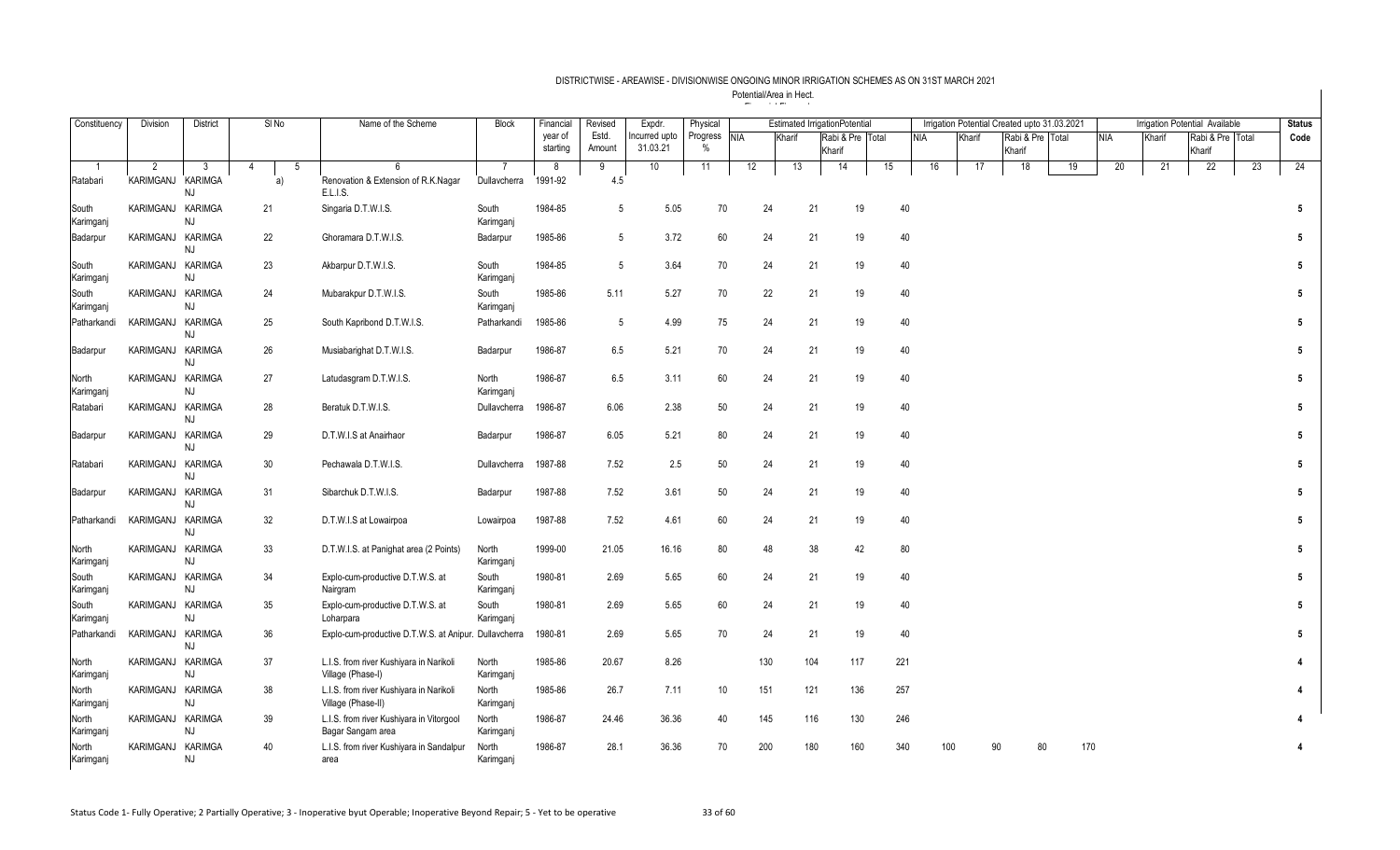| Constituency       | Division                         | District             | SI No           | Name of the Scheme                                | <b>Block</b>       | Financial           | Revised         | Expdr.                    | Physical             |       |        | <b>Estimated IrrigationPotential</b> |       |            |        | Irrigation Potential Created upto 31.03.2021 |           |            |              | Irrigation Potential Available |                  |              | <b>Status</b>           |
|--------------------|----------------------------------|----------------------|-----------------|---------------------------------------------------|--------------------|---------------------|-----------------|---------------------------|----------------------|-------|--------|--------------------------------------|-------|------------|--------|----------------------------------------------|-----------|------------|--------------|--------------------------------|------------------|--------------|-------------------------|
|                    |                                  |                      |                 |                                                   |                    | year of<br>starting | Estd.<br>Amount | Incurred upto<br>31.03.21 | Progress NIA<br>$\%$ |       | Kharif | Rabi & Pre Total<br>Kharif           |       | <b>NIA</b> | Kharif | Rabi & Pre Total<br>Kharif                   |           | <b>NIA</b> | Kharif       | Kharif                         | Rabi & Pre Total |              | Code                    |
| -1                 | 2                                | -3                   | 4<br>-5         | 6                                                 | - 7                | 8                   | 9               | 10                        | 11                   | 12    | 13     | 14                                   | 15    | 16         | 17     | 18                                           | 19        | 20         | 21           | 22                             |                  | 23           | 24                      |
| Badarpur           | KARIMGANJ                        | <b>KARIMGA</b><br>NJ | 41              | Nayatilla Bagua D.T.W.I.S., Phase-I (2<br>Points) | Badarpur           | 1986-87             | 10              | 13.04                     | 75                   | 48    | 42     | 38                                   | 80    |            |        |                                              |           |            |              |                                |                  |              | 5                       |
| South<br>Karimganj | KARIMGANJ KARIMGA                | NJ.                  | 42              | Bajendranagar D.T.W.I.S.                          | South<br>Karimgani | 1987-88             | 7.52            | 5.45                      | 80                   | 24    | 21     | 19                                   | 40    |            |        |                                              |           | $\Omega$   |              |                                |                  |              | 5                       |
| Badarpur           | <b>BORAK</b><br>VALLEY INVT NJ   | <b>KARIMGA</b>       | 43              | FIS from Baruncherra at kalmakandi area Badarpur  |                    | 2010-11             | 488.07          | 328.19                    | 82                   | 400   | 280    | 400                                  | 680   | 400        | 200    | 150                                          | 350       |            |              |                                |                  |              | 5                       |
|                    |                                  |                      |                 | <b>DISTRICT TOTAL (KARIMGANJ)</b>                 |                    | 43                  |                 |                           |                      | 10898 | 9056   | 9039                                 | 18095 | 1000       | 740    | 575                                          | 1315      |            | $\mathbf{0}$ | $\mathbf{0}$                   | $\mathbf{0}$     | $\mathbf{0}$ |                         |
|                    |                                  |                      |                 | <b>DISTRICT :: KOKRAJHAR</b>                      |                    |                     |                 |                           |                      |       |        |                                      |       |            |        |                                              |           |            |              |                                |                  |              |                         |
| Gossaigaon         | KOKRAJHAR KOKRAJH                | AR                   | $\mathbf{1}$    | Dingdinga D.T.W.I.S.                              | Hatidura           | 1986-87             | N.A.            | N.A.                      | 80                   | 80    | 80     | 80                                   | 160   |            |        |                                              |           |            |              |                                |                  |              | 4                       |
|                    | Kokrajhar East KOKRAJHAR KOKRAJH | <b>AR</b>            | $\overline{2}$  | Borochera F.I.S.                                  | Dotma              | 2010-11             | 990             | 67.44                     | 30                   | 200   | 200    | 125                                  | 325   | 175        | 175    |                                              | 250<br>75 |            |              |                                |                  | $\mathbf 0$  | $\overline{\mathbf{3}}$ |
| Kokrajhar          | KOKRAJHAR KOKRAJH                | AR                   | 3               | Joypur F.I.S.                                     | Kokrajhar          | 2008-09             | 600             | 249.43                    | 80                   | 450   | 450    | 200                                  | 650   | 250        | 250    | 100                                          | 350       |            |              |                                |                  | $\mathbf{0}$ | $\overline{\mathbf{3}}$ |
| Gossaigaon         | KOKRAJHAR KOKRAJH                | AR                   | $\overline{4}$  | Pastibari F.I.S.                                  | Debitola           | 2009-10             | 300             | 289.77                    | 95                   | 210   | 210    | 85                                   | 295   |            |        |                                              |           |            |              |                                |                  |              | 5                       |
| Gossaigaon         | KOKRAJHAR KOKRAJH                | AR                   | 5 <sub>5</sub>  | Jaymal Hudumkhata FIS                             | Kachugaon          | 2009-10             | 200             | 183.25                    | 95                   | 170   | 170    | 50                                   | 220   |            |        |                                              |           |            |              |                                |                  |              | 5                       |
| Gossaigaon         | KOKRAJHAR KOKRAJH                | <b>AR</b>            | 6               | Kalbhandari F.I.S.                                | Kokrajhar          | 2009-10             | 90              | 20                        | 60                   | 70    | 70     | 35                                   | 105   |            |        |                                              |           |            |              |                                |                  |              | 5                       |
| Kokrajhar          | KOKRAJHAR KOKRAJH                | AR                   | $\overline{7}$  | Ghoramara Bhutgaon F.I.S.                         | Kokrajhar          | 2009-10             | 285             | 247.22                    | 75                   | 200   | 200    | 50                                   | 250   |            |        |                                              |           |            |              |                                |                  |              | 5                       |
| Gossaigaon         | KOKRAJHAR KOKRAJH                | AR                   | 8               | Singimari F.I.S.                                  | Kachugaon          | 2009-10             | 300             | 272.21                    | 90                   | 210   | 210    | 70                                   | 280   | 100        | 100    |                                              | 20<br>120 |            |              |                                |                  |              | 3                       |
| Kokrajhar<br>West  | KOKRAJHAR KOKRAJH                | <b>AR</b>            | 9               | Laudonga F.I.S.                                   | Dotma              | 2009-10             | 359             | 202.32                    | 80                   | 250   | 250    | 125                                  | 375   |            |        |                                              |           |            |              |                                |                  |              | 5                       |
| Kokrajhar<br>West  | KOKRAJHAR KOKRAJH                | AR                   | 10 <sup>1</sup> | Panbari F.I.S.                                    | Kachugaon          | 2009-10             | 74.57           | 27.51                     | 80                   | 50    | 50     | 25                                   | 75    |            |        |                                              |           |            |              |                                |                  |              | 5                       |
| Kokrajhar<br>West  | KOKRAJHAR KOKRAJH                | AR                   | 11              | Aoutihara F.I.S.(Ph-II)                           | Kachugaon          | 2009-10             | 94              | 85.79                     | 75                   | 280   | 280    | 70                                   | 350   |            |        |                                              |           |            |              |                                |                  |              | 5                       |
|                    | KOKRAJHAR KOKRAJH                | <b>AR</b>            | 12              | Ai-Bhandari F.I.S                                 |                    | 2016-17             |                 |                           |                      | 450   | 450    | 200                                  | 650   | 250        | 250    | 100                                          | 350       |            |              |                                |                  | $\mathbf{0}$ | $\mathbf{3}$            |
|                    | KOKRAJHAR KOKRAJH                | AR                   | 13              | Choutaki Nalgibari F.I.S                          |                    | 2016-17             |                 |                           |                      | 258   | 258    | 150                                  | 408   | 80         |        | 80                                           | 40<br>120 |            |              |                                |                  |              | $0 \quad 3$             |
|                    | KOKRAJHAR KOKRAJH                | AR                   | 14              | Saharpur Dagarpur F.I.S                           |                    | 2016-17             |                 |                           |                      | 350   | 350    | 150                                  | 500   | 150        |        | 150                                          | 50<br>200 |            |              |                                |                  | $\mathbf{0}$ | $\mathbf{3}$            |
|                    | Kokrajhar East KOKRAJHAR KOKRAJH | <b>AR</b>            | 15              | Beswargaon E.L.I.S.                               | Kokrajhar          | 2010-11             | 72.25 N.A.      |                           | 60                   | 70    | 70     | 20                                   | 90    |            |        |                                              |           |            |              |                                |                  |              | 5                       |
|                    | Kokrajhar East KOKRAJHAR KOKRAJH | AR                   | 16              | Haluadol F.I.S.                                   | Kokrajhar          | 2009-10             | 274             | 81.06                     | 50                   | 190   | 190    | 95                                   | 285   | 150        | 150    |                                              | 175<br>25 |            |              |                                |                  | 0            | $\overline{\mathbf{3}}$ |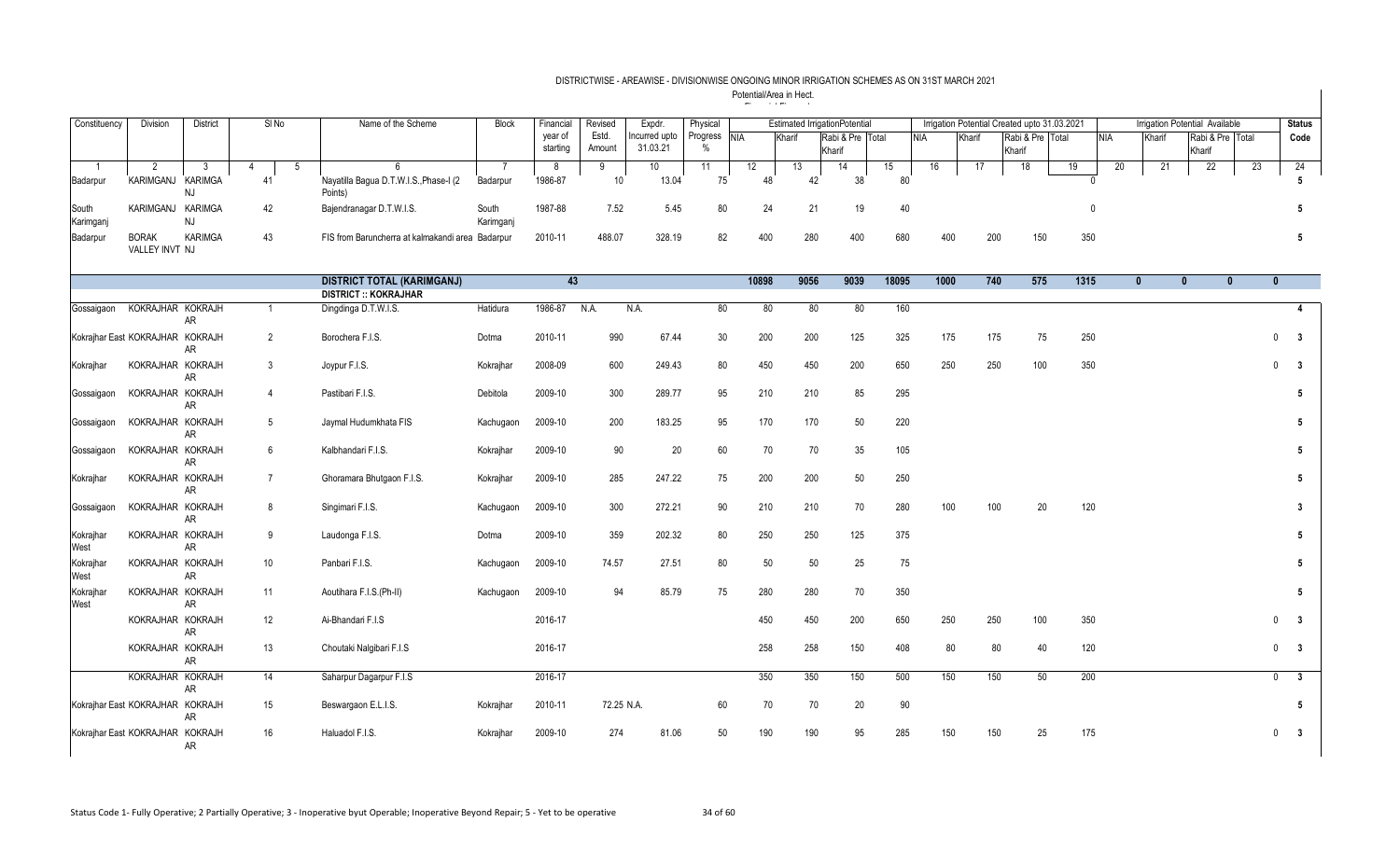| Constituency                     | Division          | District  | SI <sub>No</sub>    | Name of the Scheme                                                               | Block          | Financial           | Revised         | Expdr.                   | Physical             |      |        | <b>Estimated IrrigationPotential</b> |                  |     |        |    | Irrigation Potential Created upto 31.03.2021 |    |            |        | <b>Irrigation Potential Available</b> |    | <b>Status</b>                          |
|----------------------------------|-------------------|-----------|---------------------|----------------------------------------------------------------------------------|----------------|---------------------|-----------------|--------------------------|----------------------|------|--------|--------------------------------------|------------------|-----|--------|----|----------------------------------------------|----|------------|--------|---------------------------------------|----|----------------------------------------|
|                                  |                   |           |                     |                                                                                  |                | year of<br>starting | Estd.<br>Amount | ncurred upto<br>31.03.21 | Progress NIA<br>$\%$ |      | Kharif | Rabi & Pre Total<br>Kharif           |                  | NIA | Kharif |    | Rabi & Pre Total<br>Kharif                   |    | <b>NIA</b> | Kharif | Rabi & Pre Total<br>Kharif            |    | Code                                   |
| $\overline{1}$                   | 2                 | 3         | $\overline{4}$<br>5 | 6                                                                                | $\overline{7}$ | 8                   | 9               | 10                       | 11                   | 12   | 13     | 14                                   | 15 <sub>15</sub> | 16  |        | 17 | 18                                           | 19 | 20         | 21     | 22                                    | 23 | 24                                     |
| Gossaigaon                       | KOKRAJHAR KOKRAJH | AR        | 17                  | Kharkhari F.I.S.                                                                 | Hatidura       | 2013-14             | 2504.5          | 2304.36                  | 90                   | 1250 | 1250   | 200                                  | 1450             |     |        |    |                                              |    |            |        |                                       |    | 5                                      |
| Gauripur                         | KOKRAJHAR KOKRAJH | AR        | 18                  | Bostomjhora FIS                                                                  | Debitola       | 2013-14             | 517.62          | 222.27                   | 45                   | 270  | 270    | 100                                  | 370              |     |        |    |                                              |    |            |        |                                       |    | 5                                      |
| Kokrajhar<br>West                | KOKRAJHAR KOKRAJH | AR        | 19                  | Hazarkia- II FIS                                                                 | Dotma          | 2013-14             | 680             | 373.21                   | 65                   | 400  |        | 400<br>100                           | 500              |     |        |    |                                              |    |            |        |                                       |    | 5                                      |
| Kokrajhar<br>West                | KOKRAJHAR KOKRAJH | AR        | 20                  | Buri FIS                                                                         | Dotma          | 2013-14             | 460             | 258.87                   | 80                   | 320  |        | 320<br>75                            | 395              |     |        |    |                                              |    |            |        |                                       |    | 5                                      |
| Kokrajhar East KOKRAJHAR KOKRAJH |                   | AR        | 21                  | Doraigabonai FIS                                                                 | Dotma          | 2013-14             | 480             | 388.8                    | 85                   | 320  |        | 320<br>80                            | 400              |     |        |    |                                              |    |            |        |                                       |    | 5                                      |
| Kokrajhar<br>West                | KOKRAJHAR KOKRAJH | <b>AR</b> | 22                  | Pokalagi FIS                                                                     | Kachugaon      | 2013-14             | 468.48          | 438.66                   | 90                   | 300  |        | 300<br>85                            | 385              |     |        |    |                                              |    |            |        |                                       |    | 5                                      |
| Gossaigaon                       | KOKRAJHAR KOKRAJH | AR        | 23                  | Panwari FIS                                                                      | Kachugaon      | 2013-14             | 1883            | 1437.87                  | 85                   | 980  |        | 980<br>150                           | 1130             |     |        |    |                                              |    |            |        |                                       |    | 5                                      |
| Kokrajhar<br>West                | KOKRAJHAR KOKRAJH | AR        | 24                  | Malbhog F.I.S.                                                                   | Kachugaon      | 2009-10             | 375             | 333.33                   | 90                   | 255  |        | 255<br>100                           | 355              |     |        |    |                                              |    |            |        |                                       |    | 5                                      |
| Kokrajhar<br>West                | KOKRAJHAR KOKRAJH | <b>AR</b> | 25                  | Hadla Bund FIS under SCSP 2017-18                                                | Kachugaon      | 2017-18             | 75.23           | 50.01                    | 70                   | 40   |        | 40<br>20                             | 60               |     |        |    |                                              |    |            |        |                                       |    | 5                                      |
| Gossaigaon                       | KOKRAJHAR KOKRAJH | AR        | 26                  | Construction of FIS bund at<br>Shyamdasguri Paglijhora under SCSP<br>for 2018-19 | Kachugaon      | 2018-19             | 97.82           | $\mathbf 0$              | $\mathbf{0}$         | 180  |        | 180<br>80                            | 260              |     |        |    |                                              |    |            |        |                                       |    | 5                                      |
| Gossaigaon                       | KOKRAJHAR KOKRAJH | AR        | 27                  | Construction of FIS bund at Dolarpara<br>Dwisa under SCSP for 2018-19            | Kachugaon      | 2018-19             | 98.89           | $\mathbf{0}$             | $\mathbf{0}$         | 150  |        | 150<br>50                            | 200              |     |        |    |                                              |    |            |        |                                       |    | 5                                      |
| Gossaigaon                       | KOKRAJHAR KOKRAJH | AR        | 28                  | Dodhere FIS under SCSp 2019-20                                                   | Kachugaon      | 2019-20             | 109.7           | $\mathbf{0}$             | $\mathbf{0}$         | 300  |        | 300<br>100                           | 400              |     |        |    |                                              |    |            |        |                                       |    | 5                                      |
| Gossaigaon                       | KOKRAJHAR KOKRAJH | <b>AR</b> | 29                  | Jamphaidara FIS under SCSP 201-20                                                | Kachugaon      | 2019-20             | 96.11           | $\mathbf{0}$             | $\mathbf 0$          | 55   |        | 55<br>30                             | 85               |     |        |    |                                              |    |            |        |                                       |    | $5\phantom{.0}$                        |
| Kokrajhar East KOKRAJHAR KOKRAJH |                   | AR        | 30                  | Abhoykhuti Bandarpara F.I.S.                                                     | Kokrajhar      | 2018-20             | 150 N.A.        |                          | 70                   | 150  |        | 150<br>100                           | 250              |     |        |    |                                              |    |            |        |                                       |    | $5\phantom{.0}$                        |
| Gossaigaon                       | KOKRAJHAR KOKRAJH | AR        | 31                  | Moktaigaon E.L.I.S.                                                              | Gossaigaon     | 1986-87             | N.A.            | N.A.                     | 50                   | 210  | 210    | 200                                  | 410              |     |        |    |                                              |    |            |        |                                       |    | $5\phantom{.0}$                        |
| Kokrajhar                        | KOKRAJHAR KOKRAJH | AR        | 32                  | Haluadol D.T.W.I.S.                                                              | Kokrajhar      | 2008-09             | 67.82           | 29.58                    | 60                   | 40   |        | 40<br>30                             | 70               |     | 27     | 27 |                                              | 10 | 37         |        |                                       |    | $\mathbf 0$<br>$\overline{\mathbf{3}}$ |
| Kokrajhar<br>West                | KOKRAJHAR KOKRAJH | AR        | 33                  | Lenkhuna D.T.W.I.S.                                                              | Kachugaon      | 1993-94             | N.A.            | N.A.                     |                      |      | 40     | 40<br>40                             | 80               |     |        |    |                                              |    |            |        |                                       |    | $\overline{4}$                         |
| Kachugaon                        | KOKRAJHAR KOKRAJH | AR        | 34                  | Kadamquri D.T.W.I.S.                                                             | Kachugaon      | 1987-88             | 17.21 N.A.      |                          | 70                   |      | 80     | 80<br>80                             | 160              |     |        |    |                                              |    |            |        |                                       |    | 4                                      |
| Kokrajhar<br>West                | KOKRAJHAR KOKRAJH | AR        | 35                  | Bajrabeel D.T.W.I.S.                                                             | Gossaigaon     | 1991-92             | 60.78 N.A.      |                          | 30                   |      | 40     | 40<br>40                             | 80               |     |        |    |                                              |    |            |        |                                       |    | $\boldsymbol{\Lambda}$                 |
|                                  | KOKRAJHAR KOKRAJH | AR        | 36                  | Boraguri D.T.W.I.S.                                                              | Dotma          | 1993 - 94           |                 |                          |                      |      |        |                                      |                  |     |        |    |                                              |    |            |        |                                       |    | 4                                      |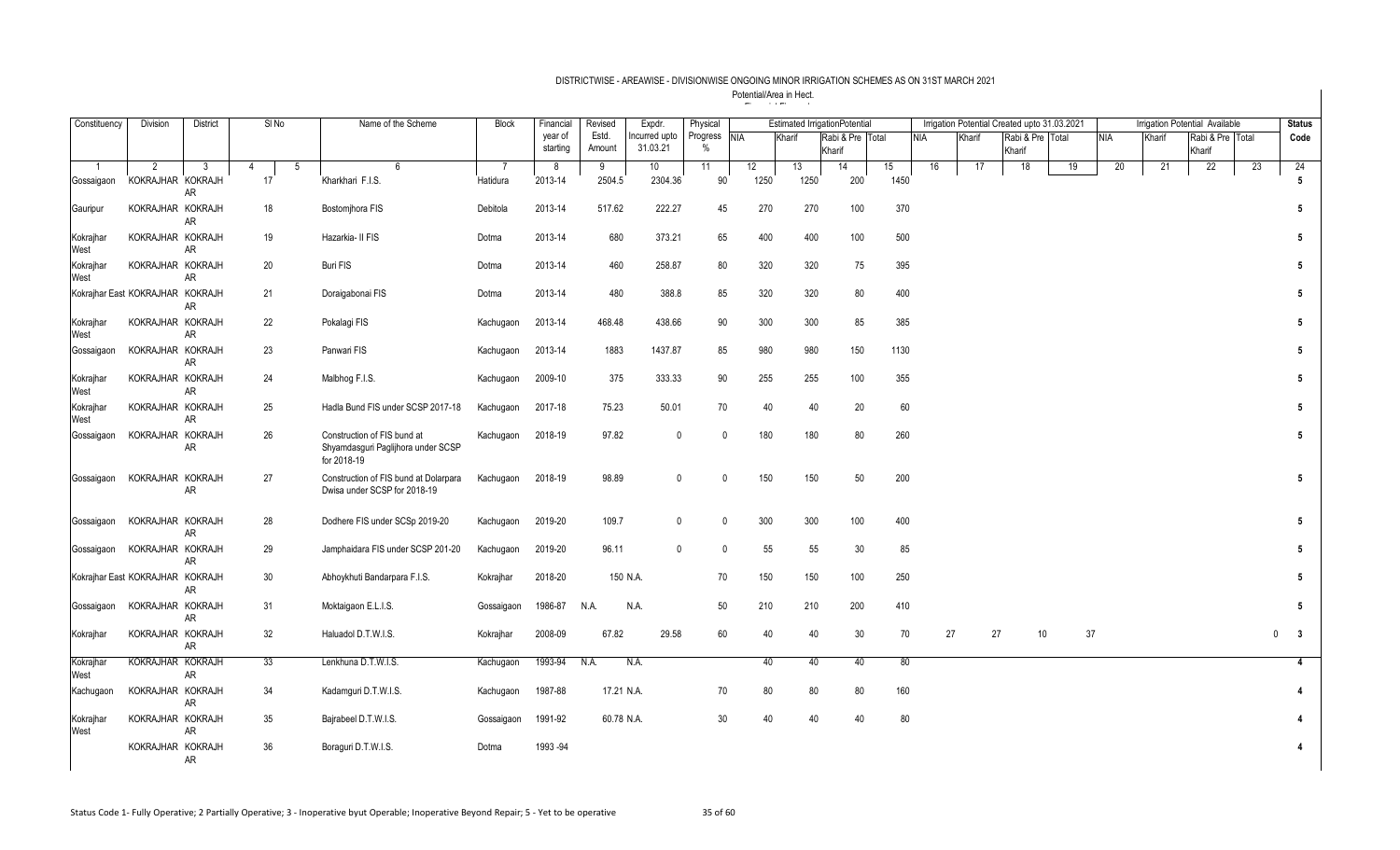| Constituency                     | Division             | <b>District</b>                 |    | SINo | Name of the Scheme                                                                 | Block     | Financial<br>year of | Revised<br>Estd. | Expdr.<br>Incurred upto | Physical     |       |        | <b>Estimated IrrigationPotential</b> |       |            |        | Irrigation Potential Created upto 31.03.2021 |      |            |              | Irrigation Potential Available |              | <b>Status</b> |
|----------------------------------|----------------------|---------------------------------|----|------|------------------------------------------------------------------------------------|-----------|----------------------|------------------|-------------------------|--------------|-------|--------|--------------------------------------|-------|------------|--------|----------------------------------------------|------|------------|--------------|--------------------------------|--------------|---------------|
|                                  |                      |                                 |    |      |                                                                                    |           | starting             | Amount           | 31.03.21                | Progress NIA |       | Kharif | Rabi & Pre Total                     |       | <b>NIA</b> | Kharif | Rabi & Pre Total                             |      | <b>NIA</b> | Kharif       | Rabi & Pre Total               |              | Code          |
|                                  |                      |                                 |    |      |                                                                                    |           |                      |                  |                         |              |       |        | Kharif                               |       |            |        | Kharif                                       |      |            |              | Kharif                         |              |               |
|                                  | 2                    | 3                               |    | -5   |                                                                                    |           | -8                   | 9                | 10 <sup>°</sup>         | 11           | 12    | 13     | 14                                   | 15    | 16         | 17     | 18                                           | 19   | 20         | 21           | 22                             | 23           | 24            |
|                                  | KOKRAJHAR KOKRAJH    | <b>AR</b>                       | 37 |      | Karaitari Kotpara D.T.W.I.S.                                                       | Dotma     | 1993-94              |                  |                         |              |       |        |                                      |       |            |        |                                              |      |            |              |                                |              |               |
|                                  | KOKRAJHAR KOKRAJH    | <b>AR</b>                       | 38 |      | Dabargaon D.T.W.I.S. 2pt.s                                                         | Kokrajhar | 2018-19              |                  |                         |              |       |        |                                      |       |            |        |                                              |      |            |              |                                |              |               |
| Kokrajhar<br>West                | KOKRAJHAR KOKRAJH    | <b>AR</b>                       | 39 |      | Alengmari FIS                                                                      | Kokrajhar | 2018-19              |                  | 150 N.A.                | 80           | 150   |        | 150<br>100                           |       | 250        |        |                                              |      |            |              |                                |              | 5             |
| Gossaigaor                       | KOKRAJHAR KOKRAJH    | <b>AR</b>                       | 40 |      | Jogirbhita MDTWS (1 Point)                                                         | Kachugaon | 2019-20              | 30 <sup>°</sup>  |                         | 60           |       | 12     | 12<br>5                              |       | 17         |        |                                              |      |            |              |                                |              |               |
| Gossaigaon                       | KOKRAJHAR KOKRAJH    | <b>AR</b>                       | 41 |      | Bashbari (Babubia) MDTWS (1 Point)                                                 | Kachugaon | 2019-20              | 30               |                         | 40           |       | 12     | 12<br>5                              |       | 17         |        |                                              |      |            |              |                                |              | 5             |
| Gossaigaon                       | KOKRAJHAR KOKRAJH    | <b>AR</b>                       | 42 |      | Banglabari (Bhumka) MDTWS (1 Point)                                                | Kachugaon | 2019-20              | 30               |                         | 50           |       | 12     | 12<br>$\overline{5}$                 |       | 17         |        |                                              |      |            |              |                                |              |               |
| Kokrajhar East KOKRAJHAR KOKRAJH |                      | <b>AR</b>                       | 43 |      | Seseapani MDTWS (2 points)                                                         | Kokrajhar | 2020-21              | 30               |                         | 80           |       | 24     | 24<br>10                             |       | 34         |        |                                              |      |            |              |                                |              |               |
| Kokrajhar East CHAMPAMAT CHAMPAM | I PR DIV NO.I ATI PR | DIV NO.I                        | 44 |      | Henobil Kukurmari FIS                                                              | Kokrajhar | 2015-16              | 1515             | 952.15                  | 70           | 644   | 644    | 644                                  |       | 1288       |        |                                              |      |            |              |                                |              |               |
| Kokraihar East CHAMPAMAT CHAMPAM | I PR DIV NO.I ATI PR | DIV NO.I                        | 45 |      | Balajan Barghola Falimari FIS                                                      | Kokrajhar | 2015-16              | 886              | 647.13                  | 70           | 510   | 510    | 510                                  |       | 1020       |        |                                              |      |            |              |                                |              | 5             |
|                                  |                      |                                 |    |      | 20 DISTRICT TOTAL (KOKRAJHAR)                                                      |           | 45                   |                  |                         |              | 10232 | 10232  | 4469                                 | 14701 |            | 1182   | 420<br>1182                                  | 1602 |            | $\mathbf{0}$ | $\mathbf{0}$                   | $\mathbf{0}$ | $\mathbf{u}$  |
| Kokrajhar East KOKRAJHAR         |                      | <b>KOKRAJHA</b><br>$\mathsf{R}$ |    |      | Tube well points (both Solar & Electrical)<br>access to Ground water (PMKSY- HKKP) | Kokrajhar | 2018-19              |                  |                         |              |       |        |                                      |       |            |        |                                              |      |            |              |                                |              |               |
| Kokrajhar West KOKRAJHAR         |                      | <b>KOKRAJHA</b>                 |    |      | Tube well points (both Solar & Electrical)<br>access to Ground water (PMKSY- HKKP) |           | 2018-19              |                  |                         |              |       |        |                                      |       |            |        |                                              |      |            |              |                                |              |               |
| Gossaigaon                       | <b>KOKRAJHAR</b>     | R<br><b>KOKRAJHA</b>            |    |      | Tube well points (both Solar & Electrical)<br>access to Ground water (PMKSY- HKKP) |           | 2018-19              |                  |                         |              |       |        |                                      |       |            |        |                                              |      |            |              |                                |              |               |
|                                  | <b>KOKRAJHAR</b>     |                                 |    |      | <b>KOKRAJHAR- PMKSY</b>                                                            |           | 86                   |                  |                         |              | 344   | 344    | 344                                  | 688   |            |        |                                              |      |            |              |                                |              |               |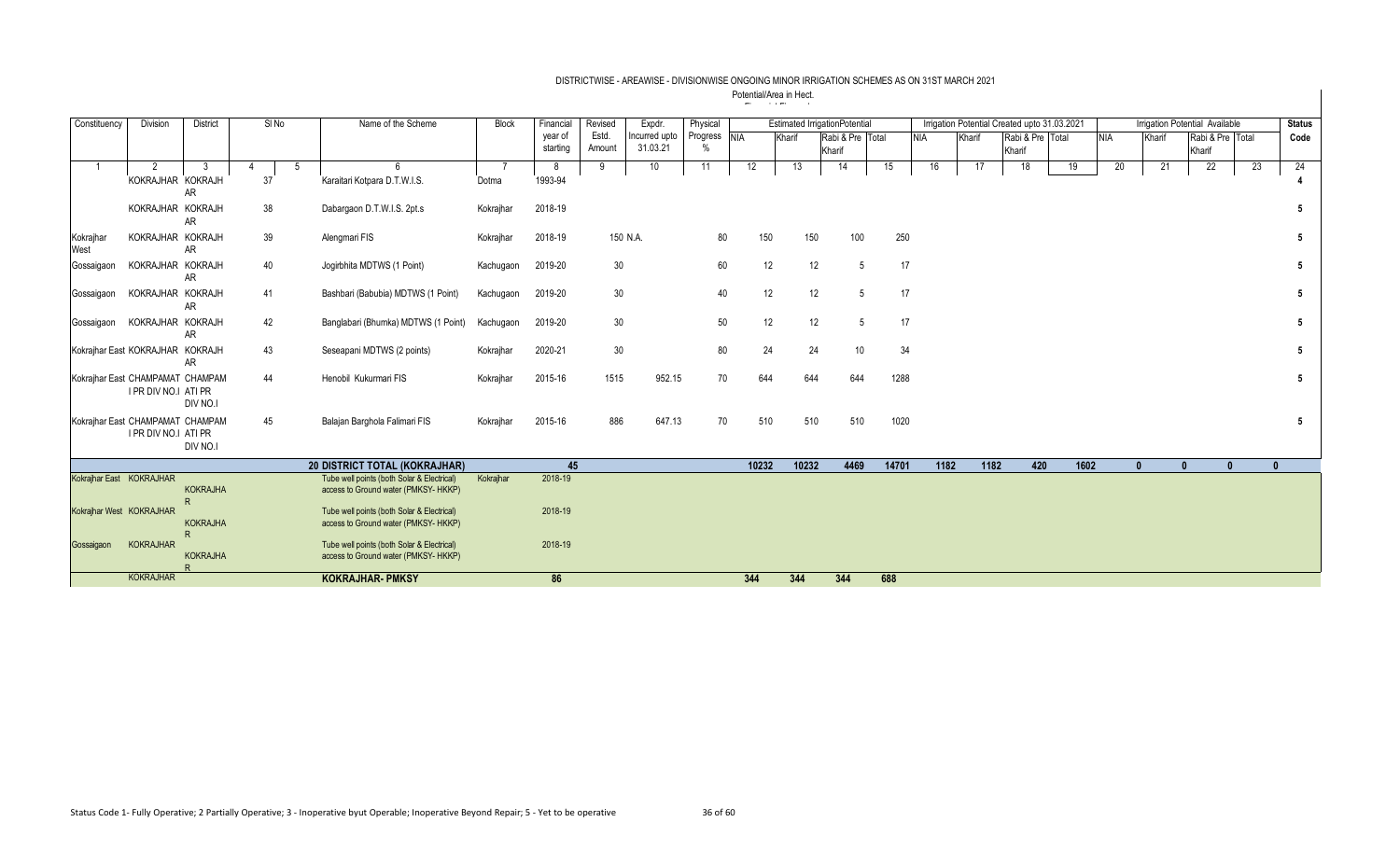| Constituency                   | <b>Division</b> | <b>District</b>              | SI <sub>No</sub> | Name of the Scheme                                     | <b>Block</b>   | Financial           | Revised         | Expdr.                   | Physical             |     |                       | <b>Estimated IrrigationPotential</b> |    |      |    |        | Irrigation Potential Created upto 31.03.2021 |    |            |    | Irrigation Potential Available |                  |    | <b>Status</b>   |
|--------------------------------|-----------------|------------------------------|------------------|--------------------------------------------------------|----------------|---------------------|-----------------|--------------------------|----------------------|-----|-----------------------|--------------------------------------|----|------|----|--------|----------------------------------------------|----|------------|----|--------------------------------|------------------|----|-----------------|
|                                |                 |                              |                  |                                                        |                | year of<br>starting | Estd.<br>Amount | ncurred upto<br>31.03.21 | Progress NIA<br>$\%$ |     | Kharif                | Rabi & Pre Total                     |    | NIA  |    | Kharif | Rabi & Pre Total                             |    | <b>NIA</b> |    | Kharif                         | Rabi & Pre Total |    | Code            |
|                                |                 |                              |                  | 6                                                      | $\overline{7}$ |                     |                 |                          |                      |     |                       | Kharif                               |    |      |    |        | Kharif                                       |    |            |    |                                | Kharif           |    |                 |
| $\overline{1}$                 | $\overline{2}$  | $3\phantom{a}$               | 5<br>4           | <b>DISTRICT :: LAKHIMPUR</b>                           |                | 8                   | 9               | 10 <sup>°</sup>          | 11                   | 12  | 13                    | 14                                   | 15 |      | 16 | 17     | 18                                           | 19 |            | 20 | 21                             | 22               | 23 | 24              |
| nowboicha                      |                 | LAKHIMPUR LAKHIMPU           | 1                | Gabharu F.I.S.                                         | nowboicha      | 1986-87             | 30 <sup>2</sup> | 52.07                    | 50                   | 200 | 200                   | 150                                  |    | 350  |    |        |                                              |    |            |    |                                |                  |    | $\overline{4}$  |
|                                |                 | R                            |                  |                                                        |                |                     |                 |                          |                      |     |                       |                                      |    |      |    |        |                                              |    |            |    |                                |                  |    |                 |
| nowboicha                      |                 | LAKHIMPUR LAKHIMPU<br>R      | 2                | Pilkhana F.I.S.                                        | nowboicha      | 2009-10             | 200             | 65.86                    | 70                   | 200 | 200                   | 140                                  |    | 340  |    |        |                                              |    |            |    |                                |                  |    | 5               |
| Lakhimpur                      |                 | LAKHIMPUR LAKHIMPU<br>R      | 3                | Jamun F.I.S.                                           | Lakhimpur      | 2010-11             | 453             | 377.14                   | 91                   | 450 | 450                   | 300                                  |    | 750  |    |        |                                              |    |            |    |                                |                  |    | $5\phantom{.0}$ |
| nowboicha                      |                 | LAKHIMPUR LAKHIMPU<br>R.     | $\overline{4}$   | Meneha F.I.S.                                          | nowboicha      | 2010-11             | 480             | 68.02                    | 60                   | 450 | 450                   | 250                                  |    | 700  |    |        |                                              |    |            |    |                                |                  |    | $5\phantom{.0}$ |
| Lakhimpur                      |                 | LAKHIMPUR LAKHIMPU           | 5                | Gumnadi FIS                                            | Lakhimpur      | 2013-14             | 748 N.A.        |                          | 40                   | 700 | 700                   | 400                                  |    | 1100 |    |        |                                              |    |            |    |                                |                  |    | 5               |
| Dhakuakhana LAKHIMPUR LAKHIMPU |                 | R                            | 6                | Ghagar FIS                                             | Boginadi       | 2013-14             | 480 N.A.        |                          | 30                   | 400 | 400                   | 250                                  |    | 650  |    |        |                                              |    |            |    |                                |                  |    | $5\phantom{.0}$ |
| Dhakuakhana LAKHIMPUR LAKHIMPU |                 | $\mathsf{R}$                 | $\overline{7}$   | <b>Balijan FIS</b>                                     | Boginadi       | 2020-21             | 1195.1 N.A.     |                          |                      | 800 | 800                   | 400                                  |    | 1200 |    |        |                                              |    |            |    |                                |                  |    | 5               |
| Bihpuria                       |                 | R<br>LAKHIMPUR LAKHIMPU      | 8                | Durpang D.T.W.I.S., Phase-II (4 Points)                | Narayanpur     | 1986-87             | 31.45           | 56.77                    | 90                   | 120 | 120                   | 80                                   |    | 200  |    |        |                                              |    |            |    |                                |                  |    | 4               |
| Bihpuria                       |                 | R<br>LAKHIMPUR LAKHIMPU<br>R | 9                | Madhabpur D.T.W.I.S.(3 Points)                         | Narayanpur     | 1990-91             | 29.28           | 35.66                    | 30                   | 108 | 108                   | 90                                   |    | 198  |    |        |                                              |    |            |    |                                |                  |    | 4               |
| Lakhimpur                      |                 | LAKHIMPUR LAKHIMPU<br>R      | 10               | Rangsali Debera D.T.W.I.S. (1 Point)                   | Lakhimpur      | 1991-92             | 11.1 Nil        |                          |                      |     | 36<br>36              | 26                                   |    | 62   |    |        |                                              |    |            |    |                                |                  |    | 4               |
| Lakhimpur                      |                 | LAKHIMPUR LAKHIMPU<br>R      | 11               | Patrichuk Sluice Gate F.I.S.                           | Ghilamora      | 2011-12             | 70              |                          |                      | 120 | 120                   | 80                                   |    | 200  |    |        |                                              |    |            |    |                                |                  |    | 5               |
| Bihpuria                       |                 | LAKHIMPUR LAKHIMPU<br>R      | 12               | Marichapathar D.T.W.I.S. (1 Point)                     | Bihpuria       | 1990-91             | 9.2             | 54.49                    | 30                   |     | 36<br>36              | 24                                   |    | 60   |    |        |                                              |    |            |    |                                |                  |    | 4               |
| Lakhimpur                      |                 | LAKHIMPUR LAKHIMPU<br>R      | 13               | Bhartikachari D.T.W.I.S. (1 Point)                     | Telahi         | 1990-91             | 11.1            |                          |                      |     | 36<br>36              | 24                                   |    | 60   |    |        |                                              |    |            |    |                                |                  |    | 4               |
| nowboicha                      |                 | LAKHIMPUR LAKHIMPU<br>R      | 14               | Dighalpukhuri D.T.W.I.S.(1 Point)                      | nowboicha      | 1991-92             | 11.11           |                          |                      |     | 36<br>36              | 26                                   |    | 62   |    |        |                                              |    |            |    |                                |                  |    | 5               |
| Dhakuakhana LAKHIMPUR LAKHIMPU |                 | R                            | 15               | Bordubijan F.I.S.                                      | Boginadi       | 2010-11             | 89.67           | 41.88                    | 80                   | 240 | 240                   | 160                                  |    | 400  |    |        |                                              |    |            |    |                                |                  |    | $5\phantom{.0}$ |
| Lakhimpur                      |                 | LAKHIMPUR LAKHIMPU<br>R      | 16               | Solar powered MDTW at Lakhimpur area Telahi<br>(1 Pt.) |                | 2017-18             | 20.62           |                          | 25                   |     | 10<br>10              | 5                                    |    | 15   |    |        |                                              |    |            |    |                                |                  |    | $5\phantom{.0}$ |
| Bihpuria                       |                 | LAKHIMPUR LAKHIMPU<br>R      | 17               | Solar powered MDTW at Bihpuria area<br>(1 Pt.)         | Narayanpur     | 2017-18             | 20.62           |                          | 25                   |     | 10 <sup>°</sup><br>10 | 5                                    |    | 15   |    |        |                                              |    |            |    |                                |                  |    | 5               |
| Lakhimpur                      |                 | LAKHIMPUR LAKHIMPU<br>R      | 18               | Gohain Tekela MDTW (2 points)                          | Lakhimpur      | 2020-21             | 30 <sup>°</sup> | 6.33                     | 25                   |     | 10<br>10              | 10                                   |    | 20   |    |        |                                              |    |            |    |                                |                  |    | 5               |
| Bihpuria                       |                 | LAKHIMPUR LAKHIMPU<br>R      | 19               | Badati Lagachu MDTW                                    | Lakhimpur      | 2020-21             | 30              | 8.55                     | 30                   |     | 10<br>10              | 10                                   |    | 20   |    |        |                                              |    |            |    |                                |                  |    | $5\phantom{.0}$ |
| Bihpuria                       |                 | LAKHIMPUR LAKHIMPU<br>R      | $\overline{20}$  | Jakharia MDTW                                          | Bihpuria       | 2020-21             | 30              |                          | 25                   |     | 10<br>10 <sup>°</sup> | 10                                   |    | 20   |    |        |                                              |    |            |    |                                |                  |    | $5\overline{5}$ |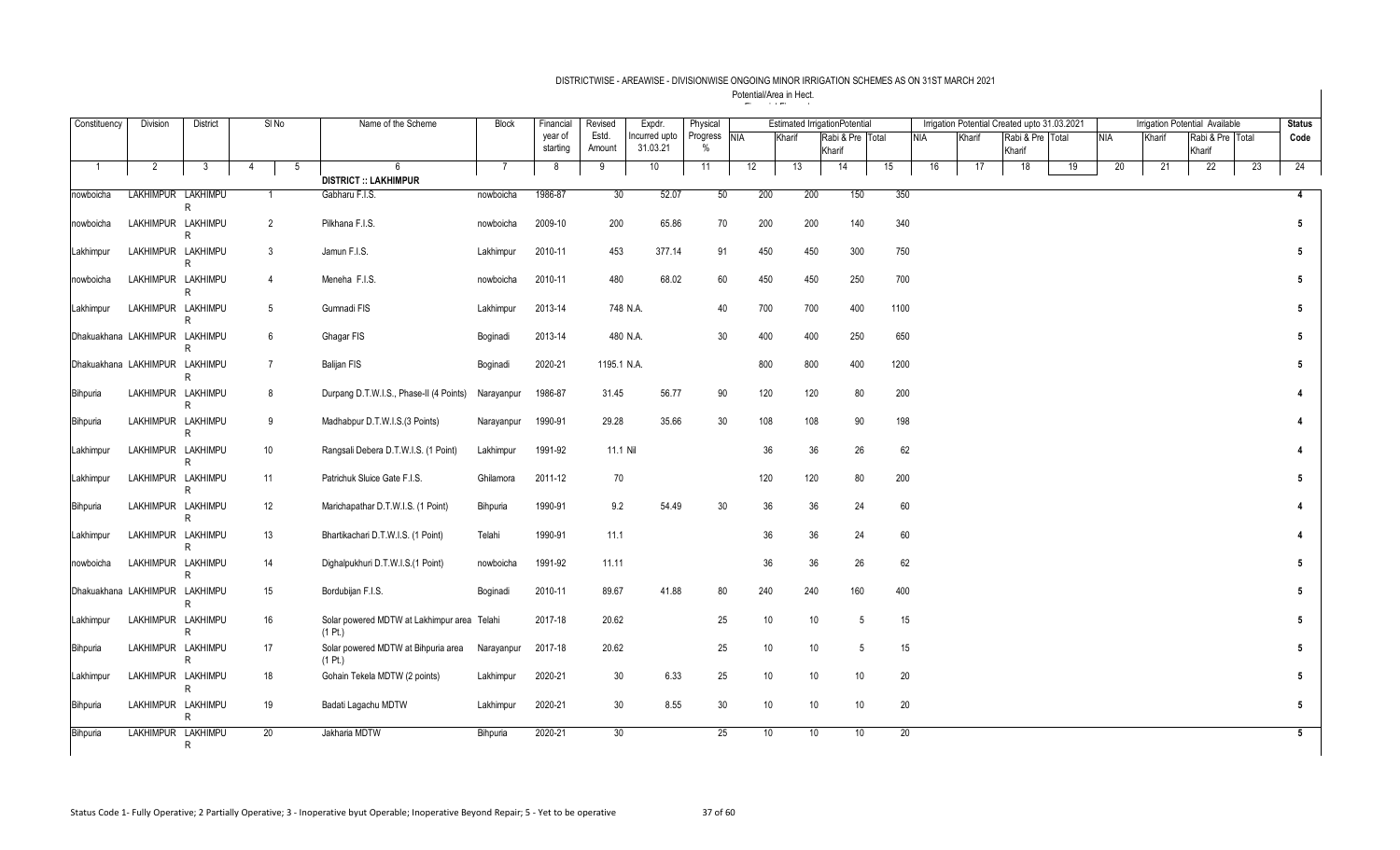| Constituency                   | <b>Division</b>    | <b>District</b>     | SI <sub>No</sub>    | Name of the Scheme                                              | <b>Block</b>        | Financial           | Revised         | Expdr.                   | Physical          |      |                       | <b>Estimated IrrigationPotential</b> |                 |     |     |        |        |                  | Irrigation Potential Created upto 31.03.2021 |            |              |              | Irrigation Potential Available |    | <b>Status</b>          |
|--------------------------------|--------------------|---------------------|---------------------|-----------------------------------------------------------------|---------------------|---------------------|-----------------|--------------------------|-------------------|------|-----------------------|--------------------------------------|-----------------|-----|-----|--------|--------|------------------|----------------------------------------------|------------|--------------|--------------|--------------------------------|----|------------------------|
|                                |                    |                     |                     |                                                                 |                     | year of<br>starting | Estd.<br>Amount | ncurred upto<br>31.03.21 | Progress NIA<br>% |      | Kharif                | Rabi & Pre Total<br>Kharif           |                 | NIA |     | Kharif | Kharif | Rabi & Pre Total |                                              | <b>NIA</b> | Kharif       |              | Rabi & Pre Total<br>Kharif     |    | Code                   |
|                                | 2                  | 3                   | $\overline{4}$<br>5 | 6                                                               | $\overline{7}$      | 8                   | 9               | 10                       | 11                | 12   | 13                    | 14                                   | 15              |     | 16  | 17     |        | 18               | 19                                           | 20         |              | 21           | 22                             | 23 | 24                     |
| Bihpuria                       | LAKHIMPUR LAKHIMPU | R                   | 21                  | Tatibahar Mornoiquri MDTW                                       | Narayanpur          | 2020-21             | 30 <sup>7</sup> | 15.39                    | 30 <sup>°</sup>   |      | 10<br>10              | 10                                   | 20 <sup>2</sup> |     |     |        |        |                  |                                              |            |              |              |                                |    | 5                      |
| Bihpuria                       | LAKHIMPUR LAKHIMPU | R                   | 22                  | No. 3 Nimuri MDTW                                               | Narayanpur          | 2020-21             | 30 <sup>°</sup> |                          |                   |      | 10<br>10              | 10                                   | 20              |     |     |        |        |                  |                                              |            |              |              |                                |    | 5                      |
| Dhakuakhana DHAKUAKHA LAKHIMPU | NA                 | R                   | 23                  | Bhogamukh L.I.S.                                                | Dhakuakhana 1988-89 |                     | 34.9            | 36.51                    | 70                | 200  | 200                   | 100                                  | 300             |     |     |        |        |                  |                                              |            |              |              |                                |    | 5                      |
| Dhakuakhana DHAKUAKHA LAKHIMPU | NA                 | R                   | 24                  | Puthikhati L.I.S.                                               | Dhakuakhana 1988-89 |                     | 28.75           | 25.9                     | 25                | 200  | 200                   | 100                                  | 300             |     |     |        |        |                  |                                              |            |              |              |                                |    | 5                      |
| Dhakuakhana DHAKUAKHA LAKHIMPU | <b>NA</b>          | R                   | 25                  | Thekeraguri L.I.S., Phase-II                                    | Dhakuakhana 1986-87 |                     | 20              | 21.18                    | 90                | 280  | 280                   | 150                                  | 430             |     | 100 |        | 100    | 50               |                                              | 150        |              |              |                                |    | 3                      |
| Dhakuakhana DHAKUAKHA LAKHIMPU | NA                 | R                   | 26                  | Dimoruguri Dangdhora L.I.S.                                     | Dhakuakhana 1988-89 |                     | 50.37           | 43.4                     | 60                | 170  | 170                   | 100                                  | 270             |     |     |        |        |                  |                                              |            |              |              |                                |    | 5                      |
| Dhakuakhana DHAKUAKHA LAKHIMPU | NA                 | R                   | 27                  | Chekoni Dangdhora D.T.W.I.S.(1 Point)                           | Dhakuakhana 1992-93 |                     |                 |                          |                   |      | 36<br>36              | 20                                   | 56              |     |     |        |        |                  |                                              |            |              |              |                                |    |                        |
| Dhakuakhana DHAKUAKHA LAKHIMPU | <b>NA</b>          | R                   | 28                  | Gogamukh D.T.W.I.S. (2 Points)                                  | Dhakuakhana 1991-92 |                     | N.A.            | N.A.                     | 20                |      | 72<br>40              | 32                                   | 72              |     |     |        |        |                  |                                              |            |              |              |                                |    | $\boldsymbol{\Lambda}$ |
| Dhakuakhana DHAKUAKHA LAKHIMPU | <b>NA</b>          | R                   | 29                  | S.T.W.I.S. at Ghilamora and<br>Dhakuakhana D.B. (75 Points)     | Dhakuakhana 2013-14 |                     | 48.47           | 22.4                     | 50                | 150  | 150                   | 110                                  | 260             |     | 80  |        | 80     | 40               |                                              | 120        |              |              |                                |    | $\mathbf{3}$           |
| Dhakuakhana DHAKUAKHA LAKHIMPU | NA                 | R                   | 30                  | Charikoria L.I.S.(L/B)                                          | Dhakuakhana 1987-88 |                     | 20              | 29.83                    | 53                | 100  | 100                   | 50                                   | 150             |     |     |        |        |                  |                                              |            |              |              |                                |    | 4                      |
| Dhakuakhana DHAKUAKHA LAKHIMPU | <b>NA</b>          | R                   | 31                  | Ambari L.I.S.                                                   | Dhakuakhana 1987-88 |                     | 29.78           | 26.56                    | 30                | 170  | 170                   | 100                                  | 270             |     |     |        |        |                  |                                              |            |              |              |                                |    | 4                      |
|                                |                    |                     |                     | 21 DISTRICT TOTAL (LAKHIMPUR)<br><b>DISTRICT :: MORIGAON</b>    |                     | 31                  |                 |                          |                   | 5380 | 5348                  | 3222                                 | 8570            |     | 180 |        | 180    | 90               | 270                                          |            | $\mathbf{0}$ | $\mathbf{0}$ | $\mathbf{0}$                   |    | $\mathbf{0}$           |
| Batadraba                      | <b>MORIGAON</b>    | <b>MORIGAO</b><br>N |                     | Drainage cum irrigation scheme from<br>Deora beel               | Dallonghat          | 1993-94             | 25              |                          |                   | 1000 | 1000                  | 1000                                 | 2000            |     |     |        |        |                  |                                              |            |              |              |                                |    | $\overline{4}$         |
| Batadraba                      | <b>MORIGAON</b>    | <b>MORIGAO</b><br>N | a)                  | Renovation of Drainage cum irrigation<br>scheme from Deora beel | Dallonghat          | 2001-02             | 45.16           | 0.73                     |                   |      |                       |                                      |                 |     |     |        |        |                  |                                              |            |              |              |                                |    |                        |
| Morigaon                       | <b>MORIGAON</b>    | <b>MORIGAO</b><br>N | 2                   | Morakallong F.I.S.                                              | Bhurbandha          | 2010-11             | 329.83          |                          |                   | 253  | 132                   | 253                                  | 385             |     |     |        |        |                  |                                              |            |              |              |                                |    | 5                      |
| Morigaon                       | <b>MORIGAON</b>    | <b>MORIGAO</b><br>N | 3                   | L.I.S.from Charanbeel in Ouzaripathar                           | Bhurbandha          | 1987-88             | 29.4            | 25.14                    | 31                | 240  | 240                   | 120                                  | 360             |     |     |        |        |                  |                                              |            |              |              |                                |    |                        |
| Laharighat                     | <b>MORIGAON</b>    | <b>MORIGAO</b><br>N | $\overline{4}$      | Nagabandha D.T.W.I.S.                                           | Laharighat          | 1986-87             | 6.5             | 3.82                     | 3.82              |      | 40<br>40              | 26                                   | 66              |     |     |        |        |                  |                                              |            |              |              |                                |    |                        |
| Laharighat                     | <b>MORIGAON</b>    | <b>MORIGAO</b><br>N | 5                   | Ulubari D.T.W.I.S.                                              | Laharighat          | 1987-88             | 6.5             | 3.26                     | 60                |      | 40<br>40              | 26                                   | 66              |     |     |        |        |                  |                                              |            |              |              |                                |    | Δ                      |
| Laharighat                     | <b>MORIGAON</b>    | <b>MORIGAO</b><br>N | 6                   | Dhupaguri D.T.W.I.S.                                            | Laharighat          | 1987-88             | 8.64            | 6.22                     | 65                |      | 38<br>40              | 34                                   | 72              |     |     |        |        |                  |                                              |            |              |              |                                |    | 4                      |
| Laharighat                     | <b>MORIGAON</b>    | <b>MORIGAO</b><br>N | $\overline{7}$      | W/C to Sunduba L.I.S.                                           | Laharighat          | 1987-88             | 8.69            | 4.36                     |                   |      | 80<br>$\overline{70}$ | 20                                   | 90              |     |     |        |        |                  |                                              |            |              |              |                                |    |                        |
| Jagiroad                       | <b>MORIGAON</b>    | <b>MORIGAO</b><br>N | 8                   | Barhampur MDTW (Solar)                                          | Mayong              | 2019-20             | 30 <sup>°</sup> |                          | 100               |      | 10 <sup>°</sup><br>10 |                                      | 10 <sup>°</sup> |     | 10  |        | 10     |                  |                                              | 10         | 10           | 10           |                                |    | 10<br>$\overline{2}$   |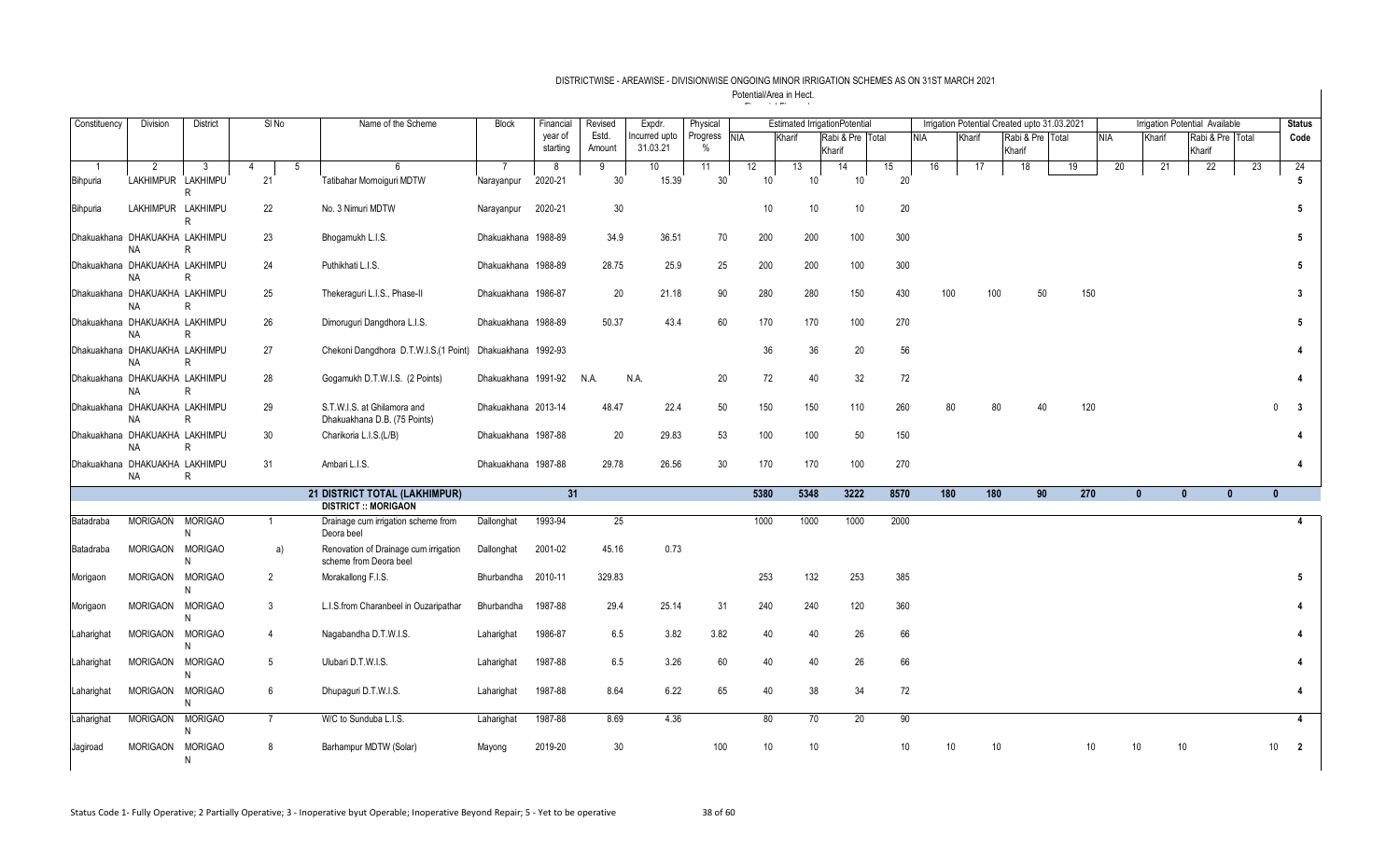| Constituency | Division        | District            | SI <sub>No</sub> | Name of the Scheme                                                                   | <b>Block</b> | Financial           | Revised         | Expdr.                    | Physical                      |      |        | <b>Estimated IrrigationPotential</b> |      |            |        |                 |                  | Irrigation Potential Created upto 31.03.2021 |     |        | <b>Irrigation Potential Available</b> |    | <b>Status</b>      |
|--------------|-----------------|---------------------|------------------|--------------------------------------------------------------------------------------|--------------|---------------------|-----------------|---------------------------|-------------------------------|------|--------|--------------------------------------|------|------------|--------|-----------------|------------------|----------------------------------------------|-----|--------|---------------------------------------|----|--------------------|
|              |                 |                     |                  |                                                                                      |              | year of<br>starting | Estd.<br>Amount | Incurred upto<br>31.03.21 | Progress NIA<br>$\frac{0}{0}$ |      | Kharif | Rabi & Pre Total<br>Kharif           |      | <b>NIA</b> | Kharif | Kharif          | Rabi & Pre Total |                                              | NIA | Kharif | Rabi & Pre Total<br>Kharif            |    | Code               |
|              | 2               | -3                  | -5<br>4          | 6                                                                                    |              | 8                   | 9               | 10                        | 11                            | 12   | 13     | 14                                   | 15   | 16         | 17     |                 | 18               | 19                                           | 20  | 21     | 22                                    | 23 | 24                 |
| Morigaon     | <b>MORIGAON</b> | <b>MORIGAO</b><br>N | 9                | Basanaghat Pathar (Solar)                                                            | Bhurbandha   | 2019-20             | 30              | 6.32                      | 40                            | 10   | 10     |                                      | 10   |            |        |                 |                  |                                              |     |        |                                       |    | 5                  |
| Morigaon     | <b>MORIGAON</b> | <b>MORIGAO</b><br>N | 10 <sup>°</sup>  | Nowkata Pathar (Solar)                                                               | Bhurbandha   | 2019-20             | 30              | 6.32                      | 40                            | 10   | 10     |                                      | 10   |            |        |                 |                  |                                              |     |        |                                       |    | 5                  |
| Jagiroad     | <b>MORIGAON</b> | <b>MORIGAO</b><br>N | 11               | Borola MDTW (Solar)                                                                  | Mayong       | 2019-20             | 30              | 8.55                      | 40                            | 10   | 10     |                                      | 10   |            |        |                 |                  |                                              |     |        |                                       |    |                    |
| Morigaon     | <b>KKID</b>     | <b>MORIGAO</b><br>N | 12               | Haldhiati (Rt) L.I.S. from river Sonai                                               | Dolongghat   | 2011-12             | 499.25          |                           |                               | 500  | 500    | 300                                  | 800  |            |        |                 |                  |                                              |     |        |                                       |    | 5                  |
|              |                 |                     |                  | 22 DISTRICT TOTAL (MORIGAON)                                                         |              | 12                  |                 |                           |                               | 2233 | 2100   | 1779                                 | 3879 |            | 10     | 10 <sup>°</sup> | $\mathbf{0}$     | 10                                           | 10  |        | 10 <sup>°</sup><br>$\mathbf{0}$       |    | 10                 |
|              |                 |                     |                  | <b>DISTRICT :: NAGAON</b>                                                            |              |                     |                 |                           |                               |      |        |                                      |      |            |        |                 |                  |                                              |     |        |                                       |    |                    |
| Barhampur    | <b>NAGAON</b>   | <b>NAGAON</b>       | $\overline{1}$   | Bamuni F.I.S. at Mohankhat                                                           | Kathiatoli   | 2009-10             | 900.73          | 506.69                    | 75                            | 650  | 650    | 130                                  | 780  | 300        |        | 300             | 250              | 550                                          | 300 | 300    | 250                                   |    | 550<br>2           |
| Barhampur    | <b>NAGAON</b>   | <b>NAGAON</b>       | 2                | Bharaquri Pathar F.I.S.                                                              | Barhampur    | 2010-11             | 1598.84         | 93.2                      | 25                            | 1100 | 1100   | 220                                  | 1320 |            |        |                 |                  |                                              |     |        |                                       |    |                    |
| Samaguri     | <b>NAGAON</b>   | <b>NAGAON</b>       | 3                | L.I.S. from Haribhanga beel at Niz<br>Laokhowa                                       | Laokhowa     | 1983-84             | 7.8             | 40.13                     | 70                            | 80   | 80     | 56                                   | 136  |            |        |                 |                  |                                              |     |        |                                       |    |                    |
| Batadraba    | <b>NAGAON</b>   | <b>NAGAON</b>       | 4                | Santijan L.I.S. (Point No. 3)                                                        | Batadraba    | 1984-85             | 32              | 30.51                     | 96                            | 100  | 100    | 72                                   | 172  |            | 60     | 60              | 41               | 101                                          |     |        |                                       |    | $\mathbf{0}$<br>-3 |
| Raha         | <b>NAGAON</b>   | <b>NAGAON</b>       | 5                | L.I.S. from river Kallong at Dighaliati                                              | Raha         | 1984-85             | 5.3 N.A.        |                           | 95                            | 72   | 72     | 70                                   | 142  |            |        |                 |                  |                                              |     |        |                                       |    |                    |
| Raha         | <b>NAGAON</b>   | <b>NAGAON</b>       | 6                | L.I.S. from river Kopili at Bakulguri area                                           | Raha         | 1984-85             | 53.98 N.A.      |                           |                               | 410  | 410    | 308                                  | 718  |            |        |                 |                  |                                              |     |        |                                       |    |                    |
| Nagaon       | <b>NAGAON</b>   | <b>NAGAON</b>       | $\overline{7}$   | L.I.S.from Kopili at Dakhinpat Barjoha                                               | Pakhimuria   | 1988-89             | 20.59           |                           |                               | 60   | 60     | 40                                   | 100  |            |        |                 |                  |                                              |     |        |                                       |    |                    |
| Raha         | <b>NAGAON</b>   | <b>NAGAON</b>       | 8                | L.I.S. from river Borpani in Pamilajaroni<br>Pam                                     | Raha         | 1994-95             | 38              |                           |                               | 100  | 100    | 70                                   | 170  |            |        |                 |                  |                                              |     |        |                                       |    |                    |
| Barhampur    | <b>NAGAON</b>   | <b>NAGAON</b>       | 9                | <b>Exploratory Cum Production Type</b><br>D.T.W.I.S.at Rangaloo                      | Barhampur    | 1979-80             | 28.34           |                           | 45                            | 40   | 40     | 40                                   | 80   |            |        |                 |                  |                                              |     |        |                                       |    |                    |
| Samaguri     | <b>NAGAON</b>   | <b>NAGAON</b>       | 10 <sup>°</sup>  | Rangagora DTW I/S                                                                    | Bajiagaon    | 1987-88             | 25              | 14.73                     | 30                            | 35   | 35     | 10                                   | 45   |            | 15     | 15              | 5                | 20                                           |     |        |                                       |    | 0<br>-3            |
| Batadraba    | <b>NAGAON</b>   | <b>NAGAON</b>       | 11               | D.T.W.I.S. at Hatichung Chamuakisam                                                  | Dallangghat  | 1986-87             |                 |                           |                               | 37   | 37     | 37                                   | 74   |            |        |                 |                  |                                              |     |        |                                       |    |                    |
| Nagaon       | <b>NAGAON</b>   | <b>NAGAON</b>       | 12               | <b>Exploratory Cum Production Type</b><br>D.T.W.I.S.at Hatichung Pakhimuria<br>Mouza | Pakhimuria   | 1986-87             |                 |                           | 12                            | 37   | 37     | 37                                   | 74   |            |        |                 |                  |                                              |     |        |                                       |    |                    |
| Samaguri     | <b>NAGAON</b>   | <b>NAGAON</b>       | 13               | <b>Exploratory Cum Production Type</b><br>D.T.W.I.S.at Khatowal Belguri Mouza        | Bajiagaon    | 1987-88             |                 |                           | 25                            | 80   | 80     | 80                                   | 160  |            |        |                 |                  |                                              |     |        |                                       |    |                    |
| Rupahihat    | <b>NAGAON</b>   | <b>NAGAON</b>       | 14               | D.T.W.I.S. at Laokhowa Khatowal Mouza Rupahi                                         |              | 1987-88             | N.A.            | N.A.                      | 30                            | 35   | 35     | 35                                   | 70   |            |        |                 |                  |                                              |     |        |                                       |    |                    |
| Barhampur    | <b>NAGAON</b>   | <b>NAGAON</b>       | 15               | Majpitoni D.T.W.I.S. (C.G.W.B.)                                                      | Barhampur    | 1987-88             |                 |                           | 27                            | 40   | 40     | 40                                   | 80   |            |        |                 |                  |                                              |     |        |                                       |    |                    |
| Batadraba    | <b>NAGAON</b>   | <b>NAGAON</b>       | 16               | D.T.W.I.S. at Batadraba Mouza                                                        | Batadraba    | 1987-88             |                 |                           | 25                            | 35   | 35     | 35                                   | 70   |            |        |                 |                  |                                              |     |        |                                       |    |                    |
| Dhing        | <b>NAGAON</b>   | <b>NAGAON</b>       | 17               | <b>Exploratory Cum Production Type</b><br>D.T.W.I.S.at Lalitpathar                   | Moirabari    | 1987-88             | 8.25            |                           |                               | 35   | 35     | 35                                   | 70   |            |        |                 |                  |                                              |     |        |                                       |    |                    |
| Dhing        | NAGAON          | <b>NAGAON</b>       | 18               | Expl. Cum Production Type D.T.W.I.S.at<br>Athgaon Mouza                              | Batadraba    | 1987-88             |                 |                           | 25                            | 35   | 35     | 35                                   | 70   |            |        |                 |                  |                                              |     |        |                                       |    |                    |
| Kaliabor     | <b>NAGAON</b>   | <b>NAGAON</b>       | 19               | D.T.W.I.S. at Sonarigaon                                                             | Kaliabor     | 1990-91             | 25.17           |                           | 10                            | 35   | 35     | 20                                   | 55   |            |        |                 |                  |                                              |     |        |                                       |    |                    |
| Kaliabor     | <b>NAGAON</b>   | <b>NAGAON</b>       | 20               | D.T.W.I.S.at Bhakatgaon Goroimari area Kaliabor                                      |              | 1988-89             | 25.15           | 6.68                      | 20                            | 35   | 35     | 35                                   | 70   |            |        |                 |                  |                                              |     |        |                                       |    |                    |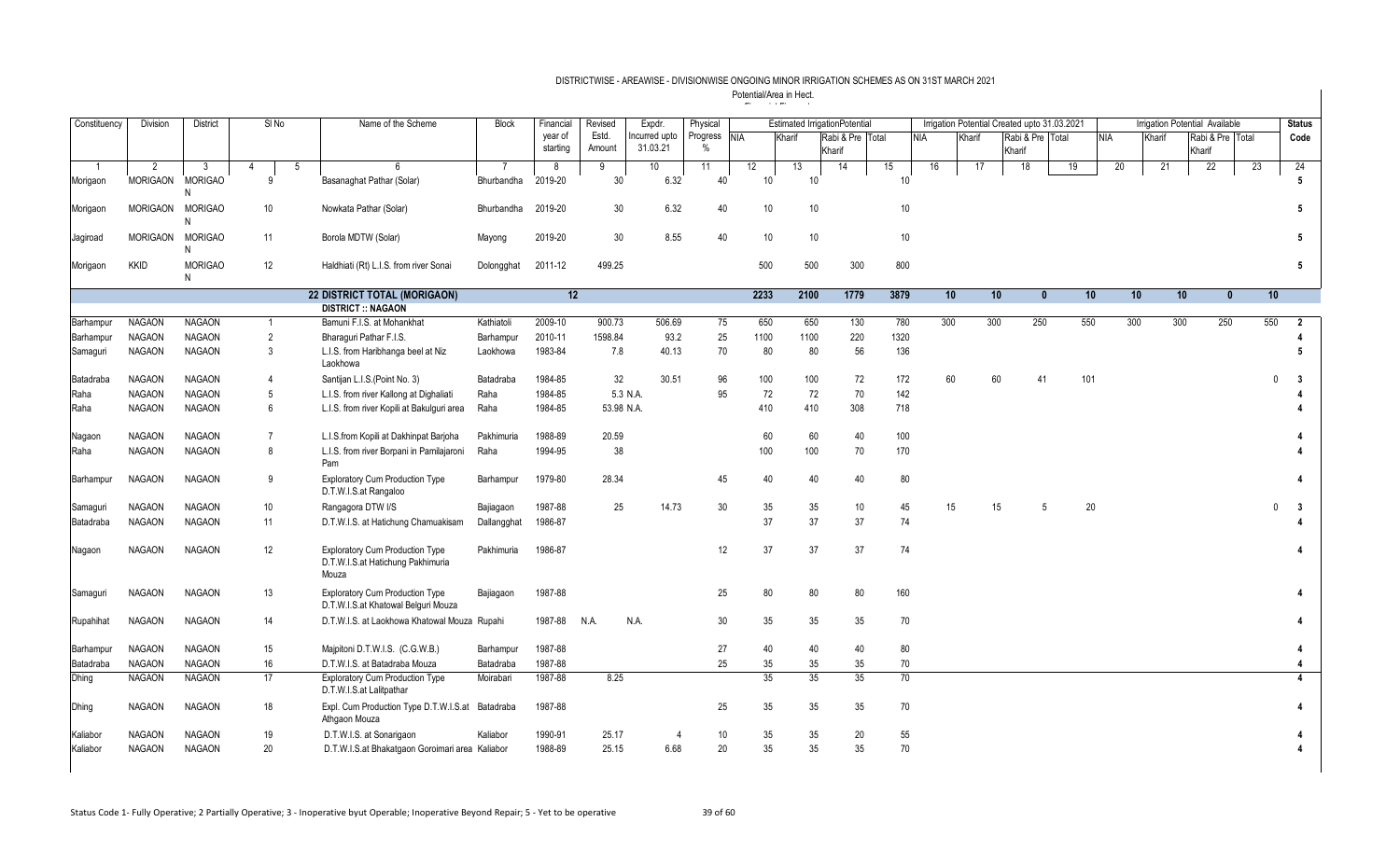| Constituency                | <b>Division</b>                 | District           |         | $SI$ No | Name of the Scheme                                                                                 | <b>Block</b>       | Financial           | Revised         | Expdr.                   | Physical                  |            | <b>Estimated IrrigationPotential</b> |        |                  |    |     |     |        | Irrigation Potential Created upto 31.03.2021 |    |     |        |    | Irrigation Potential Available |    | <b>Status</b> |
|-----------------------------|---------------------------------|--------------------|---------|---------|----------------------------------------------------------------------------------------------------|--------------------|---------------------|-----------------|--------------------------|---------------------------|------------|--------------------------------------|--------|------------------|----|-----|-----|--------|----------------------------------------------|----|-----|--------|----|--------------------------------|----|---------------|
|                             |                                 |                    |         |         |                                                                                                    |                    | year of<br>starting | Estd.<br>Amount | ncurred upto<br>31.03.21 | Progress<br>$\frac{0}{0}$ | <b>NIA</b> | Kharif                               | Kharif | Rabi & Pre Total |    |     | NIA | Kharif | Rabi & Pre Total<br>Kharif                   |    | NIA | Kharif |    | Rabi & Pre Total<br>Kharif     |    | Code          |
| $\overline{1}$<br>Barhampur | $\overline{2}$<br><b>NAGAON</b> | 3<br><b>NAGAON</b> | 4<br>21 | 5       | ĥ<br><b>Exploratory Cum Production Type</b><br>D.T.W.I.S.at Kathiatoli Mouza (2 Points)            | -7<br>Kathiatoli   | 8<br>1987-88        | 9<br>16.23      | 10 <sup>1</sup>          | 11<br>35                  | 12         | 13<br>80                             | 80     | 14<br>40         | 15 | 120 | 16  | 17     | 18                                           | 19 | 20  |        | 21 | $\overline{22}$                | 23 | 24            |
| Nagaon                      | <b>NAGAON</b>                   | <b>NAGAON</b>      | 22      |         | <b>Exploratory Cum Production Type</b><br>D.T.W.I.S.at Itapara Lalung gaon                         | Khagarijan         | 1987-88             |                 |                          | 25                        |            | 35                                   | 35     | 35               |    | 70  |     |        |                                              |    |     |        |    |                                |    |               |
| Samaguri                    | <b>NAGAON</b>                   | <b>NAGAON</b>      | 23      |         | Singimari D.T.W.I.S.                                                                               | Laokhowa           | 1987-88             | 6.59            |                          | 30                        |            | 35                                   | 35     | 35               |    | 70  |     |        |                                              |    |     |        |    |                                |    |               |
| Kaliabor                    | <b>NAGAON</b>                   | <b>NAGAON</b>      | 24      |         | D.T.W.I.S.at Borhola Village.                                                                      | Pachim<br>Kaliabor | 1987-88             | 26.72           | 8.27                     | $\overline{5}$            |            | 35                                   | 35     | 15               |    | 50  |     |        |                                              |    |     |        |    |                                |    |               |
| Kaliabor                    | <b>NAGAON</b>                   | <b>NAGAON</b>      | 25      |         | D.T.W.I.S. at Anzukpani                                                                            | Pachim<br>Kaliabor | 1987-88             | 26.72           | -1                       | 5                         |            | 35                                   | 35     | 20               |    | 55  |     |        |                                              |    |     |        |    |                                |    |               |
| Raha                        | <b>NAGAON</b>                   | <b>NAGAON</b>      | 26      |         | P.I.F. through C.G.W.B. D.T.W.I.S.at<br>Rupahitoli D.T.W.I.S.                                      | Raha               | 1986-87             | 6.93            |                          | 25                        |            | 35                                   | 35     | 35               |    | 70  |     |        |                                              |    |     |        |    |                                |    |               |
| Batadraba                   | <b>NAGAON</b>                   | <b>NAGAON</b>      | 27      |         | Phalimari D.T.W.I.S. (C.G.W.B.)                                                                    | Dallangghat        | 1987-88             | 6.5             |                          | 27                        |            | 35                                   | 35     | 35               |    | 70  |     |        |                                              |    |     |        |    |                                |    |               |
| Raha                        | <b>NAGAON</b>                   | <b>NAGAON</b>      | 28      |         | P.I.F. through C.G.W.B. D.T.W.I.S. at<br>Raha Barapujia (2 Points)                                 | Raha               | 1987-88             | 8.48            |                          | 25                        |            | 80                                   | 80     | 70               |    | 150 |     |        |                                              |    |     |        |    |                                |    |               |
| Raha                        | <b>NAGAON</b>                   | <b>NAGAON</b>      | 29      |         | Rantholi D.T.W.I.S.                                                                                | Raha               | 1987-88             |                 |                          | 50                        | 280        |                                      | 270    | 200              |    | 470 |     |        |                                              |    |     |        |    |                                |    |               |
| Samaguri                    | <b>NAGAON</b>                   | <b>NAGAON</b>      | 30      |         | D.T.W.I.S.at Ambagaon                                                                              | Laokhowa           | 1990-91             | 12              |                          |                           |            | 35                                   | 35     | 20               |    | 55  |     |        |                                              |    |     |        |    |                                |    |               |
| Batadraba                   | <b>NAGAON</b>                   | <b>NAGAON</b>      | 31      |         | D.T.W.I.S.at Lolitpathar                                                                           | Batadraba          | 1987-88             |                 |                          |                           |            | 35                                   | 35     | 35               |    | 70  |     |        |                                              |    |     |        |    |                                |    |               |
| Batadraba                   | <b>NAGAON</b>                   | <b>NAGAON</b>      | 32      |         | D.T.W.I.S.at Athgaon Mouza                                                                         | Batadraba          | 1987-88             | 48.62           |                          | 25                        |            | 35                                   | 35     | 35               |    | 70  |     |        |                                              |    |     |        |    |                                |    |               |
| Samaguri                    | <b>NAGAON</b>                   | <b>NAGAON</b>      | 33      |         | Samaguri L.I.S. from river Kallong                                                                 | Bajiagaon          | 2011-12             | 322.81          |                          |                           | 430        |                                      | 430    | 255              |    | 685 |     |        |                                              |    |     |        |    |                                |    |               |
| Nagaon                      | <b>NAGAON</b>                   | <b>NAGAON</b>      | 34      |         | Dekarghat (Rt) L.I.S. from river Kallong                                                           | Khagarijan         | 2011-12             | 457.98          |                          |                           | 525        |                                      | 525    | 315              |    | 840 |     |        |                                              |    |     |        |    |                                |    |               |
| Nagaon                      | <b>NAGAON</b>                   | <b>NAGAON</b>      | 35      |         | Dekarghat (Lt) L.I.S. from river Kallong                                                           | Khagarijan         | 2011-12             | 454.55          |                          |                           | 500        |                                      | 500    | 300              |    | 800 |     |        |                                              |    |     |        |    |                                |    | 5             |
| Raha                        | <b>NAGAON</b>                   | <b>NAGAON</b>      | 36      |         | Phulaguri (Rt) L.I.S. from river Kallong                                                           | Raha               | 2011-12             | 499.78          |                          |                           | 500        |                                      | 500    | 300              |    | 800 |     |        |                                              |    |     |        |    |                                |    |               |
| Batadraba                   | <b>NAGAON</b>                   | <b>NAGAON</b>      | 37      |         | <b>Exploratory Cum Production Type</b><br>D.T.W.I.S.at Ahomgaon                                    | Batadraba          | 1987-88             |                 |                          |                           |            | 40                                   | 40     | 40               |    | 80  |     |        |                                              |    |     |        |    |                                |    |               |
| Raha                        | <b>NAGAON</b>                   | <b>NAGAON</b>      | 38      |         | <b>Exploratory Cum Production Type</b><br>D.T.W.I.S.at Tupakuchi                                   | Raha               | 1987-88             | 8.2             |                          |                           |            | 40                                   | 40     | 40               |    | 80  |     |        |                                              |    |     |        |    |                                |    |               |
| Raha                        | <b>NAGAON</b>                   | <b>NAGAON</b>      | 39      |         | <b>Exploratory Cum Production Type</b><br>D.T.W.I.S.at Khaighar                                    | Raha               | 1987-88             | 8.11            |                          |                           |            | 60                                   | 60     | 40               |    | 100 |     |        |                                              |    |     |        |    |                                |    |               |
| Batadraba                   | <b>NAGAON</b>                   | <b>NAGAON</b>      | 40      |         | <b>Exploratory Cum Production Type</b><br>D.T.W.I.S.at Saharigaon                                  | Batadraba          | 1987-88             |                 |                          |                           |            | 40                                   | 40     | 40               |    | 80  |     |        |                                              |    |     |        |    |                                |    |               |
| Raha                        | <b>NAGAON</b>                   | <b>NAGAON</b>      | 41      |         | <b>Exploratory Cum Production Type</b><br>D.T.W.I.S.at Nadoloibari                                 | Dallongghat        | 1987-88             |                 |                          |                           |            | 40                                   | 40     | 40               |    | 80  |     |        |                                              |    |     |        |    |                                |    |               |
| Nagaon                      | <b>NAGAON</b>                   | <b>NAGAON</b>      | 42      |         | Bebjia to Mohmuria ELIS                                                                            | Khagarijan         | 2016-17             | 100             |                          |                           |            | 60                                   | 60     | 12               |    | 72  |     |        |                                              |    |     |        |    |                                |    |               |
| Nagaon                      | <b>NAGAON</b>                   | <b>NAGAON</b>      | 43      |         | <b>Exploratory Cum Production Type</b><br>D.T.W.I.S.at Pub-Jalah, Majulipathar &<br>Rangtholi area | Pakhimuria         | 1986-87             |                 |                          | 55                        |            | 40                                   | 40     | 40               |    | 80  |     |        |                                              |    |     |        |    |                                |    |               |
| Barhampur                   | <b>NAGAON</b>                   | <b>NAGAON</b>      | 44      |         | Expl. Cum Production Type D.T.W.I.S.at Kathiatoli<br>Bamunijan area (2 Points)                     |                    | 1986-87             | 22.28           |                          | 35                        | 105        |                                      | 105    | 80               |    | 185 |     |        |                                              |    |     |        |    |                                |    |               |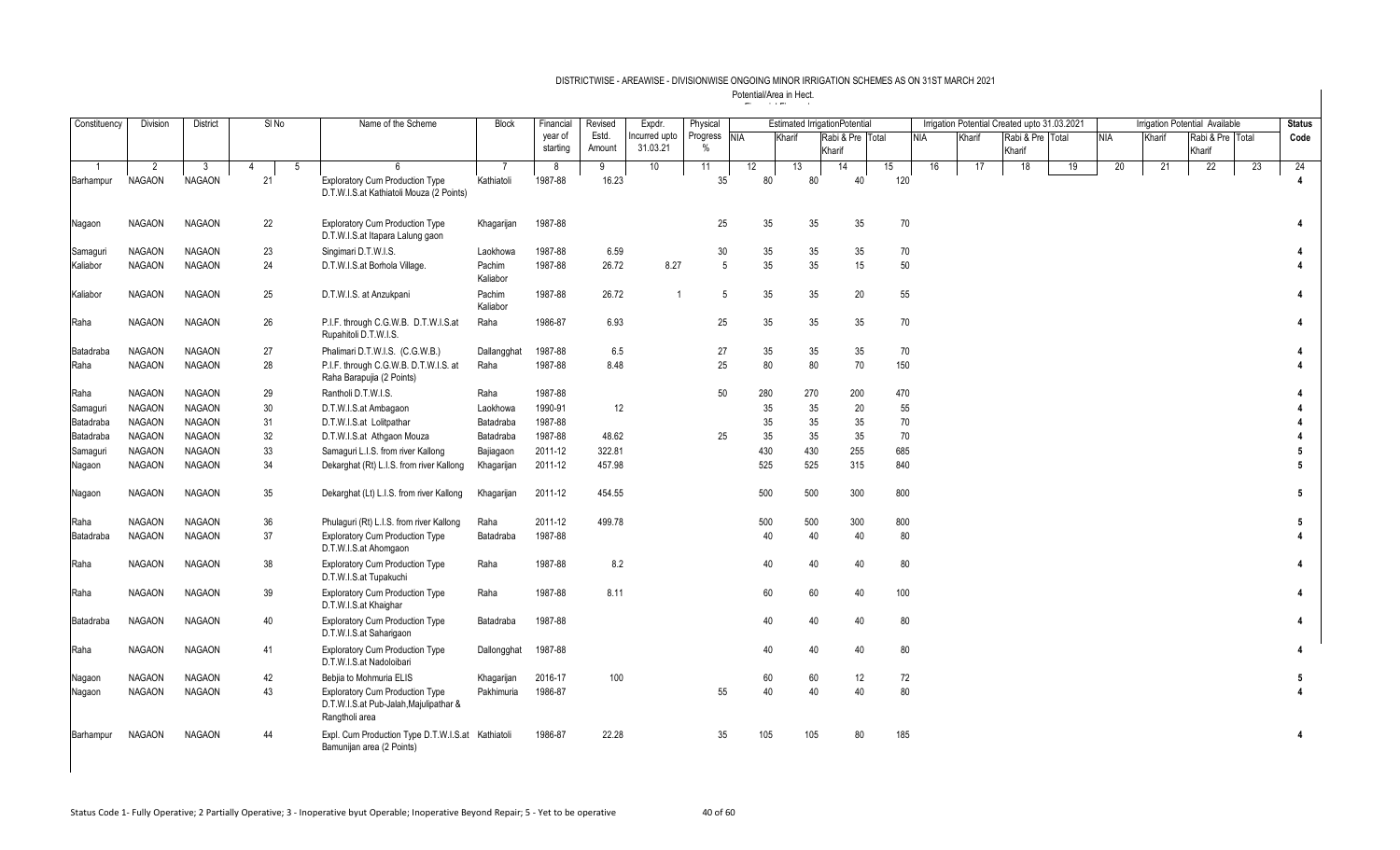| Constituency      | Division               | District       | SI <sub>No</sub> |   | Name of the Scheme                                                                                                      | <b>Block</b>                     | Financial | Revised | Expdr.       | Physical |                 |                 | <b>Estimated IrrigationPotential</b> |       |            |        | Irrigation Potential Created upto 31.03.2021 |      |            |        | <b>Irrigation Potential Available</b> |     | <b>Status</b>   |
|-------------------|------------------------|----------------|------------------|---|-------------------------------------------------------------------------------------------------------------------------|----------------------------------|-----------|---------|--------------|----------|-----------------|-----------------|--------------------------------------|-------|------------|--------|----------------------------------------------|------|------------|--------|---------------------------------------|-----|-----------------|
|                   |                        |                |                  |   |                                                                                                                         |                                  | year of   | Estd.   | ncurred upto | Progress | <b>NIA</b>      | Kharif          | Rabi & Pre Total                     |       | <b>NIA</b> | Kharif | Rabi & Pre Total                             |      | <b>NIA</b> | Kharif | Rabi & Pre Total                      |     | Code            |
|                   |                        |                |                  |   |                                                                                                                         |                                  | starting  | Amount  | 31.03.21     | $\%$     |                 |                 | Kharif                               |       |            |        | Kharif                                       |      |            |        | Kharif                                |     |                 |
| $\overline{1}$    | 2                      | $\overline{3}$ | 4                | 5 | 6                                                                                                                       | -7                               | 8         | 9       | 10           | 11       | 12              | 13              | 14                                   | 15    | 16         | 17     | 18                                           | 19   | 20         | 21     | 22                                    | 23  | 24              |
| Barhampur         | <b>NAGAON</b>          | <b>NAGAON</b>  | 45               |   | <b>Exploratory Cum Production Type</b><br>D.T.W.I.S.at Palasbari area                                                   | Kathiatoli                       | 1987-88   | N.A.    |              | 35       | 35 <sup>2</sup> | 35 <sup>5</sup> | 35 <sup>2</sup>                      |       | 70         |        |                                              |      |            |        |                                       |     |                 |
| Raha              | <b>NAGAON</b>          | <b>NAGAON</b>  | 46               |   | Afaliabori Pathar MDTWS (1 pt)                                                                                          | Raha                             | 2020-21   | 29.997  | 8.55         | 60       | 10              | 10              | 8                                    |       | $18$       |        |                                              |      |            |        |                                       |     | 5               |
| Raha              | <b>NAGAON</b>          | <b>NAGAON</b>  | 47               |   | Raidangia Phulguri Bampthar MDTWS<br>$(2 \text{ pts})$                                                                  | Raha                             | 2020-21   | 59.99   |              | 60       | 20              | 20              | 16                                   |       | 36         |        |                                              |      |            |        |                                       |     | 5               |
| Jamunamukh NAGAON |                        | <b>NAGAON</b>  | 48               |   | Jaisagar MDTWS (2 pts)                                                                                                  | Jamunamukh 2020-21               |           | 59.99   |              | 60       | 20              | 20              | 16                                   |       | 36         |        |                                              |      |            |        |                                       |     | 5               |
| Jamunamukh NAGAON |                        | <b>NAGAON</b>  | 49               |   | Panchali DTWS (2 pts)                                                                                                   | Jamunamukh 2020-21               |           | 59.99   |              | 60       | 20              | 20              | 16                                   |       | 36         |        |                                              |      |            |        |                                       |     | 5               |
| Nagaon            | <b>NAGAON</b>          | <b>NAGAON</b>  | 50               |   | Solar Powered MDTWS at Pakhimori<br>and Khagarijan Block                                                                | Pakhimuria                       | 2020-21   | 89.99   |              | 5        | 30              | 30              | 24                                   |       | 54         |        |                                              |      |            |        |                                       |     | $5\phantom{.0}$ |
| Nagaon            | <b>NAGAON</b>          | <b>NAGAON</b>  | 51               |   | Nagaon Sadar MDTWS (4 pts)                                                                                              | Khaqarijan                       | 2020-21   | 120     |              | -5       | 40              | 40              | 32                                   |       | 72         |        |                                              |      |            |        |                                       |     | 5               |
| Jamunamukh NAGAON |                        | <b>NAGAON</b>  | 52               |   | Dighaljaroni FIS                                                                                                        | Binnakandi                       | 2020-11   | 479     | 423.6        | 80       | 322             | 322             | 64                                   | 386   |            |        |                                              |      |            |        |                                       |     |                 |
|                   | KALIABOR<br>CAD        | <b>NAGAON</b>  | 53               |   | <b>Exploratory Cum Production Type</b><br>D.T.W.I.S. At Darigoji Area Under K.L.I.S. Kaliabor                           | Pachim                           | 1996-97   |         |              |          |                 |                 |                                      |       |            |        |                                              |      |            |        |                                       |     |                 |
|                   | KALIABOR<br>CAD        | <b>NAGAON</b>  | 54               |   | <b>Exploratory Cum Production Type</b><br>D.T.W.I.S. At Bamuni Area Under K.L.I.S.                                      | Kaliabor                         | 1996-97   |         |              |          |                 |                 |                                      |       |            |        |                                              |      |            |        |                                       |     |                 |
| Kaliabor          | <b>KALIABOR</b><br>CAD | <b>NAGAON</b>  | 55               |   | Jakhalabandha L.I.S.                                                                                                    | Kaliabor                         | 2011-12   | 363.83  | 192.82       | 53       | 250             | 250             | 175                                  | 425   |            | 250    | 250<br>150                                   | 400  |            |        |                                       |     |                 |
| Kaliabor          | KALIABOR<br>CAD        | <b>NAGAON</b>  | 56               |   | Reparining & Renovation of canal<br>structure at Kaliabor Lift Irrigation<br>Scheme under SOPD for the year 2020-<br>21 | Kaliabor &<br>Pachim<br>Kaliabor | 2020-21   | 253.09  |              |          | 5500            | 5500            | 3850                                 | 9350  |            |        |                                              |      |            |        |                                       |     | $5\phantom{.0}$ |
| Kaliabor          | KALIABOR<br>CAD        | <b>NAGAON</b>  | 57               |   | Installation of MDTW Scheme with Solar<br>powered at Kuwaritol G.P (2 no. pts.)<br>under SOPD for the year 2020-21      | Pachim<br>Kaliabor               | 2020-21   | 60      |              |          | 20              | 20              | 14                                   |       | 34         |        |                                              |      |            |        |                                       |     | $5\phantom{.0}$ |
| Kaliabor          | <b>KALIABOR</b><br>CAD | <b>NAGAON</b>  | 58               |   | Installation of Solar MDTW scheme at<br>Uttar Pubthoria G.P (2 Points) under<br>SOPD for the year 2020-21               | Kaliabor                         | 2020-21   | 60      |              |          | 20              | 20              | 14                                   |       | 34         |        |                                              |      |            |        |                                       |     | 5               |
| Kaliabor          | KALIABOR<br>CAD        | <b>NAGAON</b>  | 59               |   | Installation of Solar MDTW scheme at<br>Borbhogia G.P (2 Points) under SOPD<br>for the year 2020-21                     | Pachim<br>Kaliabor               | 2020-21   | 9.49    |              |          | 20              | 20              | 14                                   | 34    |            |        |                                              |      |            |        |                                       |     | $5\overline{5}$ |
| Raha              | Nagaon Invt. NAGAON    |                | 60               |   | Sahari MDTWS                                                                                                            | Raha                             | 2020-21   | 30      | 8.55         | 48       | 10 <sup>°</sup> | 10 <sup>°</sup> | 10                                   |       | 20         |        |                                              |      |            |        |                                       |     | 5               |
| Raha              | Nagaon Invt. NAGAON    |                | 61               |   | <b>Borbari MDTWS</b>                                                                                                    | Raha                             | 2020-21   | 30      | 8.55         | 83       | 10 <sup>1</sup> | 10 <sup>°</sup> | 10                                   |       | 20         |        |                                              |      |            |        |                                       |     | 5               |
| Raha              | Nagaon Invt. NAGAON    |                | 62               |   | Hatbor MDTWS                                                                                                            | Raha                             | 2020-21   | 30      | 8.55         | 48       | 10              | 10 <sup>°</sup> | 10                                   |       | 20         |        |                                              |      |            |        |                                       |     | 5               |
| Raha              | Nagaon Invt. NAGAON    |                | 63               |   | Bura Balikuchi MDTWS                                                                                                    | Raha                             | 2020-21   | 30      | 8.55         | 48       | 10              | 10              | 10                                   |       | 20         |        |                                              |      |            |        |                                       |     | 5               |
| Raha              | Nagaon Invt. NAGAON    |                | 64               |   | Bura Razagaon MDTWS                                                                                                     | Raha                             | 2020-21   | 30      | 8.55         | 48       | 10 <sup>1</sup> | 10              | 10                                   |       | 20         |        |                                              |      |            |        |                                       |     | 5               |
|                   |                        |                |                  |   | 23 DISTRICT TOTAL (NAGAON)                                                                                              |                                  | 64        |         |              |          | 12543           | 12533           | 7810                                 | 20343 |            | 625    | 625<br>446                                   | 1071 | 300        | 300    | 250                                   | 550 |                 |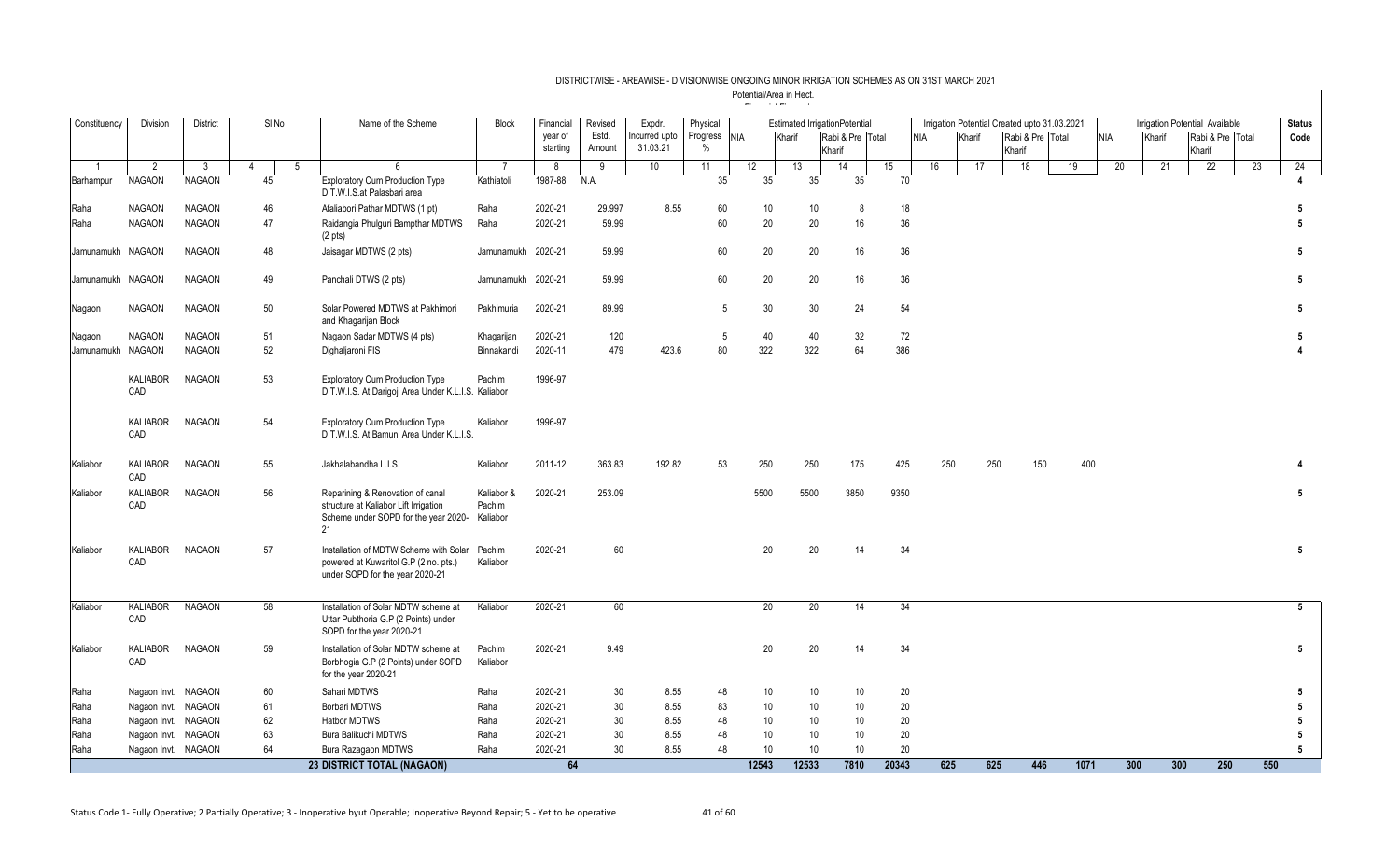| Constituency      | Division                      | <b>District</b> | SI No | Name of the Scheme                                                                       | Block      | Financial           | Revised         | Expdr.                    | Physical                      |     |        | <b>Estimated IrrigationPotential</b> |     |            |        | Irrigation Potential Created upto 31.03.2021 |    |            |        | <b>Irrigation Potential Available</b> |    | <b>Status</b> |
|-------------------|-------------------------------|-----------------|-------|------------------------------------------------------------------------------------------|------------|---------------------|-----------------|---------------------------|-------------------------------|-----|--------|--------------------------------------|-----|------------|--------|----------------------------------------------|----|------------|--------|---------------------------------------|----|---------------|
|                   |                               |                 |       |                                                                                          |            | year of<br>starting | Estd.<br>Amount | Incurred upto<br>31.03.21 | Progress NIA<br>$\frac{0}{n}$ |     | Kharif | Rabi & Pre Total<br>Kharif           |     | <b>NIA</b> | Kharif | Rabi & Pre Total<br>Kharif                   |    | <b>NIA</b> | Kharif | Rabi & Pre Total<br>Kharif            |    | Code          |
|                   | ່າ                            | $\mathbf{R}$    |       |                                                                                          |            | -8                  | 9               | 10 <sup>1</sup>           | 11                            | 12  | 13     | 14                                   | 15  | 16         | 17     | 18                                           | 19 | 20         | 21     | 22                                    | 23 | 24            |
| Barhampur         | <b>NAGAON</b>                 | <b>NAGAON</b>   |       | Installation of Solar/Electrical Powered Tube Barhampur                                  |            | 2019-20             | 157.7           |                           | 30 <sup>°</sup>               |     |        |                                      |     |            |        |                                              |    |            |        |                                       |    |               |
|                   |                               |                 |       | Well Schemes under PMKSY-HKKP-Access                                                     |            |                     |                 |                           |                               |     |        |                                      |     |            |        |                                              |    |            |        |                                       |    |               |
|                   |                               |                 |       | to Ground Water for the year 2019-20 under<br>Barhampur LAC                              |            |                     |                 |                           |                               |     |        |                                      |     |            |        |                                              |    |            |        |                                       |    |               |
| Jamunamukh NAGAON |                               | <b>NAGAON</b>   |       | Installation of Solar/Electrical Powered Tube Jamunamukh                                 |            | 2019-20             | 88.78           |                           | 90                            |     |        |                                      |     |            |        |                                              |    |            |        |                                       |    |               |
|                   |                               |                 |       | Well Schemes under PMKSY-HKKP-Access                                                     |            |                     |                 |                           |                               |     |        |                                      |     |            |        |                                              |    |            |        |                                       |    |               |
|                   |                               |                 |       | to Ground Water for the year 2019-20 under                                               |            |                     |                 |                           |                               |     |        |                                      |     |            |        |                                              |    |            |        |                                       |    |               |
|                   | <b>NAGAON</b>                 | <b>NAGAON</b>   |       | Jamunamukh LAC<br>Installation of Solar/Electrical Powered Tube Laokhowa.                |            | 2019-20             | 204.3           |                           | 90                            |     |        |                                      |     |            |        |                                              |    |            |        |                                       |    |               |
| samaguri          |                               |                 |       | Well Schemes under PMKSY-HKKP-Access Bajiagaon                                           |            |                     |                 |                           |                               |     |        |                                      |     |            |        |                                              |    |            |        |                                       |    |               |
|                   |                               |                 |       | to Ground Water for the year 2019-20 under                                               |            |                     |                 |                           |                               |     |        |                                      |     |            |        |                                              |    |            |        |                                       |    |               |
|                   |                               |                 |       | Samaguri LAC                                                                             |            |                     |                 |                           |                               |     |        |                                      |     |            |        |                                              |    |            |        |                                       |    |               |
| Nagaon            | <b>KKID Electrical NAGAON</b> |                 |       | Installation and Commissioning of 53 (Fifty                                              | Khagarijan | 2019-20             | 226.641         | 178.59                    | 100.00                        |     |        |                                      |     |            |        |                                              |    |            |        |                                       |    |               |
|                   |                               |                 |       | Three) Nos. Of Tube Wells under PMKSY-<br><b>HKKP Mission Providing Access to Ground</b> |            |                     |                 |                           |                               |     |        |                                      |     |            |        |                                              |    |            |        |                                       |    |               |
|                   |                               |                 |       | Water for Irrigation in 86 Nowgong LAC                                                   |            |                     |                 |                           |                               |     |        |                                      |     |            |        |                                              |    |            |        |                                       |    |               |
|                   |                               |                 |       | during the Year 2019-20                                                                  |            |                     |                 |                           |                               |     |        |                                      |     |            |        |                                              |    |            |        |                                       |    |               |
| Nagaon            | <b>NAGAON</b>                 | <b>NAGAON</b>   |       | Installation of Solar/Electrical Powered Tube Nagaon                                     |            | 2019-20             | 2020-21         | 284.82                    | 230.84                        |     |        |                                      |     |            |        |                                              |    |            |        |                                       |    |               |
|                   |                               |                 |       | Well Schemes under PMKSY-HKKP-Access<br>to Ground Water for the year 2019-20 under       |            |                     |                 |                           |                               |     |        |                                      |     |            |        |                                              |    |            |        |                                       |    |               |
|                   |                               |                 |       | Nagaon Sadar LAC                                                                         |            |                     |                 |                           |                               |     |        |                                      |     |            |        |                                              |    |            |        |                                       |    |               |
| Rupahihat         | <b>NAGAON</b>                 | <b>NAGAON</b>   |       | Installation of Solar/Electrical Powered Tube Rupahihat                                  |            | 2019-20             | 2020-21         | 110.47                    | 207.58                        |     |        |                                      |     |            |        |                                              |    |            |        |                                       |    |               |
|                   |                               |                 |       | Well Schemes under PMKSY-HKKP-Access                                                     |            |                     |                 |                           |                               |     |        |                                      |     |            |        |                                              |    |            |        |                                       |    |               |
|                   |                               |                 |       | to Ground Water for the year 2019-20 under                                               |            |                     |                 |                           |                               |     |        |                                      |     |            |        |                                              |    |            |        |                                       |    |               |
| Batadrava         | <b>NAGAON</b>                 | <b>NAGAON</b>   |       | <b>Rupahihat LAC</b><br>Installation of Solar/Electrical Powered Tube                    |            | 2019-20             | 2020-21         |                           |                               |     |        |                                      |     |            |        |                                              |    |            |        |                                       |    |               |
|                   | <b>MECH</b>                   |                 |       | Well Schemes under PMKSY-HKKP-Access                                                     |            |                     |                 |                           |                               |     |        |                                      |     |            |        |                                              |    |            |        |                                       |    |               |
|                   |                               |                 |       | to Ground Water                                                                          |            |                     |                 |                           |                               |     |        |                                      |     |            |        |                                              |    |            |        |                                       |    |               |
| <b>Dhing</b>      | <b>NAGAON</b>                 | <b>NAGAON</b>   |       | Installation of Solar/Electrical Powered Tube                                            |            | 2019-20             | 2020-21         |                           |                               |     |        |                                      |     |            |        |                                              |    |            |        |                                       |    |               |
|                   | <b>MECH</b>                   |                 |       | Well Schemes under PMKSY-HKKP-Access<br>to Ground Water                                  |            |                     |                 |                           |                               |     |        |                                      |     |            |        |                                              |    |            |        |                                       |    |               |
|                   |                               |                 |       | <b>NAGAON PMKSY</b>                                                                      |            | 63                  |                 |                           |                               | 252 | 252    | 252                                  | 504 |            |        |                                              |    |            |        |                                       |    |               |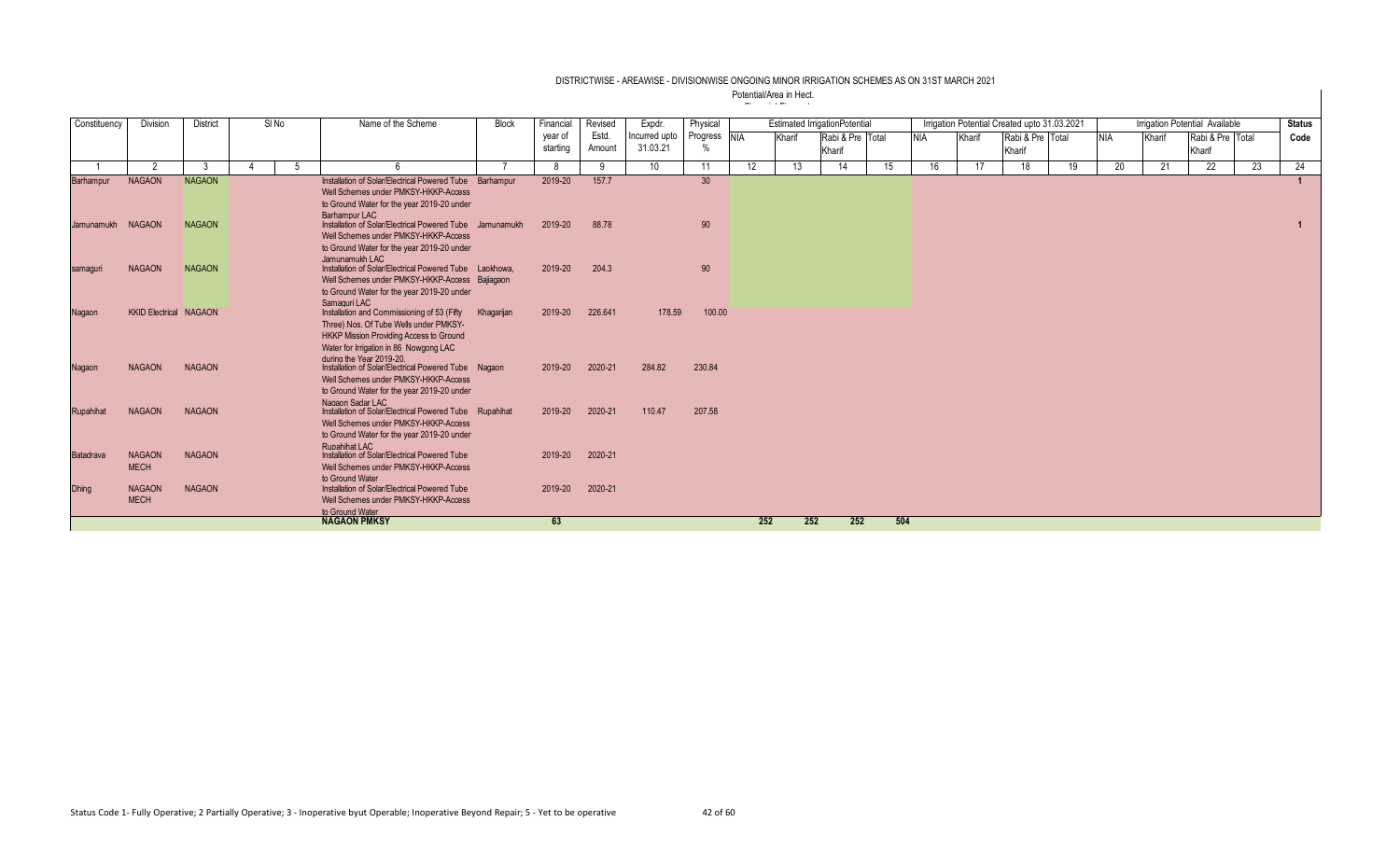| Constituency                | <b>Division</b>         | <b>District</b> | SI No               | Name of the Scheme                                                                    | <b>Block</b>   | Financial | Revised | Expdr.        | Physical     |      |        | <b>Estimated IrrigationPotential</b> |      |            |        | Irrigation Potential Created upto 31.03.2021 |                  |    |            |        | <b>Irrigation Potential Available</b> |    | <b>Status</b>          |
|-----------------------------|-------------------------|-----------------|---------------------|---------------------------------------------------------------------------------------|----------------|-----------|---------|---------------|--------------|------|--------|--------------------------------------|------|------------|--------|----------------------------------------------|------------------|----|------------|--------|---------------------------------------|----|------------------------|
|                             |                         |                 |                     |                                                                                       |                | year of   | Estd.   | Incurred upto | Progress NIA |      | Kharif | Rabi & Pre Total                     |      | <b>NIA</b> | Kharif |                                              | Rabi & Pre Total |    | <b>NIA</b> | Kharif | Rabi & Pre Total                      |    | Code                   |
|                             |                         |                 |                     |                                                                                       |                | starting  | Amount  | 31.03.21      | $\%$         |      |        | Kharif                               |      |            |        | Kharif                                       |                  |    |            |        | Kharif                                |    |                        |
| $\overline{1}$              | $\overline{2}$          | 3               | 5<br>$\overline{4}$ | 6<br><b>DISTRICT :: HOJAI</b>                                                         | $\overline{7}$ | 8         | 9       | 10            | 11           | 12   | 13     | 14                                   | 15   | 16         | 17     |                                              | 18               | 19 | 20         | 21     | 22                                    | 23 | 24                     |
| Lumding                     | JAMUNA CAD HOJAI        |                 |                     | Kakijan F.I.S.                                                                        | Udali          | 2009-10   | 426     | 321.53        | 84           | 320  | 320    | 210                                  | 530  |            |        |                                              |                  |    |            |        |                                       |    | $\overline{4}$         |
|                             |                         |                 |                     |                                                                                       |                |           |         |               |              |      |        |                                      |      |            |        |                                              |                  |    |            |        |                                       |    |                        |
| Hojai                       | JAMUNA CAD HOJAI        |                 | 2                   | Construction of Kalamonijan Irrigation<br>Scheme                                      | Jugijan        | 2014-15   | 3701.5  | 3267.86       | 52           | 1950 | 1950   | 1755                                 | 3705 |            |        |                                              |                  |    |            |        |                                       |    | $5\phantom{.0}$        |
| Hojai                       | JAMUNA CAD HOJAI        |                 | 3                   | Nabhanga Sibpur L.I.S                                                                 | Jugijan        | 2014-15   | 993     | 115.87        | 40           | 436  | 436    | 384                                  | 820  |            |        |                                              |                  |    |            |        |                                       |    | $5\phantom{.0}$        |
| Jamunamukh JAMUNA CAD HOJAI |                         |                 | $\overline{4}$      | Moudanga & Pachim Moudanga L.I.S                                                      | Binnakandi     | 2014-15   | 884     | 336.78        | 75           | 380  | 380    | 334                                  | 714  |            |        |                                              |                  |    |            |        |                                       |    | 5                      |
| Howraghat                   | JAMUNA CAD HOJAI        |                 | 5                   | Bordolong Lankajan L.I.S                                                              | Howraghat      | 2014-15   | 470     | 113.81        | 42           | 210  | 210    | 90                                   | 300  |            |        |                                              |                  |    |            |        |                                       |    | 5                      |
|                             | JAMUNA CAD HOJAI        |                 | 6                   | Explo Cum Prod Type D.T.W.I.S. At<br>Saharan                                          | Binnakandi     | 1989-90   |         |               |              |      |        |                                      |      |            |        |                                              |                  |    |            |        |                                       |    | 4                      |
|                             | <b>JAMUNA CAD HOJAI</b> |                 | $\overline{7}$      | Explo Cum Prod Type D.T.W.I.S. At<br>Sutarpur                                         | Binnakandi     | 1988-89   |         |               |              |      |        |                                      |      |            |        |                                              |                  |    |            |        |                                       |    | $\mathbf{A}$           |
|                             | JAMUNA CAD HOJAI        |                 | 8                   | <b>Exploratory Cum Production Type</b><br>D.T.W.I.S. At Village Borboha               | Lanka          | 1990-91   |         |               |              |      |        |                                      |      |            |        |                                              |                  |    |            |        |                                       |    | 4                      |
|                             | JAMUNA CAD HOJAI        |                 | 9                   | <b>Exploratory Cum Production Type</b><br>D.T.W.I.S. At Village Solmarijan            | Jugijan        | 1988-89   |         |               |              |      |        |                                      |      |            |        |                                              |                  |    |            |        |                                       |    | 4                      |
|                             | JAMUNA CAD HOJAI        |                 | 10                  | <b>Exploratory Cum Production Type</b><br>D.T.W.I.S. At Village Donkey Pathar         | Jugijan        | 1988-89   |         |               |              |      |        |                                      |      |            |        |                                              |                  |    |            |        |                                       |    | $\boldsymbol{\Lambda}$ |
|                             | JAMUNA CAD HOJAI        |                 | 11                  | <b>Exploratory Cum Production Type</b><br>D.T.W.I.S. At Village Gopal Nagar           | Jugijan        | 1988-89   |         |               |              |      |        |                                      |      |            |        |                                              |                  |    |            |        |                                       |    | 4                      |
|                             | <b>JAMUNA CAD HOJAI</b> |                 | 12                  | <b>Exploratory Cum Production Type</b><br>D.T.W.I.S. At Village Mikirpara             | Binnakandi     | 1990-91   |         |               |              |      |        |                                      |      |            |        |                                              |                  |    |            |        |                                       |    | $\mathbf{A}$           |
|                             | JAMUNA CAD HOJAI        |                 | 13                  | <b>Exploratory Cum Production Type</b><br>D.T.W.I.S. At Village Kacharipara           | Binnakandi     | 1989-90   |         |               |              |      |        |                                      |      |            |        |                                              |                  |    |            |        |                                       |    | 4                      |
|                             | <b>JAMUNA CAD HOJAI</b> |                 | 14                  | Exploratory Cum Production Type Of<br>Ambari (Part) D.T.W.I.S. Uttar Nayabill<br>Part | Binnakandi     | 1990-91   |         |               |              |      |        |                                      |      |            |        |                                              |                  |    |            |        |                                       |    | 4                      |
|                             | <b>JAMUNA CAD HOJAI</b> |                 | 15                  | Exploratory Cum Production Type Of<br>D.T.W.I.S. At Village Sabajpur Phase I &        | Binnakandi     | 1988-89   |         |               |              |      |        |                                      |      |            |        |                                              |                  |    |            |        |                                       |    | 4                      |
| Jamunamukh NAGAON           |                         | HOJAI           | 16                  | Dighaljaroni F.I.S.                                                                   | Binnakandi     | 2010-11   | 479     | 423           | 80           | 322  | 322    | 64                                   | 386  |            |        |                                              |                  |    |            |        |                                       |    | 4                      |
| Hojai                       | <b>NAGAON</b>           | HOJAI           | 17                  | <b>Exploratory Cum Production Type</b><br>D.T.W.I.S.at Ampukhuri                      | Dhalpukhuri    | 1987-88   |         |               | 40           | 40   | 40     | 40                                   | 80   |            |        |                                              |                  |    |            |        |                                       |    | $\Delta$               |
| Hojai                       | <b>NAGAON</b>           | HOJAI           | 18                  | Expl. Cum Production Type D.T.W.I.S.at Dhalpukhuri<br>Dakhin Laskar pathar            |                | 1991-92   | 9.1     |               |              | 40   | 40     | 20                                   | 60   |            |        |                                              |                  |    |            |        |                                       |    | $\mathbf{A}$           |
| Jamunamukh NAGAON           |                         | HOJAI           | 19                  | Patiapam D.T.W.I.S.                                                                   | Binnakandi     | 1991-92   | 9.5     |               |              | 40   | 40     | 40                                   | 80   |            |        |                                              |                  |    |            |        |                                       |    | $\overline{4}$         |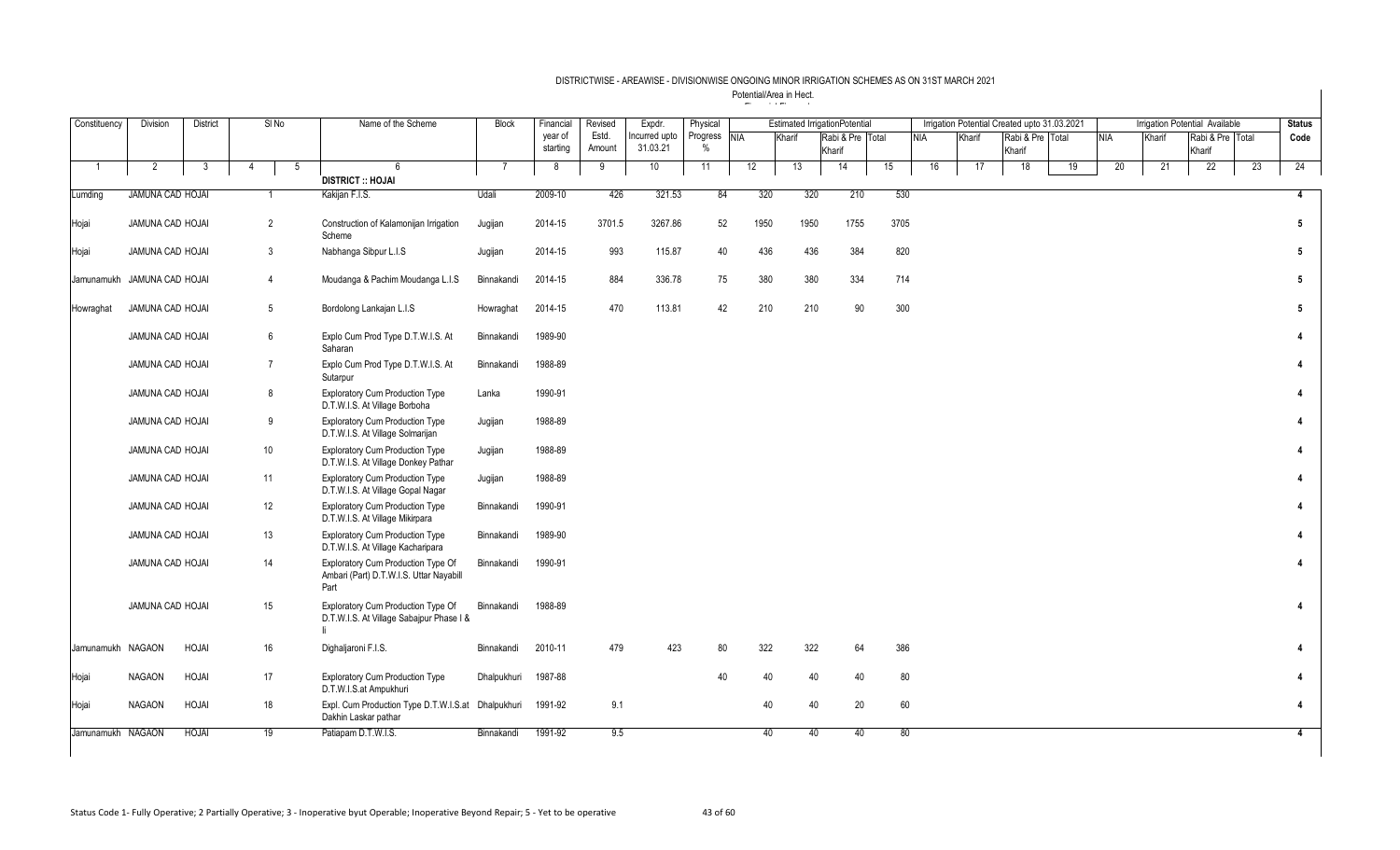| Constituency          | Division       | District       | SI <sub>No</sub>    | Name of the Scheme                                                                     | <b>Block</b>                     | Financial | Revised     | Expdr.          | Physical      |            |        | <b>Estimated IrrigationPotential</b> |      |            |        | Irrigation Potential Created upto 31.03.2021 |                 |              |        | Irrigation Potential Available |    | <b>Status</b>  |
|-----------------------|----------------|----------------|---------------------|----------------------------------------------------------------------------------------|----------------------------------|-----------|-------------|-----------------|---------------|------------|--------|--------------------------------------|------|------------|--------|----------------------------------------------|-----------------|--------------|--------|--------------------------------|----|----------------|
|                       |                |                |                     |                                                                                        |                                  | year of   | Estd.       | ncurred upto    | Progress      | <b>NIA</b> | Kharif | Rabi & Pre Total                     |      | <b>NIA</b> | Kharif | Rabi & Pre Total                             |                 | <b>NIA</b>   | Kharif | Rabi & Pre Total               |    | Code           |
|                       |                |                |                     |                                                                                        |                                  | starting  | Amount      | 31.03.21        | $\frac{0}{0}$ |            |        | Kharif                               |      |            |        | Kharif                                       |                 |              |        | Kharif                         |    |                |
| -1                    | 2              | - 3            | 5<br>$\overline{4}$ | <b>6</b>                                                                               | 7                                | 8         | 9           | 10 <sup>°</sup> | 11            | 12         | 13     | 14                                   | 15   | 16         | 17     | 18                                           | 19              | 20           | 21     | 22                             | 23 | 24             |
| Jamunamukh NAGAON     |                | <b>HOJAI</b>   | 20                  | <b>Exploratory Cum Production Type</b><br>D.T.W.I.S.at Sarupathar                      | Binnakandi                       | 1991-92   | 8.18        |                 |               | 40         |        | 20<br>40                             |      | 60         |        |                                              |                 |              |        |                                |    |                |
| Lumding               | <b>NAGAON</b>  | HOJAI          | 21                  | Expl. Cum Production Type D.T.W.I.S.at Udali<br>Nakhuti area                           |                                  | 1992-93   | 9.1         |                 |               | 40         |        | 20<br>40                             |      | 60         |        |                                              |                 |              |        |                                |    |                |
| Jamunamukh NAGAON     |                | HOJAI          | 22                  | <b>Exploratory Cum Production Type</b><br>D.T.W.I.S.at Rahdhala Karbi Model<br>village | Binnakandi                       | 1987-88   | 8.06        |                 | 45            | 35         |        | 35<br>35                             |      | 70         |        |                                              |                 |              |        |                                |    | $\overline{4}$ |
| Jamunamukh NAGAON     |                | <b>HOJAI</b>   | 23                  | Expl. Cum Production Type D.T.W.I.S.at Binnakandi<br>Jamunamukh Mouza                  |                                  | 1987-88   | 8.18        |                 |               | 40         |        | 40<br>40                             |      | 80         |        |                                              |                 |              |        |                                |    | Δ              |
| Jamunamukh NAGAON     |                | HOJAI          | 24                  | Expl. Cum Production Type D.T.W.I.S.at Binnakandi<br>Uttar Doboka pathar               |                                  | 1987-88   | 9.42        |                 |               | 40         |        | 40<br>20                             |      | 60         |        |                                              |                 |              |        |                                |    |                |
| Lumding               | <b>NAGAON</b>  | <b>HOJAI</b>   | 25                  | <b>Exploratory Cum Production Type</b><br>D.T.W.I.S.at Joysagar                        | Dhalpukhuri                      | 1986-87   | 6.45        |                 | 30            | 35         |        | 35<br>35                             |      | 70         |        |                                              |                 |              |        |                                |    |                |
| Hojai                 | <b>NAGAON</b>  | <b>HOJAI</b>   | 26                  | <b>Exploratory Cum Production Type</b><br>D.T.W.I.S.at Laskar pathar                   | Dhalpukhuri                      | 1986-87   | 8.88        |                 | 35            | 40         |        | 40<br>40                             |      | 80         |        |                                              |                 |              |        |                                |    |                |
| Jamunamukh NAGAON     |                | HOJAI          | 27                  | L.I.S. from Jamuna at Era Kopili                                                       | Binnakandi                       | 1984-85   | 9.46 N.A.   |                 | 35            | 100        |        | 100<br>70                            |      | 170        | 20     | 20                                           | 20              |              |        |                                |    | -3<br>$\Omega$ |
| Hojai                 | <b>NAGAON</b>  | <b>HOJAI</b>   | 28                  | Na-Bhanga E.L.I.S.                                                                     | Dhalpukhuri                      | 1983-84   | 20          |                 |               | 38         |        | 38<br>20                             |      | 58         |        |                                              |                 |              |        |                                |    |                |
| Lumding               | <b>NAGAON</b>  | HOJAI          | 29                  | Expl. Cum Production Type D.T.W.I.S.at Udali<br>Buragaon area No.1                     |                                  | 1986-87   | 7.9         |                 | 30            | 35         |        | 35<br>35                             |      | 70         |        |                                              |                 |              |        |                                |    |                |
| Lumding               | <b>NAGAON</b>  | HOJAI          | 30                  | Expl. Cum Production Type D.T.W.I.S.at Udali<br>Buragaon area No.2                     |                                  | 1986-87   | 7.35        |                 | 40            | 35         |        | 35<br>15                             |      | 50         |        |                                              |                 |              |        |                                |    | 4              |
| Hojai                 | <b>NAGAON</b>  | <b>HOJAI</b>   | 31                  | <b>Exploratory Cum Production Type</b><br>D.T.W.I.S.at Dhalpukhuri                     | Dhalpukhuri                      | 1987-88   | 8.16        |                 | 35            | 35         |        | 35<br>35                             |      | 70         |        |                                              |                 |              |        |                                |    |                |
|                       |                |                |                     | 24 DISTRICT TOTAL (HOJAI)                                                              |                                  | 31        |             |                 |               | 4251       | 4251   | 3322                                 | 7573 |            | 20     | 20 <sup>°</sup><br>$\mathbf{0}$              | 20 <sup>°</sup> | $\mathbf{0}$ |        | $\mathbf{0}$<br>$\mathbf{0}$   |    | $\mathbf{0}$   |
|                       |                |                |                     | <b>DISTRICT :: NALBARI</b>                                                             |                                  |           |             |                 |               |            |        |                                      |      |            |        |                                              |                 |              |        |                                |    |                |
| Dharmapur             | <b>NALBARI</b> | <b>NALBARI</b> | -1                  | Buradia E.L.I.S.                                                                       | Madhupur                         |           |             |                 |               | 420        |        | 400<br>200                           |      | 600        |        |                                              |                 |              |        |                                |    | 5 <sub>5</sub> |
| Dharmapur             | <b>NALBARI</b> | <b>NALBARI</b> | a)                  | Point No. 1                                                                            | Madhupur                         | 2009-10   | 124.16 N.A. |                 | 96            |            |        |                                      |      |            |        |                                              |                 |              |        |                                |    |                |
| Dharmapur             | <b>NALBARI</b> | <b>NALBARI</b> | b)                  | Point No. 2                                                                            | Madhupur                         | 2009-10   | 124.16 N.A. |                 | 96            |            |        |                                      |      |            |        |                                              |                 |              |        |                                |    |                |
| Dharmapur             | <b>NALBARI</b> | <b>NALBARI</b> | $\overline{2}$      | Lakhopur E.L.I.S.                                                                      | Pachim<br>Nalbari                | 1990-91   | 11.05       | 22.34           | 55            | 350        |        | 350<br>300                           |      | 650        |        |                                              |                 |              |        |                                |    | 3              |
| Dharmapur             | <b>NALBARI</b> | <b>NALBARI</b> | 3                   | Burinagar L.I.S.                                                                       | Madhupur                         | 2011-12   | 215.69      | 18.37           | 90            | 80         |        | 80<br>40                             |      | 120        |        |                                              |                 |              |        |                                |    | 5              |
| Nalbari               | <b>NALBARI</b> | <b>NALBARI</b> | $\overline{4}$      | Deharkuchi D.T.W.I.S                                                                   | Barbhag                          | 2018-19   | 44.45       |                 | 100           |            |        |                                      |      |            |        |                                              |                 |              |        |                                |    |                |
| Nalbari               | <b>NALBARI</b> | <b>NALBARI</b> | 5                   | Deharkuchi MDTWIS(Ph-II)                                                               | Barbhag                          | 2018-19   | 39.25       |                 | 80            |            |        |                                      |      |            |        |                                              |                 |              |        |                                |    |                |
| Barkhetri             | <b>NALBARI</b> | <b>NALBARI</b> | 6                   | Bartola Bakra Pathar DTW                                                               | Barkhetri                        | 2018-19   | 39.251      |                 |               |            |        |                                      |      |            |        |                                              |                 |              |        |                                |    |                |
| Barkhetri             | <b>NALBARI</b> | <b>NALBARI</b> | $\overline{7}$      | Kalardia Pathar DTW                                                                    | Barkhetri                        | 2018-19   | 39.25       |                 | 100           |            |        |                                      |      |            |        |                                              |                 |              |        |                                |    | 5              |
| Barkhetri             | <b>NALBARI</b> | <b>NALBARI</b> | 8                   | Mukalmua Pathar DTW                                                                    | Barkhetri                        | 2018-19   | 39.25       |                 | 100           |            |        |                                      |      |            |        |                                              |                 |              |        |                                |    |                |
| Barkhetri             | <b>NALBARI</b> | <b>NALBARI</b> | 9                   | Chand Pathar MDTW                                                                      | Barkhetri                        | 2018-19   | 39.25       |                 | 100           |            |        |                                      |      |            |        |                                              |                 |              |        |                                |    | 5              |
| Barkhetri             | <b>NALBAR</b>  | <b>NALBARI</b> | 10                  | Bejpara Pathar MDTW                                                                    | Barkhetri                        | 2018-19   | 39.25       |                 | 100           |            |        |                                      |      |            |        |                                              |                 |              |        |                                |    | 5              |
| Chapaguri &<br>Barama | <b>NALBARI</b> | <b>NALBARI</b> | 11                  | Pakhamara D.T.W.I.S.(3 Points)                                                         | Mushalpur, Dh 2018-19<br>amdhama |           | 106.85      |                 | 100           |            |        |                                      |      |            |        |                                              |                 |              |        |                                |    | 5              |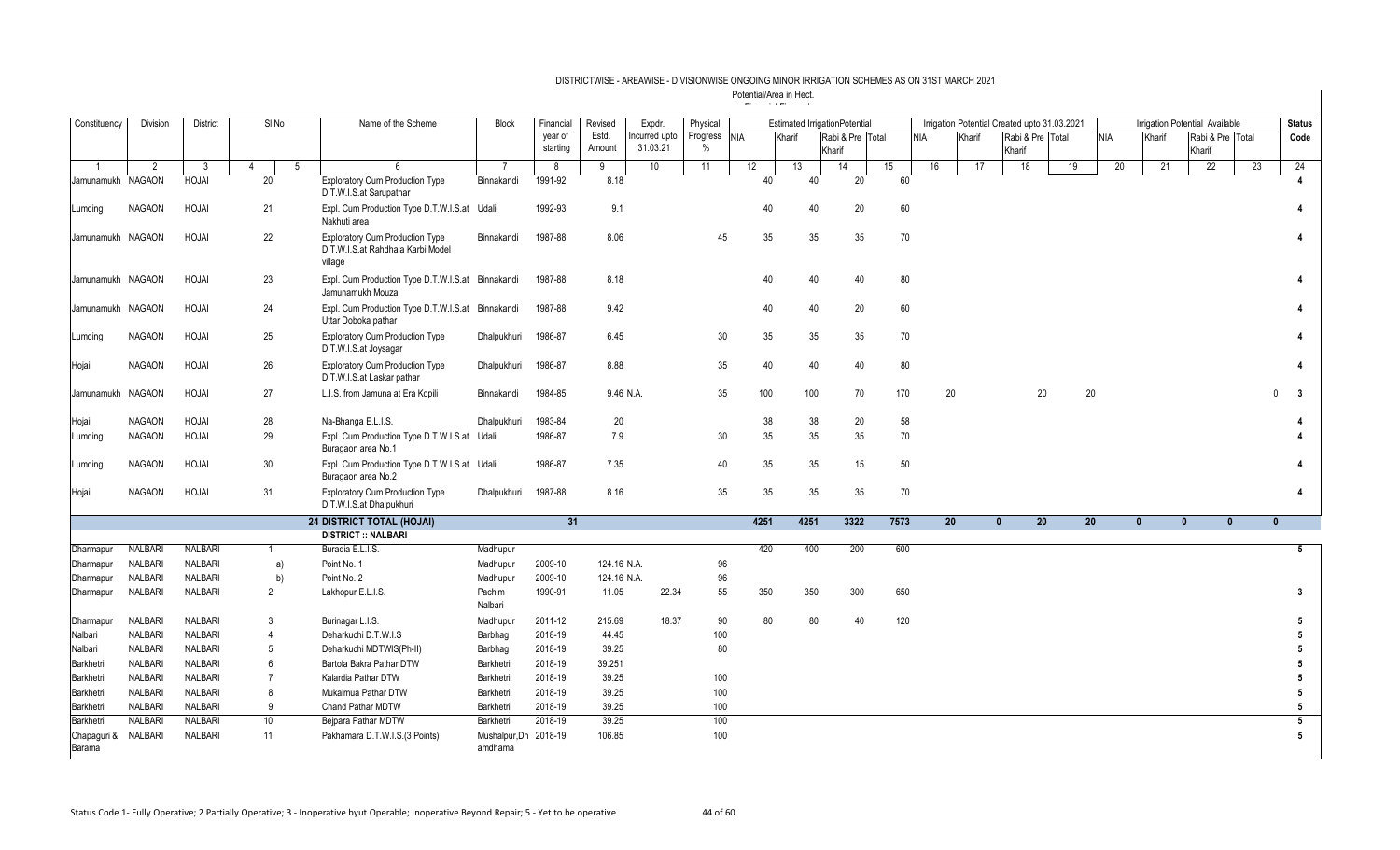| Constituency  | Division       | <b>District</b> | SI <sub>No</sub> | Name of the Scheme                            | Block                          | Financial           | Revised         | Expdr.                   | Physical         |            |        | <b>Estimated IrrigationPotential</b> |     |            |    |        | Irrigation Potential Created upto 31.03.2021 |                  |     |            |        | Irrigation Potential Available |                  | <b>Status</b>   |
|---------------|----------------|-----------------|------------------|-----------------------------------------------|--------------------------------|---------------------|-----------------|--------------------------|------------------|------------|--------|--------------------------------------|-----|------------|----|--------|----------------------------------------------|------------------|-----|------------|--------|--------------------------------|------------------|-----------------|
|               |                |                 |                  |                                               |                                | year of<br>starting | Estd.<br>Amount | ncurred upto<br>31.03.21 | Progress<br>$\%$ | <b>NIA</b> | Kharif | Rabi & Pre Total<br>Kharif           |     | <b>NIA</b> |    | Kharif | Kharif                                       | Rabi & Pre Total |     | <b>NIA</b> | Kharif | Kharif                         | Rabi & Pre Total | Code            |
| -1            | $\overline{2}$ | - 3             | 4<br>-5          | 6                                             | - 7                            | -8                  | 9               | 10                       | 11               | 12         | 13     | 14                                   | 15  | 16         |    | 17     | 18                                           |                  | 19  | 20         | 21     | 22                             | 23               | 24              |
| Barkhetri     | <b>NALBARI</b> | <b>NALBARI</b>  | 12               | Extension of Potebari D.T.W.I.S.(2<br>Points) | Madhupur                       | 1983-84             | 6.5             | 17.2                     | 65               | 120        | 120    | 80                                   | 200 |            | 80 | 80     |                                              | 20               | 100 |            |        |                                |                  | 3               |
| Barkhetri     | <b>NALBARI</b> | <b>NALBARI</b>  | 13               | Jabangpur Batagaon D.T.W.I.S.                 | Barbhag                        | 1984-85             |                 |                          | 10               | 40         | 40     | 40                                   | 80  |            |    |        |                                              |                  |     |            |        |                                |                  |                 |
| Barkhetri     | <b>NALBARI</b> | <b>NALBARI</b>  | 14               | Suagpur Batagaon D.T.W.I.S.                   | Barbhag                        | 1985-86             |                 |                          | 10               | 80         | 80     | 40                                   | 120 |            |    |        |                                              |                  |     |            |        |                                |                  |                 |
| Dharmapur     | <b>NALBARI</b> | NALBARI         | 15               | Kokoya D.T.W.I.S.                             | Pachim<br>Nalbari              | 1986-87             | 16.27           | 30.5                     | $10$             | 120        | 100    | 20                                   | 120 |            | 60 | 60     |                                              | 20               | 80  |            |        |                                |                  | 5               |
| Dharmapur     | <b>NALBARI</b> | NALBARI         | a)               | Kakaya DTWS (3 points)                        | Pachim<br>Nalbari              | 2019-20             | 133.53          |                          | 30               |            |        |                                      |     |            |    |        |                                              |                  |     |            |        |                                |                  |                 |
| Dharmapur     | <b>NALBARI</b> | <b>NALBARI</b>  | 16               | Batchar D.T.W.I.S.                            | Pachim<br>Nalbari              | 1986-87             | 9.84            | 4.91                     | 65               | 30         | 30     | 15                                   | 45  |            |    |        |                                              |                  |     |            |        |                                |                  | 5               |
| Dharmapur     | <b>NALBARI</b> | NALBARI         | a)               | Batchar D.T.W.I.S.                            | Pachim<br>Nalbari              | 2010-11             | $\overline{7}$  | $\overline{7}$           | 80               |            |        |                                      |     |            |    |        |                                              |                  |     |            |        |                                |                  |                 |
| Barkhetri     | <b>NALBARI</b> | NALBARI         | 17               | Domdoma D.T.W.I.S.                            | Barkhetri                      | 1987-88             | 24.3            | 38.61                    | 75               | 40         | 40     | 20                                   | 60  |            | 20 | 20     |                                              |                  | 20  |            |        |                                |                  |                 |
| Nalbari       | <b>NALBARI</b> | <b>NALBARI</b>  | 18               | Sandha Paikarkuchi D.T.W.I.S.                 | Pub Nalbari                    | 1987-88             | 7.37            |                          | 65               | 40         | 40     | 20                                   | 60  |            |    |        |                                              |                  |     |            |        |                                |                  |                 |
| Nalbari       | <b>NALBARI</b> | <b>NALBARI</b>  | 19               | Niz Namati D.T.W.I.S.                         | Pub Nalbari                    | 1987-88             | 32.37           |                          |                  | 160        | 160    | 80                                   | 240 |            | 40 | 40     |                                              | 20               | 60  |            |        |                                |                  |                 |
| Barkhetri     | <b>NALBARI</b> | <b>NALBARI</b>  | 20               | Kundargaon Bar Jabrihati D.T.W.I.S.           | Barbhag                        | 1988-89             |                 |                          | 10               | 40         | 40     | 24                                   | 64  |            |    |        |                                              |                  |     |            |        |                                |                  |                 |
| Barkhetri     | <b>NALBARI</b> | <b>NALBARI</b>  | 21               | Extension of Chatma Chamarkuchi<br>D.T.W.I.S. | Barbhag                        | 1990-91             | 25              | 9                        | 50               | 30         | 30     | 10                                   | 40  |            |    |        |                                              |                  |     |            |        |                                |                  |                 |
| Barkhetri     | <b>NALBARI</b> | <b>NALBARI</b>  | 22               | Dirua D.T.W.I.S.                              | Barbhag                        | 1990-91             |                 |                          |                  | 40         | 40     | 20                                   | 60  |            |    |        |                                              |                  |     |            |        |                                |                  |                 |
| <b>Barama</b> | <b>NALBARI</b> | <b>NALBARI</b>  | 23               | Renovation of Barama DTWIS                    | Tihu                           |                     |                 |                          |                  |            |        |                                      |     |            |    |        |                                              |                  |     |            |        |                                |                  |                 |
| <b>Barama</b> | <b>NALBARI</b> | <b>NALBARI</b>  | a)               | Mahkhuli Pathar Point                         | Tihu                           | 2015-16             | 44.79           |                          | <b>NIL</b>       | 30         | 30     | 20                                   | 50  |            |    |        |                                              |                  |     |            |        |                                |                  |                 |
| Tamulpu       | <b>NALBARI</b> | NALBARI         | 24               | Parbatia FIS                                  | Dhamdhama                      | 2009-10             | 420             |                          |                  |            |        |                                      |     |            |    |        |                                              |                  |     |            |        |                                |                  |                 |
| Barama        | <b>NALBARI</b> | <b>NALBARI</b>  | 25               | Ghoramara MDTWIS (2 Points)                   | Damdama(Ba 2019-20<br>ganpara) |                     | 30              |                          | 70               |            |        |                                      |     |            |    |        |                                              |                  |     |            |        |                                |                  | 5               |
| <b>Barama</b> | <b>NALBARI</b> | NALBARI         | 26               | Kothalbari DTWIS Pt-2)                        | Barama                         | 2019-20             | 59.74           |                          | 30               |            |        |                                      |     |            |    |        |                                              |                  |     |            |        |                                |                  | 5               |
| <b>Barama</b> | <b>NALBARI</b> | <b>NALBARI</b>  | 27               | Shimlabari DTWIS                              | Baganpara                      | 2019-20             | 68.9            |                          | 40               |            |        |                                      |     |            |    |        |                                              |                  |     |            |        |                                |                  |                 |
| <b>Barama</b> | <b>NALBARI</b> | <b>NALBARI</b>  | 28               | Murmela DTWIS                                 | Barama                         | 2018-19             | 59.67           |                          | 100              |            |        |                                      |     |            |    |        |                                              |                  |     |            |        |                                |                  |                 |
| Nalbari       | <b>NALBARI</b> | NALBARI         | $29\,$           | Charia MDTWIS                                 | Pub Nalbari                    | 2018-19             | 39.25           |                          | 85               |            |        |                                      |     |            |    |        |                                              |                  |     |            |        |                                |                  |                 |
| Nalbari       | <b>NALBARI</b> | <b>NALBARI</b>  | 30               | <b>KVK Campus MDTWIS</b>                      | Pub Nalbari                    | 2019-20             | 30              |                          | 40               |            |        |                                      |     |            |    |        |                                              |                  |     |            |        |                                |                  |                 |
| Nalbari       | <b>NALBARI</b> | <b>NALBARI</b>  | 31               | Rangafali MDTWIS                              | Borigog<br>Banbhag             | 2019-20             | 39.25           |                          | 75               |            |        |                                      |     |            |    |        |                                              |                  |     |            |        |                                |                  | 5               |
| Dharmapur     | <b>NALBARI</b> | <b>NALBARI</b>  | 32               | <b>Barhelesa DTWIS</b>                        | Pashim<br>Nalbari              | 2019-20             | 71.15           |                          | 30               |            |        |                                      |     |            |    |        |                                              |                  |     |            |        |                                |                  | $5\phantom{.0}$ |
| Dharmapur     | <b>NALBARI</b> | NALBARI         | 33               | Solmara DTWIS(Pt-3)                           | Pashim<br>Nalbari              | 2019-20             | 39.39           |                          | 100              |            |        |                                      |     |            |    |        |                                              |                  |     |            |        |                                |                  | $5\phantom{.0}$ |
| Dharmapur     | <b>NALBARI</b> | NALBARI         | 34               | Supplykuchi DTWS (3 Points)                   | Madhupur                       | 2019-20             | 133.53          |                          | 30               |            |        |                                      |     |            |    |        |                                              |                  |     |            |        |                                |                  | -5              |
| Dharmapur     | <b>NALBARI</b> | <b>NALBARI</b>  | $35\,$           | Kashimpur DTWS (2 points)                     | Madhupur                       | 2019-20             | 89.1            |                          | 100              |            |        |                                      |     |            |    |        |                                              |                  |     |            |        |                                |                  | 5               |
| Dharmapur     | <b>NALBARI</b> | <b>NALBARI</b>  | 36               | Kashimpur MDTWS                               | Madhupur                       | 2018-19             | 39.25           |                          | 100              |            |        |                                      |     |            |    |        |                                              |                  |     |            |        |                                |                  |                 |
| Dharmapur     | <b>NALBARI</b> | <b>NALBARI</b>  | 37               | Niz Banekuchi MDTWIS                          | Madhupur                       | 2019-20             | 30              |                          | 90               |            |        |                                      |     |            |    |        |                                              |                  |     |            |        |                                |                  | 5               |
| Dharmapur     | <b>NALBARI</b> | <b>NALBARI</b>  | 38               | Barkhetri Banekuchi MDTWIS                    | Madhupur                       | 2019-20             | 30              |                          | 90               |            |        |                                      |     |            |    |        |                                              |                  |     |            |        |                                |                  | 5               |
| Dharmapur     | <b>NALBARI</b> | <b>NALBARI</b>  | 39               | Danguwapara MDTWIS                            | Madhupur                       | 2019-20             | 39.25           |                          | 85               |            |        |                                      |     |            |    |        |                                              |                  |     |            |        |                                |                  |                 |
| Dharmapur     | <b>NALBARI</b> | <b>NALBARI</b>  | 40               | Paschim Danguwapara MDTWIS                    | Madhupur                       | 2018-19             | 39.25           |                          | 85               |            |        |                                      |     |            |    |        |                                              |                  |     |            |        |                                |                  | 5               |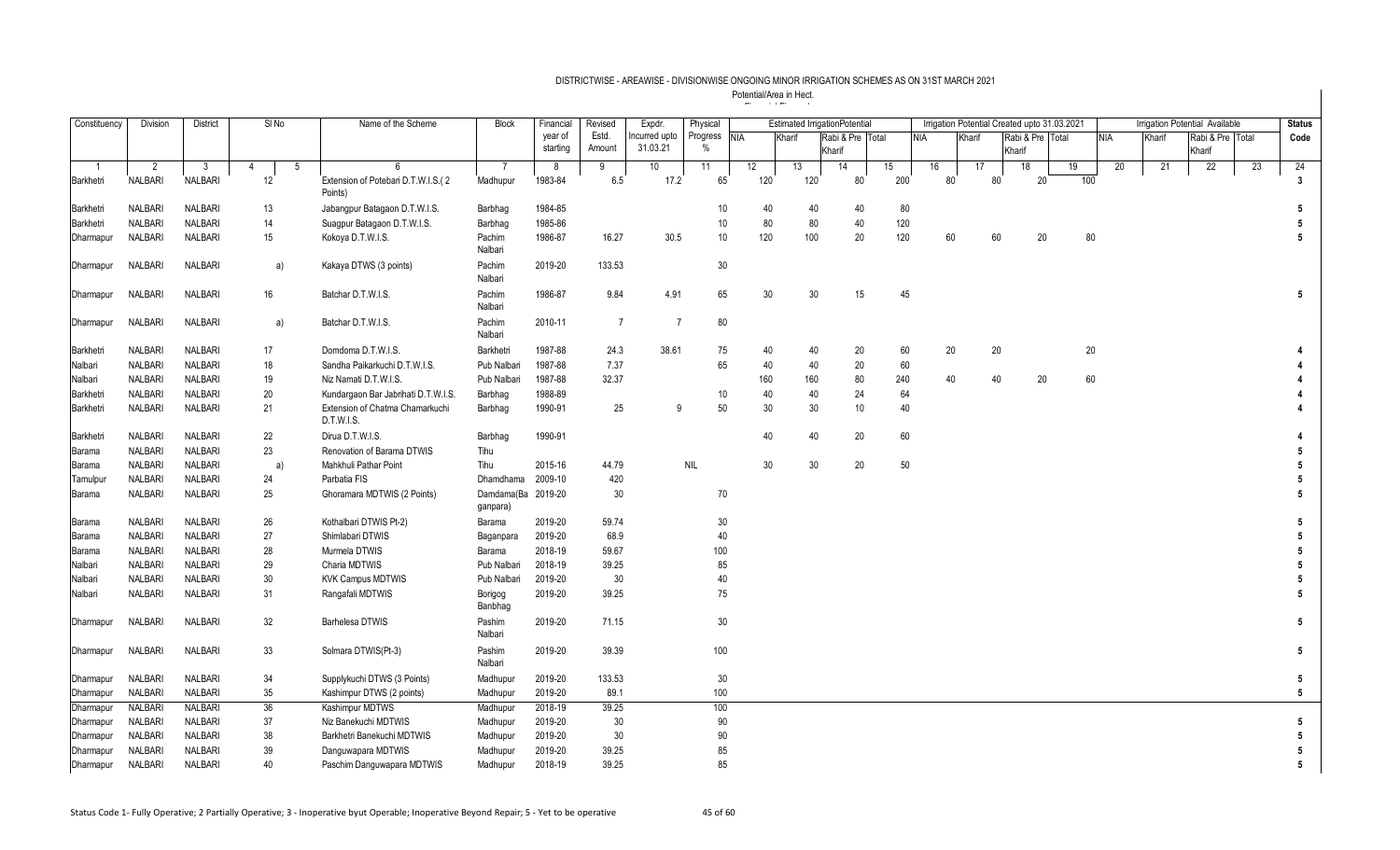| Constituency   | Division           | District             | $SI$ No        |   | Name of the Scheme                      | <b>Block</b>          | Financial | Revised         | Expdr.       | Physical       |            |        | <b>Estimated IrrigationPotential</b> |    |            |        |        | Irrigation Potential Created upto 31.03.2021 |            |          | Irrigation Potential Available |    | <b>Status</b>          |
|----------------|--------------------|----------------------|----------------|---|-----------------------------------------|-----------------------|-----------|-----------------|--------------|----------------|------------|--------|--------------------------------------|----|------------|--------|--------|----------------------------------------------|------------|----------|--------------------------------|----|------------------------|
|                |                    |                      |                |   |                                         |                       | year of   | Estd.           | ncurred upto | Progress       | <b>NIA</b> | Kharif | Rabi & Pre Total                     |    | <b>NIA</b> | Kharif |        | Rabi & Pre Total                             | <b>NIA</b> | Kharif   | Rabi & Pre Total               |    | Code                   |
|                |                    |                      |                |   |                                         |                       | starting  | Amount          | 31.03.21     | $\%$           |            |        | Kharif                               |    |            |        | Kharif |                                              |            |          | Kharif                         |    |                        |
| $\overline{1}$ | 2                  | $\mathbf{3}$         | 4              | 5 | 6                                       | 7                     | 8         | 9               | 10           | 11             | 12         | 13     | 14                                   | 15 | 16         | 17     | 18     | 19                                           | 20         | 21       | $\overline{22}$                | 23 | 24                     |
| Dharmapur      | <b>NALBARI</b>     | NALBARI              | 41             |   | Rajakhat Banekuchi MDTWIS               | Madhupur              | 2018-19   | 30              |              | 85             |            |        |                                      |    |            |        |        |                                              |            |          |                                |    | 5                      |
| Dharmapur      | <b>NALBARI</b>     | <b>NALBARI</b>       | 42             |   | Rupiabathan MDTWIS                      | Pashim                | 2019-20   | 30 <sup>°</sup> |              | 70             |            |        |                                      |    |            |        |        |                                              |            |          |                                |    | 5                      |
|                |                    |                      |                |   |                                         | Nalbari               |           |                 |              |                |            |        |                                      |    |            |        |        |                                              |            |          |                                |    |                        |
| Dharmapur      | <b>NALBARI</b>     | <b>NALBARI</b>       | 43             |   | Solmari Natun Dehar MDTWIS              | Madhupur              | 2019-20   | 30 <sup>°</sup> |              | 100            |            |        |                                      |    |            |        |        |                                              |            |          |                                |    | 5                      |
| Barkhetri      | <b>NALBARI</b>     | <b>NALBARI</b>       | 44             |   | Uttarkuchi MDTWS (2 points)             | Barbhag               | 2019-20   | 60              |              | 80             |            |        |                                      |    |            |        |        |                                              |            |          |                                |    | 5                      |
| Dharmapur      | <b>NALBARI</b>     | NALBARI              | 45             |   | <b>Bamibari DTWS</b>                    | Pachim<br>Nalbari     | 2019-20   | 64.56           |              | 100            |            |        |                                      |    |            |        |        |                                              |            |          |                                |    |                        |
| Barkhetri      | <b>NALBARI</b>     | <b>NALBARI</b>       | 46             |   | Jaysagar Pathar MDTWIS                  | Barkhetri             | 2019-20   | 30              |              | 75             |            |        |                                      |    |            |        |        |                                              |            |          |                                |    | 5                      |
| Barkhetri      | <b>NALBARI</b>     | <b>NALBARI</b>       | 47             |   | Bargasa MDTWIS                          | Barbhag               | 2019-20   | 30 <sup>°</sup> |              | 50             |            |        |                                      |    |            |        |        |                                              |            |          |                                |    |                        |
| Barkhetri      | <b>NALBARI</b>     | <b>NALBARI</b>       | 48             |   | Tegheriteri MDTWIS                      | Barkhetri             | 2019-20   | 30              |              | 25             |            |        |                                      |    |            |        |        |                                              |            |          |                                |    |                        |
| Barkhetri      | <b>NALBARI</b>     | <b>NALBARI</b>       | 49             |   | Kalag Pathar MDTWIS                     | Barbhag               | 2019-20   | 30              |              | $\Omega$       |            |        |                                      |    |            |        |        |                                              |            |          |                                |    |                        |
| Barkhetri      | <b>NALBARI</b>     | <b>NALBARI</b>       | 50             |   | Ukhura Pandula Pathar MDTW              | Barbhag               | 2019-20   | 30              |              | 40             |            |        |                                      |    |            |        |        |                                              |            |          |                                |    |                        |
| Nalbari        | <b>NALBARI</b>     | <b>NALBARI</b>       | 51             |   | Mahina DTWS                             | Damdama               | 2018-19   | 69              |              | 100            |            |        |                                      |    |            |        |        |                                              |            |          |                                |    |                        |
| Nalbari        | MANGALDOI NALBARI  |                      | 52             |   | Jaha Channel FIS                        | Pachim                | 2011-12   | 998.78          | 738.5        | 76             | 680        | 612    | 714                                  |    | 1326       |        |        |                                              |            |          |                                |    | 5                      |
|                | <b>INVT</b>        |                      |                |   |                                         | Nalbari               |           |                 |              |                |            |        |                                      |    |            |        |        |                                              |            |          |                                |    |                        |
|                |                    |                      |                |   | 25 DISTRICT TOTAL (NALBARI)             |                       | 52        |                 |              |                | 2300       | 2192   | 1643                                 |    | 3835       | 200    | 200    | 60                                           | 260        | $\Omega$ | $\mathbf{0}$<br>$\mathbf{0}$   |    | $\mathbf{0}$           |
|                |                    |                      |                |   | <b>DISTRICT :: SIVASAGAR</b>            |                       |           |                 |              |                |            |        |                                      |    |            |        |        |                                              |            |          |                                |    |                        |
| Nazira         | SIVASAGAR          | <b>SIVASAGA</b><br>R | $\mathbf{1}$   |   | Borjan F.I.S.                           | Nazira                | 1983-84   | 15.98 N.A.      |              |                | 280        | 280    | 140                                  |    | 420        |        |        |                                              |            |          |                                |    | $\Delta$               |
| Thowra         | SIVASAGAR SIVASAGA |                      | $\overline{2}$ |   | L.I.S. from river Buridehing in Netai   | Demow                 | 1979-80   | 49.86           | 88.14        | 40             | 1080       | 1080   | 540                                  |    | 1620       |        |        |                                              |            |          |                                |    |                        |
|                |                    | R                    |                |   | Mouza                                   |                       |           |                 |              |                |            |        |                                      |    |            |        |        |                                              |            |          |                                |    |                        |
| Sivasagar      | SIVASAGAR SIVASAGA |                      | 3              |   | L.I.S. from river Dikhow in Meteka      | Sivasagar             | 1984-85   | 39.42           | 78.22        | 80             | 485        | 485    | 242                                  |    | 727        | 364    | 364    | 181                                          | 545        |          |                                |    | $\boldsymbol{\Lambda}$ |
|                |                    | R                    |                |   | Bongaon                                 |                       |           |                 |              |                |            |        |                                      |    |            |        |        |                                              |            |          |                                |    |                        |
| Thowra         | SIVASAGAR SIVASAGA |                      | $\overline{4}$ |   | L.I.S. from river Desang in in Dihingia | Demow                 | 1987-88   | 13.71           | 15.98        | 10             | 100        | 100    | 50                                   |    | 150        |        |        |                                              |            |          |                                |    |                        |
|                |                    | R                    |                |   | qaon                                    |                       |           |                 |              |                |            |        |                                      |    |            |        |        |                                              |            |          |                                |    |                        |
| Nazira         | SIVASAGAR SIVASAGA |                      | 5              |   | L.I.S. from river Dikhow in Namati area | Nazira                | 1987-88   | 13.95           | 5.99         | 5              | 100        | 100    | 50                                   |    | 150        |        |        |                                              |            |          |                                |    |                        |
|                |                    | R                    |                |   |                                         |                       |           |                 |              |                |            |        |                                      |    |            |        |        |                                              |            |          |                                |    |                        |
| Nazira         | SIVASAGAR          | SIVASAGA             | 6              |   | Madhuri Gohaingaon D.T.W.I.S. (2)       | Nazira                | 1985-86   | 10              | 13.45        | 22             | 60         | 60     | 30                                   |    | 90         | 20     | 20     | 10                                           | 30         |          |                                |    | 4                      |
|                |                    | R                    |                |   | Points)                                 |                       |           |                 |              |                |            |        |                                      |    |            |        |        |                                              |            |          |                                |    |                        |
| Amguri         | SIVASAGAR SIVASAGA |                      | $7^{\circ}$    |   | Japisajia D.T.W.I.S.(4 Points)          | Amquri                | 1987-88   | 28.94           | 2.24         | 5              | 120        | 120    | 60                                   |    | 180        |        |        |                                              |            |          |                                |    | 4                      |
|                |                    | R                    |                |   |                                         |                       |           |                 |              |                |            |        |                                      |    |            |        |        |                                              |            |          |                                |    |                        |
| Thowra         | SIVASAGAR SIVASAGA | R                    | 8              |   | Gamiri Gelgeli D.T.W.I.S. (3 Points)    | Demow                 | 1987-88   | 17.88           | 8.65         | 5              | 90         | 90     | 45                                   |    | 135        |        |        |                                              |            |          |                                |    |                        |
|                |                    |                      |                |   |                                         |                       |           |                 |              | $\overline{1}$ |            |        |                                      |    |            |        |        |                                              |            |          |                                |    | 4                      |
| Nazira         | SIVASAGAR SIVASAGA | R                    | 9              |   | D.T.W.I.S. in Sukapha gaon (8 Points)   | Nazira/Lakowa 1993-94 |           | 26.56           | 1.8          |                | 240        | 240    | 120                                  |    | 360        |        |        |                                              |            |          |                                |    |                        |
| Nazira         | <b>UPPER</b>       | <b>SIBSAGAR</b>      | 10             |   | D.T.W.I.S. in Geleki area (1 Point)     | Nazira                | 1986-87   | 6.86            | 10.2         | 32             | 30         | 25     | 5                                    |    | 30         |        |        |                                              |            |          |                                |    | 3                      |
|                | ASSAM              |                      |                |   |                                         |                       |           |                 |              |                |            |        |                                      |    |            |        |        |                                              |            |          |                                |    |                        |
|                | DRILLING           |                      |                |   |                                         |                       |           |                 |              |                |            |        |                                      |    |            |        |        |                                              |            |          |                                |    |                        |
| Nazira         | <b>UPPER</b>       | <b>SIBSAGAR</b>      | 11             |   | Athkhal Gohaingaon D.T.W.I.S. (2        | Nazira                | 1991-92   | 19.82           | 8.5          | 30             | 60         | 50     | 10                                   |    | 60         |        |        |                                              |            |          |                                |    | $\overline{3}$         |
|                | ASSAM              |                      |                |   | Points)                                 |                       |           |                 |              |                |            |        |                                      |    |            |        |        |                                              |            |          |                                |    |                        |
|                | <b>DRILLING</b>    |                      |                |   |                                         |                       |           |                 |              |                |            |        |                                      |    |            |        |        |                                              |            |          |                                |    |                        |
|                |                    |                      |                |   |                                         |                       |           |                 |              |                |            |        |                                      |    |            |        |        |                                              |            |          |                                |    |                        |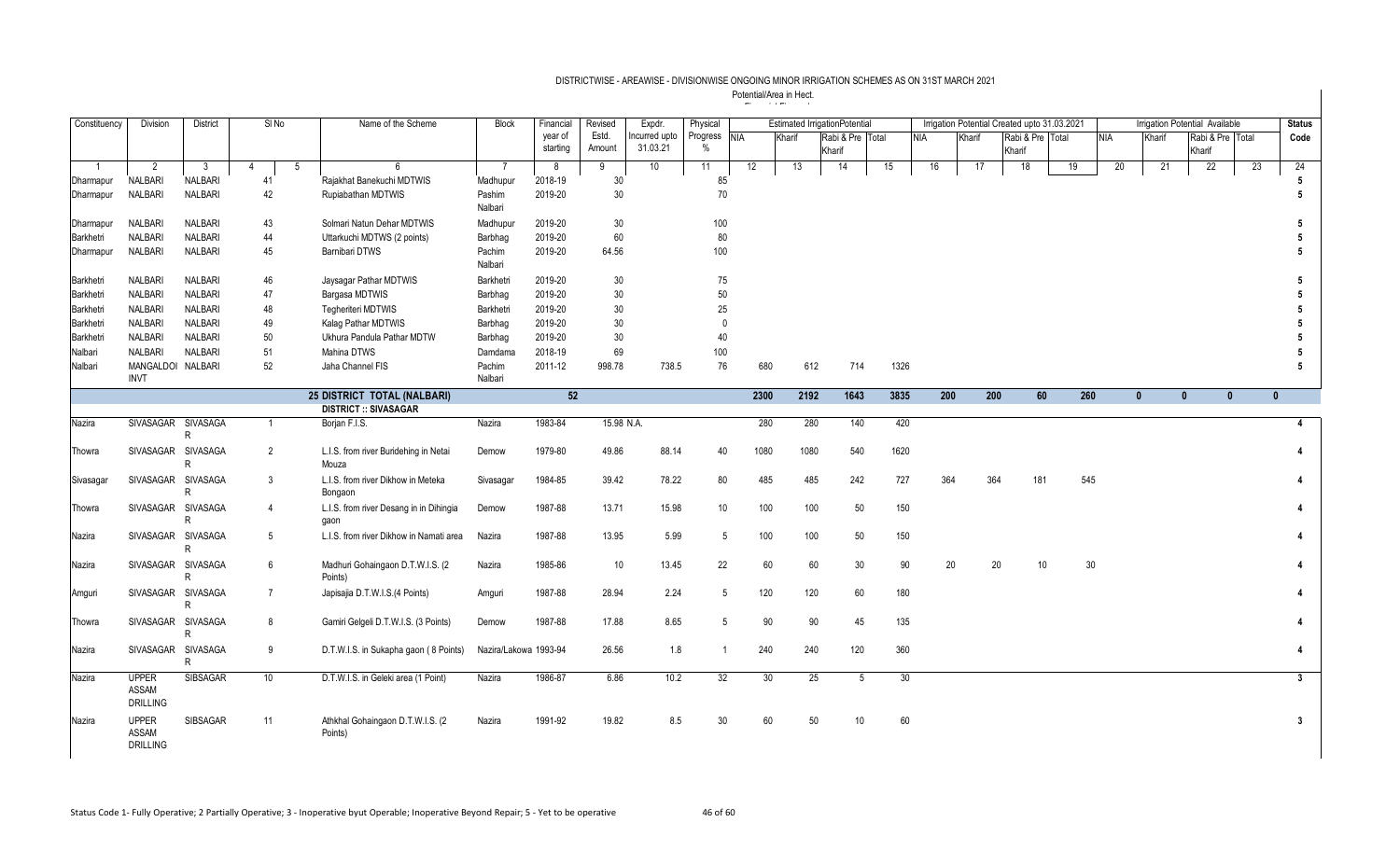| Constituency  | Division                                        | <b>District</b>      | $SI$ No        | Name of the Scheme                                                                                                          | <b>Block</b>       | Financial           | Revised         | Expdr.                    | Physical         |            |        | <b>Estimated IrrigationPotential</b> |      |            |                 |                 |                            | Irrigation Potential Created upto 31.03.2021 |            |        | Irrigation Potential Available |              | <b>Status</b>  |
|---------------|-------------------------------------------------|----------------------|----------------|-----------------------------------------------------------------------------------------------------------------------------|--------------------|---------------------|-----------------|---------------------------|------------------|------------|--------|--------------------------------------|------|------------|-----------------|-----------------|----------------------------|----------------------------------------------|------------|--------|--------------------------------|--------------|----------------|
|               |                                                 |                      |                |                                                                                                                             |                    | year of<br>starting | Estd.<br>Amount | Incurred upto<br>31.03.21 | Progress<br>$\%$ | <b>NIA</b> | Kharif | Rabi & Pre Total<br>Kharif           |      | <b>NIA</b> |                 | Kharif          | Rabi & Pre Total<br>Kharif |                                              | <b>NIA</b> | Kharif | Rabi & Pre Total<br>Kharif     |              | Code           |
|               | 2                                               | 3                    | 5              |                                                                                                                             |                    |                     | Q               | 10                        | 11               | 12         | 13     | 14                                   | 15   |            | 16              | 17              | 18                         | 19                                           | 20         | 21     | 22                             | 23           | 24             |
| Amguri        | SIBSAGAR                                        | <b>SIBSAGAR</b>      | 12             | Jokaichuk D.T.W.I.S. (1 Point)                                                                                              | Gourisagar         | 1986-87             | 7.58            | 34.75                     | 80               | 30         | 30     | 15                                   |      | 45         | 15              | 15              |                            |                                              | 22         |        |                                |              | -3<br>$\Omega$ |
|               |                                                 |                      |                | 26 DISTRICT TOTAL (SIVASAGAR)                                                                                               |                    | 12                  |                 |                           |                  | 2675       | 2660   | 1307                                 | 3967 |            | 399             | 399             |                            | 597<br>198                                   |            |        |                                | $\mathbf{0}$ | $\mathbf{0}$   |
| Thowra        | <b>SIBSAGAR</b>                                 | <b>SIBSAGAR</b>      |                | Installation of Solar/Electrical Powered Tube<br>Well Schemes under PMKSY-HKKP-Access<br>to Ground Water                    |                    |                     |                 |                           |                  |            |        |                                      |      |            |                 |                 |                            |                                              |            |        |                                |              |                |
| Sivasagar     | <b>SIBSAGAR</b>                                 | <b>SIBSAGAR</b>      |                | Installation of Solar/Electrical Powered Tube<br>Well Schemes under PMKSY-HKKP-Access                                       |                    |                     |                 |                           |                  |            |        |                                      |      |            |                 |                 |                            |                                              |            |        |                                |              |                |
| Amguri        | <b>UPPER</b><br><b>ASSAM</b><br><b>DRILLING</b> | <b>SIBSAGAR</b>      |                | to Ground Water<br>Installation of Solar/Electrical Powered Tube<br>Well Schemes under PMKSY-HKKP-Access<br>to Ground Water |                    |                     |                 |                           |                  |            |        |                                      |      |            |                 |                 |                            |                                              |            |        |                                |              |                |
| <b>Nazira</b> | <b>UPPER</b><br>ASSAM<br><b>DRILLING</b>        | <b>SIBSAGAR</b>      |                | Installation of Solar/Electrical Powered Tube<br>Well Schemes under PMKSY-HKKP-Access<br>to Ground Water                    |                    |                     |                 |                           |                  |            |        |                                      |      |            |                 |                 |                            |                                              |            |        |                                |              |                |
|               |                                                 |                      |                | <b>SIVASAGAR PMKSY</b><br><b>DISTRICT::CHARAIDEO</b>                                                                        |                    | 230                 |                 |                           |                  | 920        | 920    | 920                                  | 1840 |            |                 |                 |                            |                                              |            |        |                                |              |                |
| Sonari        | <b>SIVASAGAR</b>                                | CHARAIDE<br>$\Omega$ |                | F.I.S.from river Teok in Tai Rai Majgaon                                                                                    | Sapakhati          | 2009-10             | 260             | 249.6                     | 96               | 200        | 200    | 100                                  | 300  |            |                 |                 |                            |                                              |            |        |                                |              |                |
| Sonari        | SIVASAGAR CHARAIDE                              | $\Omega$             | 2              | F.I.S. from Deodubi in Tokolimora                                                                                           | Charaidew          | 2009-10             | 148             | 105.81                    | 80               | 100        | 100    | 50                                   | 150  |            |                 |                 |                            |                                              |            |        |                                |              |                |
| Sonari        | SIVASAGAR CHARAIDE                              | $\Omega$             | 3              | L.I.S.from river Safrai in Safrai                                                                                           | Pachim<br>Abhaypur | 1986-87             | 7.96            | 7.82                      | 10               | 50         | 50     | 25                                   |      | 75         |                 |                 |                            |                                              |            |        |                                |              |                |
| Sonari        | SIVASAGAR CHARAIDE                              | $\Omega$             | $\overline{4}$ | L.I.S. from river Desang in Barpathar<br>area                                                                               | Sapekhati          | 1986-87             | 14.98           | 13.24                     | $\overline{2}$   | 100        | 100    | 50                                   | 150  |            |                 |                 |                            |                                              |            |        |                                |              |                |
| Sonari        | SIVASAGAR CHARAIDE                              | $\Omega$             | 5              | L.I.S. from river Desang in Narenpathar                                                                                     | Sapekhati          | 1987-88             | 14.95           | 0.39                      | $\overline{2}$   | 100        | 100    | 50                                   | 150  |            |                 |                 |                            |                                              |            |        |                                |              |                |
| Mahmora       | SIBSAGAR                                        | CHARAIDE<br>$\Omega$ | 6              | Desangpani L.I.S. from Dhemaji beel                                                                                         | Mahmora            | 1991-92             | 15              | 11.15                     | $\overline{2}$   | 50         | 50     | 25                                   |      | 75         |                 |                 |                            |                                              |            |        |                                |              |                |
| Sonari        | SIBSAGAR                                        | CHARAIDE<br>0        | $\overline{7}$ | D.T.W.I.S. in Abhaipur Sapekhati area (5 Sonari &<br>Points)                                                                | Sapekhati          | 2010-11             | 180             | 139.82                    | 83               | 150        | 150    | 75                                   | 225  |            | 30              | 30              |                            | 15                                           | 30<br>45   |        | 30                             | 10           | 40<br>- 2      |
| Sonari        | <b>SIVASAGAR</b>                                | <b>CHARAIDE</b>      | 8              | D.T.W.I.S. in Charaidew area (2 Points)                                                                                     | Sonari             | 1991-92             | 20              | 0.92                      |                  | 60         | 60     | 30                                   |      | 90         |                 |                 |                            |                                              |            |        |                                |              | 4              |
|               |                                                 | 0                    |                |                                                                                                                             |                    |                     |                 |                           |                  |            |        |                                      |      |            |                 |                 |                            |                                              |            |        |                                |              |                |
|               |                                                 |                      |                | 27 DISTRICT TOTAL CHARAIDEO                                                                                                 |                    | 8                   |                 |                           |                  | 810        | 810    | 405                                  | 1215 |            | 30 <sup>°</sup> | 30 <sup>°</sup> |                            | 15                                           | 45<br>30   |        | 30 <sup>°</sup>                | 10           | 40             |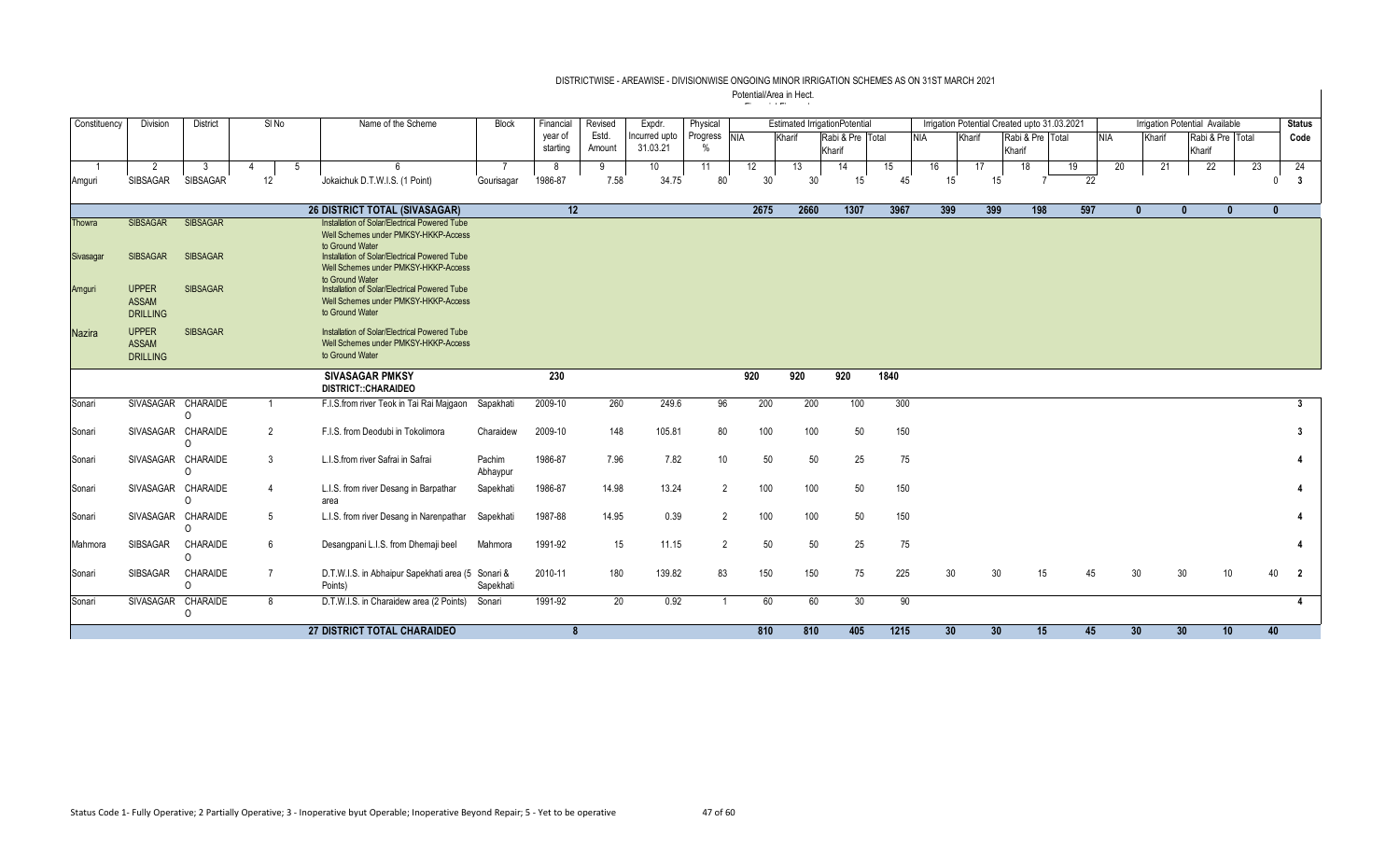| Constituency | Division        | <b>District</b>      | SINo            | Name of the Scheme                                                                                              | <b>Block</b>         | Financial | Revised | Expdr.        | Physical |            |                 | <b>Estimated IrrigationPotential</b> |          |      |            |        | Irrigation Potential Created upto 31.03.2021 |                |            |        | Irrigation Potential Available |                  |     | <b>Status</b>           |
|--------------|-----------------|----------------------|-----------------|-----------------------------------------------------------------------------------------------------------------|----------------------|-----------|---------|---------------|----------|------------|-----------------|--------------------------------------|----------|------|------------|--------|----------------------------------------------|----------------|------------|--------|--------------------------------|------------------|-----|-------------------------|
|              |                 |                      |                 |                                                                                                                 |                      | year of   | Estd.   | Incurred upto | Progress | <b>NIA</b> | Kharif          | Rabi & Pre Total                     |          |      | <b>NIA</b> | Kharif | Rabi & Pre Total                             |                | <b>NIA</b> | Kharif |                                | Rabi & Pre Total |     | Code                    |
|              |                 |                      |                 |                                                                                                                 |                      | starting  | Amount  | 31.03.21      | $\%$     |            |                 | Kharif                               |          |      |            |        | Kharif                                       |                |            |        | Kharif                         |                  |     |                         |
|              | $\overline{2}$  | $\mathbf{3}$         | 5<br>$\Delta$   | 6                                                                                                               |                      | -8        | 9       | 10            | 11       | 12         | 13              | 14                                   |          | 15   | 16         | 17     | 18                                           | 19             | 20         | 21     | 22                             |                  | 23  | 24                      |
| Mahmora      | <b>SIBSAGAR</b> | <b>CHARAIDE</b><br>0 |                 | STW Scheme at Mahmora LAC (100 pts.) Lakwa                                                                      | &Mahmora             | 2019-20   | 511.24  |               |          |            |                 |                                      |          |      |            |        |                                              |                |            |        |                                |                  |     | 5                       |
| Sonari       | SIBSAGAR        | CHARAIDE             |                 | STW Scheme at Sonari LAC (100 pts.)                                                                             | Sapekhati&So 2019-20 |           | 511.24  |               |          |            |                 |                                      |          |      |            |        |                                              |                |            |        |                                |                  |     | 5                       |
|              |                 | 0                    |                 |                                                                                                                 | nari                 |           |         |               |          |            |                 |                                      |          |      |            |        |                                              |                |            |        |                                |                  |     |                         |
|              |                 |                      |                 | <b>CHARAIDEO-PMKSY</b>                                                                                          |                      | 200       |         |               |          | 800        |                 | 800                                  | 800      | 1600 |            |        |                                              |                |            |        |                                |                  |     | $5\overline{)}$         |
|              |                 |                      |                 | <b>DISTRICT :: SONITPUR</b>                                                                                     |                      |           |         |               |          |            |                 |                                      |          |      |            |        |                                              |                |            |        |                                |                  |     |                         |
| Borchalla    | <b>TEZPUR</b>   | <b>SONITPUR</b>      |                 | Dighalibeel F.I.S.                                                                                              | Borsola              | 2011-12   | 856.96  | 46.76         |          | 610        |                 | 610                                  |          | 610  | 610        |        | 500                                          | 500            | 610        |        | 500                            |                  | 500 | $\overline{\mathbf{2}}$ |
| Borchalla    | <b>TEZPUR</b>   | <b>SONITPUR</b>      | a)              | Dighalibeel F.I.S. Under AIBP 2009-10                                                                           | Borsola              | 2011-12   | 856.96  | 355.73        | 95       |            |                 |                                      |          |      |            |        |                                              |                |            |        |                                |                  |     |                         |
| Borchalla    | <b>TEZPUR</b>   | SONITPUR             | b)              | Dighalibeel F.I.S. (Accomodation)                                                                               | Borsola              | 2011-12   | 42.728  | 10            | 100      |            |                 |                                      |          |      |            |        |                                              |                |            |        |                                |                  |     |                         |
| Rangapara    | <b>TEZPUR</b>   | SONITPUR             | 2               | Renovation of Koloney F.I.S. under AIBP Balipara<br>for the year 2010-11                                        |                      | 2011-12   | 195     | 162.33        | 85       | 500        |                 | 500                                  | $\Omega$ | 500  | 500        |        | 400                                          | 400            | 500        |        | 400                            |                  | 400 | $\overline{2}$          |
| Dhekiajuli   | <b>TEZPUR</b>   | SONITPUR             | 3               | Reconstruction of Panbari F.I.S. under<br>SOPD for the year 2017-18                                             | Dhekiajuli           | 2017-18   | 1850    | 686.04        | 63       | 1004       |                 | 1004                                 |          | 1004 |            |        |                                              |                |            |        |                                |                  |     | 5                       |
| Tezpur       | <b>TEZPUR</b>   | SONITPUR             | $\overline{4}$  | Bhojkhowa L.I.S.                                                                                                | Gabharu              | 1985-86   | 11.29   | 9.76          | 15       | 200        |                 | 200                                  |          | 200  |            |        |                                              |                |            |        |                                |                  |     | $\overline{4}$          |
| Tezpur       | <b>TEZPUR</b>   | SONITPUR             | a)              | Improvement of Bhojkhowa L.I.S.                                                                                 | Gabharu              | 2009-10   | 122     | 20.13         | 20       |            |                 |                                      |          |      |            |        |                                              |                |            |        |                                |                  |     |                         |
| Gohpur       | <b>TEZPUR</b>   | SONITPUR             | 5               | Sutargaon D.T.W.I.S. (1 Point)                                                                                  | Chaiduar             | 1987-88   | N.A.    | N.A.          | 30       | 40         |                 | 40                                   | 24       | 64   |            |        |                                              |                |            |        |                                |                  |     | 4                       |
| Borchalla    | <b>TEZPUR</b>   | <b>SONITPUR</b>      | 6               | Pilot project on 'Installation of Hybrid<br>(Solar & Electrical) Tube well under<br>CMSGUY for the year 2019-20 |                      | 2019-20   | 33.3    |               | 100      | 40         |                 | 40                                   | $\Omega$ | 40   | 40         |        | 38                                           | 38<br>$\Omega$ |            |        |                                |                  |     | 5 <sub>5</sub>          |
| Dhekiajuli   | <b>TEZPUR</b>   | <b>SONITPUR</b>      | $\overline{7}$  | New Tarazan D.T.W.I.S.(3 Points)                                                                                | <b>Dhekiaiuli</b>    | 1986-87   | 19.9    | 23.45         | 70       | 120        |                 | 120                                  | 72       | 192  | 80         |        | 80<br>60                                     | 140            |            |        |                                |                  |     | $0 \quad 3$             |
| Dhekiajuli   | <b>TEZPUR</b>   | SONITPUR             | 8               | Alisinga D.T.W. I/S Ph-II                                                                                       | Dhekiajuli           | 1986-87   |         |               |          |            |                 |                                      |          |      |            |        |                                              |                |            |        |                                |                  |     |                         |
| Borchalla    | <b>TEZPUR</b>   | SONITPUR             | 9               | Dolabari D.T.W.I.S. (2 Points)                                                                                  | Borsola              | 1988-89   | 16.75   | 17.43         |          |            |                 |                                      |          |      |            |        |                                              |                |            |        |                                |                  |     |                         |
| Tezpur       | <b>TEZPUR</b>   | SONITPUR             | 10              | Gorjuli MDTW (1 pt)                                                                                             | Dhekiajuli           | 2020-21   | 30      |               | 85       |            | 10 <sup>°</sup> | 10                                   | 10       | 20   |            |        |                                              |                |            |        |                                |                  |     | 5                       |
| Tezpur       | <b>TEZPUR</b>   | SONITPUR             | 11              | 1 No. Dhanmara MTWSA (1 Pt)                                                                                     | Dhekiajuli           | 2020-21   | 30      |               | 70       |            | 10 <sup>1</sup> | 10                                   | 10       | 20   |            |        |                                              |                |            |        |                                |                  |     | $5\phantom{.0}$         |
| Tezpur       | <b>TEZPUR</b>   | SONITPUR             | 12              | Kochgaon Dagaon MTWSA (1 Pt)                                                                                    | Dhekiajuli           | 2020-21   | 30      |               | 40       |            | 10              | 10                                   | 10       | 20   |            |        |                                              |                |            |        |                                |                  |     | $5\phantom{.0}$         |
| Tezpur       | <b>TEZPUR</b>   | SONITPUR             | 13              | Solar Powered MDTW in KVK Tezpur                                                                                | Gabharu              | 2020-21   | 40      | 11.4          | 75       |            | 10              | 10                                   | 10       | 20   |            |        |                                              |                |            |        |                                |                  |     | 5                       |
| Tezpur       | <b>TEZPUR</b>   | <b>SONITPUR</b>      | $\overline{14}$ | Naharibari Bengali MDTWS (1 Pt)                                                                                 | Dhekiajuli           | 2020-21   | 30      |               | 95       |            | 10              | 10 <sup>°</sup>                      | 10       | 20   |            |        |                                              |                |            |        |                                |                  |     | 5 <sub>5</sub>          |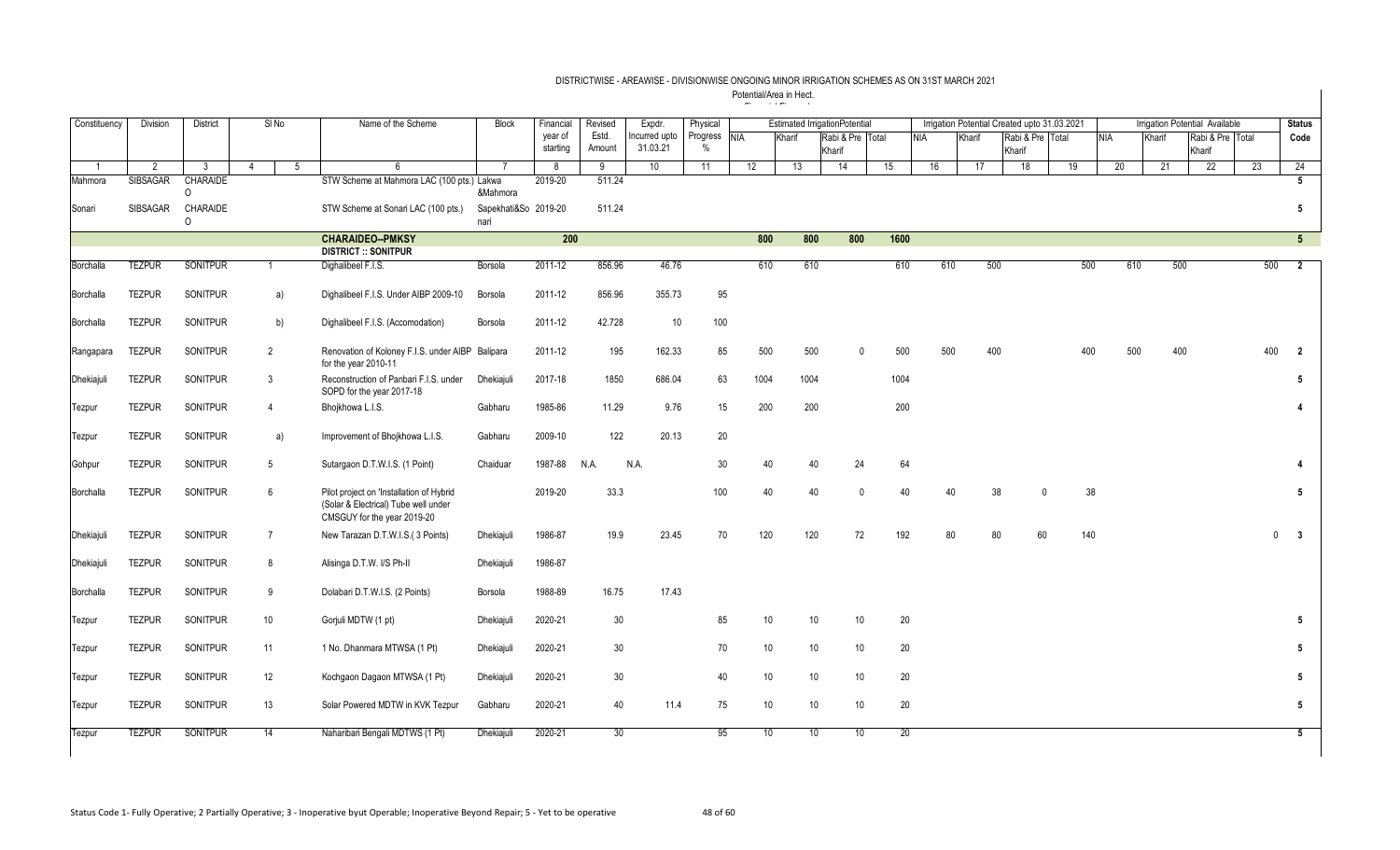| Constituency      | Division                     | District        | SINo           | Name of the Scheme                                                                                                                                                 | <b>Block</b> | Financial | Revised | Expdr.          | Physical |              |        |        | <b>Estimated IrrigationPotential</b> |      |            |        | Irrigation Potential Created upto 31.03.2021 |      |            |        | Irrigation Potential Available |     | <b>Status</b> |
|-------------------|------------------------------|-----------------|----------------|--------------------------------------------------------------------------------------------------------------------------------------------------------------------|--------------|-----------|---------|-----------------|----------|--------------|--------|--------|--------------------------------------|------|------------|--------|----------------------------------------------|------|------------|--------|--------------------------------|-----|---------------|
|                   |                              |                 |                |                                                                                                                                                                    |              | vear of   | Estd.   | Incurred upto   |          | Progress NIA | Kharif |        | Rabi & Pre Total                     |      | <b>NIA</b> | Kharif | Rabi & Pre Total                             |      | <b>NIA</b> | Kharif | Rabi & Pre Total               |     | Code          |
|                   |                              |                 |                |                                                                                                                                                                    |              | starting  | Amount  | 31.03.21        | $\%$     |              |        | Kharif |                                      |      |            |        | Kharif                                       |      |            |        | Kharif                         |     |               |
|                   | $\overline{2}$               | -3              | $\overline{5}$ | $\kappa$                                                                                                                                                           |              | 8         | 9       | 10 <sup>1</sup> | 11       | 12           | 13     |        | 14                                   | 15   | 16         | 17     | 18                                           | 19   | 20         | 21     | 22                             | 23  | 24            |
| Tezpur            | <b>TEZPUR</b>                | SONITPUR        | 15             | Bogipukhuri/ Bhotpara MDTWS (1 Pt)                                                                                                                                 | Dhekiajuli   | 2020-21   | 30      |                 |          | 85           | 10     | 10     | 10                                   | 20   |            |        |                                              |      |            |        |                                |     | 5             |
| Tezpur            | <b>TEZPUR</b>                | SONITPUR        | 16             | MDTWS at Bharali Chapori under<br>Sootea LAC (pt no-2)                                                                                                             | Naduar       | 2020-21   | 60      |                 |          | 70           | 20     | 20     | 20                                   | 40   |            |        |                                              |      |            |        |                                |     | 5             |
| Borchalla         | <b>TEZPUR</b><br><b>MECH</b> | SONITPUR        | 17             | Bahbari D.T.W.I.S.(22 Points)                                                                                                                                      | Bihaquri     | 1980-81   | N.A.    | N.A.            |          |              | 880    | 880    | 400                                  | 1280 | 660        |        | 660<br>300                                   | 960  |            |        |                                |     | $\mathbf{3}$  |
| Borchalla         | <b>TEZPUR</b><br><b>MECH</b> | SONITPUR        | a)             | Improvement of Bahbari D.T.W.I.S.(22<br>Points)                                                                                                                    | Bihaguri     | 1991-92   | 9.24    | 16.16           |          |              |        |        |                                      |      |            |        |                                              |      |            |        |                                |     |               |
| Borchalla         | <b>TEZPUR</b><br><b>MECH</b> | <b>SONITPUR</b> | b)             | Bahbari DTWS Pt.No.5                                                                                                                                               | Bihaguri     | 2012-13   |         |                 |          |              |        |        |                                      |      |            |        |                                              |      |            |        |                                |     |               |
| Borchalla         | <b>TEZPUR</b><br><b>MECH</b> | SONITPUR        | c)             | Bahbari DTWS Pt.No. 15                                                                                                                                             | Bihaguri     | 2012-13   |         |                 |          |              |        |        |                                      |      |            |        |                                              |      |            |        |                                |     |               |
| Tezpur            | <b>TEZPUR</b><br><b>MECH</b> | <b>SONITPUR</b> | 18             | Dipota DTWS Pt. No.1& Pt. No.3                                                                                                                                     | Gabharu      | 2010-11   | 30      | 18.02           |          |              |        |        |                                      |      |            |        |                                              |      |            |        |                                |     | 5             |
|                   |                              |                 |                | 28 DISTRICT TOTAL (SONITPUR)                                                                                                                                       |              | 18        |         |                 |          |              | 3474   | 3474   | 576                                  | 4050 | 1890       |        | 1678<br>360                                  | 2038 | 1110       | 900    | $\mathbf{r}$                   | 900 |               |
| Rangapara         | <b>TEZPUR</b><br><b>MECH</b> | <b>SONITPUR</b> |                | Installation of Solar/ Electrical powered 100<br>nos. of Tube well schemes under PMKSY-<br>HKKP Access to Ground Water for the year                                | Rangapara    | 2019-20   | 509.49  | 78.21           | 62       |              |        |        |                                      |      |            |        |                                              |      |            |        |                                |     | 1             |
| Sootea            | <b>TEZPUR</b><br><b>MECH</b> | <b>SONITPUR</b> |                | 2019-20 (Rangapara LAC)<br>Installation of Solar/ Electrical powered 100<br>nos. of Tube well schemes under PMKSY-<br>HKKP Access to Ground Water for the year     | Naduar       | 2019-20   | 509.49  | 21.63           | 62       |              |        |        |                                      |      |            |        |                                              |      |            |        |                                |     | $\mathbf{1}$  |
| <b>Dhekiajuli</b> | <b>TEZPUR</b>                | <b>SONITPUR</b> |                | 2019-20 (Sootea LAC)<br>Installation of Solar/ Electrical powered 100<br>nos, of Tube well schemes under PMKSY-                                                    |              | 2019-20   |         |                 |          |              |        |        |                                      |      |            |        |                                              |      |            |        |                                |     |               |
| <b>Borsola</b>    | <b>TEZPUR</b>                | <b>SONITPUR</b> |                | <b>HKKP Access to Ground Water</b><br>Installation of Solar/Electrical powered 100<br>nos, of Tube well schemes under PMKSY-                                       |              | 2019-20   |         |                 |          |              |        |        |                                      |      |            |        |                                              |      |            |        |                                |     |               |
| Tezpur            | <b>TEZPUR</b>                | <b>SONITPUR</b> |                | <b>HKKP Access to Ground Water</b><br>Installation of Solar/Electrical powered 100<br>nos. of Tube well schemes under PMKSY-<br><b>HKKP Access to Ground Water</b> |              | 2019-20   |         |                 |          |              |        |        |                                      |      |            |        |                                              |      |            |        |                                |     |               |
|                   |                              |                 |                | <b>SONITPUR- PMKSY</b>                                                                                                                                             |              | 255       |         |                 |          | 1020         | 1020   |        | 1020                                 | 2040 |            |        |                                              |      |            |        |                                |     |               |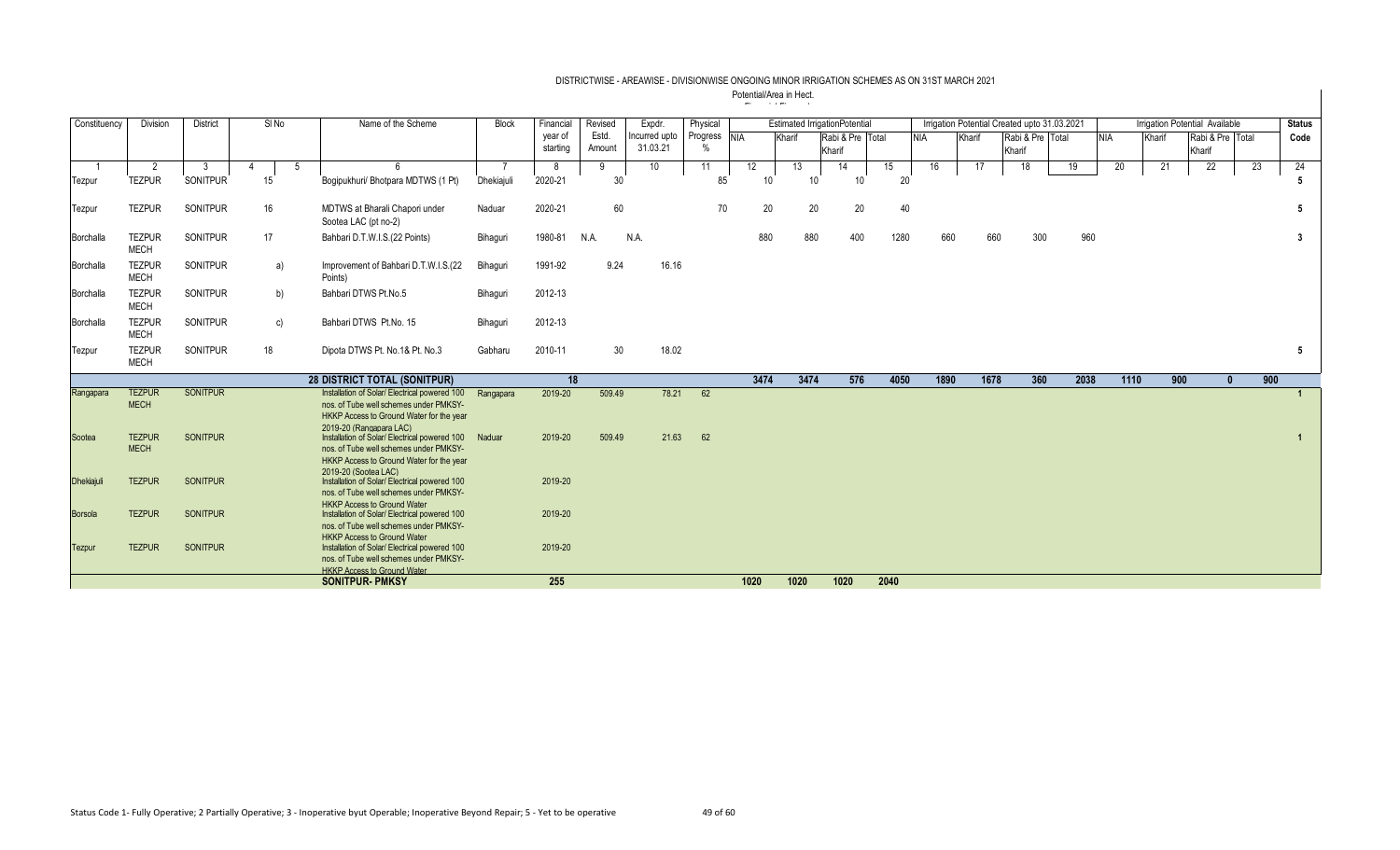| Constituency                       | <b>Division</b>                | <b>District</b> |                | SI <sub>No</sub> |   | Name of the Scheme                                                                                       | <b>Block</b>         | Financial           | Revised         | Expdr.                    | Physical         |            |        | <b>Estimated IrrigationPotential</b> |    |            |    |        |     |                            |     | Irrigation Potential Created upto 31.03.2021 |              |     |        |        | <b>Irrigation Potential Available</b> |     | <b>Status</b>     |
|------------------------------------|--------------------------------|-----------------|----------------|------------------|---|----------------------------------------------------------------------------------------------------------|----------------------|---------------------|-----------------|---------------------------|------------------|------------|--------|--------------------------------------|----|------------|----|--------|-----|----------------------------|-----|----------------------------------------------|--------------|-----|--------|--------|---------------------------------------|-----|-------------------|
|                                    |                                |                 |                |                  |   |                                                                                                          |                      | year of<br>starting | Estd.<br>Amount | Incurred upto<br>31.03.21 | Progress<br>$\%$ | <b>NIA</b> | Kharif | Rabi & Pre Total<br>Kharif           |    | <b>NIA</b> |    | Kharif |     | Rabi & Pre Total<br>Kharif |     |                                              | <b>NIA</b>   |     | Kharif | Kharif | Rabi & Pre Total                      |     | Code              |
| $\overline{1}$                     | 2                              | 3               | $\overline{4}$ |                  | 5 | 6                                                                                                        | $\overline{7}$       | 8                   | 9               | 10                        | 11               | 12         | 13     | 14                                   | 15 |            | 16 |        | 17  | 18                         |     | 19                                           |              | 20  | 21     |        | 22                                    | 23  | 24                |
| Biswanath                          | BISWANATH BISWANAT             |                 |                |                  |   | <b>DISTRICT :: BISWANATH</b><br>Garehagi Panibharal D.T.W.I.S. (1 Point) Biswanath                       |                      | 1987-88             |                 |                           | 20               | 40         | 40     | 24                                   |    | 64         |    |        |     |                            |     |                                              |              |     |        |        |                                       |     | 4                 |
| Chariali                           | CHARIALI                       | H               |                |                  |   |                                                                                                          |                      |                     |                 |                           |                  |            |        |                                      |    |            |    |        |     |                            |     |                                              |              |     |        |        |                                       |     |                   |
| Behali                             | BISWANATH BISWANAT<br>CHARIALI | H               |                | 2                |   | DTW with Solar System at Behali area -<br>5no.s                                                          | Baghmara             | 2016-17             | 217.69          | 217.69                    | 85               | 140        | 140    | 280                                  |    | 420        |    |        |     |                            |     |                                              |              |     |        |        |                                       |     | 5                 |
| Behali                             | BISWANATH BISWANAT<br>CHARIALI | H               |                | -3               |   | Solar Powered MDTW Behali Block 4<br>Points                                                              | Behali               | 2017-18             | 82.48           | 34.08                     | 65               | 40         | 40     | 40                                   |    | 80         |    |        |     |                            |     |                                              | $\mathbf{0}$ |     |        |        |                                       |     | 5<br>$\Omega$     |
| Behali                             | BISWANATH BISWANAT<br>CHARIALI | H               |                | $\overline{4}$   |   | Solar Powered MDTW Baghmara Block<br>6 Points                                                            | Baghmara             | 2017-18             | 121.67          | 14.59                     | 60               | 60         | 60     | 60                                   |    | 120        |    |        |     |                            |     |                                              |              |     |        |        |                                       |     | 5<br>$\mathbf{0}$ |
| Gohpur                             | BISWANATH BISWANAT<br>CHARIALI | H               |                | $5^{\circ}$      |   | Solar Powered MDTW Gohpur Area<br>2Points                                                                | Pub Chayduar 2017-18 |                     | 41.01           | 41.01                     | 35               | 20         | 20     | 20                                   |    | 40         |    |        |     |                            |     |                                              |              |     |        |        |                                       |     | 5                 |
| Behali                             | BISWANATH BISWANAT<br>CHARIALI | H               |                | 6                |   | DTW with Solar System at Behali Dev.<br>Block 5pts. Under RIDF - XXIV<br>(NABARD) for the year 2018-19   | Behali               | 2018-19             | 299.95          | 207.23                    | 75               | 100        | 100    | 100                                  |    | 200        |    | 80     | 80  |                            |     | 160                                          |              | 80  |        | 80     |                                       | 160 | $\overline{2}$    |
| Behali                             | BISWANATH BISWANAT<br>CHARIALI | H               |                | $\overline{7}$   |   | DTW with Solar System at Baghmora<br>Dev. Block 5pts. Under RIDF - XXIV<br>(NABARD) for the year 2018-19 | Baghmara             | 2018-19             | 299.95          | 2017.64                   | 63               | 100        | 100    | 100                                  |    | 200        |    | 100    | 100 |                            | 100 | 200                                          |              | 100 | 100    |        | 100                                   | 200 | $\overline{2}$    |
| Gohpur                             | BISWANATH BISWANAT<br>CHARIALI | H               |                | 8                |   | DTW with Solar System at Dakhin<br>Kalabari GP 5pts. Under RIDF - XXIV<br>(NABARD) for the year 2018-19  | Pub Chayduar 2018-19 |                     | 59.95           | 58.59                     | 80               | 20         | 20     | 20                                   |    | 40         |    | 20     | 20  |                            | 20  |                                              | 40           | 20  |        | 20     | 20                                    | 40  | $\overline{2}$    |
| Behali                             | BISWANATH BISWANAT<br>CHARIALI | H               |                | 9                |   | <b>Bharajuli FIS</b>                                                                                     | Baghmara             | 2018-19             | 250             | 102.56                    | 15               | 100        | 100    |                                      |    | 100        |    |        |     |                            |     |                                              |              |     |        |        |                                       |     | 5                 |
| Behali                             | BISWANATH BISWANAT<br>CHARIALI | H               |                | 10               |   | Jatia Krishi Bundh                                                                                       | Baghmara             | 2018-19             | 89.7            | 46.61                     | 35               | 60         | 60     |                                      |    | 60         |    |        |     |                            |     |                                              |              |     |        |        |                                       |     | 5                 |
| Biswanath,<br>Gohpur and<br>Behali | BISWANATH BISWANAT<br>CHARIALI | H               |                | 11               |   | Solar Powered MDTW Scheme under<br>SOPD for the Year 2018-19 in Biswanath                                | <b>Biswanath</b>     | 2018-19             | 1996.94         | 253.77                    | 42               | 670        | 670    | 670                                  |    | 1340       |    | 40     |     |                            | л∩  |                                              |              |     |        |        |                                       | 80  | $\overline{2}$    |
| Behali                             | BISWANATH BISWANAT<br>CHARIALI | H               |                | 12               |   | Naharjan Krishi Bundh F.I.S.                                                                             | Behali               | 2013-14             | 48              |                           |                  | 250        | 250    | 50                                   |    | 300        |    |        |     |                            |     |                                              |              |     |        |        |                                       |     | 5                 |
| Sootea                             | BISWANATH BISWANAT<br>CHARIALI | H               |                | 13               |   | Selaikhati Krishi Bundh                                                                                  | Sootea               | 2013-14             | 46              |                           | 100              | 40         | 40     | 30                                   |    | 70         |    | 40     | 40  |                            | 30  |                                              | 70           |     |        |        |                                       |     | 3                 |
| Biswanath<br>Chariali              | BISWANATH BISWANAT<br>CHARIALI | H               |                | 14               |   | Rangchali D.T.W.I.S. (2 Points)                                                                          | Biswanath            | 1990-91             |                 |                           | 25               | 80         | 80     | 48                                   |    | 128        |    |        |     |                            |     |                                              |              |     |        |        |                                       |     |                   |
| Biswanath<br>Chariali              | BISWANATH BISWANAT<br>CHARIALI | H               |                | 15               |   | MDTWS at No. 4 Sootea GP (3 pts)                                                                         | Sootea               | 2019-20             | 90              | 56.21                     | 75               | 30         | 30     | 30                                   |    | 60         |    |        |     |                            |     |                                              |              |     |        |        |                                       |     | 5                 |
| Gohpur                             | BISWANATH BISWANAT<br>CHARIALI | H               |                | 16               |   | Pachimkalabari MDTW Scheme( 1 Pt)                                                                        | Pub Chayduar 2019-20 |                     | 30 <sup>°</sup> | 19.05                     | 74               | 10         | 10     | 10 <sup>°</sup>                      |    | 20         |    |        |     |                            |     |                                              |              |     |        |        |                                       |     | 5                 |
| Gohpur                             | BISWANATH BISWANAT<br>CHARIALI | H               |                | 17               |   | Dudia MDTW Scheme (1 Pt)                                                                                 | Pub Chayduar 2019-20 |                     | 30 <sup>°</sup> | 5.13                      | 50               | 10         | 10     | 10 <sup>°</sup>                      |    | 20         |    |        |     |                            |     |                                              |              |     |        |        |                                       |     | 5                 |
| Gohpur                             | BISWANATH BISWANAT<br>CHARIALI | H               |                | 18               |   | Bakaridolani MDTWS (1 Pt)                                                                                | Chaiduar             | 2019-20             | 30 <sup>°</sup> | 18.98                     | 72               | 10         | 10     | 10 <sup>°</sup>                      |    | 20         |    |        |     |                            |     |                                              |              |     |        |        |                                       |     | $5^{\circ}$       |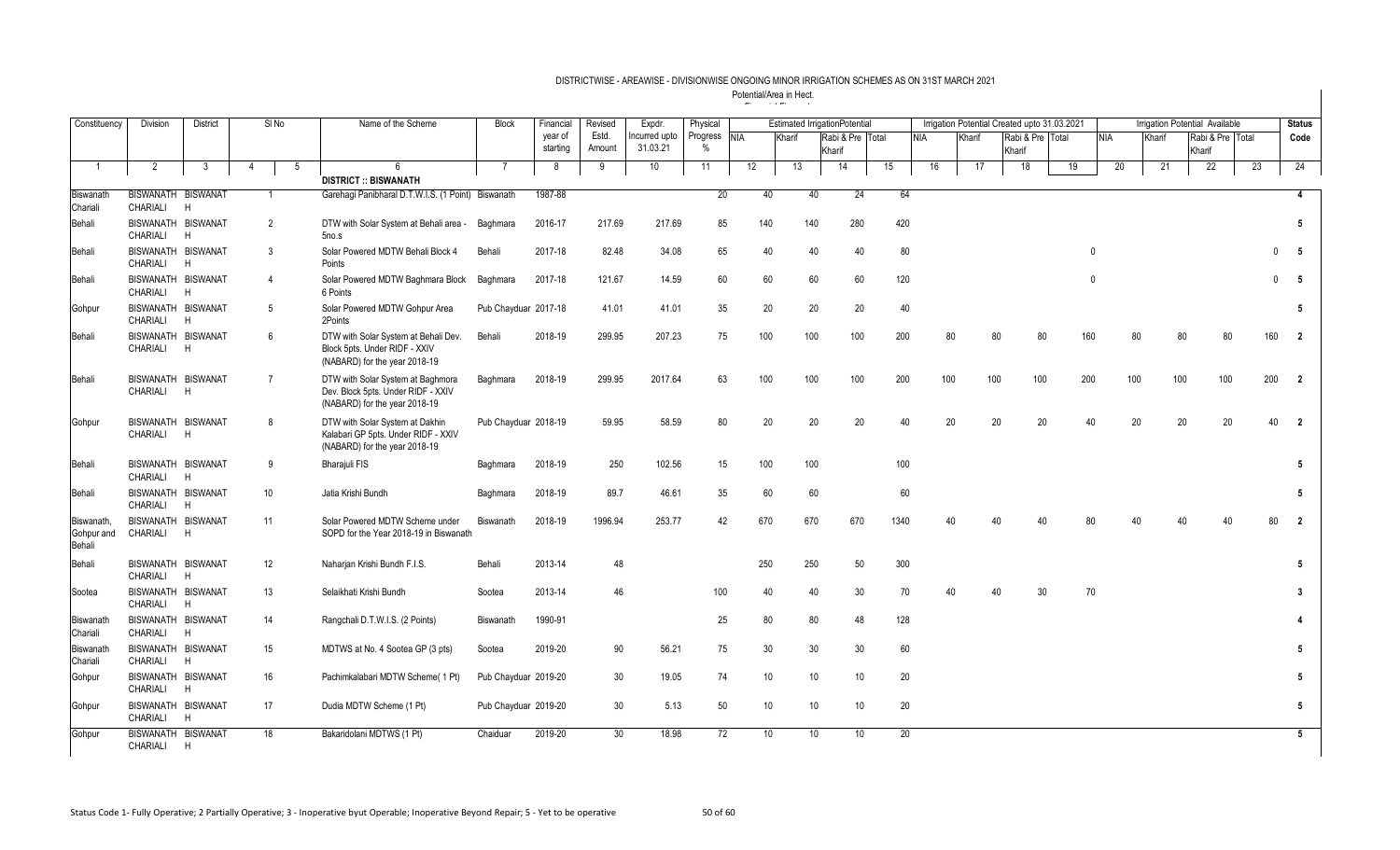| Constituency | Division                              | <b>District</b>      | SI <sub>No</sub>     | Name of the Scheme                                                                 | <b>Block</b>     | Financial           | Revised         | Expdr.                   | Physical                  |            |                 | <b>Estimated IrrigationPotential</b> |      |     |        | Irrigation Potential Created upto 31.03.2021 |     |      |     |        | <b>Irrigation Potential Available</b> |     | <b>Status</b>           |
|--------------|---------------------------------------|----------------------|----------------------|------------------------------------------------------------------------------------|------------------|---------------------|-----------------|--------------------------|---------------------------|------------|-----------------|--------------------------------------|------|-----|--------|----------------------------------------------|-----|------|-----|--------|---------------------------------------|-----|-------------------------|
|              |                                       |                      |                      |                                                                                    |                  | year of<br>starting | Estd.<br>Amount | ncurred upto<br>31.03.21 | Progress<br>$\frac{0}{0}$ | <b>NIA</b> | Kharif          | Rabi & Pre Total<br>Kharif           |      | NIA | Kharif | Rabi & Pre Total<br>Kharif                   |     | NIA  |     | Kharif | Rabi & Pre   Total<br>Kharif          |     | Code                    |
|              | 2                                     | 3                    | $\overline{4}$<br>-5 | 6                                                                                  |                  | 8                   | 9               | 10                       | 11                        | 12         | 13              | 14                                   | 15   | 16  |        | 17<br>18                                     | 19  |      | 20  | 21     | 22                                    | 23  | 24                      |
| Gohpur       | <b>TEZPUR</b>                         | <b>BISWANAT</b><br>H | 19                   | Tinsukia D.T.W.I.S. (2 Points)                                                     | Chaiduar         | 1988-89             |                 |                          | 10 <sup>1</sup>           | 80         | 80              | 48                                   | 128  |     |        |                                              |     |      |     |        |                                       |     |                         |
| Gohpur       | <b>TEZPUR</b>                         | <b>BISWANAT</b><br>H | 20                   | Purabbari Kachari D.T.W.I.S. (2 Points)                                            | Chaiduar         | 1990-91             |                 |                          | 10 <sup>1</sup>           | 80         | 80              | 48                                   | 128  |     |        |                                              |     |      |     |        |                                       |     |                         |
| Borchalla    | <b>TEZPUR</b>                         | <b>BISWANAT</b><br>H | 21                   | Sialmari Kachari D.T.W.I.S. (4 Points)                                             | <b>Borsola</b>   | 1990-91             | 37.34           | 14.62                    | 35                        | 160        | 160             | 96                                   | 256  |     |        |                                              |     |      |     |        |                                       |     |                         |
| Gohpur       | <b>TEZPUR</b>                         | <b>BISWANAT</b><br>H | 22                   | Rajabari D.T.W.I.S. (1 Point)                                                      | Chaiduar         | 1991-92             |                 |                          | 10                        | 40         | 40              | 24                                   | 64   |     |        |                                              |     |      |     |        |                                       |     |                         |
| Borchalla    | <b>TEZPUR</b>                         | <b>BISWANAT</b><br>H | 23                   | Niz Borsola D.T.W.I.S. (1 Point)                                                   | Borsola          | 1987-88             | 8.22            | 7.06                     | 35                        | 40         | 40              | 24                                   | 64   |     |        |                                              |     |      |     |        |                                       |     |                         |
| Behali       | <b>TEZPUR</b>                         | <b>BISWANAT</b><br>H | 24                   | Silethia D.T.W.I.S. (1 Point)                                                      | Behali           | 1991-92             |                 |                          | 30                        | 40         | 40              | 24                                   | 64   |     |        |                                              |     |      |     |        |                                       |     |                         |
| Sootea       | <b>TEZPUR</b>                         | <b>BISWANAT</b><br>H | 25                   | Gomirpal Kumargaon D.T.W.I.S. (1 Point) Sootia                                     |                  | 2005-06             | 28              | 7.98                     | 20                        | 40         | 40              | $\mathbf{0}$                         | 40   |     |        |                                              |     |      |     |        |                                       |     | 5                       |
| Sootea       | <b>TEZPUR</b>                         | <b>BISWANAT</b><br>H | 26                   | Chengelimora D.T.W.I.S. (2 Points)                                                 | Sootia           | 2005-06             | 56              | 5                        | 10                        | 80         | 80              |                                      | 80   |     |        |                                              |     |      |     |        |                                       |     | 5                       |
| Sootea       | <b>TEZPUR</b>                         | <b>BISWANAT</b><br>H | 27                   | Goalgaon D.T.W.I.S. (2 Points)                                                     | Sootia           | 2005-06             | 56              | 5                        | 10                        | 80         | 80              |                                      | 80   |     |        |                                              |     |      |     |        |                                       |     | 5                       |
| Behali       | <b>TEZPUR</b><br><b>MECH</b>          | <b>BISWANAT</b><br>H | 28                   | Nakonia D.T.W.I.S (10 Points)                                                      | Behali           | 1984-85             | N.A.            | N.A.                     | 80                        | 400        | 400             | 200                                  | 600  |     | 320    | 320                                          | 160 | 480  |     |        |                                       |     |                         |
| Behali       | <b>TEZPUR</b><br><b>MECH</b>          | <b>BISWANAT</b><br>H | a)                   | Improvement of Nakonia D.T.W.I.S (10)<br>Points)                                   | Behali           | 1991-92             | 10.79           | 12.1                     |                           |            |                 |                                      |      |     |        |                                              |     |      |     |        |                                       |     |                         |
|              |                                       |                      |                      | 29 DISTRICT TOTAL (BISWANATH)                                                      |                  | 28                  |                 |                          |                           | 2820       | 2820            | 1966                                 | 4786 |     | 600    | 600                                          | 430 | 1030 | 240 | 240    | 240                                   | 480 |                         |
| Biswanath    | <b>BISWANATH</b>                      | <b>BISWANAT</b>      |                      | Tubewell Scheme under (PMKSY-HKKP)                                                 | <b>Biswanath</b> | 2019-20             |                 |                          |                           |            |                 |                                      |      |     |        |                                              |     |      |     |        |                                       |     |                         |
| Behali       | <b>CHARIALI</b><br>BISWANATH BISWANAT |                      |                      | access to ground water in Biswanath District<br>Tubewell Scheme under (PMKSY-HKKP) |                  | 2019-20             |                 |                          |                           |            |                 |                                      |      |     |        |                                              |     |      |     |        |                                       |     |                         |
| Gohpur       | <b>CHARIALI</b><br><b>BISWANATH</b>   | H<br><b>BISWANAT</b> |                      | access to ground water in Biswanath District<br>Tubewell Scheme under (PMKSY-HKKP) |                  | 2019-20             |                 |                          |                           |            |                 |                                      |      |     |        |                                              |     |      |     |        |                                       |     |                         |
|              | <b>CHARIALI</b>                       | H                    |                      | access to ground water in Biswanath District<br><b>BISWANATH -PMKSY</b>            |                  | 174                 |                 |                          |                           | 696        | 696             | 696                                  | 1392 |     |        |                                              |     |      |     |        |                                       |     |                         |
|              |                                       |                      |                      | <b>DISTRICT :: TINSUKIA</b>                                                        |                  |                     |                 |                          |                           |            |                 |                                      |      |     |        |                                              |     |      |     |        |                                       |     |                         |
| Digboi       | <b>TINSUKIA</b>                       | <b>TINSUKIA</b>      |                      | Panbari F.I.S.                                                                     | Digboi           | 2008-09             | 195             |                          |                           | 150        | 150             | 90                                   | 240  |     |        |                                              |     |      |     |        |                                       |     | 5                       |
| Sadiya       | <b>TINSUKIA</b>                       | <b>TINSUKIA</b>      | $\overline{2}$       | Chengelijan F.I.S.                                                                 | Kakopather       | 2009-10             | 255             | 126.48                   | 80                        | 220        | 220             | 112                                  | 332  |     |        |                                              |     |      |     |        |                                       |     |                         |
| Margherita   | <b>TINSUKIA</b>                       | <b>TINSUKIA</b>      | 3                    | Ferang L.I.S.                                                                      | Margherita       | 1986-87             | 23.97           | 11                       | 10                        | 180        | 180             | 45                                   | 225  |     |        |                                              |     |      |     |        |                                       |     |                         |
| Sadiya       | <b>TINSUKIA</b>                       | <b>TINSUKIA</b>      | $\overline{4}$       | Ghoramora L.I.S.                                                                   | Sadiya           | 1987-88             | 23.85           | 30.49                    | 60                        | 150        | 150             | 60                                   | 210  |     |        |                                              |     |      |     |        |                                       |     |                         |
| Sadiya       | <b>TINSUKIA</b>                       | <b>TINSUKIA</b>      | 5                    | Horujia F.I.S.                                                                     | Sadiya           | 2009-10             | 490             | 190.695                  | 55                        | 430        | 430             | 270                                  | 700  |     |        |                                              |     |      |     |        |                                       |     |                         |
| Sadiya       | <b>TINSUKIA</b>                       | <b>TINSUKIA</b>      | 6                    | Laopati D.T.W.I.S. (2 Points)                                                      | Saikhowa         | 1990-91             | 16              | 16.4                     | 35                        | 60         | 60              | 40                                   | 100  |     |        |                                              |     |      |     |        |                                       |     |                         |
| Margherita   | <b>TINSUKIA</b>                       | <b>TINSUKIA</b>      | $\overline{7}$       | Ulup MDTW I/S (1 pt)                                                               | Margherita       | 2020-21             | 30              | 14.031                   | 60                        | 10         | 10 <sup>°</sup> | 10                                   | 20   |     |        |                                              |     |      |     |        |                                       |     |                         |
| Margherita   | <b>TINSUKIA</b>                       | <b>TINSUKIA</b>      | 8                    | 1 No. Fakial MDTW I/S (1pt)                                                        | Margherita       | 2020-21             | 30              | 14.031                   | 60                        | 10         | 10              | 10                                   | 20   |     |        |                                              |     |      |     |        |                                       |     |                         |
| Margherita   | <b>TINSUKIA</b>                       | <b>TINSUKIA</b>      | 9                    | Dibong Fakial MDTW I/S (1 pt)                                                      | Margherita       | 2020-21             | 30              | 6.30518                  | 35                        | 10         | 10 <sup>°</sup> | 10                                   | 20   |     |        |                                              |     |      |     |        |                                       |     | 5                       |
| Margherita   | <b>TINSUKIA</b>                       | <b>TINSUKIA</b>      | 10                   | Mesakipather MDTW I/S (3 pts.)                                                     | Saikhowa         | 2020-21             | 90              | 6.30751                  | 40                        | 30         | 30              | 30                                   | 60   |     |        |                                              |     |      |     |        |                                       |     | 5                       |
| Doomdooma    | <b>TINSUKIA</b>                       | <b>TINSUKIA</b>      | 11                   | Phillobari FIS                                                                     | Kakopather       | 2020-21             | 59.73           |                          | 10 <sup>°</sup>           | 200        | 200             |                                      | 200  |     |        |                                              |     |      |     |        |                                       |     | 5                       |
| Sadiya       | <b>TINSUKIA</b>                       | <b>TINSUKIA</b>      | 12                   | Padumpukhuri L.I.S.                                                                | Sadiya           | 1986-87             |                 | 24.1 3+9.42              | 40                        | 150        | 150             | 60                                   | 210  |     |        |                                              |     |      |     |        |                                       |     | $\overline{\mathbf{3}}$ |
|              |                                       |                      |                      |                                                                                    |                  |                     |                 |                          |                           |            |                 |                                      |      |     |        |                                              |     |      |     |        |                                       |     |                         |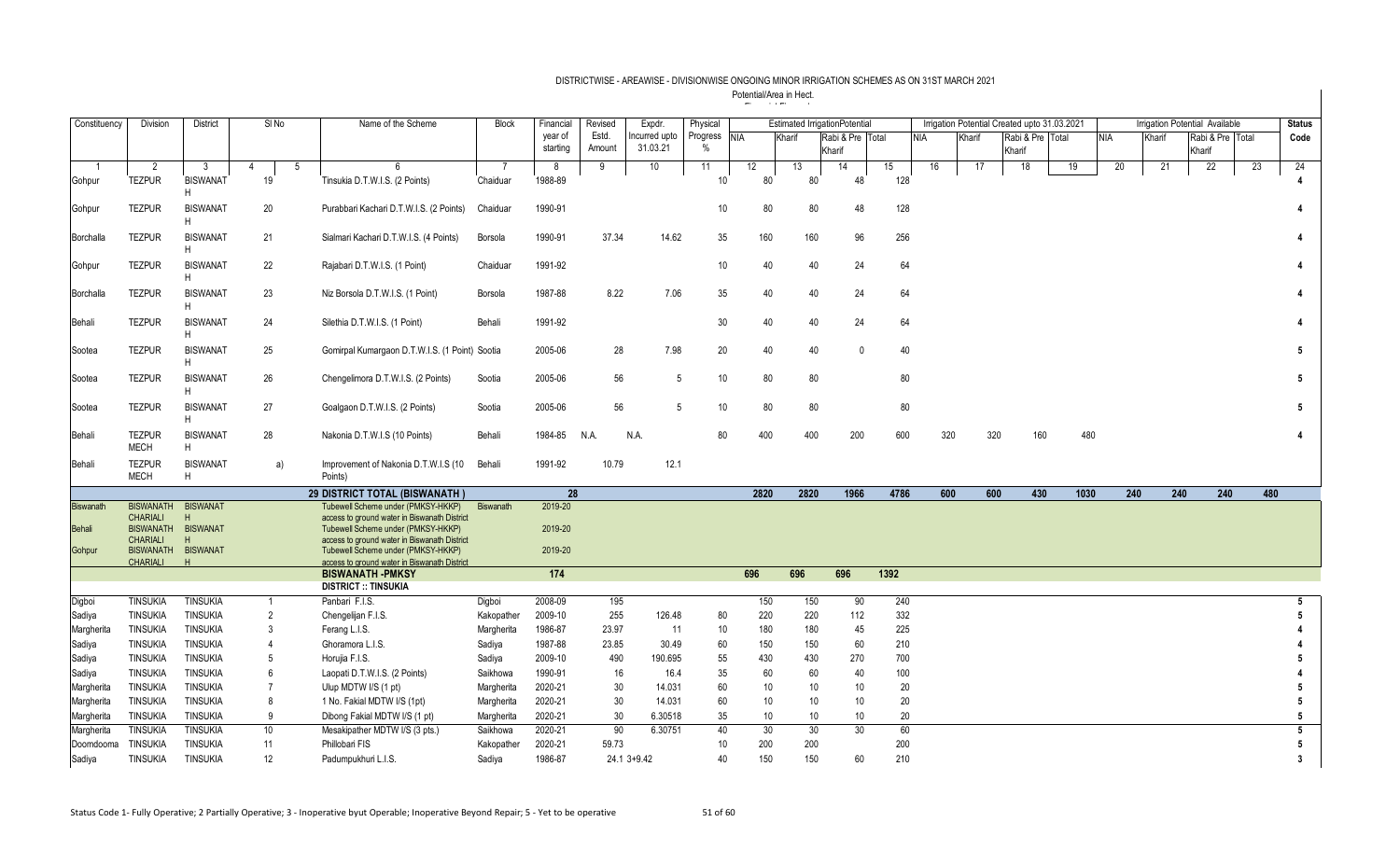| Constituency       | <b>Division</b>                    | <b>District</b>      | SI <sub>No</sub> |   | Name of the Scheme                                           | <b>Block</b>             | Financial    | Revised | Expdr.                   | Physical              |          |        | <b>Estimated IrrigationPotential</b> |           |     | Irrigation Potential Created upto 31.03.2021 |              |                  |              |            |          | <b>Irrigation Potential Available</b> |                  |              | <b>Status</b>                          |
|--------------------|------------------------------------|----------------------|------------------|---|--------------------------------------------------------------|--------------------------|--------------|---------|--------------------------|-----------------------|----------|--------|--------------------------------------|-----------|-----|----------------------------------------------|--------------|------------------|--------------|------------|----------|---------------------------------------|------------------|--------------|----------------------------------------|
|                    |                                    |                      |                  |   |                                                              |                          | year of      | Estd.   | ncurred upto             | Progress NIA          |          | Kharif | Rabi & Pre Total                     |           | NIA | Kharif                                       |              | Rabi & Pre Total |              | <b>NIA</b> | Kharif   |                                       | Rabi & Pre Total |              | Code                                   |
|                    |                                    |                      |                  |   |                                                              |                          | starting     | Amount  | 31.03.21                 | $\%$                  |          |        | Kharif                               |           |     |                                              | Kharif       |                  |              |            |          | Kharif                                |                  |              |                                        |
| Doomdooma TINSUKIA | $\overline{2}$                     | 3<br><b>TINSUKIA</b> | 4<br>13          | 5 | $\epsilon$<br>Udaypur D.T.W.I.S. (2 Points)                  | $\overline{7}$<br>Sadiya | 8<br>1990-91 | 9<br>16 | 10 <sup>1</sup><br>19.02 | 11<br>30 <sup>°</sup> | 12<br>60 | 13     | 14<br>60<br>40                       | 15<br>100 | 16  | 17                                           |              | 18               | 19           | 20         | 21       |                                       | 22               | 23           | 24                                     |
|                    |                                    |                      |                  |   | <b>30 DISTRICT TOTAL (TINSUKIA)</b>                          |                          | 13           |         |                          |                       | 1660     | 1660   | 777                                  | 2437      |     | $\mathbf{0}$                                 | $\mathbf{0}$ | $\mathbf{0}$     | $\mathbf{0}$ |            | $\Omega$ | $\mathbf{0}$                          | $\mathbf{0}$     | $\mathbf{0}$ | 4                                      |
|                    |                                    |                      |                  |   | <b>DISTRICT :: UDALGURI</b>                                  |                          |              |         |                          |                       |          |        |                                      |           |     |                                              |              |                  |              |            |          |                                       |                  |              |                                        |
| Udalguri           | <b>DHANSIRI</b><br>PR WEIR         | <b>UDALGUR</b>       | $\overline{1}$   |   | Moniram Dong F.I.S.                                          | Udalguri                 | 2009-10      | 189.41  | 151.52                   | 95                    | 380      | 380    | 235                                  | 615       | 50  |                                              | 50           | 50               | 100          |            |          |                                       |                  |              | $0 \qquad 3$                           |
| Udalguri           | <b>DHANSIRI</b><br>PR WEIR         | <b>UDALGUR</b>       | $\overline{2}$   |   | Romon Dong F.I.S.                                            | Udalguri                 | 2009-10      | 180.22  | 117.14                   | 90                    | 350      | 350    | 220                                  | 570       | 50  |                                              | 50           | 50               | 100          |            |          |                                       |                  |              | $0\qquad 3$                            |
| Udalguri           | <b>DHANSIRI</b><br>PR WEIR         | <b>UDALGUR</b>       | 3                |   | Kalajhar Batabari F.I.S.                                     | Udalguri                 | 2009-10      | 302.68  | 272.41                   | 95                    | 600      | 600    | 390                                  | 990       | 75  |                                              | 75           | 75               | 150          |            |          |                                       |                  |              | $0 \quad 3$                            |
| Mazbat             | <b>DHANSIRI</b><br>PR CANAL-I      | <b>UDALGUR</b>       | $\overline{4}$   |   | Augmentation of irrigation Bundh at<br>Potabil at Mazbat LAC | Rowta                    | 2019-20      | 100.42  |                          |                       | 170      | 170    | 90                                   | 260       | 85  |                                              | 85           |                  | 85           |            | 85       | 85                                    |                  | 85           | $\overline{\mathbf{2}}$                |
| Udalguri           | <b>DHANSIRI</b><br>CANAL-II        | <b>UDALGUR</b>       | 5                |   | Rangamakha Dong F.I.S. & Improvement Udalguri                |                          | 2011-12      | 39.45   | 34.65                    | 95                    | 104      | 104    | 104                                  | 208       | 50  |                                              | 50           | 50               | 100          |            |          |                                       |                  |              | $\mathbf 0$<br>$\overline{\mathbf{3}}$ |
| Udalguri           | <b>DHANSIRI</b><br><b>CANAL-II</b> | <b>UDALGUR</b>       | 6                |   | Construction of Anujuli Dong Bundh                           | Udalguri                 | 2020-21      | 99.3    |                          | 30                    | 40       |        | 30                                   | 10<br>40  |     |                                              |              |                  |              |            |          |                                       |                  |              | 5                                      |
| Panery             | <b>SUKLA</b>                       | <b>UDALGUR</b>       | $\overline{7}$   |   | F.I.S from Puthimari river at Deuchunga                      | Bhergaon                 | 2012-13      | 992.18  | 289.39                   | 80                    | 990      | 650    | 337                                  | 987       | 450 |                                              | 60           | 417              | 477          |            | 450      | 350                                   | 100              | 450          | -2                                     |
| Panery             | MANGALDOI UDALGUR                  |                      | 8                |   | Kuhiarkuchi F.I.S.                                           | Khoirabari               | 1986-87      | 105.19  | 60.5                     | 35                    | 400      | 400    | 100                                  | 500       |     |                                              |              |                  |              |            |          |                                       |                  |              |                                        |
| Mazbat             | MANGALDOI UDALGUR                  |                      | 9                |   | Extension of Rowta F.I.S.                                    | Mazbat                   | 1987-88      | 37.95   | 37.95                    | 95                    | 100      | 100    | 60                                   | 160       | 60  |                                              | 60           | 40               | 100          |            |          |                                       |                  |              |                                        |
| Panery             | MANGALDOI UDALGUR                  |                      | 10               |   | Gosaitol F.I.S.                                              | Bhergaon                 | 2002-03      | 21.97   | 21.01                    | 96                    | 600      | 600    |                                      | 600       |     |                                              |              |                  |              |            |          |                                       |                  |              |                                        |
| Panery             | MANGALDOI UDALGUR                  |                      | 11               |   | Ghoranikhat Bundh Fl.S.                                      | Khoirabari               | 2002-03      | 32.72   | 31.27                    | 87                    | 600      | 600    |                                      | 600       |     |                                              |              |                  |              |            |          |                                       |                  |              |                                        |
| Panery             | MANGALDOI UDALGUR                  |                      | 12               |   | Tengagora Bundh F.I.S.                                       | Bhergaon                 | 2002-03      | 9.56    | 9.4                      | 58                    | 500      | 500    |                                      | 500       |     |                                              |              |                  |              |            |          |                                       |                  |              |                                        |
| Panery             | MANGALDOI UDALGUR                  |                      | 13               |   | Samaikuch Bundh F.I.S.                                       | Khoirabari               | 2004-05      | 12      | 11.9                     | 90                    | 400      | 400    |                                      | 400       |     |                                              |              |                  |              |            |          |                                       |                  |              | 5                                      |
| Kalaigaon          | MANGALDOI UDALGUR                  |                      | 14               |   | Amrakona FIS                                                 | Kalaigaon                | 2013-14      | 2804.74 | 73.88                    | 46                    | 1600     | 1600   | 1000                                 | 2600      |     |                                              |              |                  |              |            |          |                                       |                  |              | 5                                      |
| Kalaigaon          | MANGALDOI UDALGUR                  |                      | 15               |   | Rajapukhuri F.I.S.                                           | Kalaigaon                | 2013-14      | 64.65   | 64.65                    | 80                    | 80       |        | 80<br>30                             | 110       | 80  |                                              | 80           | 20               | 100          |            |          |                                       |                  |              | $_{3}$<br>$\Omega$                     |
| Kalaigaon          | MANGALDOI UDALGUR                  |                      | 16               |   | Ultakhanda Kalikhola F.I.S.                                  | Kalaigaon                | 2013-14      | 53.41   | 41                       | 60                    |          | 30     | 30                                   | 30        | 30  |                                              | 30           |                  | 30           |            |          |                                       |                  |              | $\overline{\mathbf{3}}$<br>$\Omega$    |
| Kalaigaon          | MANGALDOI UDALGUR                  |                      | 17               |   | Borbagan F.I.S.                                              | Kalaigaon                | 2013-14      | 73      | $50\,$                   | 80                    |          | 40     | 40                                   | 40        |     |                                              |              |                  |              |            |          |                                       |                  |              | 5                                      |
| Kalaigaon          | MANGALDOI UDALGUR                  |                      | 18               |   | Bakrajhar Maheswari L.I.S.                                   | Kalaigaon                | 1987-88      | 7.2     | 27.2                     | 90                    | 100      | 100    | 90                                   | 190       |     |                                              |              |                  |              |            |          |                                       |                  |              | 4                                      |
| Mazbat             | MANGALDOI UDALGUR                  |                      | 19               |   | Gelabeel D.T.W.I.S.(2 Points)                                | Mazbat                   | 1984-85      | 9.99    | 15.13                    | 45                    |          | 70     | 70<br>42                             | 112       |     |                                              |              |                  |              |            |          |                                       |                  |              | 4                                      |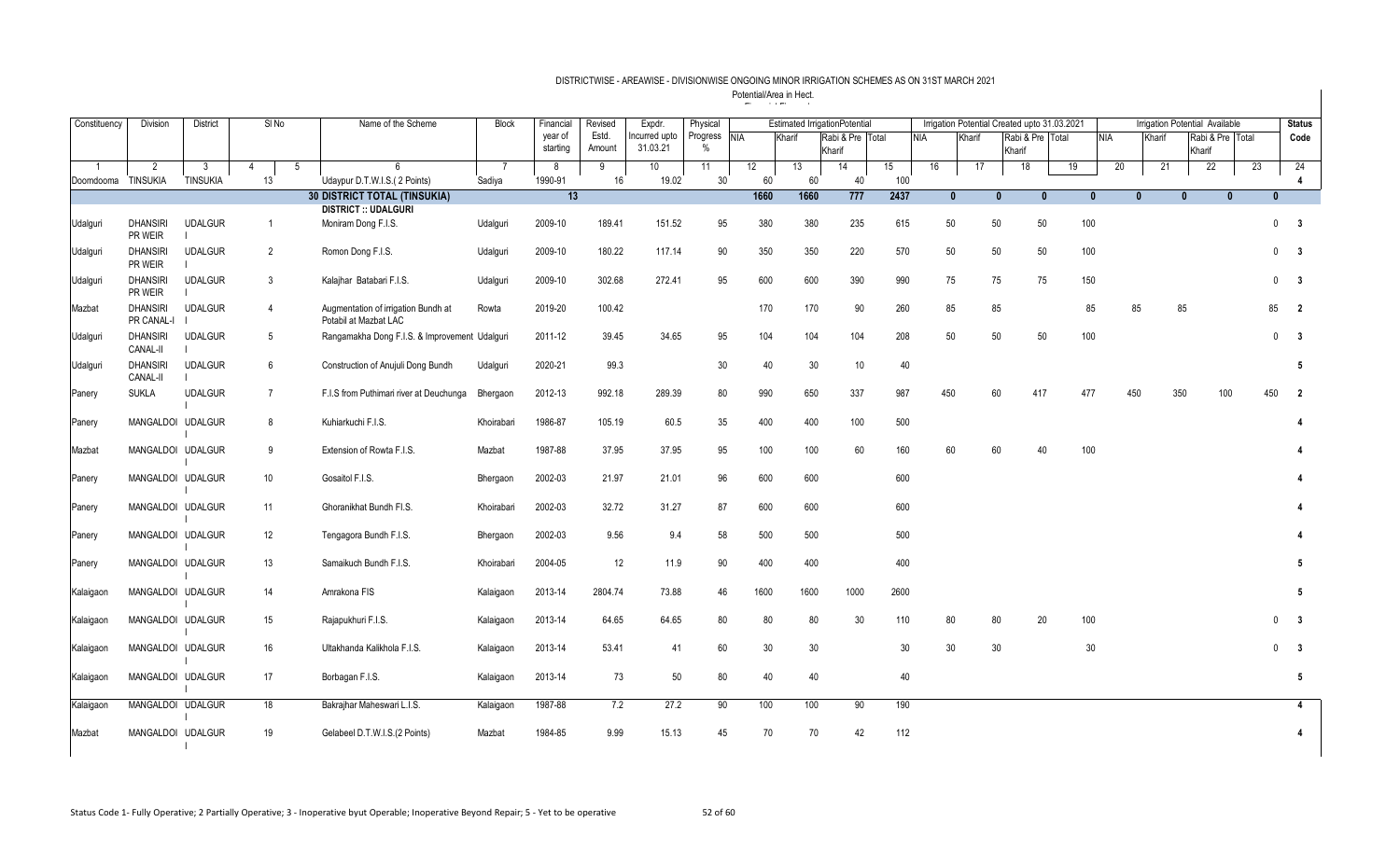| Constituency    | Division              | District             | SI <sub>No</sub> | Name of the Scheme            | <b>Block</b> | Financial    | Revised         | Expdr.                    | Physical             |          |          | <b>Estimated IrrigationPotential</b> |           |            |        | Irrigation Potential Created upto 31.03.2021 |              |            |        | <b>Irrigation Potential Available</b> |              | <b>Status</b>           |
|-----------------|-----------------------|----------------------|------------------|-------------------------------|--------------|--------------|-----------------|---------------------------|----------------------|----------|----------|--------------------------------------|-----------|------------|--------|----------------------------------------------|--------------|------------|--------|---------------------------------------|--------------|-------------------------|
|                 |                       |                      |                  |                               |              | year of      | Estd.<br>Amount | Incurred upto<br>31.03.21 | Progress NIA<br>$\%$ |          | Kharif   | Rabi & Pre Total                     |           | <b>NIA</b> | Kharif | Rabi & Pre Total                             |              | <b>NIA</b> | Kharif | Rabi & Pre   Total                    |              | Code                    |
|                 |                       |                      |                  | 6                             |              | starting     |                 |                           |                      |          |          | Kharif                               |           |            |        | Kharif                                       |              |            |        | Kharif                                |              | 24                      |
| -1<br>Kalaigaon | 2<br><b>MANGALDOI</b> | -3<br><b>UDALGUR</b> | -5<br>4<br>20    | Damraputa D.T.W.I.S.(1 Point) | Kalaigaon    | 8<br>1987-88 | 9<br>8.4        | 10 <sup>°</sup><br>19.2   | 11<br>55             | 12<br>70 | 13<br>70 | 14<br>42                             | 15<br>112 | 16         | 17     | 18                                           | 19           | 20         | 21     | 22                                    | 23           |                         |
|                 |                       |                      |                  |                               |              |              |                 |                           |                      |          |          |                                      |           |            |        |                                              |              |            |        |                                       |              |                         |
| Kalaigaon       | MANGALDOI UDALGUR     |                      | 21               | Improvement of Sonajuli FIS   | Kalaigaon    | 2019-20      | 191.3           | 64.36                     | 90                   | 1800     | 1800     | 100                                  | 1900      | 1800       | 1800   | 100                                          | 1900         | 1800       | 1800   | 100                                   | 1900         | $\overline{2}$          |
| Kalaigaon       | MANGALDOI UDALGUR     |                      | 22               | Remodelling of Huduma FIS     | Kalaigaon    | 2019-20      | 302.02          | 16.84                     | 13                   | 890      | 890      | 500                                  | 1390      | 400        | 400    |                                              | 400          | 400        | 400    |                                       | 400          | - 1                     |
| Kalaigaon       | MANGALDOI UDALGUR     |                      | 23               | Bhalukmari FIS                | Kalaigaon    | 2019-20      | 495.91          | 36.12                     | 71                   | 350      | 350      | 150                                  | 500       |            |        |                                              | $\mathbf{0}$ |            |        |                                       | $\mathbf{0}$ | $5\overline{5}$         |
| Mazbat          | <b>TANGLA</b>         | <b>UDALGUR</b>       | 24               | Jingabeel F.I.S.              | Mazbat       | 1984-85      | 18              | 16.02                     | 60                   | 392      | 392      | 68                                   | 460       | 310        | 310    | 50                                           | 360          |            |        |                                       | $\mathbf{0}$ | $\overline{\mathbf{3}}$ |
| Mazbat          | <b>TANGLA</b>         | <b>UDALGUR</b>       | a)               | Jingabeel Ph-II               | Mazbat       | 2008-09      | 84.75           | 68.92                     |                      |          |          |                                      |           |            |        |                                              |              |            |        |                                       |              |                         |
| Mazbat          | <b>TANGLA</b>         | <b>UDALGUR</b>       | 25               | Subura F.I.S.                 | Mazbat       | 2009-10      | 2960.88         | 2641.97                   | 95                   | 1184     | 1184     | 240                                  | 1424      | 400        | 400    | 80                                           | 480          | 400        | 400    | 80                                    | 480          | $\overline{\mathbf{2}}$ |
| Panery          | <b>TANGLA</b>         | <b>UDALGUR</b>       | 26               | Ahubandh F.I.S.               | Bhergaon     | 2012-13      | 180             | 104.82                    | 85                   | 72       | 72       | 14                                   | 86        | 42         | 42     | $\mathbf{0}$                                 | 42           | 42         | 42     | $\Omega$                              | 42           | $\overline{2}$          |
| Panery          | <b>TANGLA</b>         | <b>UDALGUR</b>       | 27               | Kahibari bundh F.I.S.         | Bhergaon     | 2012-13      | 320             | 221.31                    | 82                   | 128      | 128      | 26                                   | 154       | 60         | 60     | $\mathbf 0$                                  | 60           | 60         | 60     | $\mathbf{0}$                          | 60           | $\overline{2}$          |
| Kalaigaon       | <b>TANGLA</b>         | <b>UDALGUR</b>       | 28               | Balisora F.I.S.               | Kalaigaon    | 2012-13      | 170             | 117.46                    | 95                   | 68       | 68       | 14                                   | 82        | 46         | 46     | $\mathbf 0$                                  | 46           | 38         | 38     | $\mathbf 0$                           | 38           | $\overline{2}$          |
| Panery          | <b>TANGLA</b>         | <b>UDALGUR</b>       | 29               | Udmari F.I.S.                 | Bhergaon     | 2013-14      | 2466            | 1205.8                    | 90                   | 822      | 822      | 170                                  | 992       | 400        | 400    | 50                                           | 450          | 400        | 400    | 50                                    | 450          | $\overline{2}$          |
| Mazbat          | <b>TANGLA</b>         | <b>UDALGUR</b>       | 30               | Siloni bundh F.I.S.           | Mazbat       | 2013-14      | 2193            | 694.58                    | 65                   | 742      | 742      | 150                                  | 892       |            |        |                                              |              |            |        |                                       |              | 5                       |
| Udalguri        | <b>TANGLA</b>         | <b>UDALGUR</b>       | 31               | Batabari Mora Chandana F.I.S. | Udalguri     | 2013-14      | 734             | 209.73                    | 95                   | 249      | 249      | 50                                   | 299       | 100        | 100    | $\mathbf{0}$                                 | 100          | 100        | 100    | $\Omega$                              | 100          | $\overline{2}$          |
| Panery          | <b>TANGLA</b>         | <b>UDALGUR</b>       | 32               | Maldong F.I.S.                | Bhergaon     | 2013-14      | 3250            | 2026.31                   | 95                   | 1083     | 1083     | 220                                  | 1303      | 700        | 700    | 130                                          | 830          | 700        | 700    | 130                                   | 830          | $\overline{2}$          |
| Udalguri        | <b>TANGLA</b>         | <b>UDALGUR</b>       | 33               | Gojen Sapkhaity F.I.S.        | Udalguri     | 2013-14      | 2540            | 281.8                     | 70                   | 857      | 857      | 180                                  | 1037      |            |        |                                              |              |            |        |                                       |              | 5                       |
| kalaigaon       | <b>TANGLA</b>         | <b>UDALGUR</b>       | 34               | Samuapara Gendrajuli F.I.S.   | Kalaigaon    | 2013-14      | 2425            | 201.19                    | 85                   | 808      | 808      | 200                                  | 1008      |            |        |                                              |              |            |        |                                       |              | 5                       |
| Udalguri        | <b>TANGLA</b>         | <b>UDALGUR</b>       | 35               | Daisam F.I.S.                 | Udalguri     | 2013-14      | 2561            | 2520.64                   | 95                   | 854      | 854      | 180                                  | 1034      | 520        | 520    | 100                                          | 620          | 520        | 520    | 100                                   | 620          | $\overline{2}$          |
| Panery          | <b>TANGLA</b>         | <b>UDALGUR</b>       | 36               | Kuruwakanda F.I.S.            | Bhergaon     | 2013-14      | 1802.48         | 1447.09                   | 85                   | 601      | 601      | 125                                  | 726       |            |        |                                              |              |            |        |                                       |              | 5                       |
| Kalaigaon       | <b>TANGLA</b>         | <b>UDALGUR</b>       | 37               | Ghoramara F.I.S.              | Khoirabari   | 2013-14      | 2166.12         | 693.29                    | 55                   | 722      | 722      | 150                                  | 872       |            |        |                                              |              |            |        |                                       |              | $5\overline{)}$         |
| Udalguri        | <b>TANGLA</b>         | <b>UDALGUR</b>       | 38               | Thekerajuli F.I.S.            | Udalguri     | 2013-14      | 3750            | 3453.93                   | 97                   | 1250     | 1250     | 300                                  | 1550      | 550        | 550    | 140                                          | 690          | 550        | 550    | 140                                   | 690          | $\overline{2}$          |
| Kalaigaon       | <b>TANGLA</b>         | <b>UDALGUR</b>       | 39               | Jakaibhangi F.I.S.            | Kalaigaon    | 2013-14      | 2500.37         | 1155.72                   | 50                   | 833      | 833      | 170                                  | 1003      |            |        |                                              |              |            |        |                                       |              | 5                       |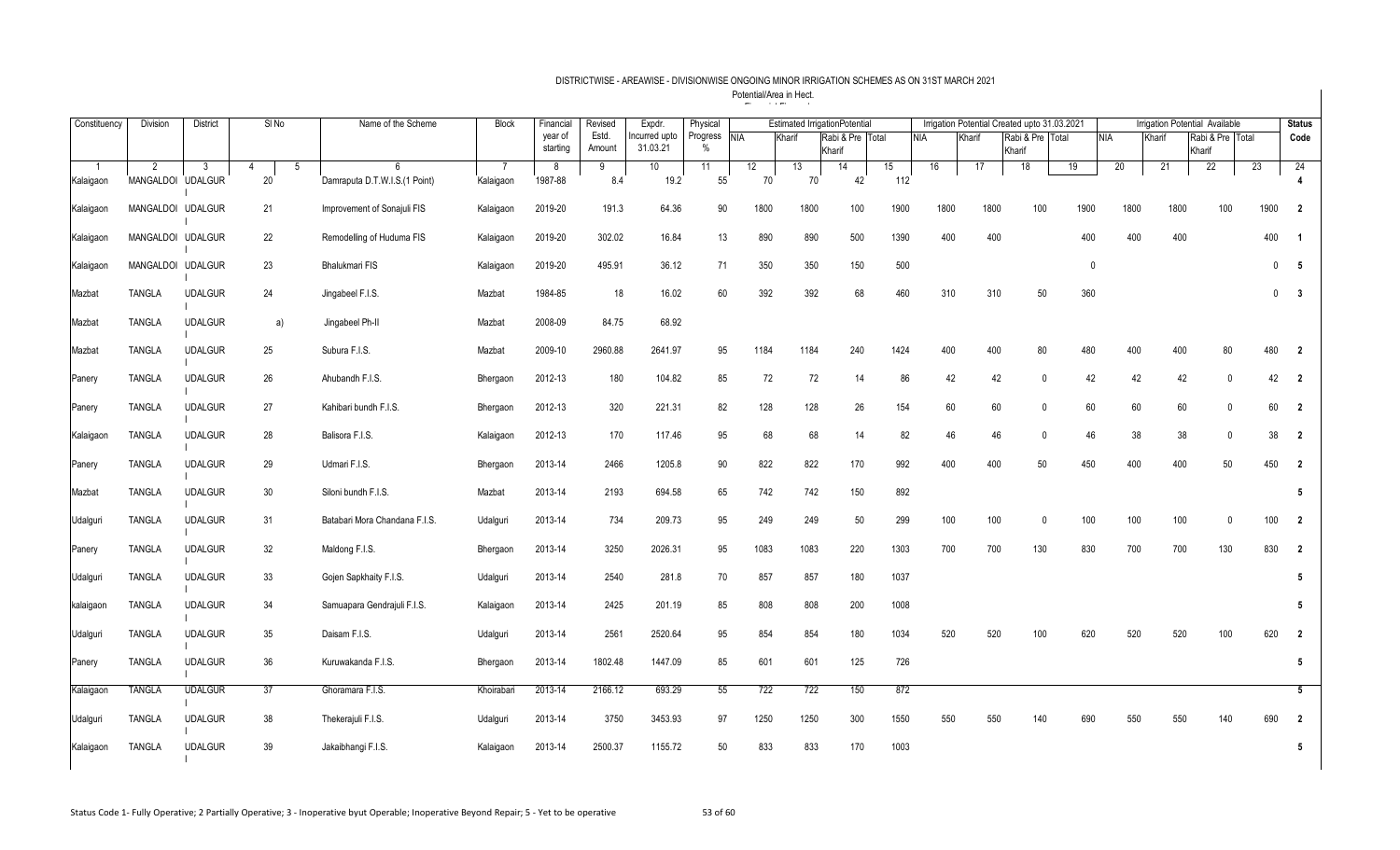| Constituency | Division         | <b>District</b> | $SI$ No | Name of the Scheme               | <b>Block</b> | Financial | Revised | Expdr.        | Physical     |        |        | <b>Estimated IrrigationPotential</b> |        |            | Irrigation Potential Created upto 31.03.2021 |                  |       |            |        | Irrigation Potential Available |       | <b>Status</b> |
|--------------|------------------|-----------------|---------|----------------------------------|--------------|-----------|---------|---------------|--------------|--------|--------|--------------------------------------|--------|------------|----------------------------------------------|------------------|-------|------------|--------|--------------------------------|-------|---------------|
|              |                  |                 |         |                                  |              | year of   | Estd.   | Incurred upto | Progress NIA |        | Kharif | Rabi & Pre Total                     |        | <b>NIA</b> | Kharif                                       | Rabi & Pre Total |       | <b>NIA</b> | Kharif | Rabi & Pre Total               |       | Code          |
|              |                  |                 |         |                                  |              | starting  | Amount  | 31.03.21      |              |        |        | Kharif                               |        |            |                                              | Kharif           |       |            |        | Kharif                         |       |               |
|              |                  |                 |         | 6                                |              | -8        | 9       | 10            | 11           | 12     | 13     | 14                                   | 15     | 16         | 17                                           | 18               | 19    | 20         | 21     | 22                             | 23    | 24            |
| Panery       | <b>TANGLA</b>    | <b>UDALGUR</b>  | 40      | Chengjuli F.I.S.                 | Bhergaon     | 2013-14   | 1000    | 879.38        | 95           | 333    | 333    | 70                                   | 403    | 225        | 225                                          | 50               | 275   | 225        | 225    | 50                             | 275   |               |
|              |                  |                 |         |                                  |              |           |         |               |              |        |        |                                      |        |            |                                              |                  |       |            |        |                                |       |               |
| Udalguri     | <b>TANGLA</b>    | <b>UDALGUR</b>  | 41      | Galdab Sonaigaon Extn. F.I.S.    | Udalguri     | 2013-14   | 1447    | 998.01        | 90           | 482    | 482    | 100                                  | 582    |            |                                              |                  |       |            |        |                                |       |               |
|              |                  |                 |         |                                  |              |           |         |               |              |        |        |                                      |        |            |                                              |                  |       |            |        |                                |       |               |
| Udalguri     | <b>TANGLA</b>    | <b>UDALGUR</b>  | 42      | Gathaibari F.I.S.                | Udalguri     | 2013-14   | 1294    | 1294          | 80           | 431    | 431    | 90                                   | 521    |            |                                              |                  |       |            |        |                                |       |               |
|              |                  |                 |         |                                  |              |           |         |               |              |        |        |                                      |        |            |                                              |                  |       |            |        |                                |       |               |
| Mazbat       | <b>TANGLA</b>    | <b>UDALGUR</b>  | 43      | Nichilamari F.I.S.               | Mazbat       | 2013-14   | 912.9   | 771.67        | 85           | 304    | 304    | 64                                   | 368    |            |                                              |                  |       |            |        |                                |       |               |
|              |                  |                 |         |                                  |              |           |         |               |              |        |        |                                      |        |            |                                              |                  |       |            |        |                                |       |               |
| Mazbat       | <b>TANGLA</b>    | <b>UDALGUR</b>  | 44      | Rowmari F.I.S.                   | Mazbat       | 2012-13   | 2304.63 | 1979.36       | 95           | 922    | 922    | 200                                  | 1122   | 600        | 600                                          | 100              | 700   | 600        | 600    | 50                             | 650   |               |
|              |                  |                 |         |                                  |              |           |         |               |              |        |        |                                      |        |            |                                              |                  |       |            |        |                                |       |               |
| Panery       | <b>TANGLA</b>    | <b>UDALGUR</b>  | 45      | Kathalbari Bhutia Bundh FIS      | Bhergaon     | 2018-19   | 500     | 118.31        | 65           | 250    | 250    | 50                                   | 300    |            |                                              |                  |       |            |        |                                |       |               |
|              |                  |                 |         |                                  |              |           |         |               |              |        |        |                                      |        |            |                                              |                  |       |            |        |                                |       |               |
| Mazbat       | <b>TANGLA</b>    | <b>UDALGUR</b>  | 46      | Batabari Nabin Dong FIS          | Rowta        | 2018-19   | 500     | 97.36         | 65           | 250    | 250    | 50                                   | 300    |            |                                              |                  |       |            |        |                                |       |               |
|              |                  |                 |         |                                  |              |           |         |               |              |        |        |                                      |        |            |                                              |                  |       |            |        |                                |       |               |
| Udalguri     | <b>TANGLA</b>    | <b>UDALGUR</b>  | 47      | Silbari FIS                      | Udalguri     | 2018-19   | 400     | 200.58        | 95           | 200    | 200    | 40                                   | 240    | 150        | 150                                          |                  | 150   | 150        | 150    |                                | 150   |               |
|              |                  |                 |         |                                  |              |           |         |               |              |        |        |                                      |        |            |                                              |                  |       |            |        |                                |       |               |
| Udalguri     | <b>TANGLA</b>    | <b>UDALGUR</b>  | 48      | Jorabari D.T.W.I.S.(2 Points)    | Udalguri     | 1984-85   | 62      | 6.75          | 10           | 80     | 80     | 80                                   | 160    |            |                                              |                  |       |            |        |                                |       |               |
|              |                  |                 |         |                                  |              |           |         |               |              |        |        |                                      |        |            |                                              |                  |       |            |        |                                |       |               |
| Panery       | <b>TANGLA</b>    | <b>UDALGUR</b>  | 49      | Barnadijhar D.T.W.I.S.(3 Points) | Khoirabari   | 1987-88   | 69.32   | 14.88         | 20           | 105    | 105    | 105                                  | 210    |            |                                              |                  |       |            |        |                                |       |               |
|              |                  |                 |         |                                  |              |           |         |               |              |        |        |                                      |        |            |                                              |                  |       |            |        |                                |       |               |
| Panery       | <b>TANGLA</b>    | <b>UDALGUR</b>  | 50      | Jalah D.T.W.I.S. (3 Points)      | Khoirabari   | 1987-88   | 69.32   | 11.43         | 40           | 105    | 105    | 105                                  | 210    |            |                                              |                  |       |            |        |                                |       |               |
|              |                  |                 |         |                                  |              |           |         |               |              |        |        |                                      |        |            |                                              |                  |       |            |        |                                |       |               |
| Kalaigaon    | <b>MANGALDOI</b> | <b>UDALGUR</b>  | 51      | Niz-Dola F.I.S.                  | Kalaigaon    | 2012-13   | 451.75  | 36.87         |              | 350    | 350    | 100                                  | 450    |            |                                              |                  |       |            |        |                                |       | 5             |
|              |                  |                 |         |                                  |              |           |         |               |              |        |        |                                      |        |            |                                              |                  |       |            |        |                                |       |               |
|              |                  |                 |         | 31 DISTRICT TOTAL (UDALGURI)     |              | 51        |         |               |              | 24741  | 24391  | 6811                                 | 31202  | 7233       | 6843                                         | 1502             | 8345  | 6520       | 6420   | 800                            | 7220  |               |
|              |                  |                 |         | <b>Total:: Plains Districts</b>  |              | 901       |         |               |              | 203109 | 192370 | 102904                               | 295274 | 23940      | 21353                                        | 8532             | 29885 | 11581      | 11035  | 1620                           | 12655 |               |
|              |                  |                 |         |                                  |              |           |         |               |              | 207222 | 195053 | 103638                               | 298691 | 29621      | 26612                                        | 9512             | 36124 | 14681      | 14135  | 2650                           | 16785 |               |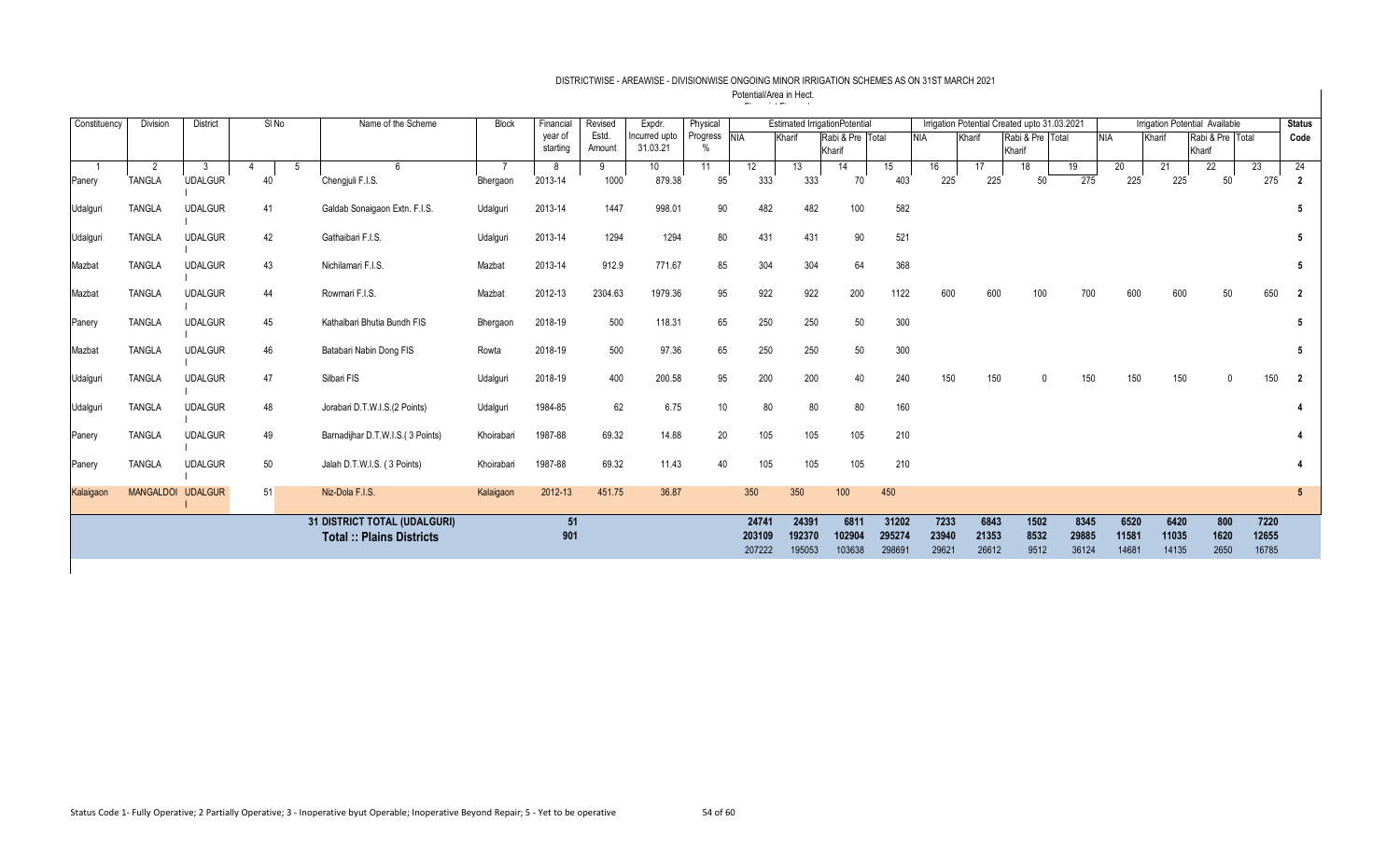| Constituency   | <b>Division</b> | <b>District</b>          |    | SINo            | Name of the Scheme                                    | <b>Block</b> | Financia            | Revised         | Expdr.                    | Physical         |            |        | <b>Estimated IrrigationPotential</b> |                |              |            |        |                 |                            |                 | Irrigation Potential Created upto 31.03.2021 |            |                 |                | Irrigation Potential Available |    |     | <b>Status</b>           |
|----------------|-----------------|--------------------------|----|-----------------|-------------------------------------------------------|--------------|---------------------|-----------------|---------------------------|------------------|------------|--------|--------------------------------------|----------------|--------------|------------|--------|-----------------|----------------------------|-----------------|----------------------------------------------|------------|-----------------|----------------|--------------------------------|----|-----|-------------------------|
|                |                 |                          |    |                 |                                                       |              | year of<br>starting | Estd.<br>Amount | Incurred upto<br>31.03.21 | Progress<br>$\%$ | <b>NIA</b> | Kharif | Rabi & Pre Total<br>Kharif           |                |              | <b>NIA</b> | Kharif |                 | Rabi & Pre Total<br>Kharif |                 |                                              | <b>NIA</b> | Kharif          |                | Rabi & Pre Total<br>Kharif     |    |     | Code                    |
| $\overline{1}$ | 2               | 3                        | 4  | $5\overline{5}$ | 6                                                     | 7            | 8                   | 9               | 10                        | 11               | 12         | 13     | 14                                   | 15             |              | 16         |        | 17              | 18                         |                 | 19                                           | 20         |                 | 21             | 22                             |    | 23  | 24                      |
|                |                 |                          |    |                 | <b>HILLS AREA</b><br><b>DISTRICT :: KARBI ANGLONG</b> |              |                     |                 |                           |                  |            |        |                                      |                |              |            |        |                 |                            |                 |                                              |            |                 |                |                                |    |     |                         |
| Bokajan        | <b>BOKAJAN</b>  | KARBI<br>ANGLONG<br>EAST |    | $\overline{1}$  | Kaipani F.I.S.                                        | Nilip        | 2009-10             | 1522.67         | 268.54                    | 60               | 205        |        | 14                                   | 6              | 20           |            | 14     | 14              |                            | 6               | 20                                           |            | 14              | 14             |                                | 6  | 20  | $\overline{2}$          |
| Bokajan        | <b>BOKAJAN</b>  | KARBI<br>ANGLONG<br>EAST |    | 2               | Tinglangso F.I.S.                                     | Bokajan      | 2009-10             | 284.75          |                           |                  | 195        | 195    |                                      |                | 195          |            |        |                 |                            |                 |                                              |            |                 |                |                                |    |     | $5\phantom{.0}$         |
| Bokajan        | <b>BOKAJAN</b>  | KARBI<br>ANGLONG<br>EAST |    | $\mathbf{3}$    | Dongthewang F.I.S.                                    | Bokajan      | 2009-10             | 180.67          | 31.63                     | 80               | 160        |        | 11                                   | 5              | 16           |            | 11     | 11              |                            | .5              | 16                                           |            | 11              | 11             |                                | 5  | 16  | $\overline{2}$          |
| Bokajan        | <b>BOKAJAN</b>  | KARBI<br>ANGLONG<br>EAST |    | $\overline{4}$  | Rehabasti F.I.S.                                      | Bokajan      | 2009-10             | 145.66          |                           |                  |            | 90     | 90                                   |                | $90\,$       |            |        |                 |                            |                 |                                              |            |                 |                |                                |    |     | $5\phantom{.0}$         |
| Bokajan        | <b>BOKAJAN</b>  | KARBI<br>ANGLONG<br>EAST |    | 5               | Panjan Chow F.I.S.                                    | Nilip        | 2009-10             | 153             | 5.14                      | 15               | 125        | 125    |                                      |                | 125          |            |        |                 |                            |                 |                                              |            |                 |                |                                |    |     | $5\phantom{.0}$         |
| Bokajan        | <b>BOKAJAN</b>  | KARBI<br>ANGLONG<br>EAST |    | 6               | Inhetlangso F.I.S.                                    | Nilip        | 2009-10             | 118             | 13.07                     | 60               | 155        |        | 11                                   | 5              | 16           |            | 11     | 11              |                            | 5               | 16                                           |            | 11              | 11             |                                | 5  | 16  | $\overline{2}$          |
| Bokajan        | <b>BOKAJAN</b>  | KARBI<br>ANGLONG<br>EAST |    | $\overline{7}$  | Dilaojan F.I.S.                                       | Nilip        | 2009-10             | 180.98          | 23.38                     | 80               |            | 80     | 6                                    | $\overline{2}$ | $\mathbf{8}$ |            | 6      | $6\overline{6}$ |                            | $\overline{2}$  | $\mathbf{8}$                                 |            | $6\overline{6}$ | 6              |                                | 2  | 8   | $\overline{\mathbf{2}}$ |
| Bokajan        | <b>BOKAJAN</b>  | KARBI<br>ANGLONG<br>EAST |    | 8               | Tinbasti Garogaon F.I.S.                              | Bokajan      | 2009-10             | 252.14          | 13                        | 65               | 105        |        | $\overline{7}$                       | 3              | $10$         |            |        |                 |                            | $\mathbf{3}$    | 10                                           |            |                 | $\overline{7}$ |                                | 3  | 10  | $\overline{2}$          |
| Bokajan        | <b>BOKAJAN</b>  | KARBI<br>ANGLONG<br>EAST |    | 9               | Kathar Sarpo F.I.S.                                   | Bokajan      | 2009-10             | 196.81          |                           |                  | 138        | 138    |                                      |                | 138          |            |        |                 |                            |                 |                                              |            |                 |                |                                |    |     | $5\phantom{.0}$         |
| Bokajan        | <b>BOKAJAN</b>  | KARBI<br>ANGLONG<br>EAST |    | 10              | Tingbasti Nepalibheta Tank F.I.S.                     | Bokajan      | 2009-10             | 99.87           |                           |                  |            | 70     | 70                                   |                | 70           |            |        |                 |                            |                 |                                              |            |                 |                |                                |    |     | $5\phantom{.0}$         |
| Bokajan        | <b>BOKAJAN</b>  | KARBI<br>ANGLONG<br>EAST | 11 |                 | Thedang F.I.S.                                        | Nilip        | 2009-10             | 203.92          | 10.29                     | 80               | 185        |        | 13                                   | 6              | 19           |            | 13     | 13              |                            | 6               | 19                                           |            | 13              | 13             |                                | 6  | 19  | $\overline{2}$          |
| Bokajan        | <b>BOKAJAN</b>  | KARBI<br>ANGLONG<br>EAST |    | 12              | Da-Dhara F.I.S.                                       | Bokajan      | 2009-10             | 316.23          | 17.43                     | 20               | 214        | 214    |                                      |                | 214          |            | 50     | 12              |                            | $5\phantom{.0}$ | 17                                           |            |                 |                |                                |    |     | $0\qquad 3$             |
| Bokajan        | <b>BOKAJAN</b>  | KARBI<br>ANGLONG<br>EAST |    | 13              | Daubajan Garobasti F.I.S.                             | Bokajan      | 2009-10             | 210.36          | 15.79                     | 60               | 1050       |        | 32<br>74                             |                | 106          |            | 74     | 74              |                            | 32              | 106                                          |            | 74              | 74             |                                | 32 | 106 | $\overline{2}$          |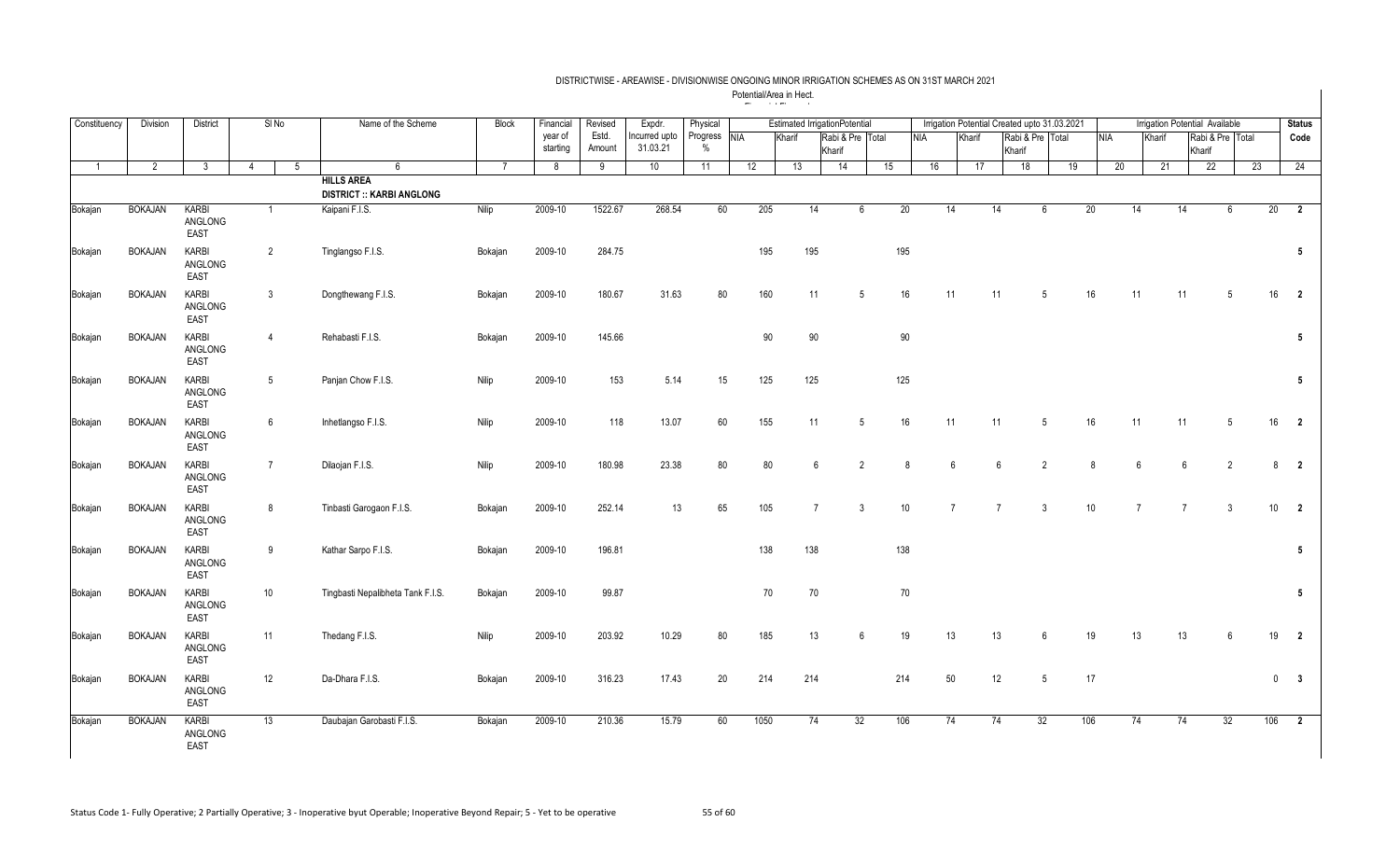| Constituency | Division                         | <b>District</b>                                 | SINo         | Name of the Scheme                                   | <b>Block</b>              | Financial           | Revised         | Expdr.                    | Physical                      |           | <b>Estimated IrrigationPotential</b> |              |                  |    |            |    |        |    |                            |   | Irrigation Potential Created upto 31.03.2021 |    |            |        | Irrigation Potential Available |                 |                  |              | <b>Status</b>           |
|--------------|----------------------------------|-------------------------------------------------|--------------|------------------------------------------------------|---------------------------|---------------------|-----------------|---------------------------|-------------------------------|-----------|--------------------------------------|--------------|------------------|----|------------|----|--------|----|----------------------------|---|----------------------------------------------|----|------------|--------|--------------------------------|-----------------|------------------|--------------|-------------------------|
|              |                                  |                                                 |              |                                                      |                           | year of<br>starting | Estd.<br>Amount | Incurred upto<br>31.03.21 | Progress NIA<br>$\frac{0}{0}$ |           | Kharif                               | Kharif       | Rabi & Pre Total |    | <b>NIA</b> |    | Kharif |    | Rabi & Pre Total<br>Kharif |   |                                              |    | <b>NIA</b> | Kharif |                                | Kharif          | Rabi & Pre Total |              | Code                    |
| Bokajan      | $\overline{2}$<br><b>BOKAJAN</b> | $\mathbf{3}$<br>KARBI<br>ANGLONG<br><b>EAST</b> | 5<br>4<br>14 | 6<br>Longboi Timung F.I.S.                           | $\overline{7}$<br>Bokajan | 8<br>2009-10        | 9<br>276.93     | 10 <sup>°</sup><br>26.47  | 11<br>60                      | 12<br>127 | 13                                   | <sub>9</sub> | 14               | 15 | 13         | 16 | q      | 17 | 18<br>9                    |   | 19                                           | 13 | 20<br>q    | 21     | 9                              | $\overline{22}$ |                  | 23<br>13     | 24<br>$\overline{2}$    |
| Bokajan      | <b>BOKAJAN</b>                   | KARBI<br>ANGLONG<br><b>EAST</b>                 | 15           | Imp & Remod. Of Upper Deohori I.S.                   | Bokajan                   | 2012-13             | 338.3           | 19.69                     | 30                            | 150       |                                      | 150          |                  |    | 150        |    | 30     |    | 30                         |   |                                              | 30 |            |        |                                |                 |                  | $\mathbf 0$  | $\mathbf{3}$            |
| Daurbagori   | <b>BOKAJAN</b>                   | KARBI<br>ANGLONG<br><b>EAST</b>                 | 16           | Construction of Dongjemlangso F.I.S.                 | Daurbagori<br><b>MAC</b>  | 2018-19             | 164.45          | 87                        | 90                            | 147       |                                      | 147          |                  |    | 147        |    | 10     |    | 10                         | 6 |                                              | 16 |            |        |                                |                 |                  | $\mathbf{0}$ | $\overline{\mathbf{3}}$ |
| <b>Nilip</b> | <b>BOKAJAN</b>                   | KARBI<br>ANGLONG<br><b>EAST</b>                 | 17           | Construction of ti-er Langso F.I.S. At<br>Chowkihola | Nilip MAC                 | 2018-19             | 368.72          | 18                        | 30                            | 194       |                                      | 194          |                  |    | 194        |    |        |    |                            |   |                                              |    |            |        |                                |                 |                  |              | 5                       |
| Howraghat    | KARBI<br>ANGLONG                 | KARBI<br>ANGLONG<br>EAST                        | 18           | Rajapathar F.I.S.                                    | Samelangso 2003-04        |                     |                 |                           | 35                            | 700       |                                      | 700          | 220              |    | 920        |    |        |    |                            |   |                                              |    |            |        |                                |                 |                  |              | $5\phantom{.0}$         |
| Diphu        | KARBI<br>ANGLONG                 | KARBI<br>ANGLONG<br><b>EAST</b>                 | 19           | Bogolijan F.I.S.                                     | Lumbajong                 | 2003-04             |                 |                           | $5\phantom{.0}$               | 170       |                                      | 170          |                  |    | 170        |    |        |    |                            |   |                                              |    |            |        |                                |                 |                  |              | $5\phantom{.0}$         |
| Howraghat    | KARBI<br>ANGLONG                 | KARBI<br>ANGLONG<br>EAST                        | 20           | Borpani F.I.S.                                       | Samelangso                | 2004-05             |                 |                           | 65                            | 245       |                                      | 245          | 60               |    | 305        |    |        |    |                            |   |                                              |    |            |        |                                |                 |                  |              | $5\phantom{.0}$         |
| Howraghat    | KARBI<br>ANGLONG                 | KARBI<br>ANGLONG<br><b>EAST</b>                 | 21           | Mon-Tero-Gaon F.I.S.                                 | Samelangso                | 2005-06             | 26.17           | 12.65                     | 53                            |           | 50                                   | 50           | 34               |    | 84         |    |        |    |                            |   |                                              |    |            |        |                                |                 |                  |              | $5\phantom{.0}$         |
| Howraghat    | KARBI<br>ANGLONG                 | KARBI<br>ANGLONG<br>EAST                        | 22           | Singnargaon F.I.S.                                   | Rongkhong                 | 2006-07             | 265.69          | 100                       | 56                            | 200       |                                      | 200          | 40               |    | 240        |    |        |    |                            |   |                                              |    |            |        |                                |                 |                  |              | $5\phantom{.0}$         |
| Howraghat    | KARBI<br>ANGLONG                 | KARBI<br>ANGLONG<br><b>EAST</b>                 | 23           | Rampukhuri F.I.S.                                    | Samelangso 2006-07        |                     |                 |                           |                               | 495       |                                      | 495          | 105              |    | 600        |    |        |    |                            |   |                                              |    |            |        |                                |                 |                  |              | $5\phantom{.0}$         |
| Diphu        | KARBI<br>ANGLONG                 | KARBI<br>ANGLONG<br>EAST                        | 24           | Dwardisha Sonagar T.I.S.                             | Lumbajong                 | 2008-09             |                 |                           | $5\phantom{.0}$               | 114       |                                      | 114          | 76               |    | 190        |    |        |    |                            |   |                                              |    |            |        |                                |                 |                  |              | $5\phantom{.0}$         |
| Diphu        | KARBI<br>ANGLONG                 | KARBI<br>ANGLONG<br>EAST                        | 25           | Herlongchera F.I.S.                                  | Rongkhong                 | 2008-09             | 410.26          | 186.44                    | 45                            | 294       |                                      | 294          | 118              |    | 412        |    |        |    |                            |   |                                              |    |            |        |                                |                 |                  |              | $5\phantom{.0}$         |
| Diphu        | KARBI<br>ANGLONG                 | KARBI<br>ANGLONG<br>EAST                        | 26           | Kuma Along Aroi F.I.S.                               | Lumbajong                 | 2009-10             | 516.19          |                           | 30                            | 350       |                                      | 350          | 157              |    | 507        |    |        |    |                            |   |                                              |    |            |        |                                |                 |                  |              | $5\overline{5}$         |
| Howraghat    | KARBI<br>ANGLONG                 | KARBI<br>ANGLONG<br><b>EAST</b>                 | 27           | Modernisation of Hanna F.I.S.                        | Howraghat                 | 2010-11             | 600             | 455                       | 60                            | 900       |                                      | 900          | 270              |    | 1170       |    |        |    |                            |   |                                              |    |            |        |                                |                 |                  |              | $5\phantom{.0}$         |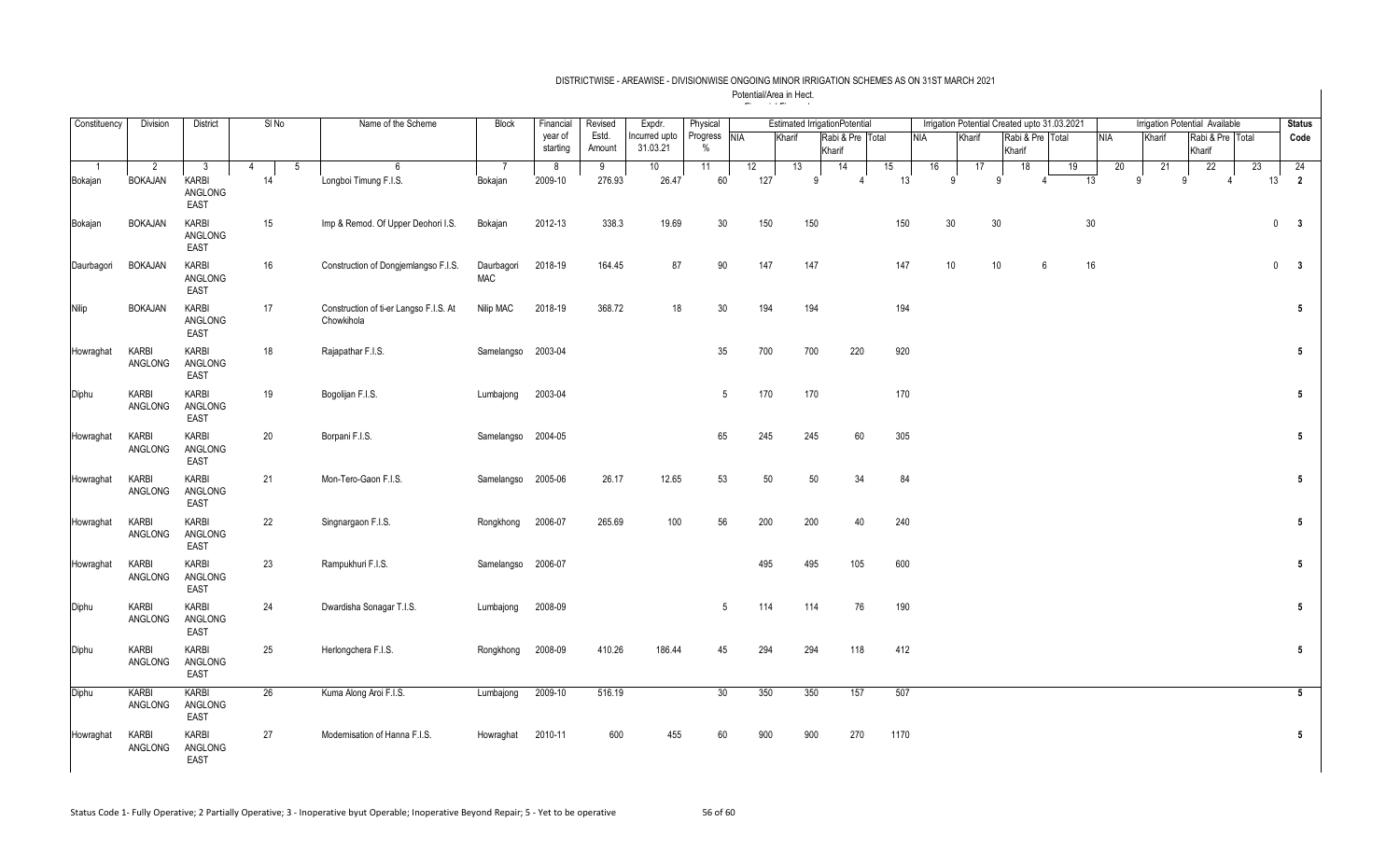| Constituency                                       | Division                     | District                               | SI <sub>No</sub> | Name of the Scheme                                                                                                                                                                     | <b>Block</b>         | Financial           | Revised         | Expdr.                    | Physical        | <b>Estimated IrrigationPotentia</b><br>Progress NIA<br>Rabi & Pre Total<br>Kharif<br><b>NIA</b> |           |           |      |           |     |        | Irrigation Potential Created upto 31.03.2021 |     |                  |                  | Irrigation Potential Available |    | <b>Status</b>         |
|----------------------------------------------------|------------------------------|----------------------------------------|------------------|----------------------------------------------------------------------------------------------------------------------------------------------------------------------------------------|----------------------|---------------------|-----------------|---------------------------|-----------------|-------------------------------------------------------------------------------------------------|-----------|-----------|------|-----------|-----|--------|----------------------------------------------|-----|------------------|------------------|--------------------------------|----|-----------------------|
|                                                    |                              |                                        |                  |                                                                                                                                                                                        |                      | year of<br>starting | Estd.<br>Amount | Incurred upto<br>31.03.21 | $\%$            |                                                                                                 |           | Kharif    |      |           |     | Kharif | Rabi & Pre Total<br>Kharif                   |     | NIA              | Kharif           | Rabi & Pre Total<br>Kharif     |    | Code                  |
| Howraghat                                          | 2<br><b>KARBI</b><br>ANGLONG | -3<br>KARBI<br>ANGLONG<br>EAST         | 4<br>28          | -5<br>6<br>Lotumari F.I.S.                                                                                                                                                             | Howraghat            | 8<br>2010-11        | 9<br>278        | 10                        | 11<br>10        | 12                                                                                              | 13<br>150 | 14<br>150 | 20   | 15<br>170 | 16  | 17     | 18                                           | 19  | 20               | 21               | 22                             | 23 | 24<br>$5\phantom{.0}$ |
| Howraghat                                          | KARBI<br>ANGLONG             | KARBI<br>ANGLONG<br>EAST               | 29               | Leepagaondishsa F.I.S.                                                                                                                                                                 | Howraghat            | 2010-11             | 137.84          |                           | 20              |                                                                                                 | 90        | 90        | 20   | 110       |     |        |                                              |     |                  |                  |                                |    | 5                     |
| Diphu                                              | KARBI<br>ANGLONG             | <b>KARBI</b><br>ANGLONG<br><b>EAST</b> | 30               | Rampibarong F.I.S.                                                                                                                                                                     | Lumbajong            | 2011-12             | 475.32          |                           | 10 <sup>°</sup> |                                                                                                 | 320       | 320       | 90   | 410       |     |        |                                              |     |                  |                  |                                |    | 5                     |
| Diphu                                              | KARBI<br>ANGLONG             | KARBI<br>ANGLONG<br>EAST               | 31               | Jaipong Lonsomepi F.I.S.                                                                                                                                                               | Longsomepi 2014-15   |                     | 571.31          |                           |                 |                                                                                                 | 229       | 229       | 100  | 329       |     |        |                                              |     |                  |                  |                                |    | 5                     |
| Howraghat                                          | KARBI<br>ANGLONG             | KARBI<br>ANGLONG<br>EAST               | 32               | Ok-Reng L.I.S.From Dighalpani                                                                                                                                                          | Howraghat            | 2005-06             | 190.68          | 83.4                      | 55              |                                                                                                 | 270       | 270       | 180  | 450       |     |        |                                              |     |                  |                  |                                |    | 5                     |
| Howraghat                                          | KARBI<br>ANGLONG             | KARBI<br>ANGLONG<br>EAST               | 33               | L.I.S. from river Jamuna in Jamunagaon Howraghat<br>area                                                                                                                               |                      | 2006-07             | 243.95          | 89.26                     | 60              |                                                                                                 | 325       | 325       | 211  | 536       |     |        |                                              |     |                  |                  |                                |    | 5                     |
| Howraghat                                          | KARBI<br>ANGLONG             | KARBI<br>ANGLONG<br>EAST               | 34               | L.I.S.from river Jamuna in Mundagaon                                                                                                                                                   | Howraghat            | 2006-07             | 225.57          | 90.65                     | 60              |                                                                                                 | 300       | 300       | 204  | 504       |     |        |                                              |     |                  |                  |                                |    | 5                     |
| Diphu                                              | <b>DIPHU MECH KARBI</b>      | ANGLONG<br>EAST                        | 35               | Chikaripathar DTWIS                                                                                                                                                                    | Longsomepi 1991-92   |                     |                 |                           |                 |                                                                                                 |           |           |      |           |     |        |                                              |     |                  |                  |                                |    |                       |
| Howraghat                                          | DIPHU MECH KARBI             | ANGLONG<br>EAST                        | 36               | Rajapathar D.T.W.I.S.                                                                                                                                                                  | Howraghat            | 1994-95             |                 |                           | 70              |                                                                                                 | 15        | 15        | 10   | 25        |     |        |                                              |     |                  |                  |                                |    |                       |
| Howraghat                                          | <b>DIPHU MECH KARBI</b>      | ANGLONG<br>EAST                        | 37               | Extension of Beloguri D.T.W.I.S.                                                                                                                                                       | Howraghat            | 2008-09             | 16.28           | 2.89                      | 90              |                                                                                                 | 25        | 25        | 25   | 50        | 25  |        | 25<br>20                                     | 45  |                  |                  |                                |    | $0 \quad 3$           |
| different<br>constituencies<br>of Karbi<br>Anglong | <b>DIPHU MECH KARBI</b>      | ANGLONG                                | 38               | Providing STW for Irrigatioin by 2(two)<br>HP Solar driven Submersible Pumpset at constituencies<br>Different MAC Constituency under KAAC of Karbi<br>(10 Points) for the Year 2021-22 | different<br>Anglong | 2020-21             | 65              |                           |                 |                                                                                                 | 20        | 12        | 8    | 20        |     |        |                                              |     |                  |                  |                                |    | $5\overline{5}$       |
| Howraghat                                          | <b>DIPHU MECH KARBI</b>      | ANGLONG                                | 39               | Hambong Enghi Gaon DTW Scheme (<br>Namati Constituency)                                                                                                                                | Howraghat            | 2019-20             | 108             | 50.89                     | 80              |                                                                                                 | 28        | 20        | 8    | 28        |     |        |                                              |     |                  |                  |                                |    | 5                     |
|                                                    |                              |                                        |                  | <b>32 DISTRICT TOTAL (KARBI</b><br>ANGLONG)<br><b>DISTRICT:: KARBI ANGLONG WEST</b>                                                                                                    |                      | 39                  |                 |                           |                 | 8680                                                                                            | 6742      |           | 2019 | 8761      | 260 |        | 222<br>94                                    | 316 | $\overline{145}$ | $\overline{145}$ | 63                             |    | 208                   |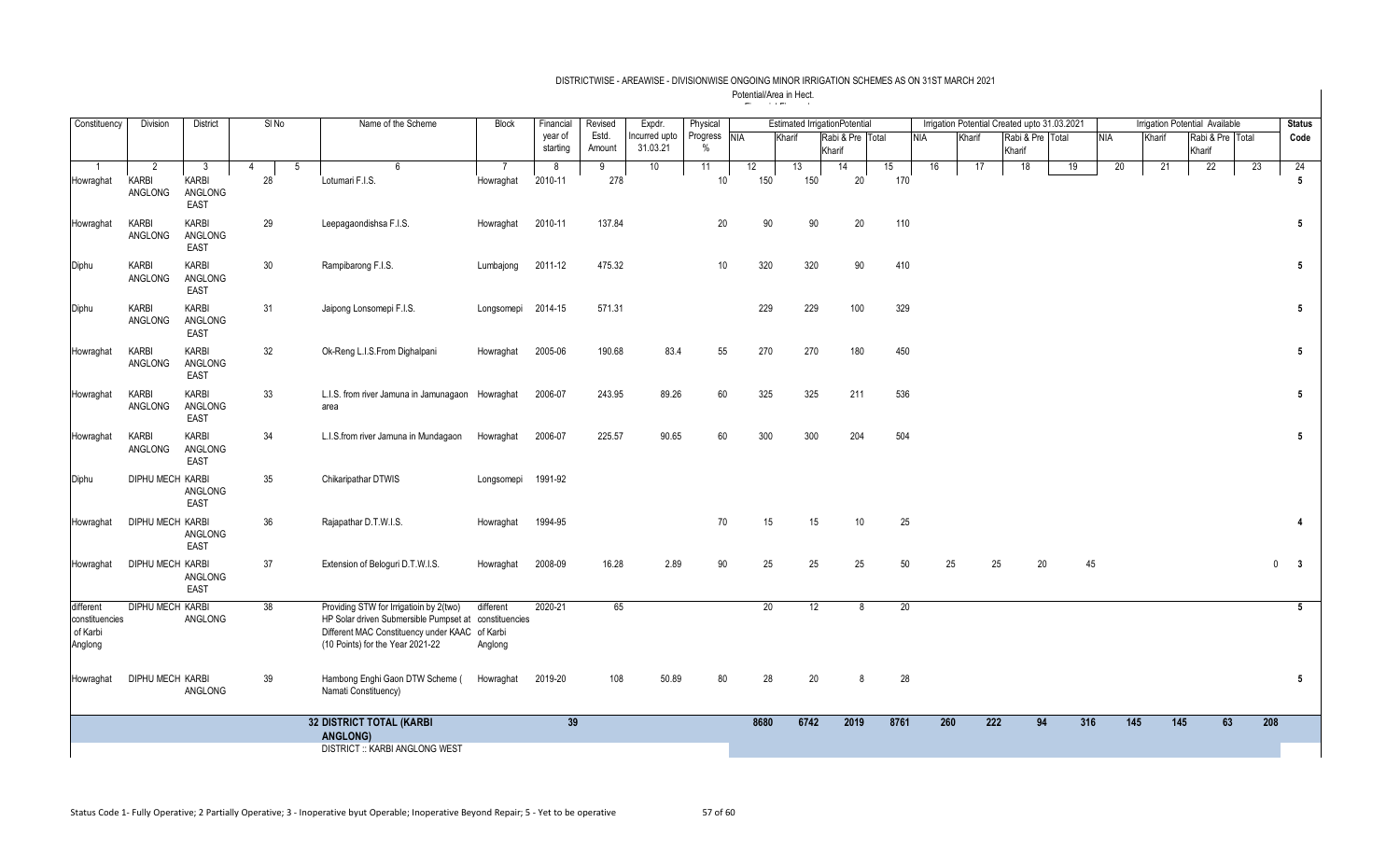| Constituency                  | Division                      | District                               |                | SI No          | Name of the Scheme                                                      | <b>Block</b>           | Financial           | Revised         | Expdr.                    | Physical                      |     | <b>Estimated IrrigationPotential</b> |        |                  |      |            |              |        | Irrigation Potential Created upto 31.03.2021 |              |              |              | Irrigation Potential Available |    | <b>Status</b>                          |
|-------------------------------|-------------------------------|----------------------------------------|----------------|----------------|-------------------------------------------------------------------------|------------------------|---------------------|-----------------|---------------------------|-------------------------------|-----|--------------------------------------|--------|------------------|------|------------|--------------|--------|----------------------------------------------|--------------|--------------|--------------|--------------------------------|----|----------------------------------------|
|                               |                               |                                        |                |                |                                                                         |                        | year of<br>starting | Estd.<br>Amount | Incurred upto<br>31.03.21 | Progress NIA<br>$\frac{0}{0}$ |     | Kharif                               | Kharif | Rabi & Pre Total |      | <b>NIA</b> |              | Kharif | Rabi & Pre Total<br>Kharif                   |              | <b>NIA</b>   | Kharif       | Rabi & Pre Total<br>Kharif     |    | Code                                   |
| $\overline{1}$                | $\overline{2}$                | $\overline{3}$                         | $\overline{4}$ |                | 5<br>6                                                                  |                        | 8                   | 9               | 10                        | 11                            | 12  | 13                                   |        | 14               | 15   |            | 16           | 17     | 18                                           | 19           | 20           | 21           | 22                             | 23 | 24                                     |
| Boithalangso KARBI            | ANGLONG                       | KARBI<br>ANGLONG<br>WEST               |                | $\overline{1}$ | Longmekin F.I.S.                                                        | Rongkhong              | 2006-07             | 40              | 40                        | 5                             | 135 |                                      | 135    |                  |      | 135        |              |        |                                              |              |              |              |                                |    | 5 <sup>5</sup>                         |
| Boithalangso KARBI            | ANGLONG                       | <b>KARBI</b><br>ANGLONG<br>WEST        |                | 2              | Nangkerala F.I.S.                                                       | Rongkhong              | 2007-08             | 73.84           |                           |                               |     | 90                                   | 90     | 60               |      | 150        |              |        |                                              |              |              |              |                                |    | 5                                      |
| Boithalangso KARBI            | ANGLONG                       | KARBI<br>ANGLONG<br>WEST               |                | 3              | Pandit Pathar F.I.S.                                                    | Amri                   | 2009-10             | 200.82          | 41.8                      | 55                            | 135 |                                      | 135    | 60               |      | 195        |              |        |                                              |              |              |              |                                |    | $5\phantom{.0}$                        |
| Boithalangso KARBI            | ANGLONG                       | <b>KARBI</b><br>ANGLONG<br>WEST        |                | $\overline{4}$ | Extension of Rongkuru F.I.S.                                            | Socheng                | 2011-12             | 92.75           | 29.55                     | 50                            |     | $80\,$                               | 80     | 20               |      | 100        |              |        |                                              |              |              |              |                                |    | $\sqrt{5}$                             |
| Boithalangso KARBI            | ANGLONG                       | <b>KARBI</b><br>ANGLONG<br><b>WEST</b> |                | 5              | Satru F.I.S.                                                            | Amri                   | 2010-11             | 300             |                           | 25                            | 200 |                                      | 200    | 60               |      | 260        |              |        |                                              |              |              |              |                                |    | 5                                      |
| Boithalangso KARBI            | ANGLONG                       | <b>KARBI</b><br>ANGLONG<br>WEST        |                | 6              | Udenglangso F.I.S.                                                      | Rongkhong              | 2012-13             | 292.85          |                           | 10                            | 280 |                                      | 280    | 100              |      | 380        |              |        |                                              |              |              |              |                                |    | $5\phantom{.0}$                        |
|                               | Boithalangso DIPHU MECH KARBI | ANGLONG<br><b>WEST</b>                 |                | $\overline{7}$ | PIF by STWIS in Satgaon area (20<br>Points)                             | Rongkhong              | 2006-07             |                 |                           |                               |     |                                      |        |                  |      |            |              |        |                                              |              |              |              |                                |    |                                        |
|                               | Boithalangso DIPHU MECH KARBI | ANGLONG<br><b>WEST</b>                 |                | 8              | Itajan D.T.W.I.S.                                                       | Rongkhong              | 1994-95             |                 |                           | 30                            |     | 10 <sup>°</sup>                      | 10     | 10               |      | 20         |              |        |                                              |              |              |              |                                |    |                                        |
| Boithalangso DIPHU MECH KARBI |                               | ANGLONG<br><b>WEST</b>                 |                | 9              | Kheroni D.T.W.I.S.(Point-I)                                             | Rongkhong              | 1997-98             |                 |                           | 80                            |     | 14                                   | 14     | $\overline{7}$   |      | 21         |              |        |                                              |              |              |              |                                |    | 4                                      |
|                               | Boithalangso DIPHU MECH KARBI | ANGLONG<br><b>WEST</b>                 |                | 10             | Kheroni D.T.W.I.S.(Point-II)                                            | Rongkhong              | 1997-98             |                 |                           | 50                            |     | 14                                   | 14     |                  |      | 21         |              |        |                                              |              |              |              |                                |    | $\overline{4}$                         |
| Boithalangso DIPHU MECH KARBI |                               | ANGLONG<br>WEST                        |                | 11             | Mauzadar gaon DTWS                                                      | Rongkhong              | 2020-21             | 108             |                           | 80                            |     |                                      |        |                  |      |            |              |        |                                              |              |              |              |                                |    | $5\overline{5}$                        |
|                               |                               |                                        |                |                | 33 DISTRICT TOTAL (KARBI ANGLONG WEST)<br><b>DISTRICT :: DIMA HASAO</b> |                        |                     |                 | 11                        |                               | 958 |                                      | 958    | 324              | 1282 |            | $\mathbf{0}$ |        | $\mathbf{0}$                                 | $\mathbf{0}$ | $\mathbf{0}$ | $\mathbf{0}$ | $\mathbf{0}$<br>$\mathbf{0}$   |    | $\mathbf{0}$                           |
| Haflong                       | NORTH N C<br>$HILLS$          | <b>DIMA</b><br><b>HASAO</b>            |                | $\mathbf{1}$   | Sabujai Haplai F.I.S.                                                   | Jatinga Valley 1998-99 |                     |                 | 20.92                     | 48                            |     | 50                                   | 50     |                  |      | 50         | 20           |        | 20                                           |              | 20           |              |                                |    | $\overline{\mathbf{3}}$<br>$\mathbf 0$ |
| Haflong                       | NORTH N C<br><b>HILLS</b>     | <b>DIMA</b><br><b>HASAO</b>            |                |                | Prasadimik F.I.S.                                                       | Jatinga Valley 1998-99 |                     |                 | 29.3                      | 40                            | 800 |                                      | 800    |                  |      | 800        | 420          |        | 420                                          |              | 420          |              |                                |    |                                        |
| Haflong                       | NORTH N C<br><b>HILLS</b>     | <b>DIMA</b><br><b>HASAO</b>            |                | $\overline{2}$ | Nutandisha F.I.S., Phase-II                                             | Jatinga Valley 2002-03 |                     |                 | 100.3                     | 90                            | 90  |                                      | 90     |                  |      | 90         | 85           |        | 85                                           |              | 85           |              |                                |    | $0\qquad 3$                            |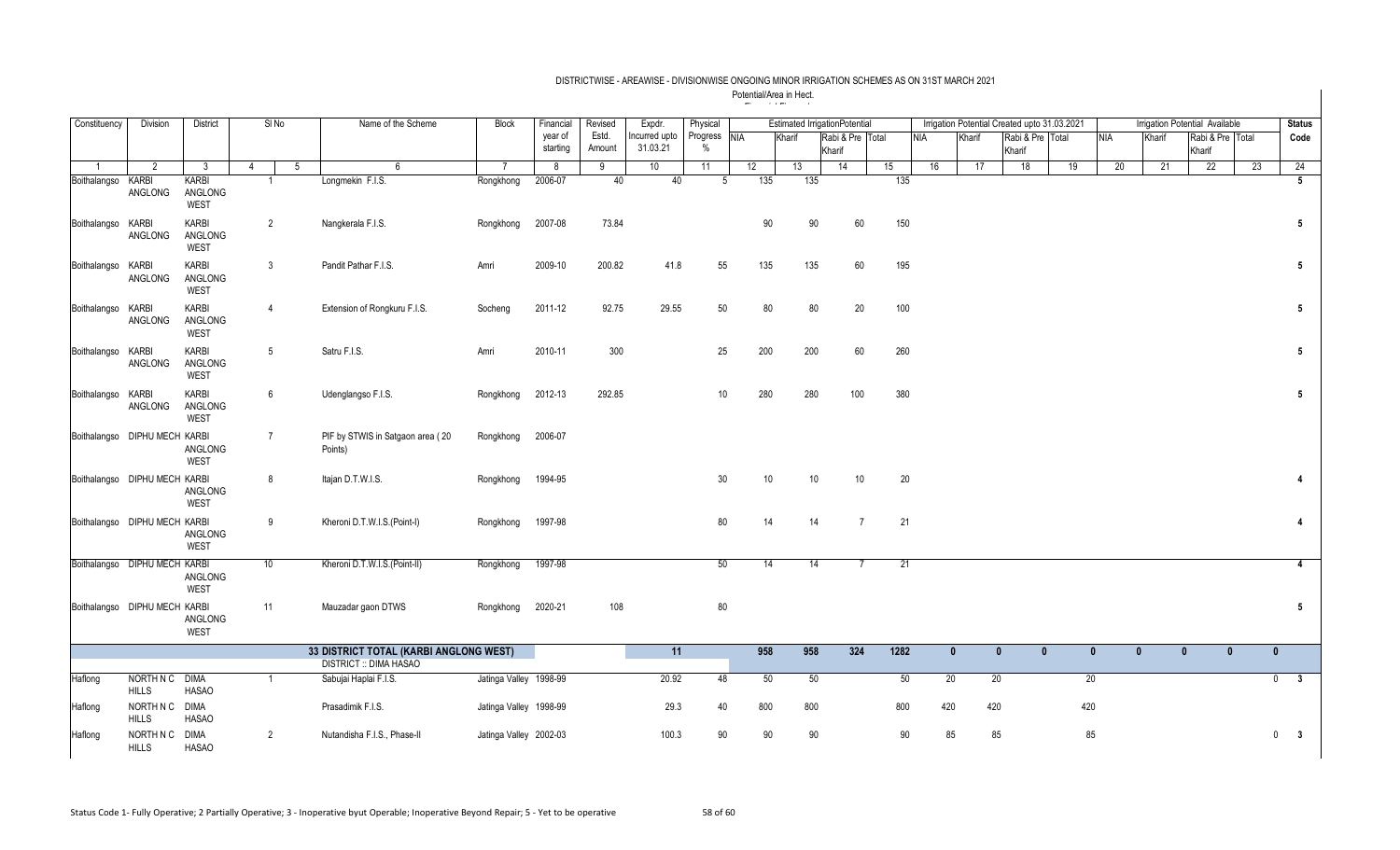| Constituency | Division                  | <b>District</b>             | $SI$ No              | Name of the Scheme                     | <b>Block</b>           | Financial           | Revised         | Expdr.                    | Physical         |            | <b>Estimated IrrigationPotential</b> |                  |    |        | Irrigation Potential Created upto 31.03.2021 |                |              |       |                |                |             | <b>Irrigation Potential Available</b> |     | <b>Status</b>                           |
|--------------|---------------------------|-----------------------------|----------------------|----------------------------------------|------------------------|---------------------|-----------------|---------------------------|------------------|------------|--------------------------------------|------------------|----|--------|----------------------------------------------|----------------|--------------|-------|----------------|----------------|-------------|---------------------------------------|-----|-----------------------------------------|
|              |                           |                             |                      |                                        |                        | year of<br>starting | Estd.<br>Amount | Incurred upto<br>31.03.21 | Progress<br>$\%$ | <b>NIA</b> | Kharif                               | Rabi & Pre Total |    |        | <b>NIA</b><br>Kharif                         |                | Rabi & Pre   | Total | <b>NIA</b>     |                | Kharif      | Rabi & Pre Total                      |     | Code                                    |
|              | $\overline{2}$            | 3                           | $5\phantom{.0}$<br>4 | 6                                      |                        | 8                   | 9               | 10 <sup>°</sup>           | 11               | 12         | 13                                   | Kharif<br>14     | 15 |        | 16                                           | 17             | Kharif<br>18 | 19    | 20             |                | 21          | Kharif<br>22                          | 23  | 24                                      |
| Haflong      | NORTH N C                 | <b>DIMA</b>                 | 3                    | Purana Dihajing F.IS. (Taragadi F.I.S) | Diyung Valley 2012-13  |                     |                 | 4.38                      | 4.04             | 300        | $300$                                |                  |    | 300    | 260                                          | 260            |              |       | 260            | $\Omega$       |             |                                       |     | $\mathbf{3}$<br>$\Omega$                |
|              | <b>HILLS</b>              | <b>HASAO</b>                |                      |                                        |                        |                     |                 |                           |                  |            |                                      |                  |    |        |                                              |                |              |       |                |                |             |                                       |     |                                         |
| Haflong      | NORTH N C<br><b>HILLS</b> | <b>DIMA</b><br><b>HASAO</b> | $\overline{4}$       | Natun Motibra FIS (Motibra F.I.S)      | Diyung Valley 2012-13  |                     |                 | 4.44                      | 3.88             | 300        | $300$                                |                  |    | 300    | 270                                          | 270            |              |       | 270            | 0              | 0           |                                       |     | $\mathbf{0}$<br>$\overline{\mathbf{3}}$ |
| Haflong      | NORTH N C<br><b>HILLS</b> | <b>DIMA</b><br><b>HASAO</b> | 5                    | Digerkro FIS                           | Diyung Valley 2012-13  |                     |                 | 4.58                      | 3.99             | 320        | 320                                  |                  |    | 320    | 270                                          | 270            |              |       | 270            | 0              | 0           |                                       |     | $\mathbf 0$<br>$\overline{\mathbf{3}}$  |
| Haflong      | NORTH N C<br><b>HILLS</b> | DIMA<br><b>HASAO</b>        | 6                    | Semkhor FIS                            | Diyung Valley 2012-13  |                     |                 | 3.75                      | 3.13             | 250        | 250                                  |                  |    | 250    | 220                                          | 220            |              |       | 220            | 220            | 220         |                                       | 220 | $\overline{\mathbf{2}}$                 |
| Haflong      | NORTH N C<br><b>HILLS</b> | <b>DIMA</b><br><b>HASAO</b> | $7\overline{ }$      | Dakhin Haplai FIS                      | Diyung Valley 2012-13  |                     |                 | 4.11                      | 3.63             | 280        | 280                                  |                  |    | 280    | 210                                          | 210            |              |       | 210            | $\overline{0}$ | $\mathbf 0$ |                                       |     | 0<br>$\overline{\mathbf{3}}$            |
| Haflong      | NORTH N C<br><b>HILLS</b> | <b>DIMA</b><br><b>HASAO</b> | 8                    | Lumvumbra FIS                          | Diyung Valley 2012-13  |                     |                 | 3.75                      | 3.01             | 250        | 250                                  |                  |    | 250    | 220                                          | 220            |              |       | 220            | 220            | 220         |                                       | 220 | $\overline{2}$                          |
| Haflong      | NORTH N C<br><b>HILLS</b> | DIMA<br><b>HASAO</b>        | 9                    | Wajao Langaobra FIS                    | Diyung Valley 2012-13  |                     |                 | 3.75                      | 3.43             | 250        | 250                                  |                  |    | 250    | 210                                          | 210            |              |       | 210            | 210            | 210         |                                       | 210 | $\overline{2}$                          |
| Haflong      | NORTH N C<br><b>HILLS</b> | <b>DIMA</b><br><b>HASAO</b> | 10                   | Nivang FIS                             | Diyung Valley 2012-13  |                     |                 | 4.2                       | 3.39             | 280        | 280                                  |                  |    | 280    | 240                                          | 240            |              |       | 240            | 240            | 240         |                                       | 240 | $\overline{2}$                          |
| Haflong      | NORTH N C<br><b>HILLS</b> | <b>DIMA</b><br><b>HASAO</b> | 11                   | Gereso FIS                             | Diyung Valley 2012-13  |                     |                 | 4.54                      | 4.02             | 310        | 310                                  |                  |    | 310    | 290                                          | 290            |              |       | 290            | 290            | 290         |                                       | 290 | $\overline{2}$                          |
| Haflong      | SOUTH<br>N.C.HILLS        | <b>DIMA</b><br><b>HASAO</b> | 12                   | Uthupai F.I.S.                         | Jatinga Valley 2002-03 |                     | 19.66           |                           |                  | 20         | 20                                   |                  |    | $20\,$ |                                              |                |              |       |                |                |             |                                       |     | 5                                       |
| Haflong      | SOUTH<br>N.C.HILLS        | <b>DIMA</b><br><b>HASAO</b> | 13                   | Moucher F.I.S.                         | Jatinga Valley 2002-03 |                     | 19.24           |                           |                  | 30         | 30                                   |                  |    | 30     |                                              |                |              |       |                |                |             |                                       |     | 5                                       |
| Haflong      | SOUTH<br>N.C.HILLS        | <b>DIMA</b><br><b>HASAO</b> | 14                   | Langri F.I.S.                          | Diyungbra              | 2005-06             | 228.17          | 30.63                     | $\overline{4}$   | 230        | 230                                  |                  |    | 230    |                                              |                |              |       |                |                |             |                                       |     | $5\phantom{.0}$                         |
| Haflong      | SOUTH<br>N.C.HILLS        | <b>DIMA</b><br><b>HASAO</b> | 15                   | Dimrudisha F.I.S.                      | Harangajao             | 2005-06             | 22.89           |                           |                  | 22         | 22                                   |                  |    | 22     |                                              |                |              |       |                |                |             |                                       |     | $5\phantom{.0}$                         |
| Haflong      | SOUTH<br>N.C.HILLS        | <b>DIMA</b><br><b>HASAO</b> | 16                   | Disurow F.I.S.                         | Diyungbra              | 2011-12             | 26              | 26                        | 95               | 24         | 24                                   |                  |    | 24     | 18                                           | 18             |              |       | 18             |                |             |                                       |     | $\overline{\mathbf{3}}$<br>$\mathbf{0}$ |
| Haflong      | SOUTH<br>N.C.HILLS        | <b>DIMA</b><br><b>HASAO</b> | 17                   | Rangapur F.I.S. Phase-II               | Harangajao             | 2011-12             | 38.51           | 8                         |                  | 35         | 35                                   |                  |    | 35     | 6                                            | 6              |              |       | 6              |                |             |                                       |     | $0\qquad 3$                             |
| Haflong      | SOUTH<br>N.C.HILLS        | <b>DIMA</b><br><b>HASAO</b> | 18                   | Golapbari F.I.S. Phase-II              | Harangajao             | 2011-12             | 60              | 6                         |                  | 25         | 25                                   |                  |    | 25     | 3                                            | 3              |              |       | 3              |                |             |                                       |     | $\mathbf 0$<br>$\overline{\mathbf{3}}$  |
| Haflong      | SOUTH<br>N.C.HILLS        | <b>DIMA</b><br><b>HASAO</b> | 19                   | Kota Arga W.H.S.                       | Diyungbra              | 2012-13             | 23              | $10$                      |                  | 21         | 21                                   |                  |    | 21     | $\overline{4}$                               | $\overline{4}$ |              |       | $\overline{4}$ |                |             |                                       |     | $\mathbf{0}$<br>$\overline{\mathbf{3}}$ |
| Haflong      | SOUTH<br>N.C.HILLS        | <b>DIMA</b><br><b>HASAO</b> | 20                   | Changollang F.I.S.                     | Mahur                  | 2012-13             | 32              | 8.71                      |                  | 18         | 18                                   |                  |    | 18     |                                              |                |              |       |                |                |             |                                       |     | 5                                       |
| Haflong      | SOUTH<br>N.C.HILLS        | <b>DIMA</b><br><b>HASAO</b> | 21                   | Korongnual FIS                         | Diyungbra              | 2014-15             | 9               | 9                         |                  | 5          | 5                                    |                  |    | 5      |                                              |                |              |       |                |                |             |                                       |     | $5\phantom{.0}$                         |
| Haflong      | SOUTH<br>N.C.HILLS        | <b>DIMA</b><br><b>HASAO</b> | 22                   | Khongnam F.I.S.                        | Jatinga Valley 2014-15 |                     | 66.59           | 45.53                     | 93               | 45         | 45                                   |                  |    | 45     | 43                                           |                | 43           |       | 43             | 43             |             | 43                                    |     | 43<br>$\overline{2}$                    |
| Haflong      | SOUTH<br>N.C.HILLS        | <b>DIMA</b><br><b>HASAO</b> | 23                   | Ramvom F.I.S.                          | Jatinga Valley 2014-15 |                     | 96.42           | 65.38                     | 90               | 65         | 65                                   |                  |    | 65     | 60                                           |                | 60           |       | 60             | 60             |             | 60                                    |     | 60<br>$\overline{2}$                    |